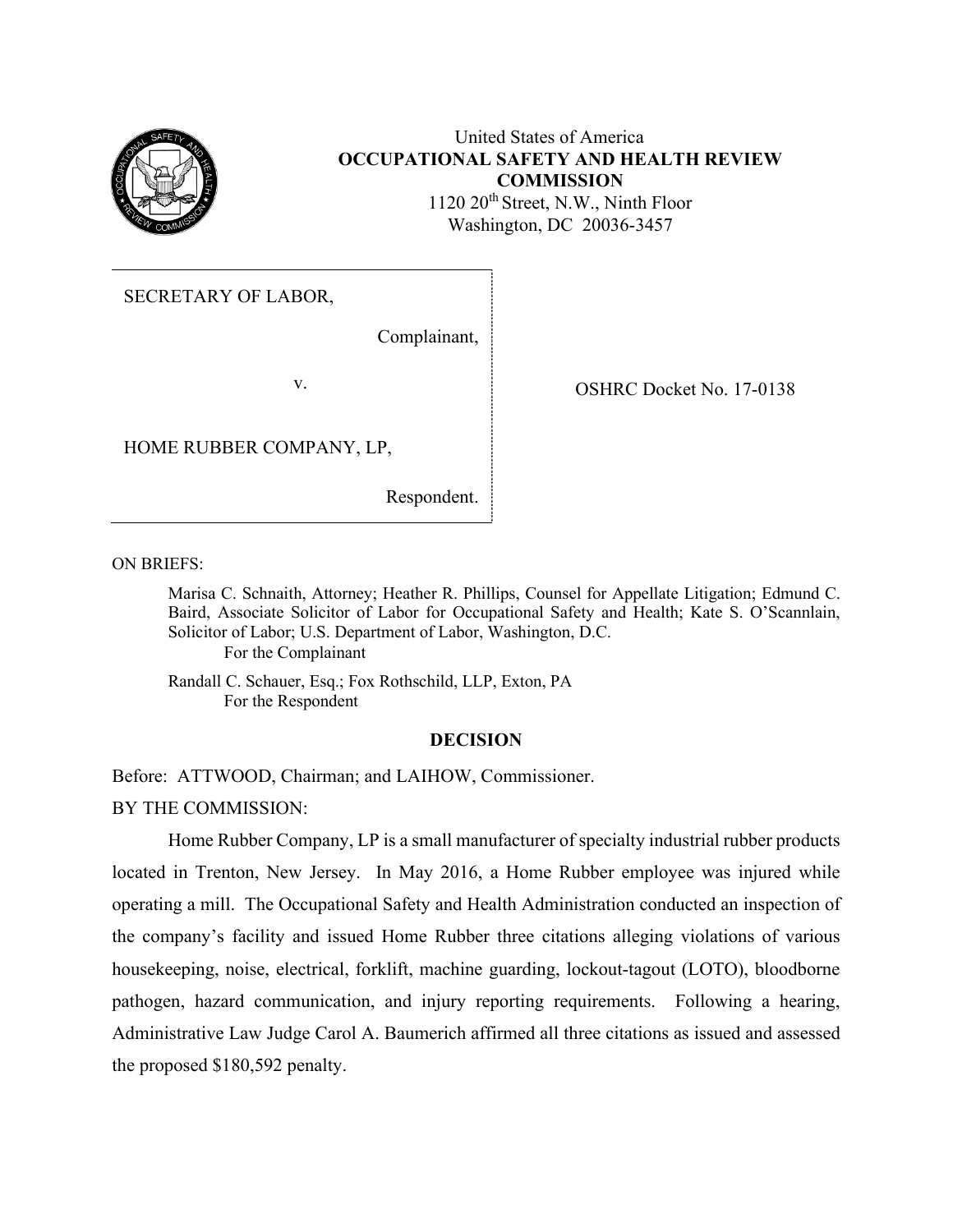At issue on review is the characterization of Willful Citation 2, Items 1(a)-(b), and the merits and characterization of Serious Citation 1, Items 5, 9, 13, 15(a)-(d), and 18. For the reasons discussed below, we recharacterize Willful Citation 2, Items 1(a)-(b) as serious; affirm Serious Citation 1, Items 5, 9, 15(a)-(d), and 18; and vacate Serious Citation 1, Item 13.

### **BACKGROUND**

Home Rubber uses four primary mills to manufacture its products, which it refers to as: Mill One, Mill Three, the Chrome Mill, and the Kobe Warm-up Mill. On May 6, 2016, an employee was feeding raw material into the steel rollers of the Chrome Mill when his hand was pulled into the machine's nip point. He was able to free his hand by reversing the rollers and was taken to a hospital where four of his fingers were surgically amputated. While he was at the hospital, two of Home Rubber's maintenance employees cleaned up blood from the incident using rags and bleach.

 During OSHA's inspection on May 16, 2016, the compliance officer noticed that she needed to shout when speaking to the company's owner, Richard Balka, near the Chrome Mill. She therefore returned to the facility on June 2, 2016, to monitor the noise levels that mill operators were being exposed to during a workday. Her monitoring showed that the Chrome Mill and Mill Three operators had 8-hour time-weighted average exposure levels of 91.8 dBA and 89.5 dBA respectively.

#### **DISCUSSION**

#### **I. Characterization of Willful Citation 2, Items 1(a)-(b)**

The Secretary alleges that Home Rubber willfully violated two provisions of the occupational noise exposure standard, 29 C.F.R. § 1910.95, which requires an employer to establish an audiometric testing program that includes baseline and annual audiograms for "all employees whose exposures [to noise] equal or exceed an 8-hour time-weighted average of 85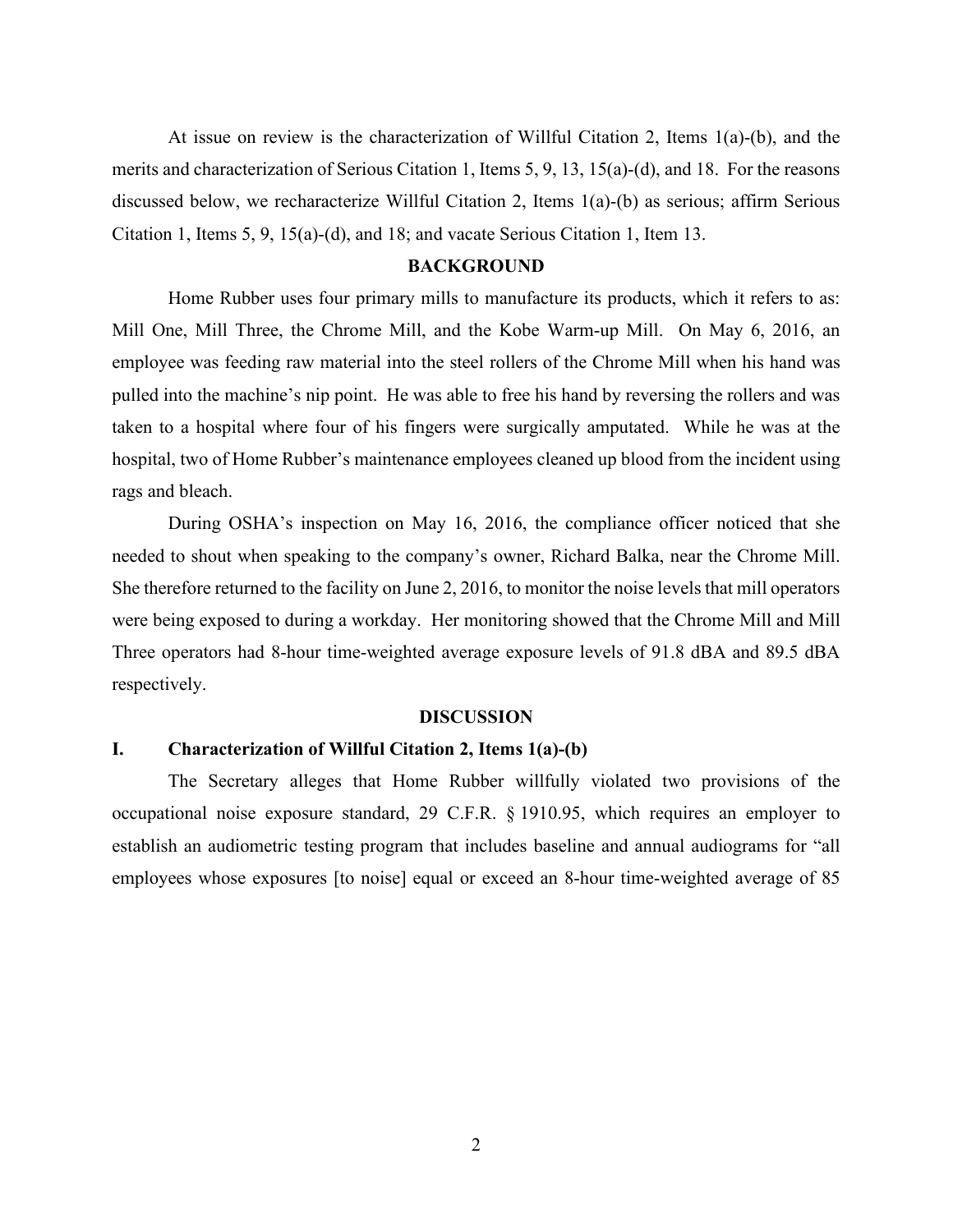decibels."<sup>[1](#page-2-0)</sup> [2](#page-2-1)9 C.F.R. §§ 1910.95(g)(1), (g)(5)(i), (g)(6).<sup>2</sup> According to the Secretary, Home Rubber failed to obtain baseline and annual audiograms for its Chrome Mill and Mill Three operators for over a decade starting at least as early as 2006. Before the judge and on review, Home Rubber does not dispute that it failed to comply with the cited provisions. It argues only that the violations are not willful and should instead be characterized as other-than-serious.

### **A. Willful**

A violation is willful if the employer's state of mind at the time of the violation reflects either: (1) "an intentional, knowing, or voluntary disregard for the requirements of the [Occupational Safety and Health] Act" or employee safety; or (2) "plain indifference" to either the cited "OSHA requirements" or "employee safety." *Kaspar Wire Works, Inc.*, 18 BNA OSHC 2178, 2181 (No. 90-2775, 2000) (citations omitted), *aff'd,* 268 F.3d 1123 (D.C. Cir. 2001); *see also A.E. Staley Mfg. Co. v. Sec'y of Labor*, 295 F.3d 1341, 1351 (D.C. Cir. 2002) (stating that "conscious disregard" of the Act and "plain indifference" to the Act are two "alternative" forms of willfulness); *Active Oil Serv., Inc.*, 21 BNA OSHC 1184, 1188 (No. 00-0553, 2005) ("conscious disregard of . . . the safety and health of employees" constitutes willfulness); *Bianchi Trison Corp. v. Chao*, 409 F.[3](#page-2-2)d 196, 208 (3d Cir. 2005) (applying same test).<sup>3</sup> The Secretary can establish intentional disregard by showing that the employer "(1) had a heightened awareness of the applicable standard . . . and (2) consciously disregarded the standard." *Jim Boyd Constr., Inc.*, 26

<span id="page-2-0"></span><sup>&</sup>lt;sup>1</sup> "[A]n 8-hour time-weighted average of 85 decibels or a dose of fifty percent . . . ." is the noise standard's "action level." 29 C.F.R. § 1910.95(c)(2). An "audiogram" is a "chart, graph, or table resulting from an audiometric test showing an individual's hearing threshold levels as a function of frequency." 29 C.F.R. § 1910.95, app. I.

<span id="page-2-1"></span><sup>&</sup>lt;sup>2</sup> Section 1910.95(g)(1) requires an employer to "establish and maintain an audiometric testing program as provided in this paragraph by making audiometric testing available to all employees whose exposures equal or exceed an 8-hour time-weighted average of 85 decibels." Section 1910.95 $(g)(5)(i)$  requires the employer to obtain "[w]ithin 6 months of an employee's first exposure at or above the action level, . . . a valid baseline audiogram against which subsequent audiograms can be compared." And  $\S$  1910.95(g)(6) requires the employer to obtain a new audiogram "[a]t least annually after obtaining the baseline audiogram, . . . for each employee exposed at or above an 8-hour time-weighted average of 85 decibels."

<span id="page-2-2"></span> $3$  The worksite and Home Rubber's principal place of business are both in New Jersey, so this matter may be appealed to the Third Circuit or the D.C. Circuit. *See* 29 U.S.C. § 660(a)-(b). The Commission generally applies the law of the circuit to which the decision is likely to be appealed. *Kerns Bros. Tree Serv.*, 18 BNA OSHC 2064, 2067 (No. 96-1719, 2000).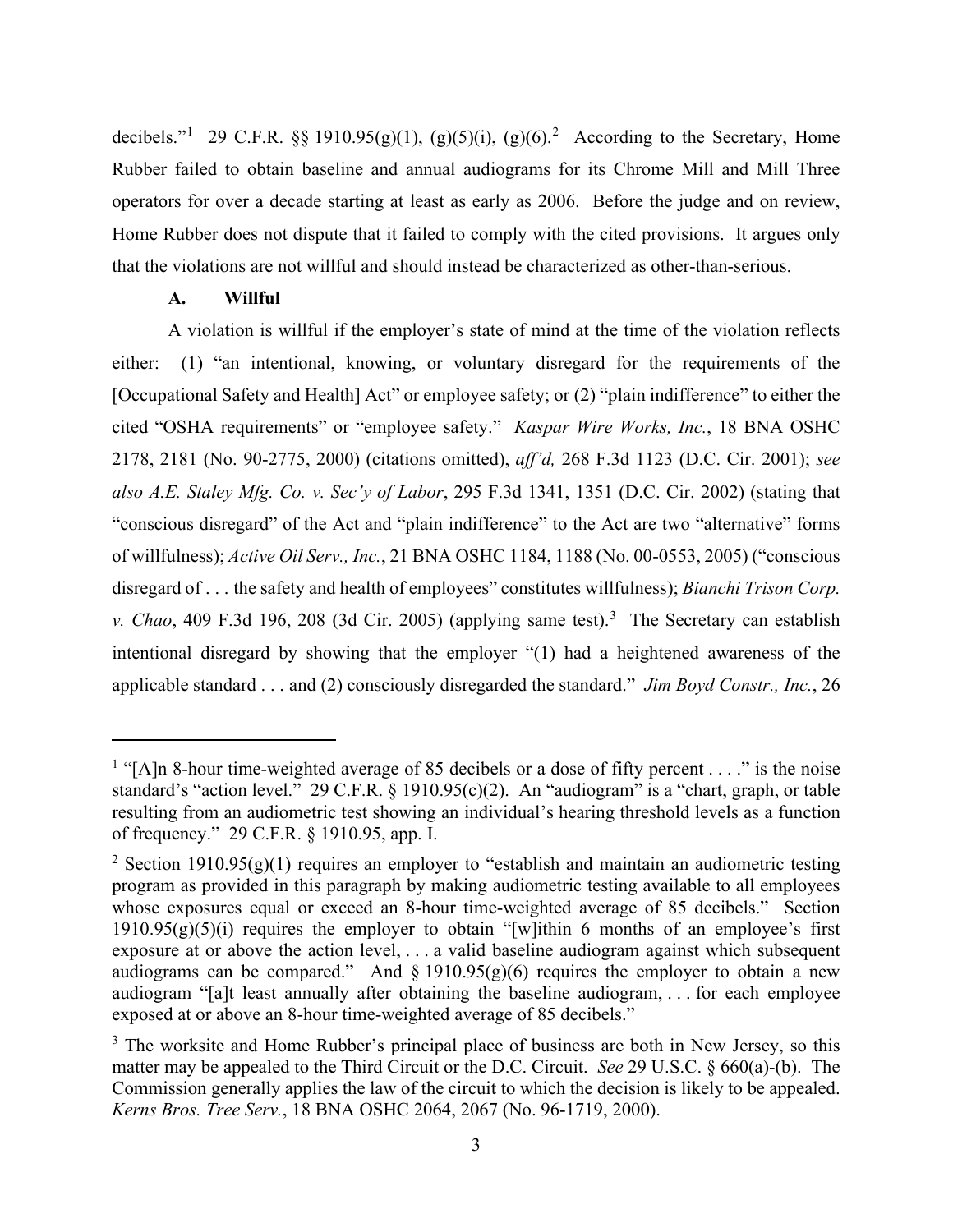BNA OSHC 1109, 1111 (No. 11-2559, 2016) (citations omitted). In other words, the Secretary can establish intentional disregard by showing that "the employer was actually aware, at the time of the violative act, that the act was unlawful . . . ." *AJP Constr., Inc. v. Sec'y of Labor*, 357 F.3d 70, 74 (D.C. Cir. 2004) (citation omitted). Alternatively, the Secretary can prove plain indifference by showing that the employer "possessed a state of mind such that if it were informed of the standard, it would not care." *Id.* (emphasis and citation omitted).

In finding that the violations here were willful, the judge focused on the fact that Home Rubber had been informed of OSHA's audiogram requirements in 1999 following a noise audit conducted by the state of New Jersey, which was voluntarily requested by Norman Zigler, the company's safety director at the time.<sup>[4](#page-3-0)</sup> The audit's report informed Home Rubber that it was required by OSHA standards to obtain audiograms for the Mill Three operators due to the amount of noise the mill produced.<sup>[5](#page-3-1)</sup> The report also included a copy of OSHA's occupational noise exposure standard, 29 C.F.R. § 1910.95. After receiving the report, Home Rubber adopted a written "Hearing Protection Policy" that required it to obtain baseline and annual audiograms for the Mill Three operators. In the years that followed, Home Rubber conducted some audiometric testing of its operators.<sup>[6](#page-3-2)</sup>

In light of the company's policy and subsequent testing, the judge found that Home Rubber "ignored" OSHA's audiogram requirements when it stopped testing employees. The judge also noted that company owner Balka and plant manager Jim Bole were in the facility's production area on a daily basis where they could hear the machine noise, providing both of them with what the judge described as a "daily reminder" of the need to obtain audiograms for the mill operators. According to the judge, all of these facts supported finding that the company had a heightened awareness of the cited requirements and consciously disregarded them.

<span id="page-3-0"></span><sup>&</sup>lt;sup>4</sup> The safety director position was held by multiple people, and was vacant for a period of time, between Zigler's departure and the OSHA inspection and citation.

<span id="page-3-1"></span><sup>&</sup>lt;sup>5</sup> The state did not test noise levels for the Chrome Mill as it was not added to the facility until 2007.

<span id="page-3-2"></span> $6$  It is unclear exactly when Home Rubber stopped obtaining audiograms. The Secretary states that Home Rubber "implemented its hearing policy for several years ... in the early 2000s," but stopped testing at least by 2006. Home Rubber produced copies of some audiograms that it obtained for employees in 2000 and 2002.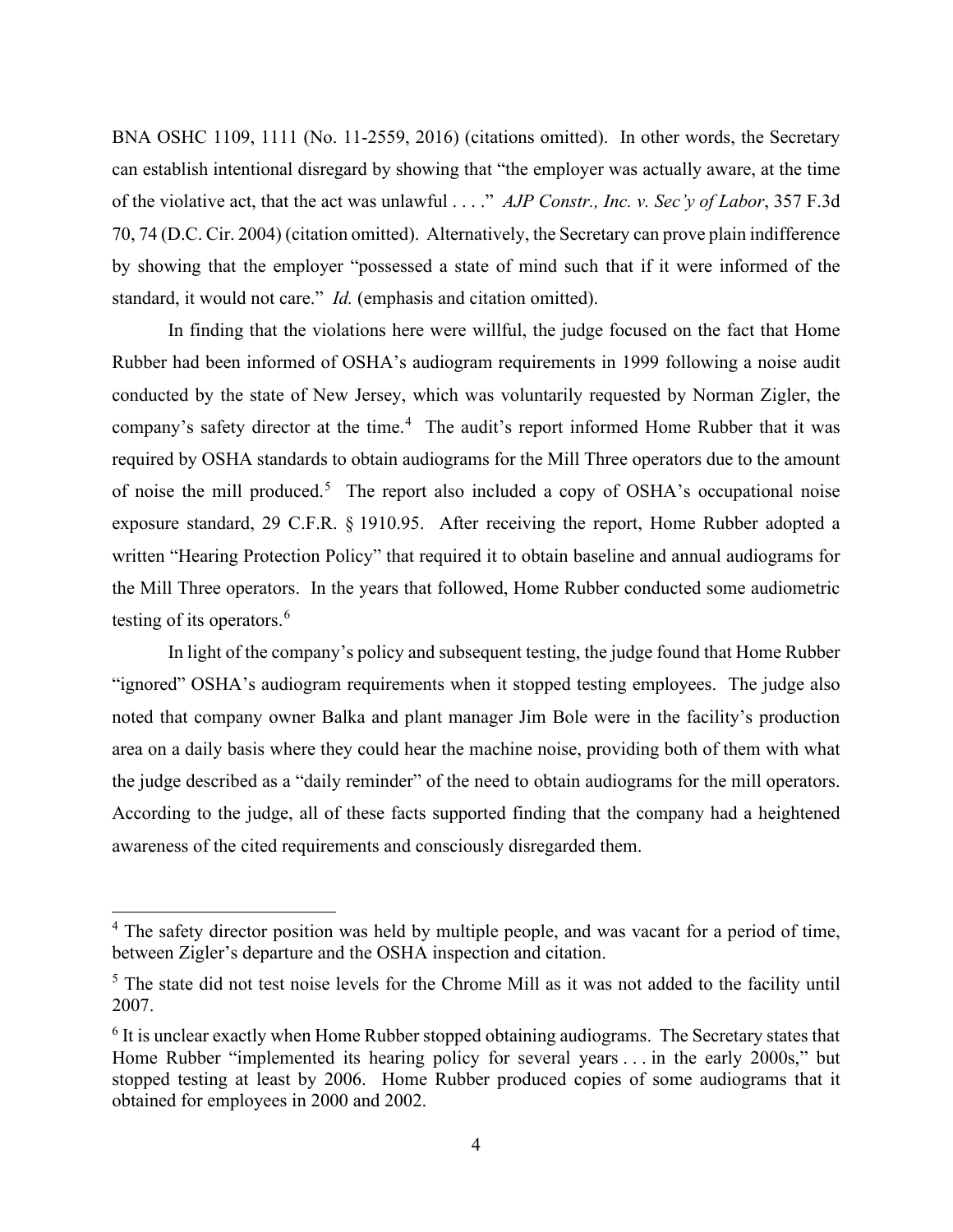On review, Home Rubber does not directly challenge any of the facts relied upon by the judge but argues that they do not support a willful characterization. It claims that safety director Zigler's awareness of the company's hearing protection policy does not mean the company itself, or its president and owner, Balka, had knowledge of that policy, and notes that Zigler left the company in  $2006$ .<sup>[7](#page-4-0)</sup> According to Home Rubber, Balka was unaware of the policy and not "involved in any actions with respect to the [policy]." Home Rubber further contends that it "believed it was in compliance with its obligations with regard to hearing protection," and that OSHA failed to "disabuse it of that belief" when it previously inspected Home Rubber in 2012.<sup>[8](#page-4-1)</sup> It also points out that it provides hearing protection to its mill operators and argues that the "[W]illful Citation should also be viewed against [its] efforts" to comply with OSHA's requirements.

The Secretary argues that Home Rubber had a heightened awareness both that audiograms were required by OSHA and of the ongoing presence of a noise hazard in its facility, and that its failure to conduct the required testing in the ten years since Zigler left the company therefore reflects both a conscious disregard of and plain indifference to the audiogram requirements. Like the judge, the Secretary emphasizes that Home Rubber was expressly informed of OSHA's audiogram requirements by the 1999 report produced as a result of the voluntary audit, adopted a policy mirroring those requirements, and obtained some audiograms in the early 2000's. Finally, the Secretary asserts that Zigler's "intimate knowledge" of the audiogram requirements can be imputed to Home Rubber even though he left the company in 2006.

<span id="page-4-0"></span> $<sup>7</sup>$  Home Rubber implies, though does not directly argue, that Zigler's knowledge cannot be imputed</sup> to it since he left the company in 2006. But the Commission has rejected the notion that a former supervisor's knowledge cannot be imputed to an employer for purposes of assessing willfulness. *See Caterpillar, Inc.*, 17 BNA OSHC 1731, 1732 (No. 93-373, 1996), *aff'd*, 122 F.3d 437 (7th Cir. 1997) (rejecting employer's claim that a violation was not willful because only the former, not the current, supervisors had heightened awareness of the cited hazard).

<span id="page-4-1"></span><sup>&</sup>lt;sup>8</sup> To the extent Home Rubber is vaguely asserting a good faith belief defense to willfulness, we reject that argument because the company did not present this affirmative defense below, and the Commission "will ordinarily not review issues that the Judge did not have an opportunity to pass on." Commission Rule 92, 29 C.F.R. § 2200.92; *see also Dover High Performance Plastics, Inc.*, No. 14-1268, 2020 WL 5880242, at \*4 (O.S.H.R.C., Sept. 25, 2020) (violation not willful if employer proves it had a "good faith" belief that its conduct conformed to the law).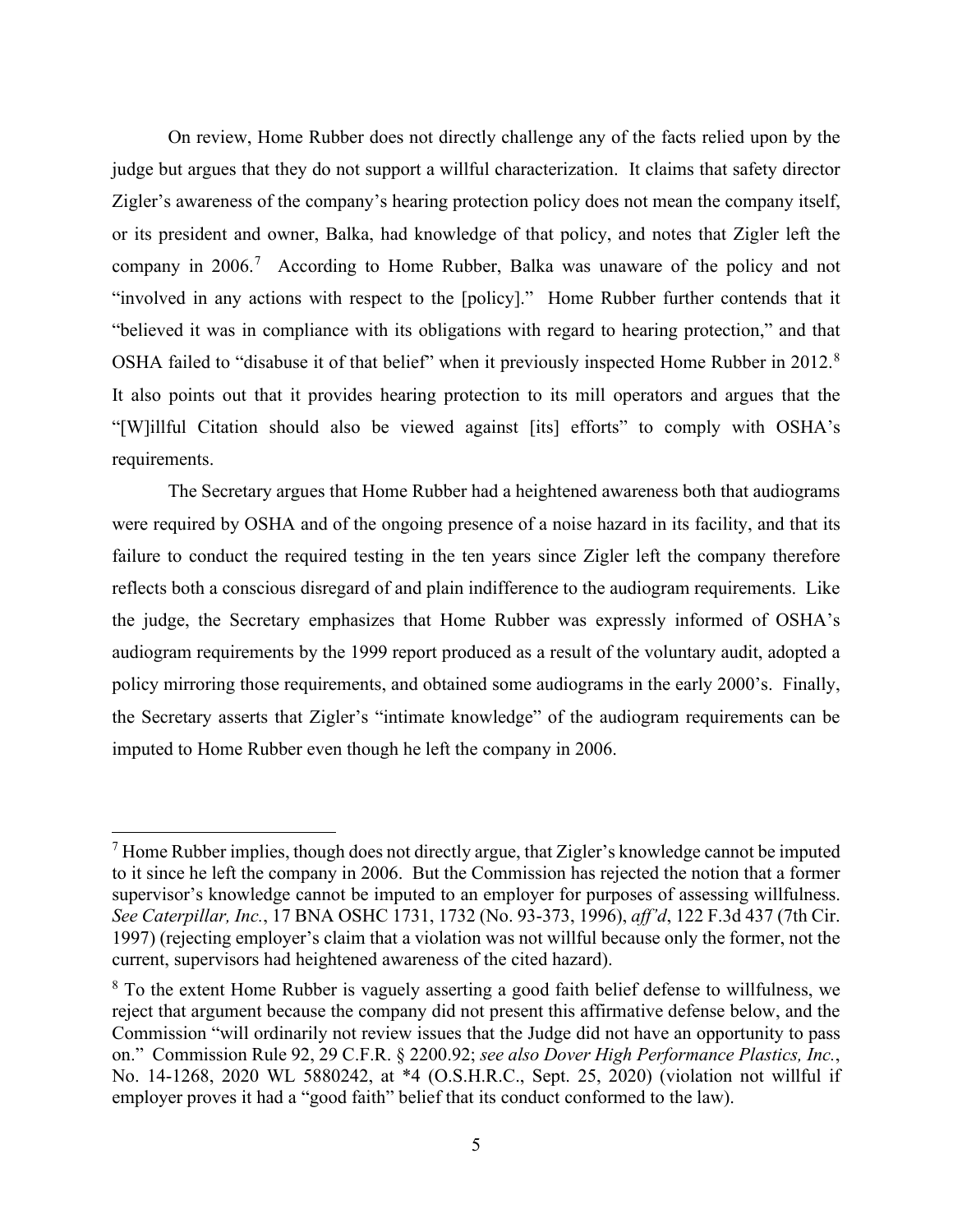We agree that Home Rubber had a heightened awareness of OSHA's audiogram requirements and of the presence of hazardous noise levels given that Zigler, as a Home Rubber supervisor, was informed about both by the 1999 audit report. *See MVM Contracting Corp.*, 23 BNA OSHC 1164, 1167 (No. 07-1350, 2010) (supervisor having been previously informed of OSHA standard's requirements established company's heightened awareness of those requirements); *Branham Sign Co.*, 18 BNA OSHC 2132, 2134 (No. 98-752, 2000) ("The state of mind of a supervisory employee, his or her knowledge and conduct, may be imputed to the employer for purposes of finding that the violation was willful."). We also find that Balka had a heightened awareness of the standard's requirements, which can be imputed to Home Rubber. Balka testified that he was aware of the audit and admitted that "as an owner, [he] probably was asked to review" the company's hearing protection policy adopted in response.

The fact that a company has heightened awareness of an OSHA requirement, however, does not by itself establish that it acted with a "willful state of mind" at the time it violated that requirement. *See Envision Waste Serv., LLC*, No. 12-1600, 2018 WL 1735661, at \*11-12 (O.S.H.R.C., Apr. 4, 2018) (employer's heightened awareness of OSHA training requirements did not establish a willful violation where it was unclear the safety manager responsible for providing the training was aware of his failure to do so); *Stark Excavating, Inc.*, 24 BNA OSHC 2218, 2224 (No. 09-0004, 2014) (consolidated) (supervisor's heightened awareness of OSHA trench protection requirements did not establish willful violation where there was insufficient evidence that his failure to comply "was anything more than negligence"), *aff'd*, 811 F.3d 922 (7th Cir. 2016). While Home Rubber was aware of OSHA's audiogram requirements and that noise in its facility posed a hazard, the question remains whether it was intentionally disregarding those requirements or acting with plain indifference to employee safety when it stopped obtaining audiograms under its policy. *Kaspar Wire Works, Inc.*, 18 BNA OSHC at 2181 ("The hallmark of a willful violation is the employer's state of mind at the time of the violation  $\dots$ .").

We find that the record falls short in this regard. The Secretary points to little evidence regarding the circumstances surrounding the lapse of the company's testing program, such as evidence that a conscious decision to stop testing was made by Home Rubber's management or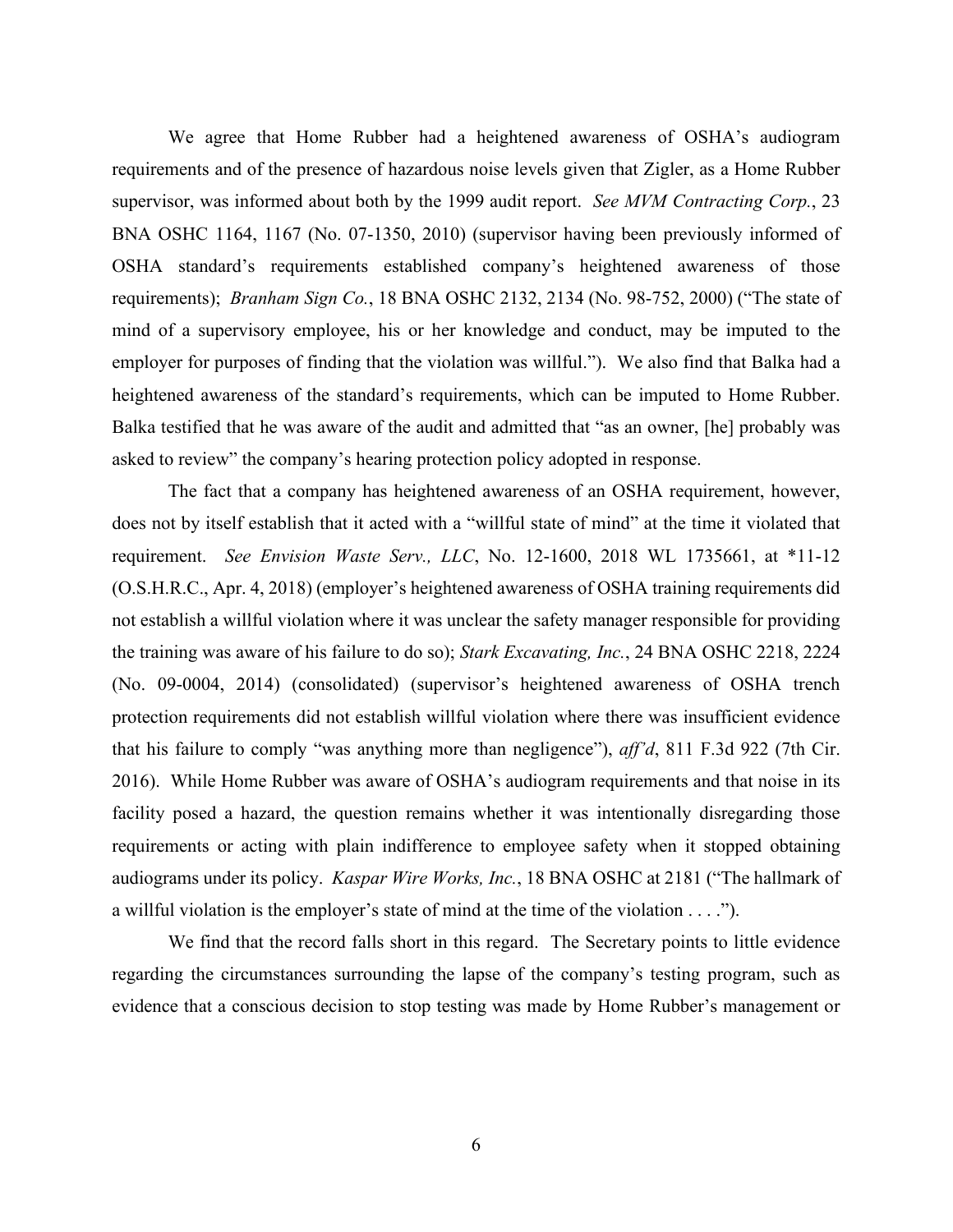evidence that management had become indifferent to employee safety.<sup>[9](#page-6-0)</sup> According to Balka, the company's testing program simply "fell to the wayside" and "was essentially just forgotten about when [the] last [safety] manager left." The Secretary asks that we infer a willful state of mind from the loud and ongoing noise at the facility, as well as the fact that the company failed to test employees for "over a decade . . . ." But neither point is sufficient for such an inference.

Indeed, although there is no dispute that the facility was noisy, that fact alone would not necessarily have alerted management to the specific requirements cited here—obtaining audiograms under the company's policy. Likewise, the noisy conditions, without more, do not establish plain indifference.<sup>10</sup> Finally, we find the length of time that passed since Home Rubber last complied with its program also fails to show its noncompliance was "more than negligence" absent some additional evidence reflecting that the company possessed a willful state of mind during that period. [11](#page-6-2) *Stark Excavating*, 24 BNA OSHC at 2224; *see also Cranesville Block Co.*, 23 BNA OSHC 1977, 1981 (No. 08-0316, 2012) (consolidated) (compliance program "lapses" resulting from "negligence or a lack of diligence on the part of corporate management" not willful).

<span id="page-6-0"></span><sup>9</sup> This is largely why the Secretary's reliance on *Great Lakes Packaging Corp.*, 18 BNA OSHC 2138, 2141-42 (No. 97-2030, 2000), in which the Commission found that an employer's failure to obtain annual audiograms was willful, is misplaced. The violation in *Great Lakes* was willful because the employer failed to obtain audiograms after being informed five separate times by its insurance company over the course of a year that OSHA required it to do so. *Id.* at 2139-42. That evidence "clearly show[ed]" that the company both "knew of OSHA's requirement to conduct audiometric testing *and* its own failure to do so." *Id.* at 2142 (emphasis added). In contrast, Home Rubber was informed of OSHA's audiogram requirements a single time—following an audit that it voluntarily sought from the state—and it responded by adopting a hearing protection policy and conducting testing.

<span id="page-6-1"></span> $10$  Commissioner Laihow also finds that the company's initial safety and compliance efforts, as well as the provision of hearing protection to all of its mill operators, weigh against a plain indifference finding. Chairman Attwood agrees that plain indifference was not established, but finds that the company's requirement that Mill Three operators use the provided hearing protection should be accorded no positive weight because Home Rubber never required the same of its Chrome Mill operators.

<span id="page-6-2"></span> $11$  To be sure, the length of time that passed without testing shows that Home Rubber could, with the exercise of reasonable diligence, have learned of its failure to test. But establishing that an employer *should* have known of a violative condition for the purpose of proving the knowledge element of the Secretary's case is not the same as establishing that it willfully allowed that violative condition to occur. *See Branham Sign Co.*, 18 BNA OSHC at 2135 ("[A] lack of diligence that supports a finding of constructive knowledge . . . does not establish willfulness.")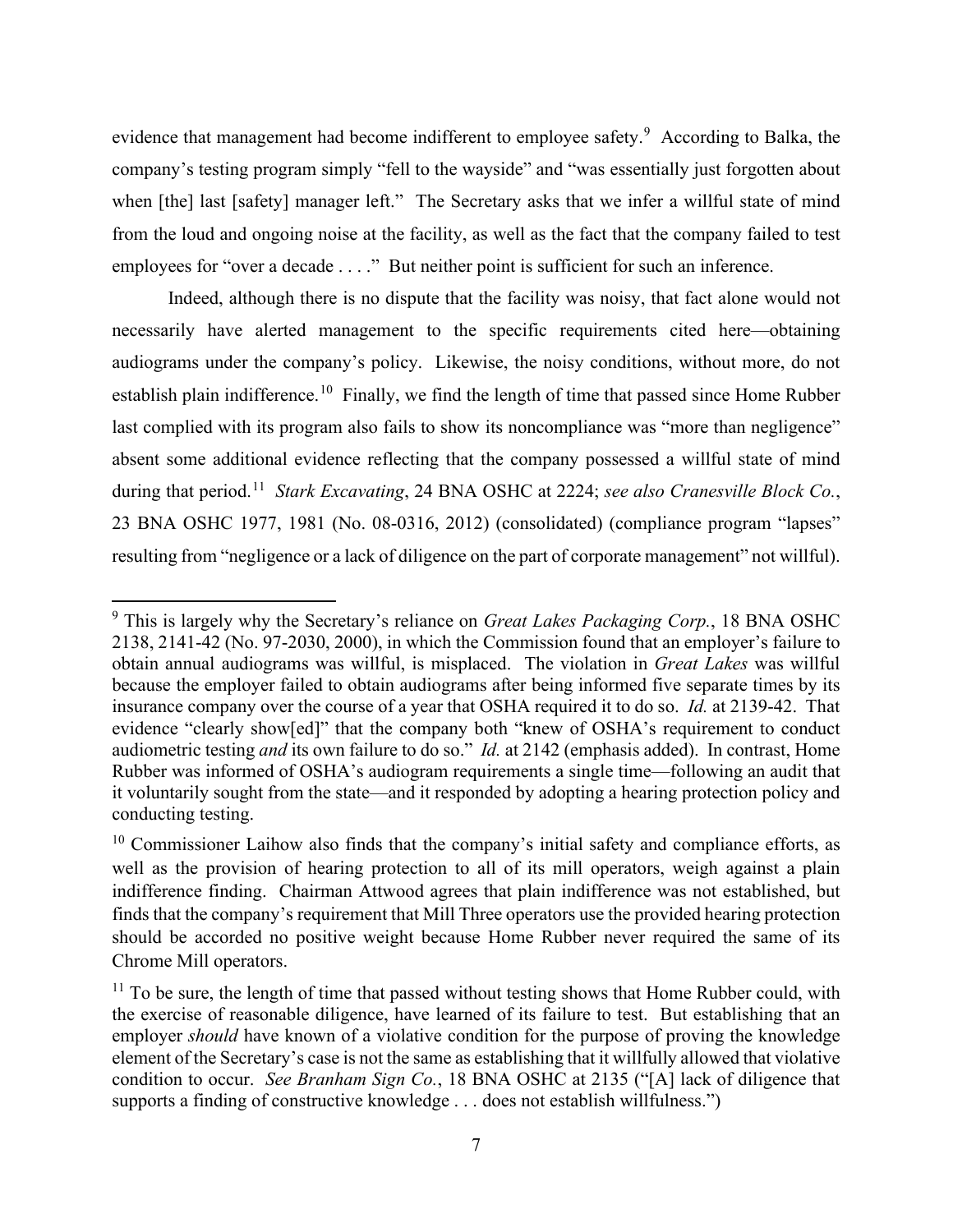In sum, the Secretary has not shown that Home Rubber acted with a willful state of mind when it stopped obtaining audiograms for its mill operators. We therefore reverse the judge's characterization of these violations as willful.

### **B. Other-Than-Serious**

On review, Home Rubber argues that the audiogram violations should be characterized as other-than-serious, though it offers no arguments in support of that position. *See* 29 U.S.C. § 666(a)-(c) (classifying violations into three categories for penalty assessment purposes: willful or repeated, serious, and not serious). Because the record here clearly establishes that both violations should be characterized as serious, we reject the company's unsupported claim.

A violation is "serious" if "there is a substantial probability that death or serious physical harm could result" from the violative condition. 29 U.S.C. § 666(k). This means that the Secretary must show that death or serious physical harm is a probable consequence *if* an accident results from the violative condition—he is not required to show that an accident is itself likely. *Anaconda Aluminum Co.*, 9 BNA OSHC 1460, 1474-77 (No. 13102, 1981); *see also Sec'y of Labor v. Trinity Indus., Inc.*, 504 F.3d 397, 401 (3d Cir. 2007). In *Miniature Nut and Screw Corp.*, 17 BNA OSHC 1557, 1558-59 (No. 93-2535, 1996), the Commission found that hearing loss constitutes serious physical harm, and rejected the company's argument that its failure to perform audiometric testing should not be characterized as serious, stating:

An employer's failure to conduct audiometric testing may allow hearing loss to go undetected, thereby preventing the employee and his employer from becoming aware of the situation and taking appropriate remedial measures. We therefore find that the failure to make audiometric tests available to employees *can* result in serious physical harm.

Here, Home Rubber does not dispute the compliance officer's testimony that the amount of noise produced by its mills could cause operators to suffer "hearing loss, which is something cumulative" that "happens over time," and that this risk was increased because they operate the mills several times per week, and sometimes for an entire 8-hour shift. Further, the audiogram records that Home Rubber produced show that, in 2002, one employee suffered a "standard threshold shift," meaning the employee's hearing declined from their 2000 baseline audiogram, and the reviewing physician noted that they would need to wear hearing protection when exposed to noise levels above 85 decibels. *See* 29 C.F.R. §§ 1910.95(g)(7)(i), (g)(10)(i) (requiring that baseline and annual audiograms be compared to determine whether a "standard threshold shift"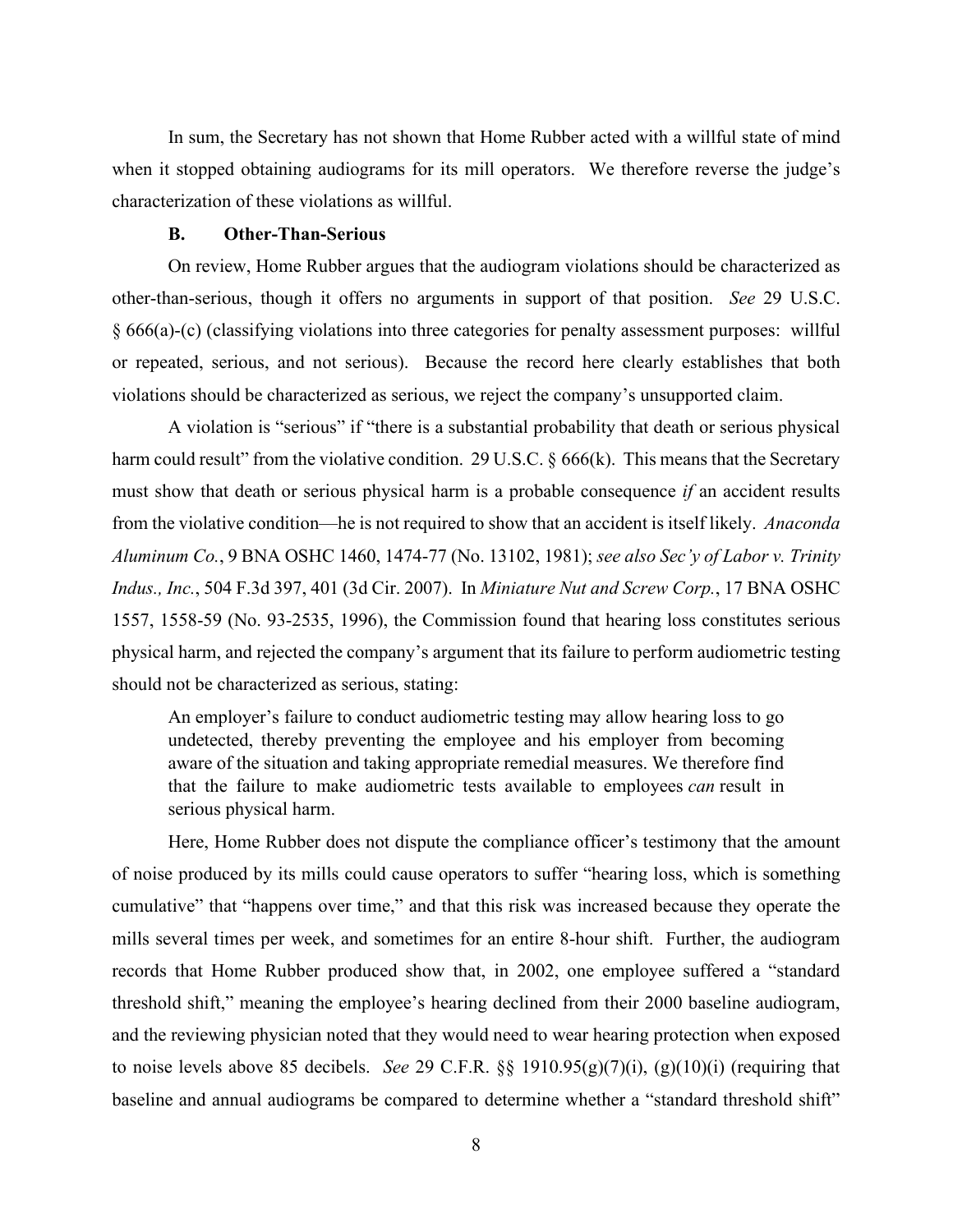has occurred, which is a "change in hearing threshold" of "10 dB or more at 2000, 3000, and 4000 Hz in either ear"). Since the unrebutted evidence shows that the noise levels at Home Rubber's facility could cause employees to suffer permanent hearing loss, we characterize the audiogram violations as serious.

### **C. Penalty**

In assessing a penalty, the Commission must consider "the size of the business of the employer being charged, the gravity of the violation, the good faith of the employer, and the history of previous violations." 29 U.S.C. § 666(j). The most important of these factors is typically the violation's gravity, which involves consideration of "the number of exposed employees, the duration of their exposure, whether precautions could have been taken against injury, and the likelihood of injury." *Integra Health Mgmt., Inc.*, No. 13-1124, 2019 WL 1142920, at \*73 (O.S.H.R.C., Mar. 4, 2019). The maximum penalty for a serious violation at the time of the subject citation's issuance was \$12,471. Dep't of Labor Federal Civil Penalties Inflation Act Catch-Up Adjustments, 81 Fed. Reg. 43,430, 43,439 (July 1, 2016); Dep't of Labor Federal Civil Penalties Inflations Adjustment Act Annual Adjustments for 2017, 82 Fed. Reg. 5,373, 5,374 (Jan. 18, 2017).

On review, neither party addresses the penalty amount for the grouped audiogram violations regardless of their characterization. Before the judge, the Secretary argued that the \$72,845 proposed penalty accounted for the risk of irreversible hearing loss and included a 40% reduction from the maximum penalty for a willful violation due to Home Rubber's small size. Home Rubber did not discuss the penalty below. In assessing the Secretary's proposed penalty, the judge stated that the violation's gravity was "greater" due to "the risk of hearing loss from operating mills for a full shift, several times a week" and agreed that a 40% reduction from the maximum penalty was warranted for size. The judge did not address the good faith and prior history penalty factors.

We agree with the judge's assessment that the gravity of these violations is high given the compliance officer's unrebutted testimony that employees were at risk of suffering permanent hearing loss. We also agree with the judge that a penalty reduction is appropriate due to Home Rubber's small size, with only 36 employees at the time of the inspection. Although Home Rubber did provide hearing protection to mill operators and also conducted audiometric testing for a few years pursuant to its hearing policy, we find a reduction on the basis of good faith is not warranted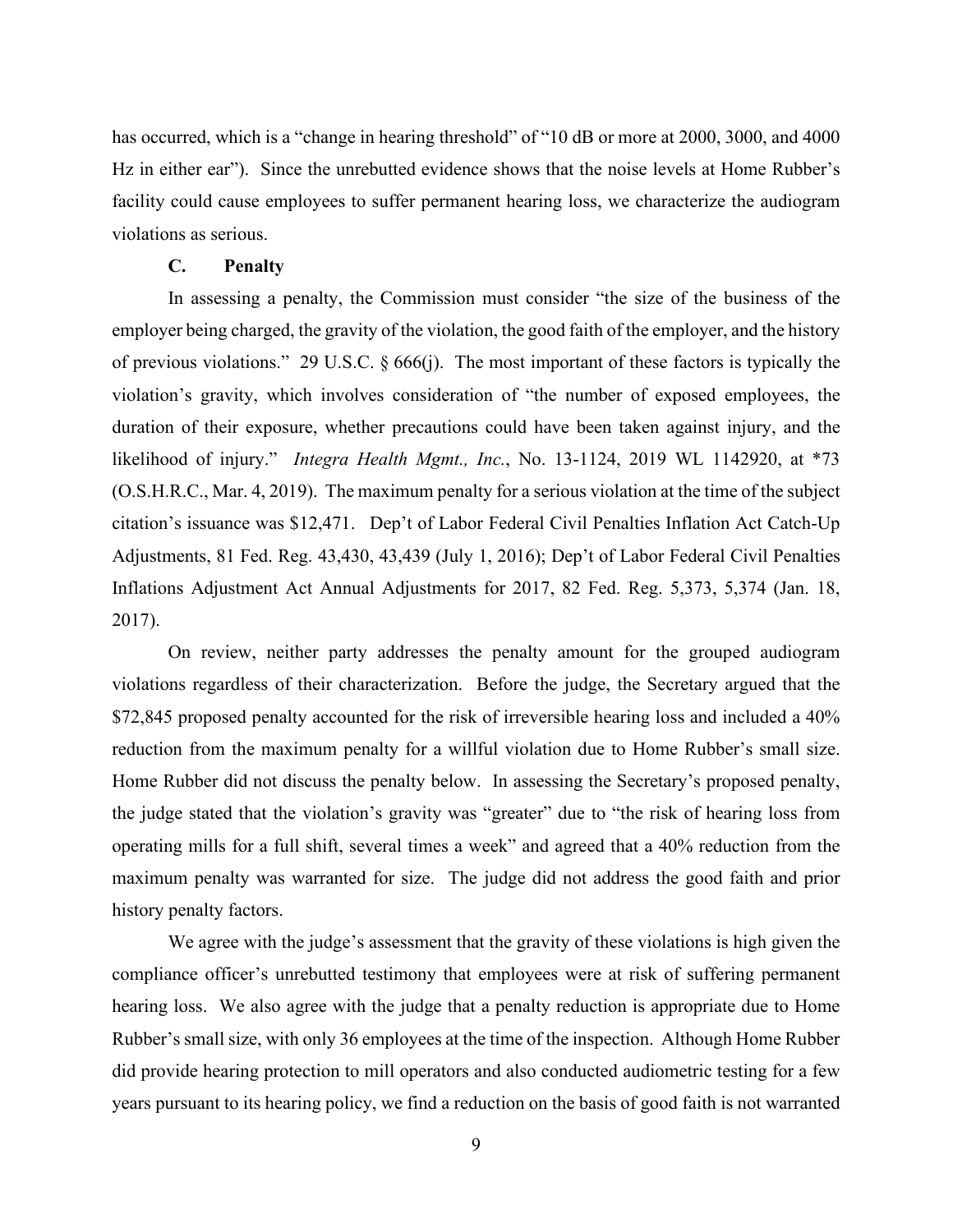given its failure to obtain any audiograms for over a decade and failure to point the Commission to any evidence regarding its safety program overall. *See Elliot Constr. Corp.*, 23 BNA OSHC 2110, 2119 (No. 07-1578, 2012) (company's "significant failings" negated any penalty reduction for good faith); *Roberts Pipeline Constr., Inc.*, 16 BNA OSHC 2029, 2030 (No. 91-2051, 1994) (Commission not obligated to "develop arguments not articulated by the parties" regarding good faith or other penalty factors). As for prior history, the compliance officer testified that Home Rubber was previously cited for violations following an OSHA inspection in 2012. But the compliance officer did not say how that citation was resolved, so we do not consider it. *See Monroe Drywall Constr., Inc.*, 24 BNA OSHC 1209, 1211 (No. 12-0379, 2013) (where "record contains no information" about prior violation history, that factor "warrants neither a reduction nor an increase in the penalties"). For these reasons, we find it appropriate to assess a \$10,000 penalty for the grouped audiogram violations.

### **II. Merits of Serious Citation 1, Items 5, 9, 13, 15(a)-(d), and 18**

To prove the violation of a standard, the Secretary must establish that: (1) the standard applies; (2) the terms of the standard were violated; (3) at least one employee had access to the violative condition; and (4) the employer knew, or with the exercise of reasonable diligence could have known, of the violative condition. *Astra Pharm. Prods., Inc.*, 9 BNA OSHC 2126, 2129 (No. 78-6247, 1981), *aff'd in relevant part*, 681 F.2d 69 (1st Cir. 1982). We address each citation item in turn below.

# **A. Item 5: 29 C.F.R. § 1910.147(c)(6)(i) (periodic inspection of energy control procedure)**

The cited LOTO provision requires employers to conduct a "periodic inspection of [their] energy control procedure at least annually." 29 C.F.R. § 1910.147(c)(6)(i). The Secretary alleges that Home Rubber failed to conduct the required inspections of its energy control procedure for equipment in its mill department. The judge agreed, citing plant manager Bole's testimony that he had only sometimes inspected the procedure without specifying how often he had done so. On review, Home Rubber concedes that it did not conduct the required annual inspections but argues that there is no evidence its energy control procedure was "deficient" or would have been improved "had there been annual reviews."

The company, however, cites no legal authority to support the notion that a violation for failing to perform annual inspections of an energy control procedure cannot be affirmed unless the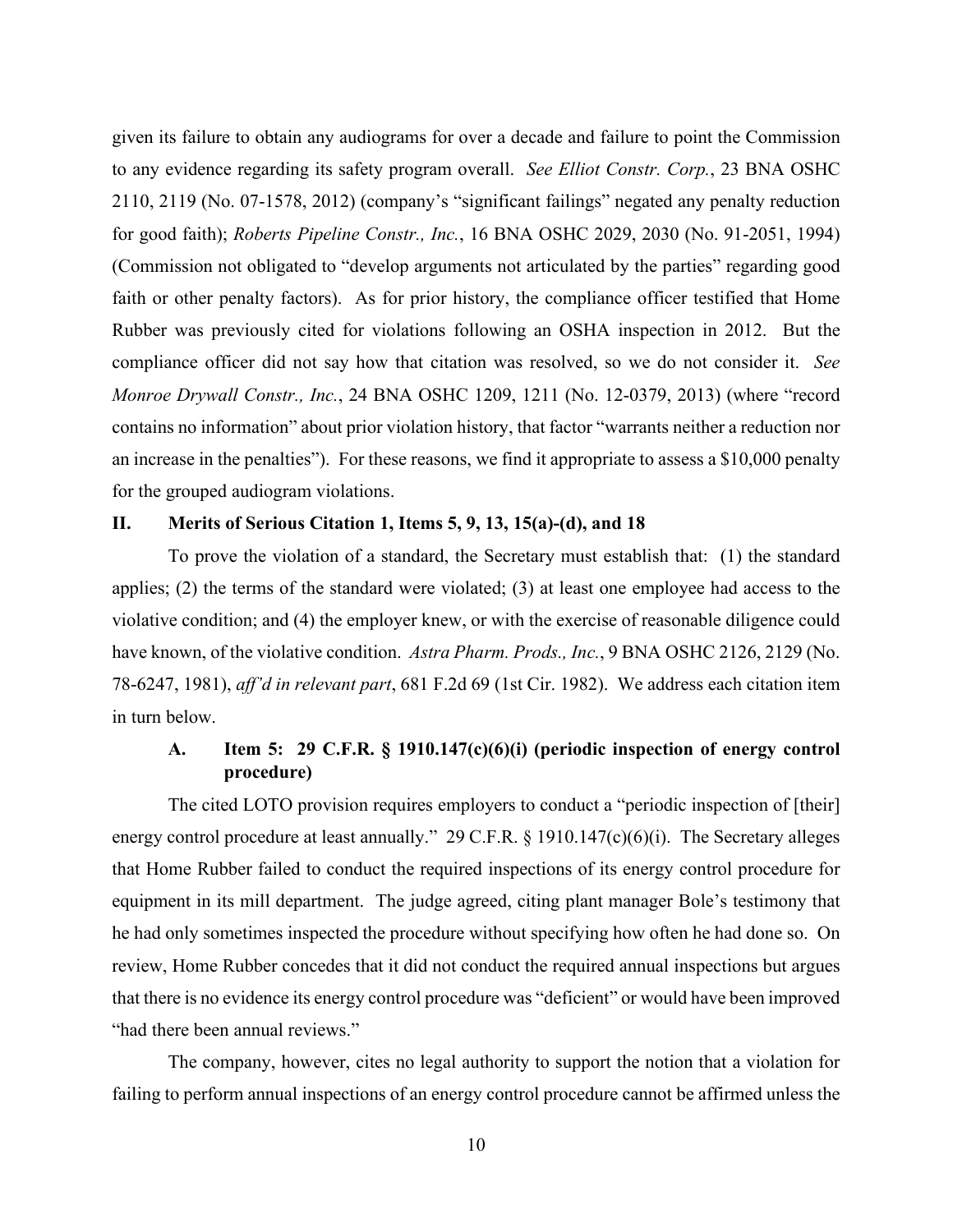Secretary proves the procedure was deficient. The plain language of the cited provision requires annual inspections, not merely inspections if the procedure is deficient. *See Gen. Motors Corp., CPCG Oklahoma City Plant*, 22 BNA OSHC 1019, 1028 (No. 91-2834E, 2007) (consolidated) (stating that the LOTO standard "expressly requires an employer to conduct periodic inspections 'to correct any deviations or inadequacies' in the employer's energy control procedure," and affirming a violation based on the employer's failure to do so without regard to whether the procedure was deficient) (quoting 29 C.F.R. § 1910.147(c)(6)(i)(B)). Because Home Rubber admits that it did not comply with the terms of the cited provision, does not challenge any other element of the Secretary's prima facie case, and has not otherwise identified any error in the judge's decision, we affirm the citation item.

# **B. Item 9: 29 C.F.R. § 1910.178(l)(4)(iii) (evaluation of powered industrial truck operator's performance)**

The cited provision requires that employers conduct "[a]n evaluation of each powered industrial truck operator's performance . . . at least once every three years." 29 C.F.R. § 1910.178(l)(4)(iii). The Secretary alleges that Home Rubber failed to evaluate the performance of forklift drivers working in its mill department and warehouse at least every three years. The judge agreed and affirmed the citation item.

On review, Home Rubber does not directly claim that it evaluated the performance of its forklift drivers at least every three years or challenge any other element of the Secretary's prima facie case. It states only that its facility is "not that large" and "the reality is everybody is subject to observation." But as the Secretary points out, such casual or informal observations are insufficient under the plain language of the cited provision, which clearly contemplates an intentional and specifically directed evaluation of a forklift operator's performance that is in addition to the ongoing, casual observations that occur in most workplaces. *See* 29 C.F.R. § 1910.178(l)(6) (requiring the employer to "certify" that the tri-annual evaluation has taken place, with the certification including "the name of the operator . . . the date of the evaluation, and the identity of the person(s) performing the training or evaluation").<sup>12</sup> Because Home Rubber does

<span id="page-10-0"></span> $12$  Home Rubber was also issued an other-than-serious citation for failing to comply with this certification requirement, which the judge affirmed. This violation was not raised by Home Rubber in its petition for discretionary review and is not at issue on review.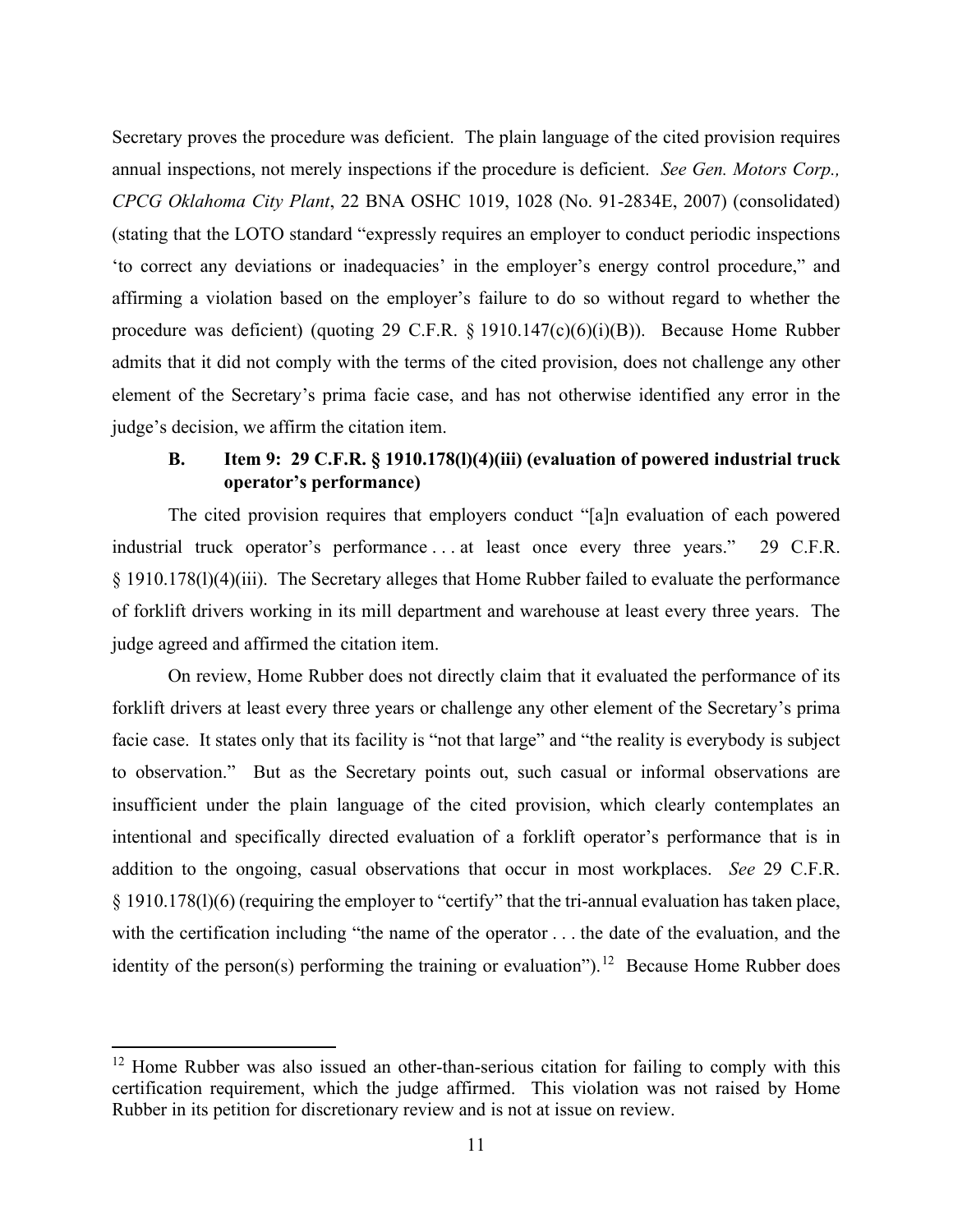not claim that it performed the more formal and specifically directed evaluations contemplated by the standard, or otherwise point to any error in the judge's decision, we affirm the citation item.

# **C. Item 13: 29 C.F.R. § 1910.219(i)(2) (covering bolts extending beyond flange of shaft coupling)**

The cited provision states:

Shaft couplings shall be so constructed as to present no hazard from bolts, nuts, setscrews, or revolving surfaces. Bolts, nuts, and setscrews will, however, be permitted where they are covered with safety sleeves or where they are used parallel with the shafting and are countersunk or else do not extend beyond the flange of the coupling.

29 C.F.R. § 1910.219(i)(2). The Secretary alleges that a rotating shaft on the company's Kobe Warm-up Mill had unguarded bolts that extended beyond the flange of a coupling, and that this exposed employees to the risk of their clothing becoming caught on the bolts and the employee being pulled into the mill's rotating parts. On review, Home Rubber does not dispute that these bolts lacked guarding but argues that the Secretary failed to prove any employees had access or were likely to have access to the unguarded bolts.<sup>13</sup>

In the absence of "actual exposure," as is the case here, the Secretary can establish the exposure element of an alleged violation by showing that it was reasonably predictable "either by operational necessity or otherwise (including inadvertence), that employees have been, or will be in the zone of danger." *See Nuprecon, LP*, 23 BNA OSHC 1817, 1818 (No. 08-1037, 2012) (citation omitted). The "zone of danger" in this case is the physical area surrounding the unguarded rotating bolts where an employee's clothing or body parts could become caught. *See Dover High Performance Plastics, Inc.*, No. 14-1268, 2020 WL 5880242, at \*3 (O.S.H.R.C., Sept. 25, 2020) (zone of danger for unguarded rotating machine parts was the "area surrounding the rotating [parts]

<span id="page-11-0"></span> $13$  To the extent Home Rubber is arguing that the Secretary was required to prove that the bolts posed a hazard to establish a violation, that argument fails because the standard itself presumes that protruding bolts pose a hazard: "Bolts, nuts, and setscrews will, however, be permitted where they are covered with safety sleeves or where they are used parallel with the shafting and are countersunk or else do not extend beyond the flange of the coupling." 29 C.F.R. § 1910.219(i)(2). This presumes that protruding bolts without safety sleeves that are not countersunk or that otherwise extend beyond the flange of the coupling, like those on the Kobe Warm-up Mill, pose a hazard. *See Fabricated Metal Products, Inc.*, 18 BNA OSHC 1072, 1073 n.4 (No. 93-1853, 1997) (when "specification standard" sets forth specific design requirements, "proof of noncompliance . . . establishes the existence of a hazard").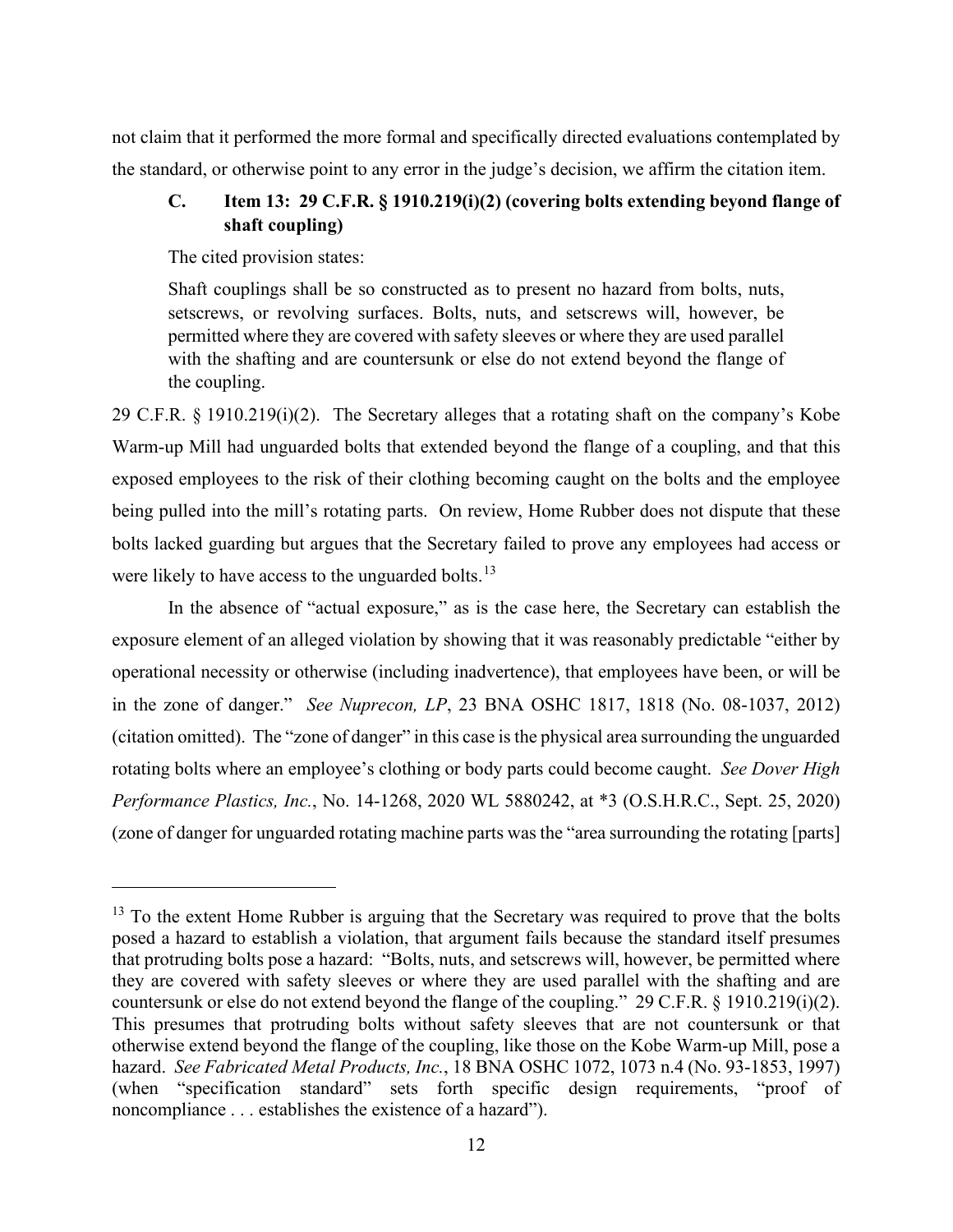where contact may be possible"); *KS Energy Servs., Inc.*, 22 BNA OSHC 1261, 1264 (No. 06- 1416, 2008) (internal citation omitted) (defining the "zone of danger" as the area "surrounding the violative condition that presents the danger to employees which the standard is intended to prevent").

In finding it was reasonably predictable that Home Rubber's employees would enter the zone of danger, the judge stated that they "constantly bathed" the gears of the Kobe Warm-up Mill with oil and had placed a bucket they used to do so on the floor "directly in front" of the shaft with the protruding bolts, indicating that they worked "in close proximity" to the bolts. The judge also found that employees would come close to the bolts when walking past the mill during its operation, citing a video showing an employee walk past the machine while it was running. On review, the Secretary defends the judge's findings, claiming they are supported by testimony from the compliance officer and Balka, as well as the video and photographs. Home Rubber disputes the judge's finding, arguing that the compliance officer "was unable to identify any reason why an employee would be in the area of the machine that she identified as problematic," and could only "speculate[] that an employee might be able to get within a foot of the area."

We agree with Home Rubber that the Secretary has not established that employees have been or are reasonably likely to enter the zone of danger posed by the rotating bolts. It is true that photographs show a bucket on the floor near the shaft with the bolts, and that Balka said employees use the bucket to add oil to the mill, but there is no evidence that the machine is running (and the shaft rotating) when employees do so. [14](#page-12-0) *See Fabricated Metal Products*, *Inc.*, 18 BNA OSHC 1072-74 n.7 (No. 93-1853, 1997) (access to machine's unguarded moving parts not established absent evidence that employee proximity posed risk). Indeed, Balka testified that his "best guess" was that the machine would normally be off when employees are adding oil, and only turned on

<span id="page-12-0"></span><sup>&</sup>lt;sup>14</sup> The compliance officer's testimony sheds no light on this issue. After being asked "how close the employees got to the rotating parts," the compliance officer responded: "Probably about a foot. There was a bucket in front of the area. It was unclear what the bucket was used for . . . ." And when asked, "what would cause an employee to be in the area" of the rotating bolts, the compliance officer replied:

I don't know. They have buckets. But if you turn to page 5 of 5 of Exhibit [C-19], there's a bucket directly in front of it. Looking at photo number 22, there's another bucket on top of the machine, placing them within about a foot distance from this rotating shaft.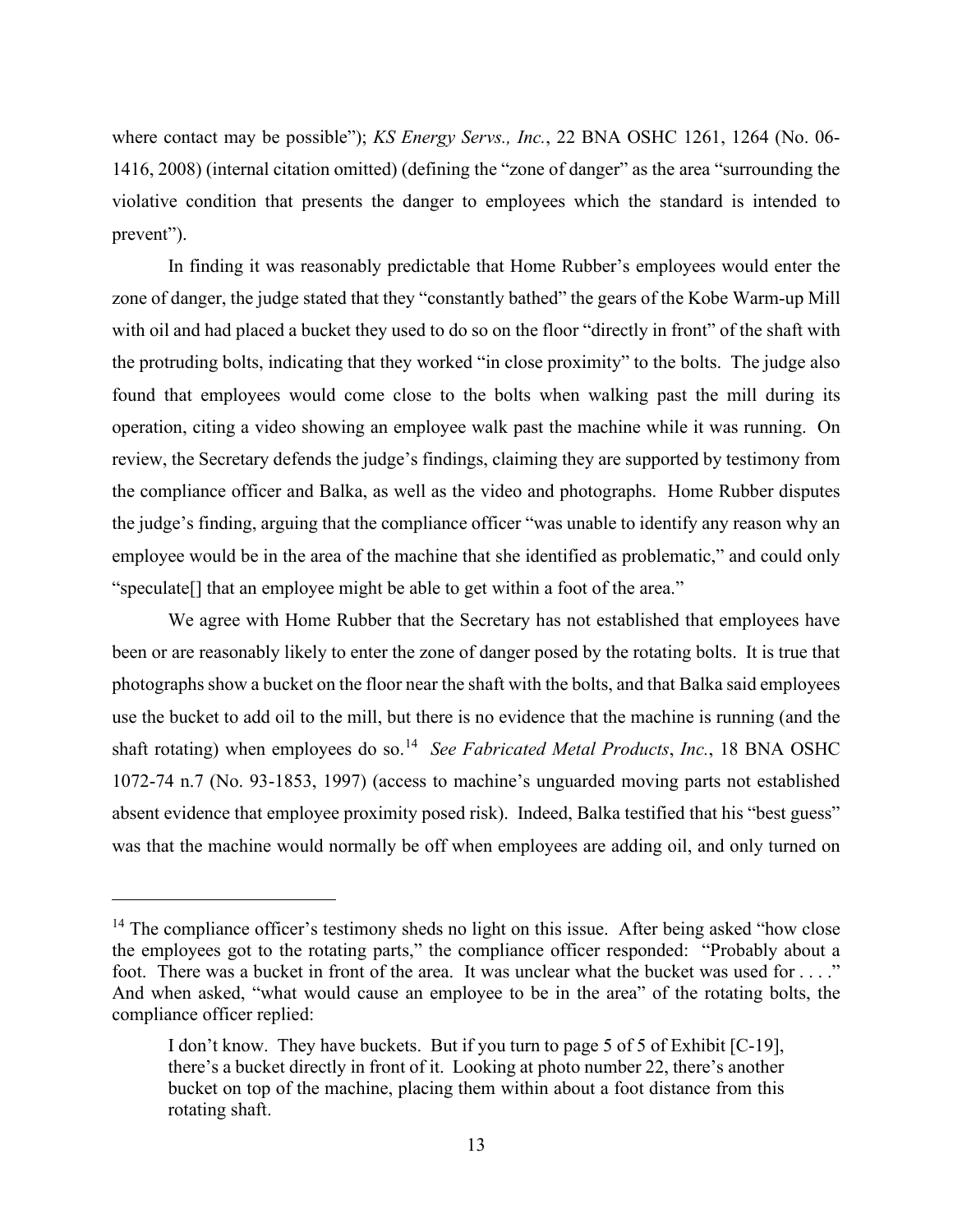"for a little bit" afterward to check the oil level. It is also unclear where the oil fill opening is located on the large machine or how close employees are to the bolts when adding oil. Nor is there any evidence that employees wear loose-hanging clothing that could fall into or get caught by the rotating bolts while doing this task, or evidence of incidents involving machines at other worksites with similarly situated rotating shafts. Finally, the record does not support the judge's finding that employees are "constantly" adding oil to the machine—the only evidence regarding frequency is from Balka who testified that he did not think oil was added on a daily basis.

As for employees walking by the machine, the compliance officer testified that they would regularly come within a foot of the rotating bolts, but she did not say how she arrived at that measurement, and we find it implausible for two reasons. First, Balka testified that the "closest bolt" on the shaft is about 15 inches inward away from the bottom of the machine, which rests on a steel beam. This is consistent with the compliance officer's estimate that the bucket in front of the shaft was "probably about a foot" away from the "rotating parts" of the machine. Thus, for employees to even come within a foot to 15 inches of the rotating bolts, they would need to essentially brush up against the frame of the machine as they walked past.

Second, the photographs and video show a large oil barrel in front of the machine near the shaft. To come within a foot to 15 inches of the bolts while walking past, an employee would not only need to brush up against the machine, but would then have to immediately step away from the machine to avoid the barrel (if coming from the side opposite the barrel), or would need to immediately step towards the machine after passing the barrel (if coming from the other side). *See Jefferson Smurfit Corp.*, 15 BNA OSHC 1419, 1422 (No. 89-553, 1991) (exposure to unguarded nip points not established where, "in order for employees to be exposed to a hazard while merely walking past . . . , they would have to deliberately turn from the aisle into the alcove, walk alongside the length of the folder belt, and then turn again at the opposite end of the alcove to reenter the aisle"). It is illogical to suppose that an employee would walk past the machine in such a manner, particularly where one of the videos actually depicts an employee walking past the machine and staying far enough away to avoid the barrel.

In sum, we find that the Secretary has not shown it was reasonably predictable employees would enter the zone of danger and, therefore, we vacate the citation item.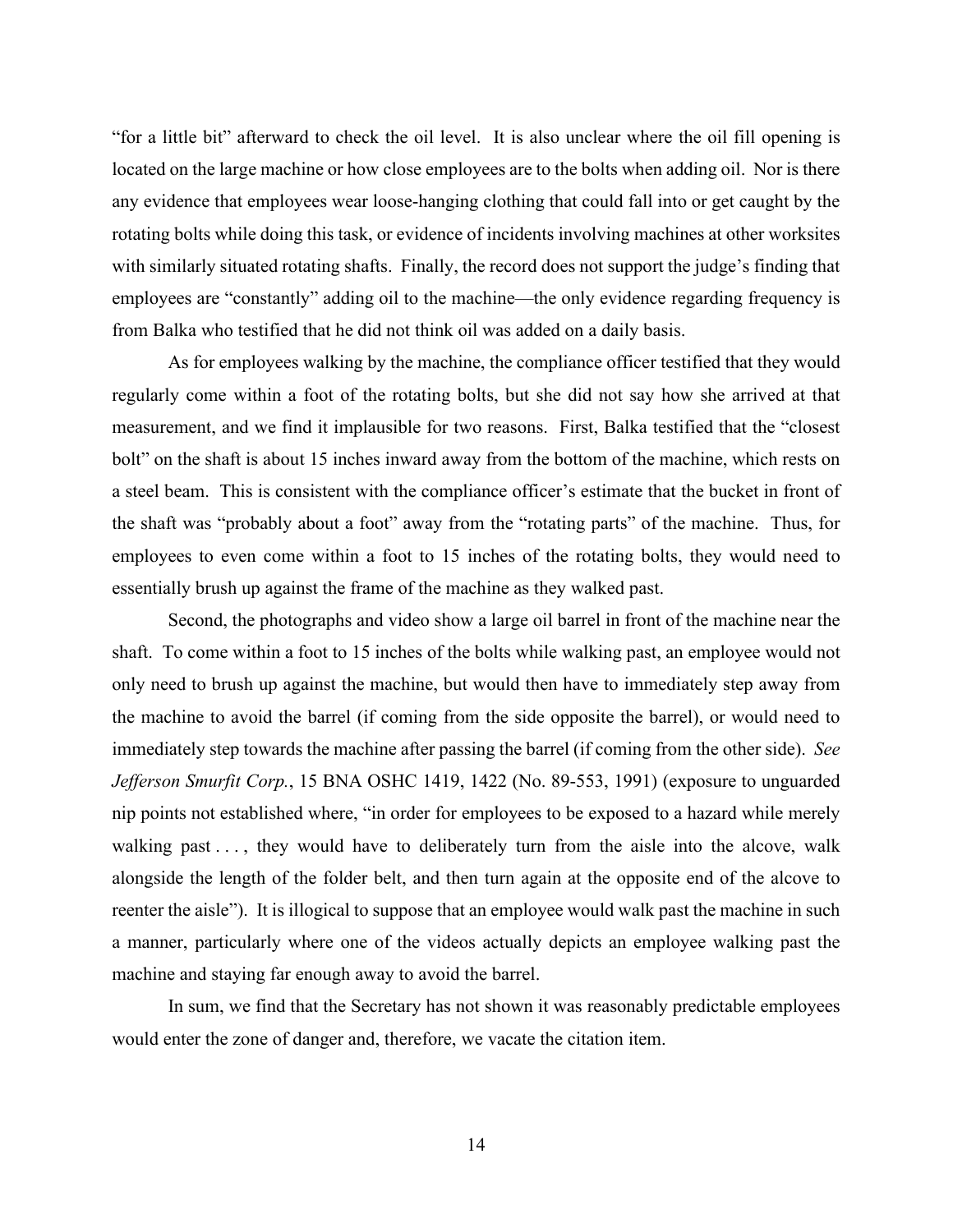# **D. Items 15(a)-(d): 29 C.F.R. §§ 1910.303(b)(2), (b)(7)(iv) (general electrical), 1910.305(b)(1)(ii), (b)(2)(i) (wiring methods, etc.)**

The Secretary alleges that Home Rubber violated four provisions within Subpart S ("Electrical") of Part 1910. Specifically, the Secretary claims that: (a) a receptacle designed to be mounted to a surface was used as a portable extension cord to power fans, in violation of 29 C.F.R § 1910.303(b)(2), which requires "[l]isted or labeled equipment" to be "installed and used in accordance with any instructions included in the listing or labeling"; (b) a junction box had a broken conduit exposing the wires within it, in violation of 29 C.F.R. § 1910.303(b)(7)(iv), which states that there "shall be no damaged parts that may adversely affect safe operation or mechanical strength of the equipment, such as parts that are broken, bent, cut . . . ."; (c) a receptacle had an opening at its top, in violation of 29 C.F.R. § 1910.305(b)(1)(ii), which states that "[u]nused openings in cabinets, boxes, and fittings shall be effectively closed"; and (d) a receptacle did not have a cover, in violation of 29 C.F.R. § 1910.305(b)(2)(i), which states that "[a]ll pull boxes, junction boxes, and fittings shall be provided with covers identified for the purpose."

On review, Home Rubber does not challenge any element of the Secretary's prima facie case for these violations but argues that Items 15(b)-(d) should be vacated because they are duplicative of Item 15(a) in that they involve the same "factual scenario": a 2x4 inch receptacle. The Secretary responds that the violations are not impermissibly duplicative because they cannot be abated by the same action. According to the Secretary, the four violations involved 3 different electrical devices—two separate receptacles and a junction box.

We agree with the Secretary. Under Commission precedent, violations are not duplicative if "the abatement of one of the violative conditions . . . would not have abated the other violative condition." *N. E. Precast, LLC*, 26 BNA OSHC 2275, n.11 (No. 13-1169, 2018) (consolidated) (internal citation omitted), *aff'd*, 773 Fed. App'x. 70 (2d Cir. 2019) (summary order). [15](#page-14-0) Each violation here requires a distinct abatement method, such that the abatement of any one item would not abate any of the others. Item 15(a) requires a receptacle to be mounted to a wall; Item 15(b) requires a broken conduit in a junction box to be repaired; Item 15(c) requires an opening in the

<span id="page-14-0"></span><sup>15</sup> Chairman Attwood notes that for the reasons stated in her dissenting opinion in *N. E. Precast*, she disagrees with the test for duplicativeness set forth in that decision. 26 BNA OSHC at 2283- 94 (Attwood, Commissioner, dissenting). However, because she concludes that the separate citation items at issue here do not violate due process, she agrees that they are not duplicative.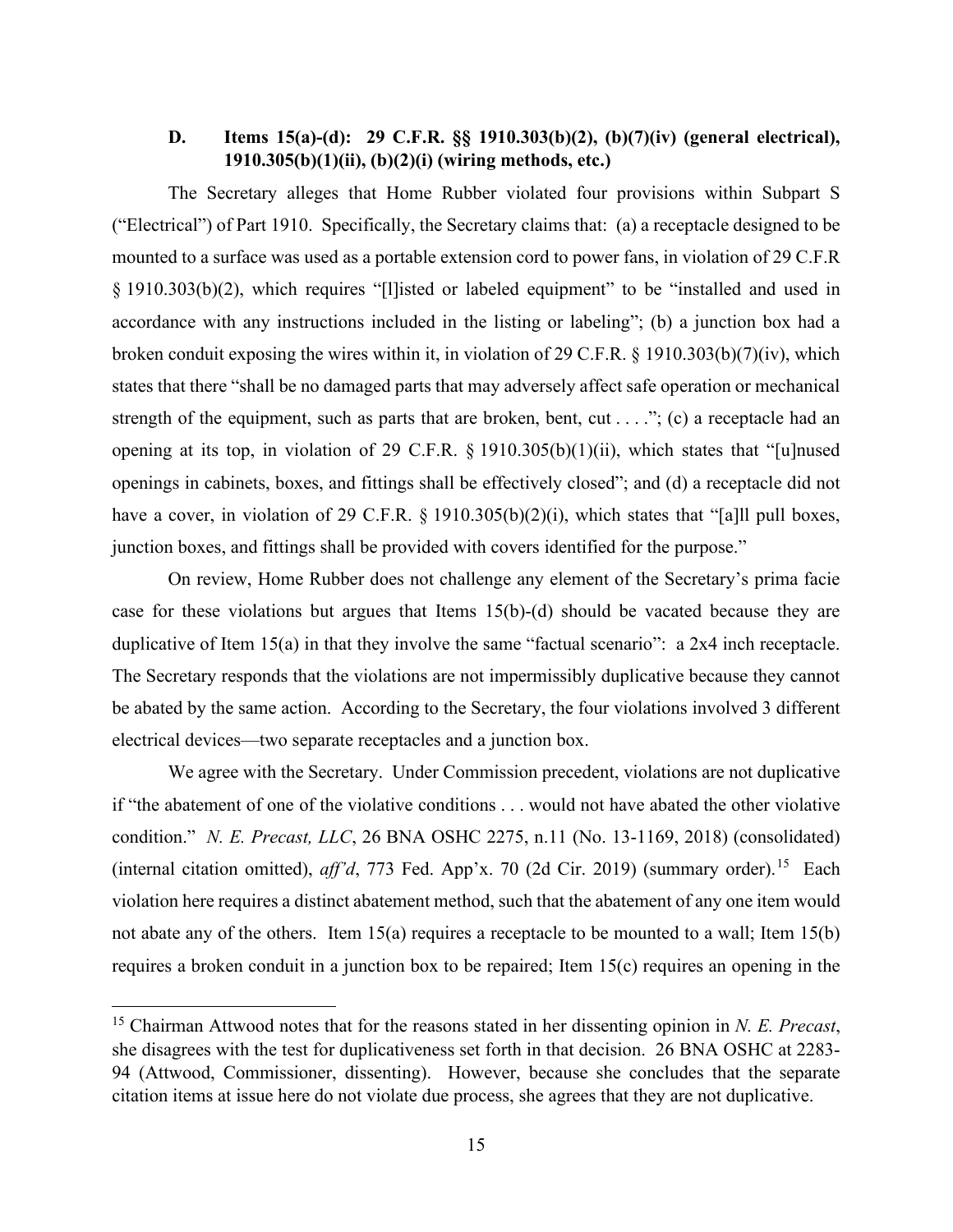receptacle also at issue in Item 15(a) to be closed; and Item 15(d) requires a cover to be added to another receptacle. *See, e.g.*, *Gen. Motors Corp.*, 22 BNA OSHC at 1024 (requirement to establish an energy control program not duplicative of requirement to implement specific components of that program because "establishing a fully compliant energy control program would not abate a failure to implement the components of that program, nor would implementation of required energy control procedures abate a failure to establish a program"). We therefore reject Home Rubber's claim and affirm all four citation items.

### **E. Item 18: 29 C.F.R. § 1910.1030(f)(2)(i) (Hepatitis B vaccination)**

The cited provision requires that a Hepatitis B vaccination be "made available . . . within 10 working days of initial assignment to all employees who have occupational exposure [to blood or other potential infectious materials  $] \ldots$ ." 29 C.F.R. § 1910.1030(f)(2)(i). The Secretary alleges that Home Rubber failed to offer the Hepatitis B vaccination to two maintenance employees within 10 days after they were assigned to clean up blood from the worker whose hand was injured. The judge found that at least one of the employees was not timely offered the vaccination and affirmed the violation.<sup>[16](#page-15-0)</sup>

On review, Home Rubber does not dispute that the cited provision applies here but contends that it offered the vaccination to both employees involved in cleaning up the blood. The company does not state, however, *when* it offered it to these employees, and does not challenge the judge's finding that it failed to timely offer it to at least one of them. Because Home Rubber does not dispute that it failed to timely offer the Hepatitis B vaccination to at least one employee as required by the standard, or otherwise identify any error in the judge's decision, we affirm the citation item.

# **III. Characterization & Penalty – Serious Citation 1, Items 5, 9, 15(a)-(d), and 18**

As discussed above, a violation is "serious" if death or serious physical harm is a probable consequence *if* an accident results from the violative condition; the Secretary is not required to show that an accident itself is likely. 29 U.S.C. § 666(k); *Anaconda Aluminum Co.*, 9 BNA OSHC

<span id="page-15-0"></span><sup>&</sup>lt;sup>16</sup> The compliance officer testified that both Balka and Bole told her that the vaccination had not been offered to one employee. And Balka acknowledged as much at the hearing, stating that the employee's signed statement declining the vaccination "was not, I understand, timely . . . ." *See*  29 C.F.R. § 1910.1030(f)(2)(iv) (employees who decline vaccination must sign statement included in Appendix A to the standard).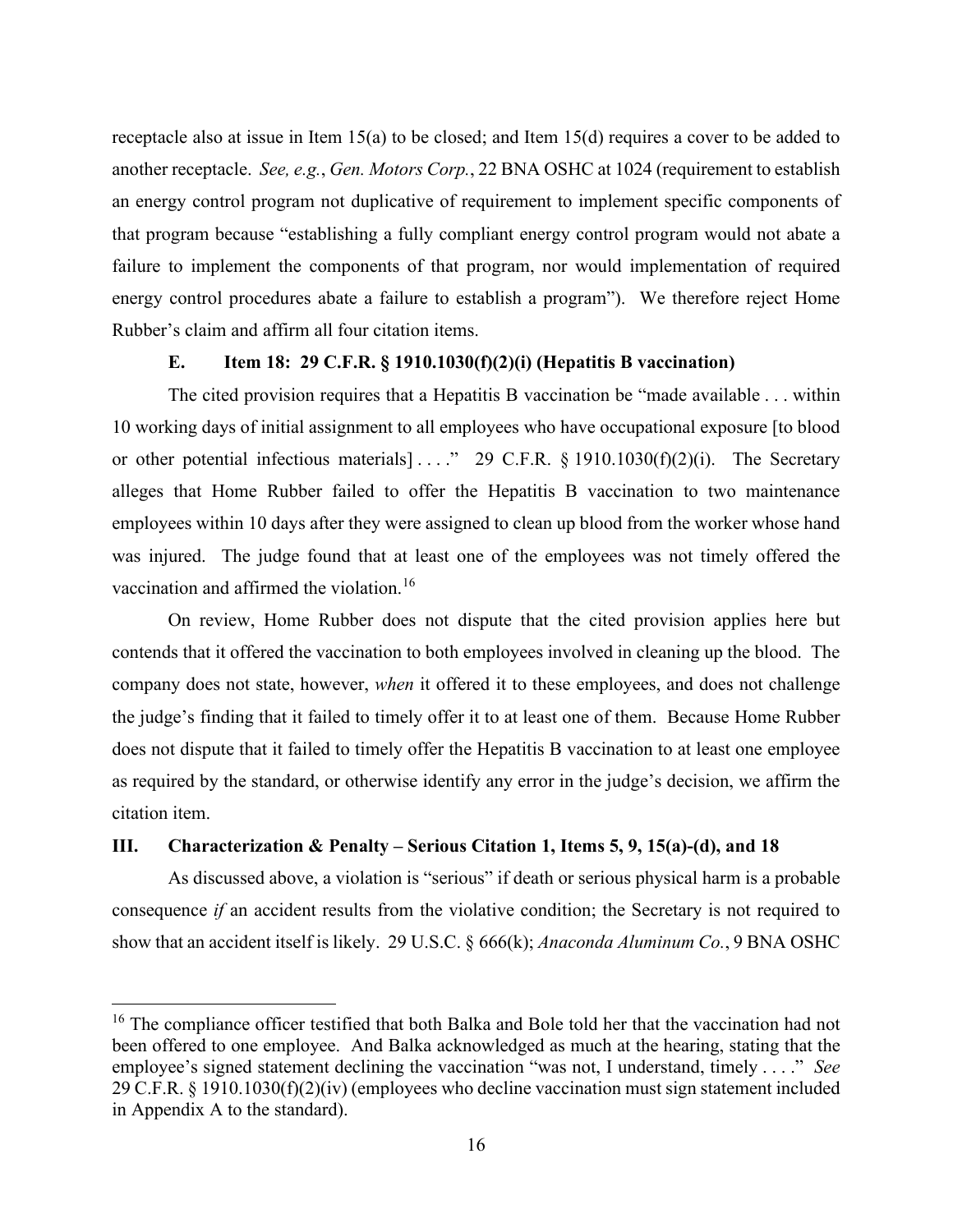at 1474-77. On review, Home Rubber repeatedly misapplies this straightforward test and makes a variety of arguments as to why these violations should not be characterized as serious. We reject all of these arguments given unrebutted evidence in the record that death or serious physical harm is probable if an accident were to occur as a result of each affirmed violation.<sup>17</sup> We therefore characterize these violations as serious.

On review, Home Rubber does not challenge the \$21,202 total penalty assessed by the judge for these items. Therefore, we assess the same penalty amounts for each item. [18](#page-16-1) *See, e.g., KS Energy*, 22 BNA OSHC 1261, 1268 n.11 (No. 06-1416, 2008) (assessing proposed penalty where not challenged).

<span id="page-16-0"></span> $17$  With respect to Item 5 (Periodic inspection of energy control procedure), there is unrebutted testimony from the compliance officer that unexpected energization of the machines in the mill department could result in serious injuries such as amputations or broken bones, and that this risk was amplified because the machines use several different energy types, such as electric, hydraulic, and pneumatic.

With respect to Item 9 (Evaluation of forklift operator performance), there is unrebutted testimony from the compliance officer that forklift accidents can result in broken bones, lacerations, and amputations. This testimony is supported by the cited provision's preamble. *See* 63 Fed. Reg. 66,238, 66,238 (Dec. 1, 1998) (stating the cited requirement is "intended to reduce the number of injuries and deaths that occur as a result of inadequate training").

With respect to Items 15(a)-(d) (Electrical violations), there is unrebutted testimony from the compliance officer that the violations could result in electric shock, first-degree burns, and smoke inhalation in the event of a fire. This testimony is also supported by the preamble to the electrical installations standard. 72 Fed. Reg. 7,136, 7,136 (Feb. 14, 2007) (stating that electrical violations can result in electric shock, burns, fires, and explosions).

With respect to Item 18 (Hepatitis B vaccination), there is unrebutted testimony from the compliance officer that the violation exposed employees to a risk of acquiring Hepatitis B. And the preamble to the final standard states that Hepatitis B can result in "serious liver" diseases, with about one third of infected individuals experiencing "severe" symptoms including jaundice, extreme fatigue, anorexia, nausea, and abdominal pain, and some developing "Fulminant hepatitis" which is "85% fatal even with the most advanced medical care." 56 Fed. Reg. 64,004, 64,009 (Dec. 6, 1991).

<span id="page-16-1"></span><sup>&</sup>lt;sup>18</sup> Specifically, we assess a penalty of \$6,236 for Item 5, \$4,988 for Item 9, \$3,742 for Items 15(a)-(d), and \$6,236 for Item 18.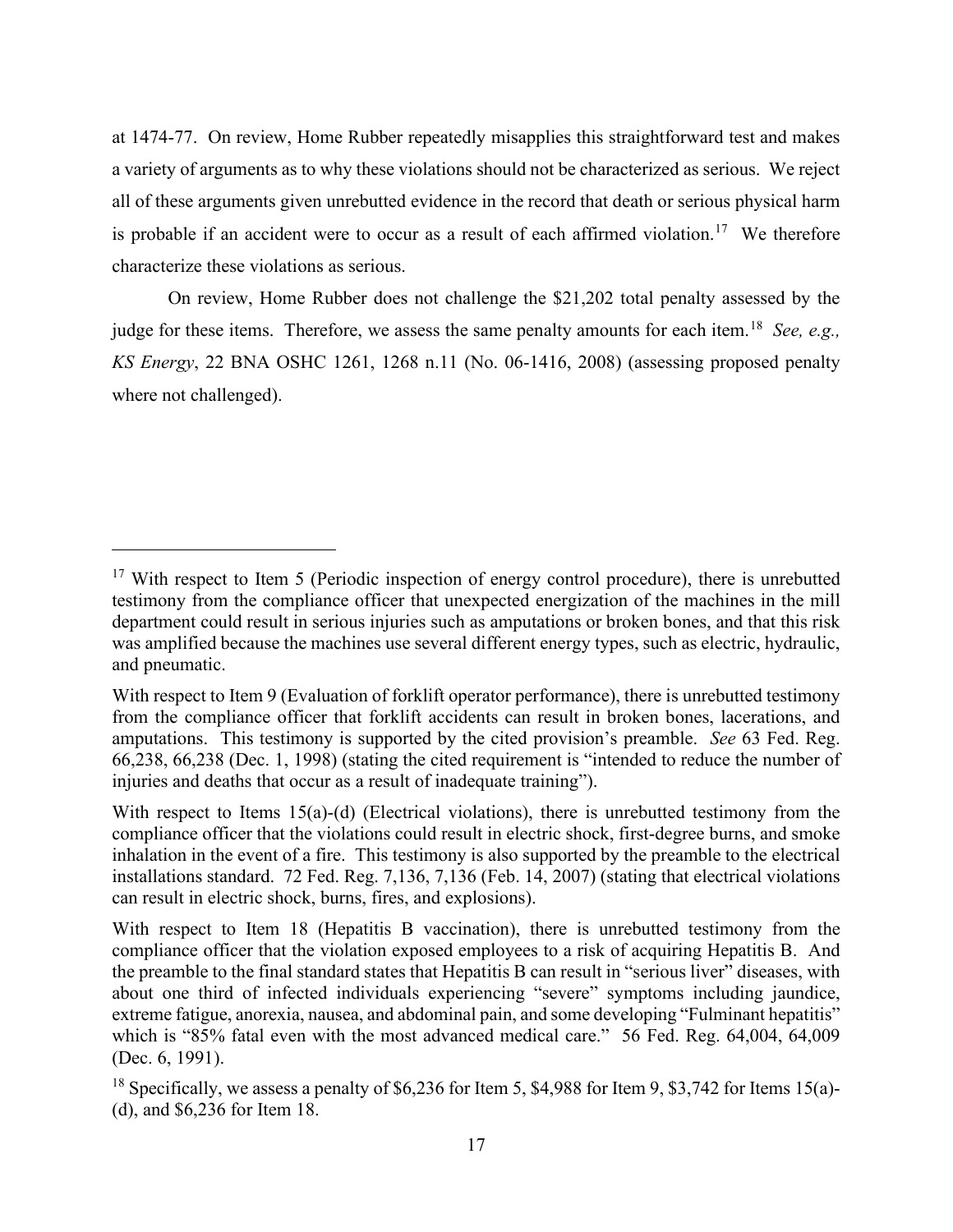### **IV. CONCLUSION**

For all these reasons, we characterize Willful Citation 2, Items 1(a)-(b) as serious and assess a penalty of \$10,000 for the grouped violations. We also affirm Serious Citation 1, Items 5, 9, 15(a)-(d), and 18, and assess a total penalty of \$21,202 for these violations. Finally, we vacate Serious Citation 1, Item 13.

SO ORDERED.

 $\sqrt{s/2}$ 

 Cynthia L. Attwood Chairman

 $/s/$ 

Dated: August 26, 2021 Commissioner

Amanda Wood Laihow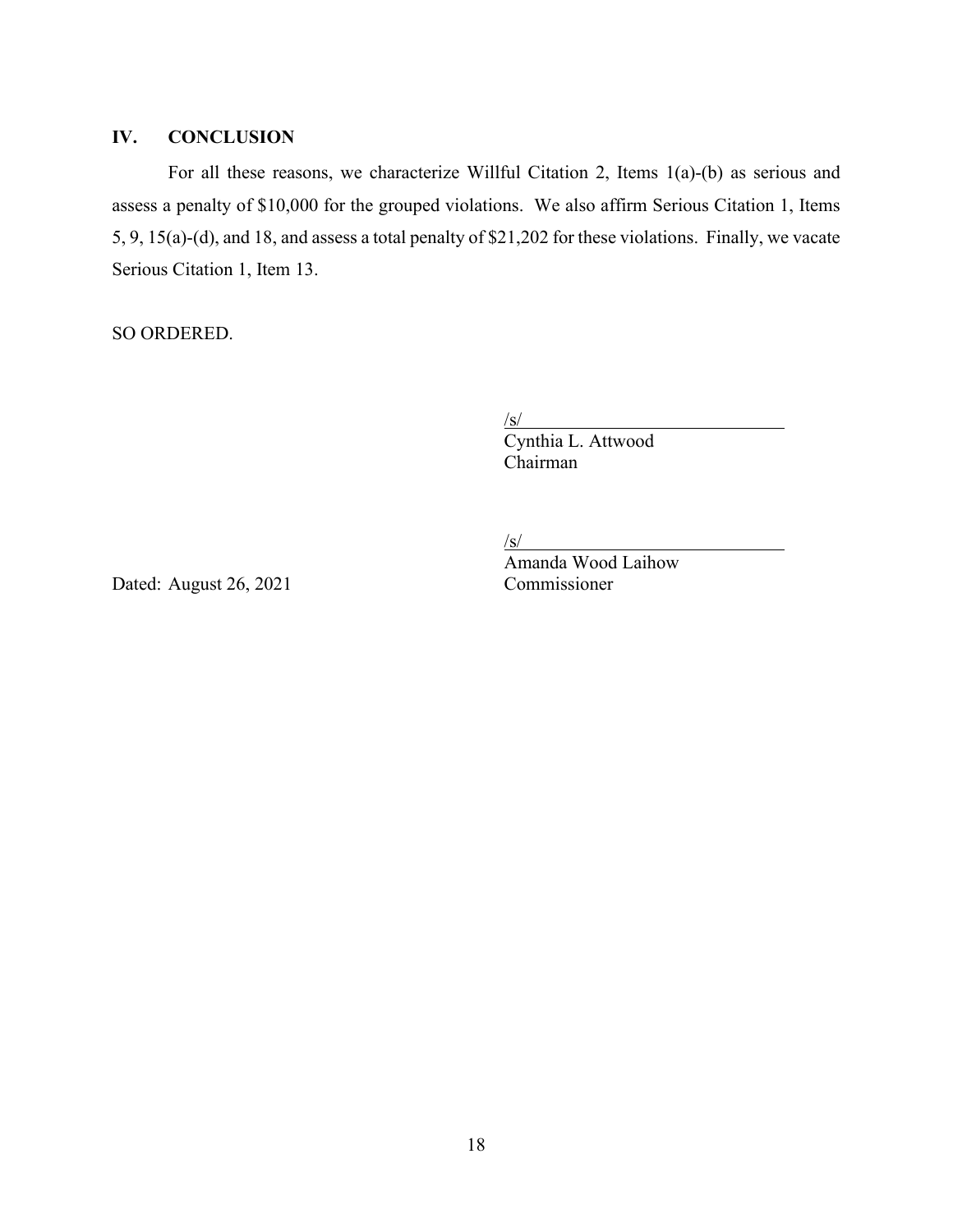

United States of America OCCUPATIONAL SAFETY AND HEALTH REVIEW COMMISSION 1120 20th Street, N.W., Ninth Floor Washington, DC 20036-3457

Secretary of Labor,

Complainant,

Home Rubber Company, LP,

Respondent.

v.

APPEARANCES:

Terrance Duncan, Esquire U.S. Department of Labor New York, New York For the Secretary

 Randall Schauer, Esquire Fox Rothschild, LLP Exton, Pennsylvania For the Respondent

BEFORE: Carol A. Baumerich Administrative Law Judge

### DECISION AND ORDER

On October 27, 2016, the Occupational Safety and Health Administration (OSHA) issued a Citation and Notification of Penalty to Home Rubber Company, LP (Home Rubber or Respondent). Home Rubber filed a timely notice of contest bringing this matter before the Occupational Safety and Health Review Commission (the Commission), pursuant to section 10(c) of the Occupational Safety and Health Act of 1970, 29 U.S.C. § 659(c) (the Act).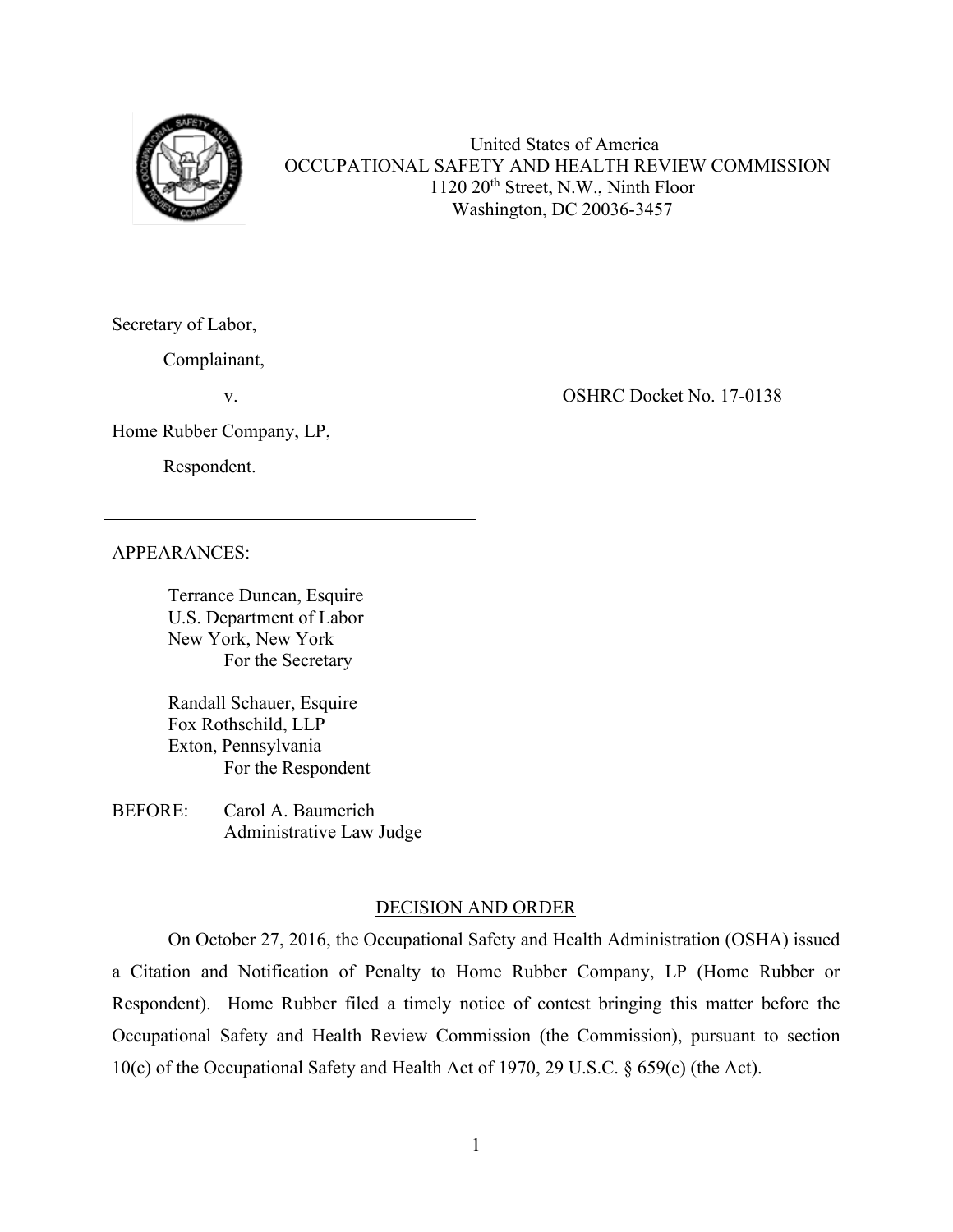OSHA opened an investigation at Home Rubber's facility in response to a May 6, 2016 accident that seriously injured an employee. As a result, OSHA cited Home Rubber for thirty violations with a total proposed penalty of \$180,592. Of the cited violations, two were classified as willful, twenty-three as serious, and five as other-than-serious.

Home Rubber was cited for violations of the noise exposure, housekeeping, chemical storage, fire extinguisher, lockout-tagout, machine guarding, powered industrial truck, electrical, bloodborne pathogen, accident reporting, training, recordkeeping and hazard communications standards. In particular, the Secretary alleges that Home Rubber exposed its mill operators to amputation and other injuries, because the ingoing nip points on its rubber mills were not guarded, and willfully ignored requirements to protect its mill operators from hearing loss.

 A two-day hearing was held in Trenton, New Jersey on April 9-10, 2018. Five witnesses provided testimony: OSHA Compliance Officer (CO) Marie Lord, Steven Anderson (analytical chemist for OSHA), Richard Balka (owner and president of Home Rubber), James Bole (plant manager for Home Rubber), and William Howard (Secretary's expert). Both parties filed posthearing briefs, including reply briefs.

Respondent asserted three primary arguments. First, Respondent argues that guarding the ingoing nip points on its mills was infeasible and the Secretary did not prove guarding was feasible. (R. Br. 23-28). As discussed below, the burden for the affirmative defense of infeasibility rests with Respondent.

Secondly, Respondent argues the lack of attention to safety training and oversight was due to turnover and vacancies in the safety and compliance manager's position since 2006. (R. Br. 1). As discussed below, the argument is rejected.

Finally, Respondent asserts the willful and serious citations should be reclassified to other-than-serious if they are affirmed. The classification for each citation item is discussed below.

### Key Issues

The key issues to resolve are:

- 1. Did Home Rubber willfully violate the requirements to provide audiometric testing for its employees operating Mill Three?
- 2. Was it infeasible to guard the ingoing nip points on the Chrome Mill, Kobe Mill, Mill Three, and Mill One?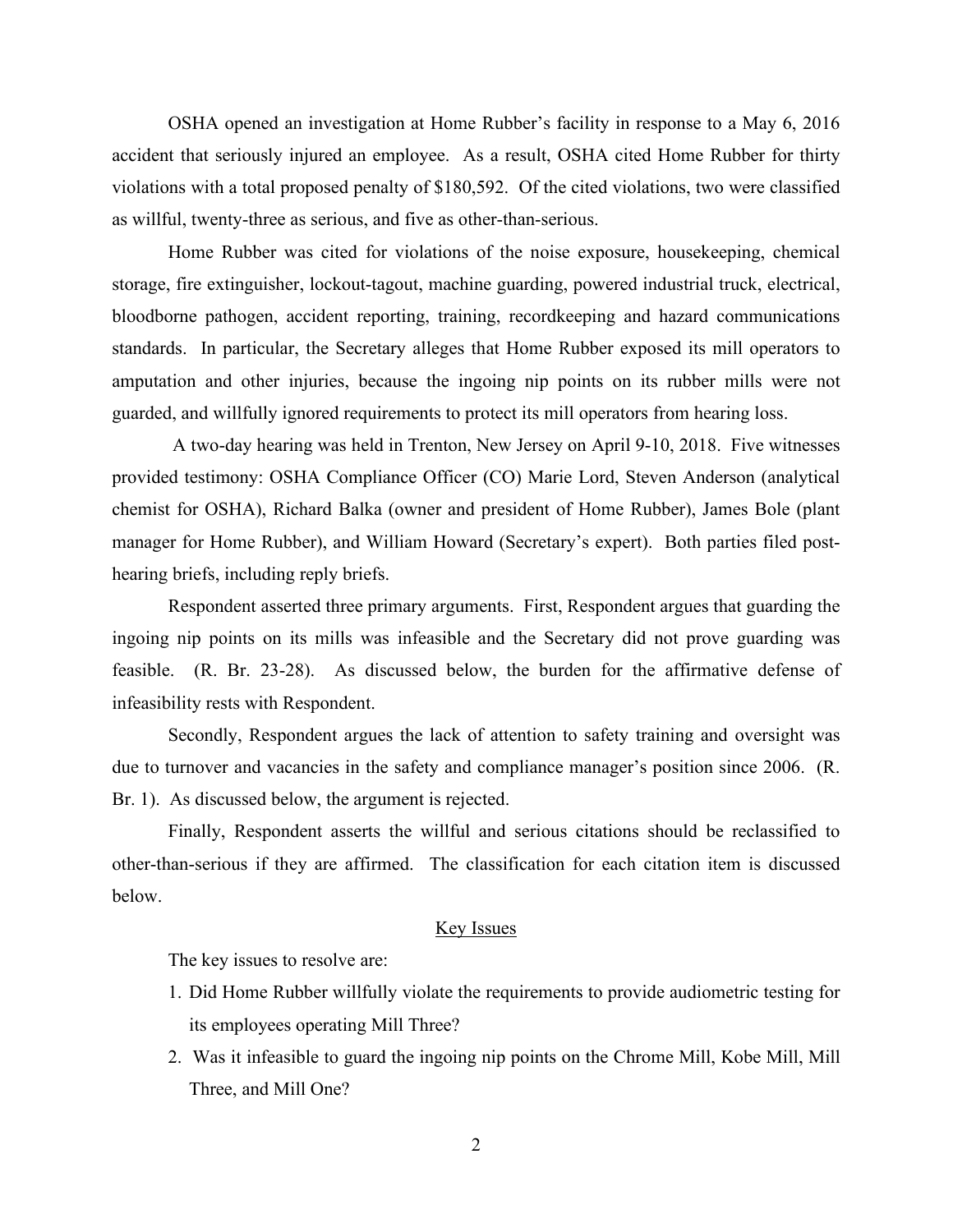3. Are the willful and serious violations properly classified?

4. Did the Secretary prove his prima facie case for all thirty alleged violations?

For the reasons discussed below, the citation items are affirmed and a total penalty of \$180,592 is assessed.

### **JURISDICTION**

Based upon the record, I find that at all relevant times Respondent was engaged in a business affecting commerce and was an employer within the meaning of sections 3(3) and 3(5) of the Act*.* I also find that the Commission has jurisdiction over the parties and subject matter in this case. (Tr. 9-11).

#### FACTS

### *The accident*

Home Rubber is a small specialty rubber manufacturer with 36 employees that has been in business since 1881. (Tr. 342, 344). Home Rubber manufactures specialty rubber products, including hoses, belts, tubes, gaskets, lathe-cut, and sheet rubber to its customers' specifications. (Tr. 341-42).

Just before noon on Friday, May 6, 20[1](#page-20-0)6, employee J.L.<sup>1</sup> was processing rubber on the Chrome Mill when his left hand was pulled into the ingoing nip point at the mill's rollers.<sup>[2](#page-20-1)</sup> (Tr. 426-27; Ex. P-5). J.L. immediately pulled the machine's brake cord to reverse the roller and free his hand. (Tr. 28; Ex. P-5). The maintenance manager, R.B., took Employee J.L. to the factory's lab area, where R.B. applied pressure to the wound. (Tr. 427). Emergency services were notified, and the employee was taken to the hospital by ambulance. (Tr. 427).

After J.L. was taken to the hospital, the maintenance manager, R.B., and maintenance employee, V.D., cleaned up the blood from the accident. (Tr. 334-35, 427-28). Richard Balka, company owner, was nearby and made sure the area was cleaned with bleach. (Tr. 428). The maintenance manager made sure the cleaning debris was sealed in a trash bag. (Tr. 428).

Mr. Balka went to the hospital later that afternoon and stayed until J.L. was taken to surgery. (Tr. 428-29). On Sunday, Mr. Balka learned that four of J.L.'s fingers were so

<span id="page-20-0"></span> $<sup>1</sup>$  In the interest of privacy, the injured employee will be referred to as J.L. The maintenance manager will</sup> be referred to as R.B. The maintenance employee will be referred to as V.D.

<span id="page-20-1"></span><sup>2</sup> Company owner, Richard Balka was upstairs, in his office, when the accident occurred. (Tr. 426-27).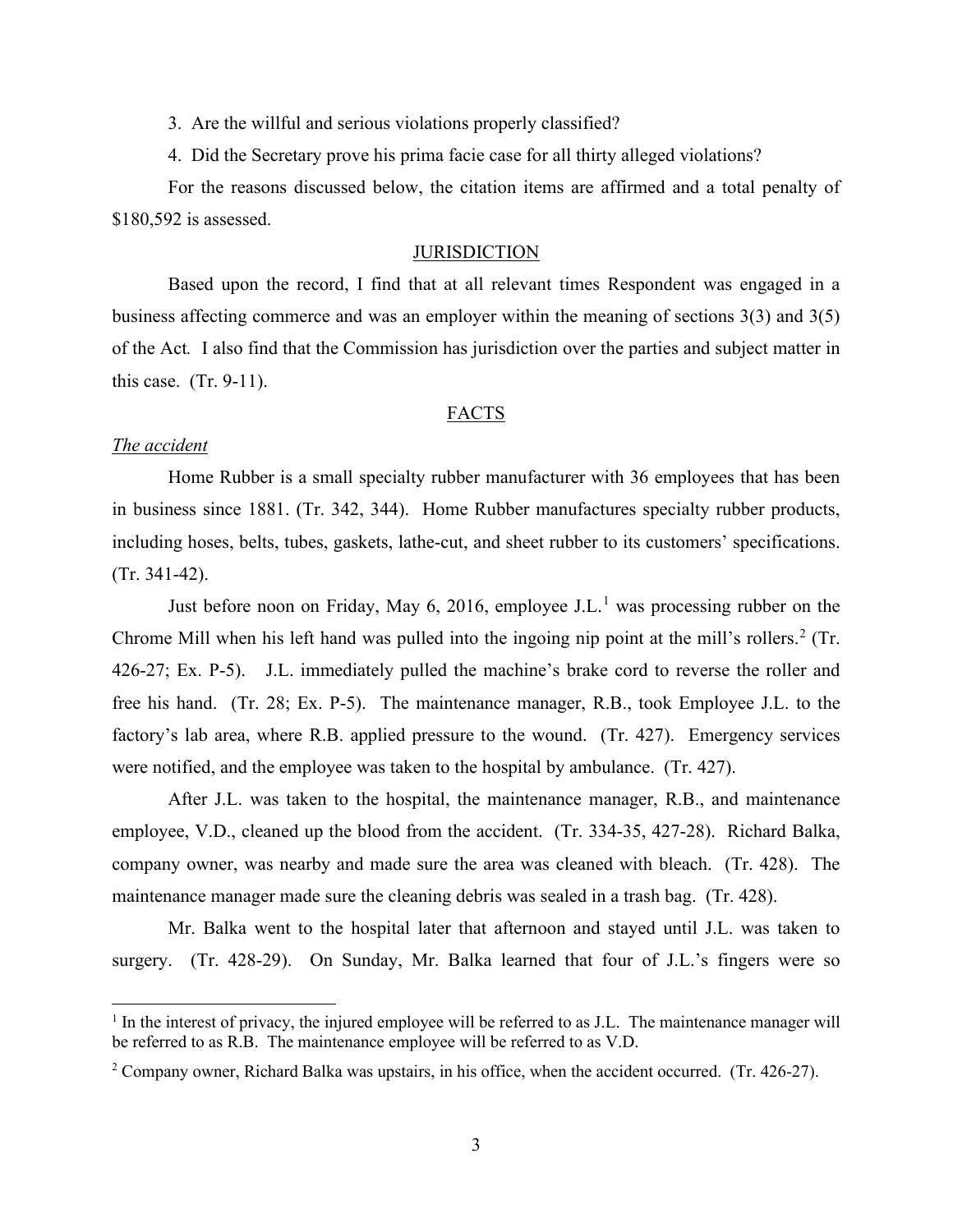damaged they had been surgically amputated. (Tr. 429; Ex. P-17, p. 3). OSHA was notified of the hospitalization on Monday, May 9, 2016. (Tr. 102).

### *Home Rubber's product*

Home Rubber's specialty products were manufactured on four of Home Rubber's mills: Mill One, Mill Three, the Chrome Mill, and the Kobe Warm-up Mill. (Ex. P-17, p. 3). Five employees operated these mills. (Tr. 344-45).

Most of Home Rubber's mills were in the main mill room, which was about 150 feet long by 88 feet across. (Tr. 371). The frequency of a mill's use was related to the customer order being processed. (Tr. 343-44). For example, Mill Three was used to produce most of the rubber compounds using carbon black. (Tr. 370, 376). Mill One was used to produce compounds without carbon black. (Tr. 371). A mill could be used continuously for weeks and then not used for a few weeks. (Tr. 344).

Each mill had two large rollers that rotated toward each other to create an ingoing nip point. (Tr. 410, 412). The roller on a mill was about 20 inches in diameter. (Tr. 410, 423). The two rollers moved at slightly different speeds to create friction. (Tr. 410). The friction created heat which broke down the ingredients to create a rubber compound. (Tr. 411). A typical batch of rubber compound used about 145 pounds of natural rubber and took about 20-25 minutes to mix. (Tr. 415).

#### *Company ownership and management*

In 1996, Richard Balka purchased Home Rubber along with two partners, Steve Kelly and Norman Zigler. (Tr. 345). Mr. Kelly was responsible for sales, Mr. Balka was responsible for production, and Mr. Zigler was responsible for safety, compliance, and human resources. (Tr. 346). In 2006, Mr. Balka purchased Mr. Zigler's share of the company and became the sole owner. (Tr. 346). Mr. Kelly had left the business sometime before 2006. (Tr. 346).

When Mr. Zigler left the company in 2006, Donald Slowicki took over safety and compliance duties. (Tr. 346). Mr. Slowicki had been a Home Rubber employee since 1997. (Tr. 347). Upon Mr. Slowicki's death in 2012, his assistant, Michael Strasser, took over the safety and compliance duties. (Tr. 347). Mr. Strasser was the safety and compliance manager for about 14 months. (Tr. 347).

Home Rubber did not have a safety and compliance manager for some time after Mr. Strasser left. (Tr. 346). Tim Fisher was eventually hired as the safety and compliance manager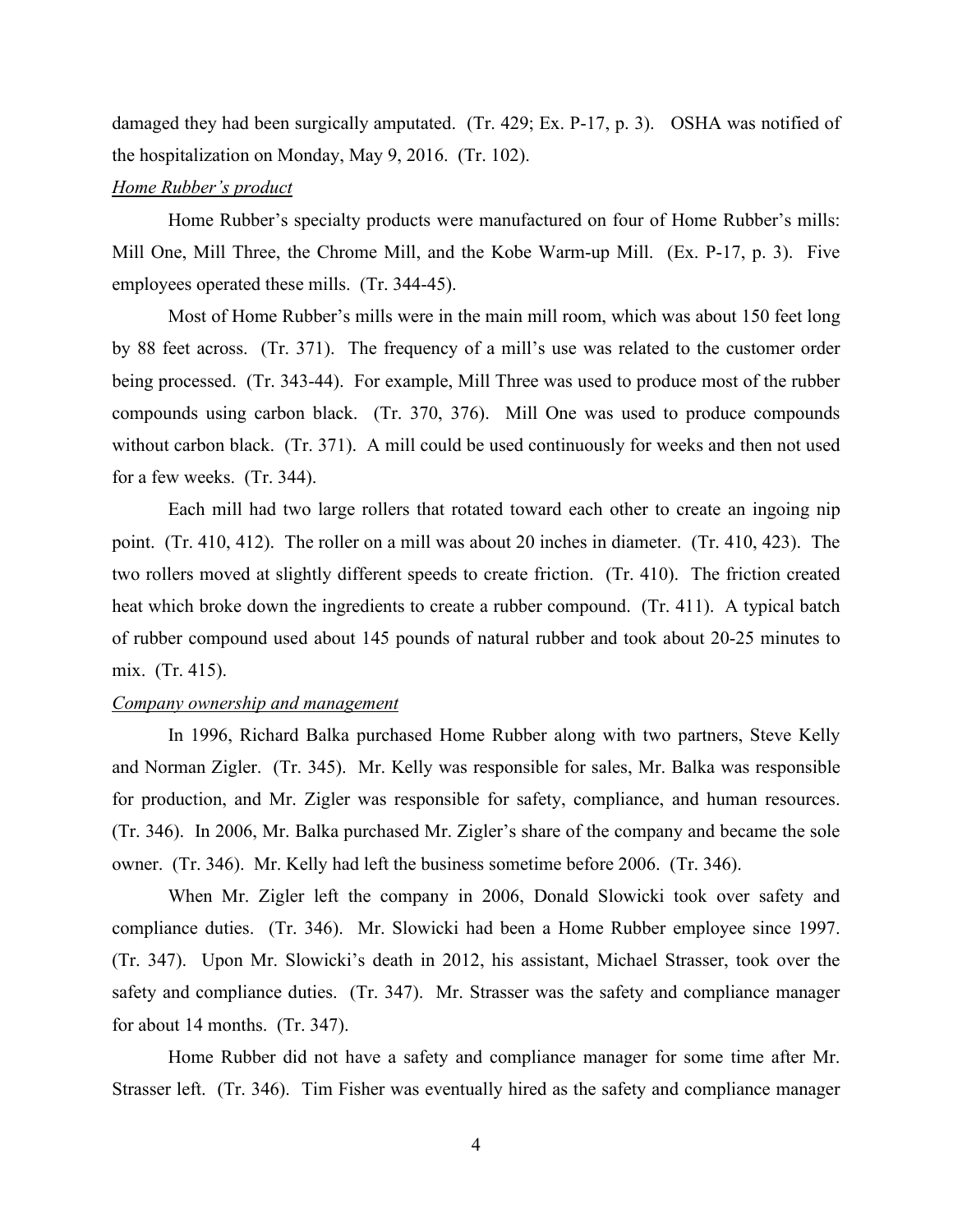and worked for Home Rubber for about two years; he was responsible for compliance with OSHA standards at the time of the May 2016 inspection. (Tr. 347, 353). Mr. Fisher reported directly to Mr. Balka. (Tr. 348).

Jim Bole was Home Rubber's plant manager. (Tr. 347-48). The maintenance manager for Home Rubber was R.B. (Tr. 28).

#### *The 2016 OSHA inspection*

In response to the May 6 accident, CO Marie Lord opened an investigation of Home Rubber. She visited Home Rubber's facility on May 16, 2016[3](#page-22-0) and on June 2, 2016. (Tr. 23, 43). The CO observed and photographed conditions throughout the facility. The CO observed electrical cords, a chemical storage area, forklifts, and various machines. She recorded video of employees working at the mills. (Tr. 196-207). The CO interviewed employees and management. (Ex. P-4). Mr. Balka provided records of safety policies, training records and other documents that were stored in Mr. Zigler's old office. (Tr. 351, 353, 426).

While near the Chrome Mill, CO Lord found that she had to shout when speaking to Mr. Balka, who was an arm's length away. (Tr. 37). In her experience, this generally indicated a noise level over 85 decibels (dBA). (Tr. 37). She noticed the operator of the Chrome Mill wearing music-type headphones and was not using earplugs. (Tr. 38). She noted that Home Rubber did not require its employees to use hearing protection in the Chrome Mill room; Mill Three was the only area that required the use of hearing protection. (Tr. 38)

On her June 2 visit, CO Lord conducted audiometric testing for the operators of the Chrome Mill and Mill Three. (Tr. 96; Ex. 29, p. 1). The employee operating the Chrome Mill wore a dosimeter for 406 minutes that day. (Tr. 95-96; Ex. P-29, pp. 1, 6). The employee operating Mill Three wore a dosimeter for 480 minutes. (Tr. 95-96; Ex. P-29, pp. 1, 8). The results showed that Mill Three operator had an exposure level at 91.8 dBA and that the Chrome Mill operator had an exposure level at 89.5 dBA. (Tr. 98-99; Ex. P-29, p. 3).

 The CO observed significant dust accumulation on both her May 16 and June 2 visit to Home Rubber's factory. (Tr. 30, 33, 36; Exs. P-6, P-7). She could see dust buildup on the walls, floors, machines, plastic curtains, and machine canopies. (Tr. 33-34, 36). The chemical safety data sheets provided by Mr. Balka showed some of the chemicals used in the rubber compounds

<span id="page-22-0"></span><sup>&</sup>lt;sup>3</sup> References in this decision to May 16 mean May 16, 2016 and to June 2 mean June 2, 2016.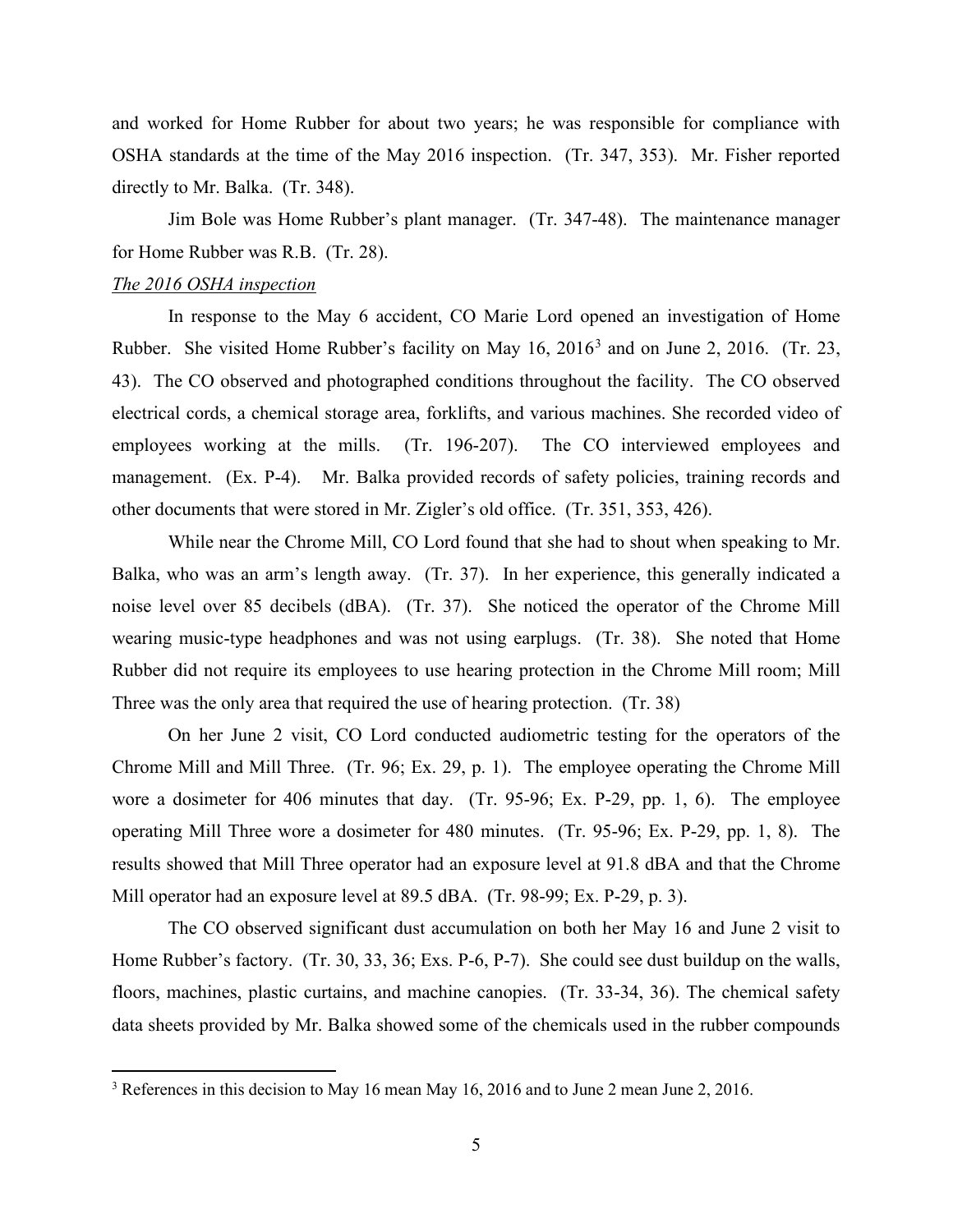were either explosive or combustible in nature. (Tr. 35). The CO collected a dust sample and sent to it to OSHA's Salt Lake Technical Center (SLTC) to test for combustibility and explosibility. (Tr. 27, 221-22). The results of the SLTC's testing showed the dust had explosive properties. (Tr. 28-29, 243; Ex. P-39).

### *Home Rubber's 1999 noise audit*

In 1999, safety and compliance manager Zigler asked the state of New Jersey to conduct a voluntary noise audit. Three areas were tested for excessive noise levels. The results showed a noise level at Mill Three that required an operator to use hearing protection.<sup>[4](#page-23-0)</sup> (Tr. 40-41, 349; Ex. P-30, p. 12). The state's testing report explicitly stated that OSHA's requirements at 29 CFR § 1910.95 (occupational noise exposure) must be followed and the report stated that annual and baseline audiograms were required for Mill Three operators and must be documented. *Id*. Further, the report stated that a copy of OSHA's noise standards was provided to Home Rubber during the audit. (Ex. P-30, p. 13). For a few years after the 1999 audit, Home Rubber provided audiograms and hearing protection for any employee that worked at Mill Three. (Tr. 349). The Chrome Mill was added to the production floor in 2007 so it was not evaluated during the audit. (Tr. 342-43, 354-55).

#### ANALYSIS

To establish a violation of an OSHA standard, the Secretary must prove that: (1) the cited standard applies; (2) the terms of the standard were violated; (3) one or more employees had access to the cited condition; and (4) the employer knew, or with the exercise of reasonable diligence could have known, of the violative condition. *Astra Pharm. Prods., Inc.*, 9 BNA OSHC 2126, 2129 (No. 78-6247, 1981), *aff'd in relevant part*, 681 F.2d 69 (1st Cir. 1982).

#### THE CITATIONS

### *Applicability — All citation items*

Home Rubber used chemicals, forklifts, mill machines, and electrical equipment in its rubber production. Home Rubber was cited for safety violations related to housekeeping, noise, injury reporting, electrical, forklifts, compressed air settings, bloodborne pathogens (exposure control), and hazard communications. I find the standards cited are applicable to Home Rubber and this element of the Secretary's case is proved.

<span id="page-23-0"></span><sup>&</sup>lt;sup>4</sup> The Chrome Mill was not at the factory in 1999; it was added in 2007. (Tr. 342-43, 354-55)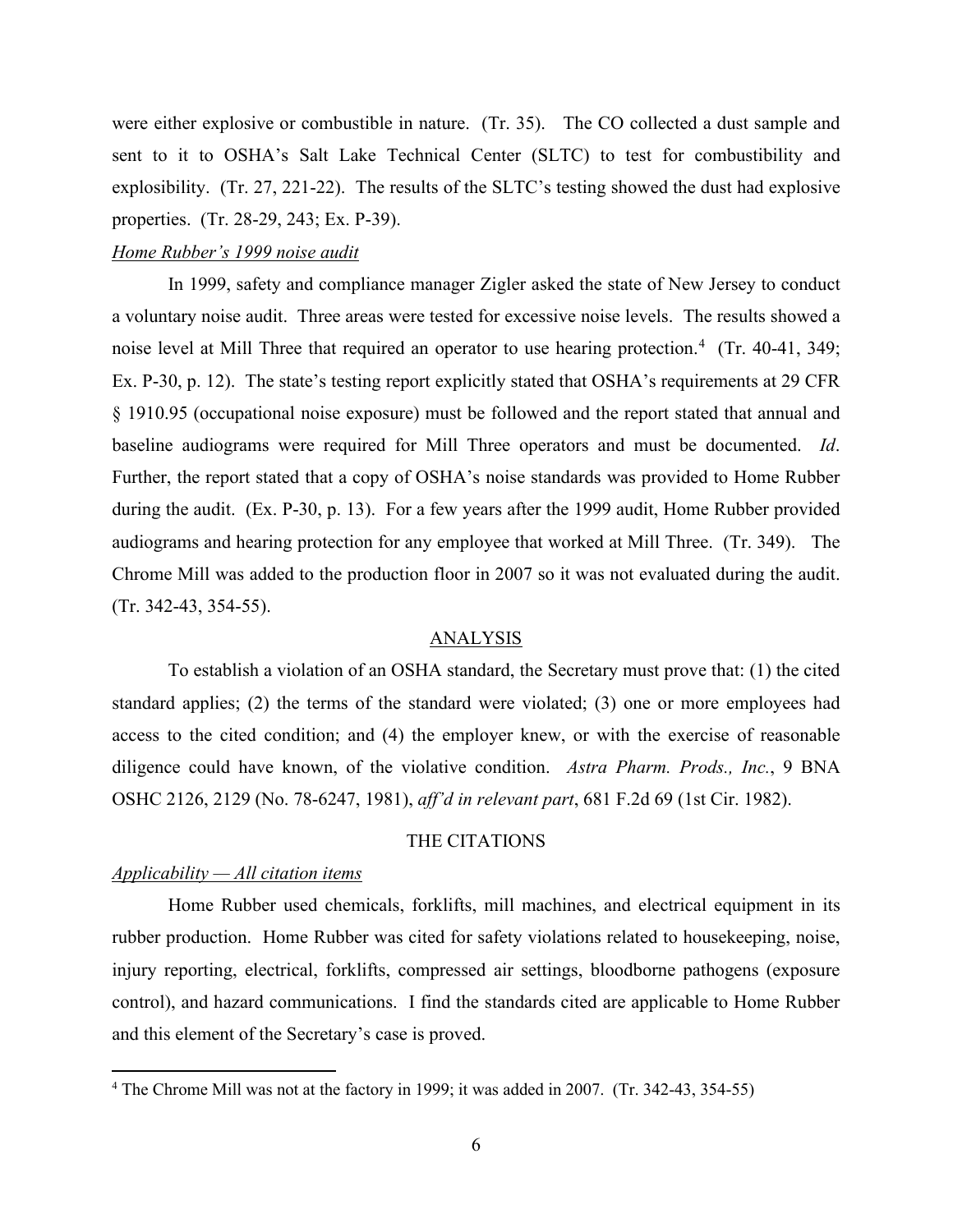#### *Knowledge — All citation items*

To establish his prima facie case, the Secretary must prove the employer either knew, or with the exercise of reasonable diligence could have known, of the violative condition. *Revoli Constr. Co*., 19 BNA OSHC 1682, 1684 (No. 00-0315, 2001). The employer's knowledge is directed to the physical condition that constitutes a violation. *Phoenix Roofing, Inc.,* 17 BNA OSHC 1076, 1079-1080 (No. 90-2148, 1995) (*Phoenix*). It is not necessary to show that the employer knew or understood the condition was hazardous. *Id*.

Reasonable diligence for constructive knowledge includes the "'obligation to inspect the work area, to anticipate hazards to which employees may be exposed, and to take measures to prevent the occurrence"' of hazards. *Pub Utils. Maint., Inc. v. Sec'y*, 417 F. Appx 58, 63 (2d Cir. 2011) (unpublished) (*PUMI*) (citing *North Landing Line Constr. Co.,* 19 BNA OSHC 1465, 1472 (No. 96-721, 2001) (*NLLC*)).

Knowledge is imputed to the employer "through its supervisory employee." *American Eng'g & Dev. Corp.*, 23 BNA OSHC 2093, 2095 (No. 10-0359, 2012) (*AEDC*) (citations omitted). The formal title of an employee is not controlling. *Id*. The Commission has imputed the knowledge of crew leaders and foremen. *Kerns Bros. Tree Serv*., 18 BNA OSHC 2064, 2069 (No. 96-1719, 2000) (citations omitted); *see generally*, *Penn. Power & Light Co.*, 737 F.2d 350, 357-58 (3d Cir. 1984) (crew leader is a supervisory employee). An employer has constructive knowledge of conditions that are plainly visible to its supervisory personnel. See *Hamilton Fixture*, 16 BNA OSHC 1073, 1091 (No. 88-1720, 1993) (*Hamilton*).

Knowledge particular to each citation item is discussed below. For most of the citation items, the violative condition was in plain view. According to Mr. Balka, managers were in the production area "all the time every day." (Tr. 345). Plant manager, Mr. Bole, stated that he routinely travelled through the various departments. (Tr. 330). Mr. Bole and the maintenance manager told the CO they routinely inspected the facility for safety hazards. (Tr. 35-36). Generally, knowledge is proved because management employees were routinely in the production area for conditions that were in plain view or because Home Rubber had a written policy that mirrored OSHA's requirement.

### *Citation Classification – All citation items*

The citations at issue were classified as willful, serious, or other-than-serious. Respondent asserts that many of the willful and serious citation items should be classified as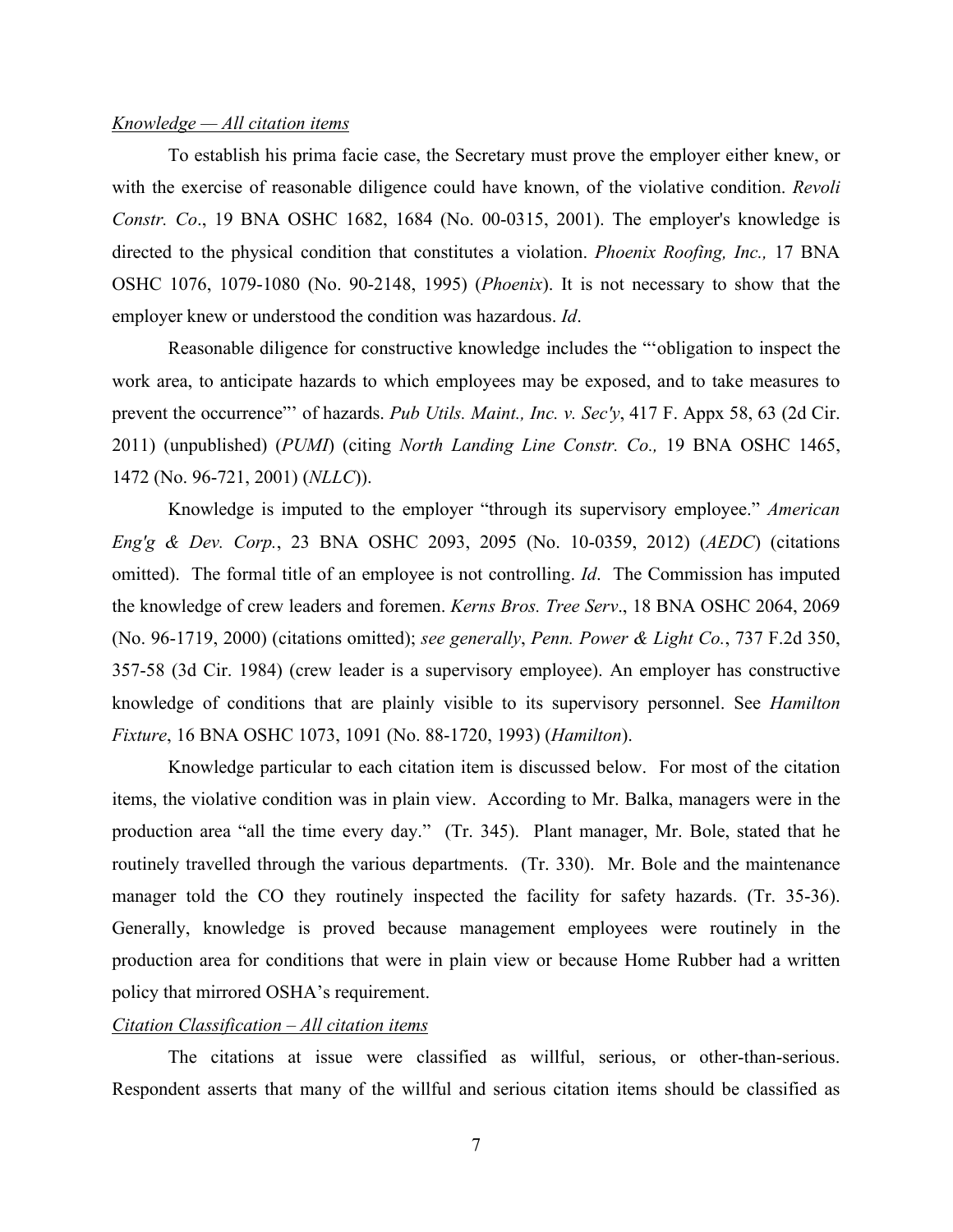other-than-serious because there was a low risk of harm and Home Rubber had promptly abated the violations. (R. Br. 3, 7, 17-22, 29-35, 37).

A willful violation is "one committed 'with intentional, knowing or voluntary disregard for the requirements of the Act or with plain indifference to employee safety." *Burkes Mech., Inc.,* 21 BNA OSHC 2136, 2140 (No. 04-0475, 2007) (quoted cases omitted) (*Burkes*).

The Act states that "a serious violation shall be deemed to exist in a place of employment if there is a substantial probability that death or serious physical harm could result from a condition which exists, or from one or more practices, means, methods, operations, or processes which have been adopted or are in use, in such place of employment unless the employer did not, and could not with the exercise of reasonable diligence, know of the presence of the violation." Sec. 17(k) of the Act; 29 U.S.C.  $\frac{666}{k}$ . A serious classification is established upon determining that "a serious injury is the likely result should an accident occur." *Pete Miller, Inc.*, 19 BNA OSHC 1257, 1258 (No. 99-0947, 2000).

The Act does not define other-than-serious; however, the Commission has stated that an other-than-serious violation "is one in which there is a direct and immediate relationship between the violative condition and occupational safety and health but not of such relationship that a resultant injury or illness is death or serious physical harm." *Crescent Wharf & Warehouse Co*., 1 BNA OSHC 1219, 1222 (No. 1, 1973) (*Crescent*).<sup>[5](#page-25-0)</sup> As discussed below, I find the citations were properly classified as issued and have not downgraded the items cited as serious and willful.

#### THE NOISE EXPOSURE VIOLATIONS

The analysis of the four citation items related to violations of the hearing protection standard (willful citation items 2.1a and 2.1b and serious citations items 1.2 and 1.3) follows.

# **Willful Citations - Citation 2, Item 1a & Citation 2, Item 1b**

Citation 2, Item 1a alleged a violation of 29 C.F.R. § 1910.95 $(g)(5)(i)$ .

<span id="page-25-0"></span><sup>5</sup> By contrast, a *de minimis* violation, "is one in which there is technical non-compliance with a standard but the departure from the standard bears such a negligible relationship to employee safety and health as to render inappropriate the assessment of a penalty or the entry of an abatement or order." *Keco Indus., Inc.,* 11 BNA OSHC 1832, 1834 (No. 81-1976, 1984); *see also, Otis Elevator Co.*, 17 BNA OSHC 1167, 1168 (No. 90-2046, 1995) (a *de minimis* violation is one where the deviation from the cited standard increases the risk of injury so slightly that the relationship of the violation to safety and health was not direct or immediate).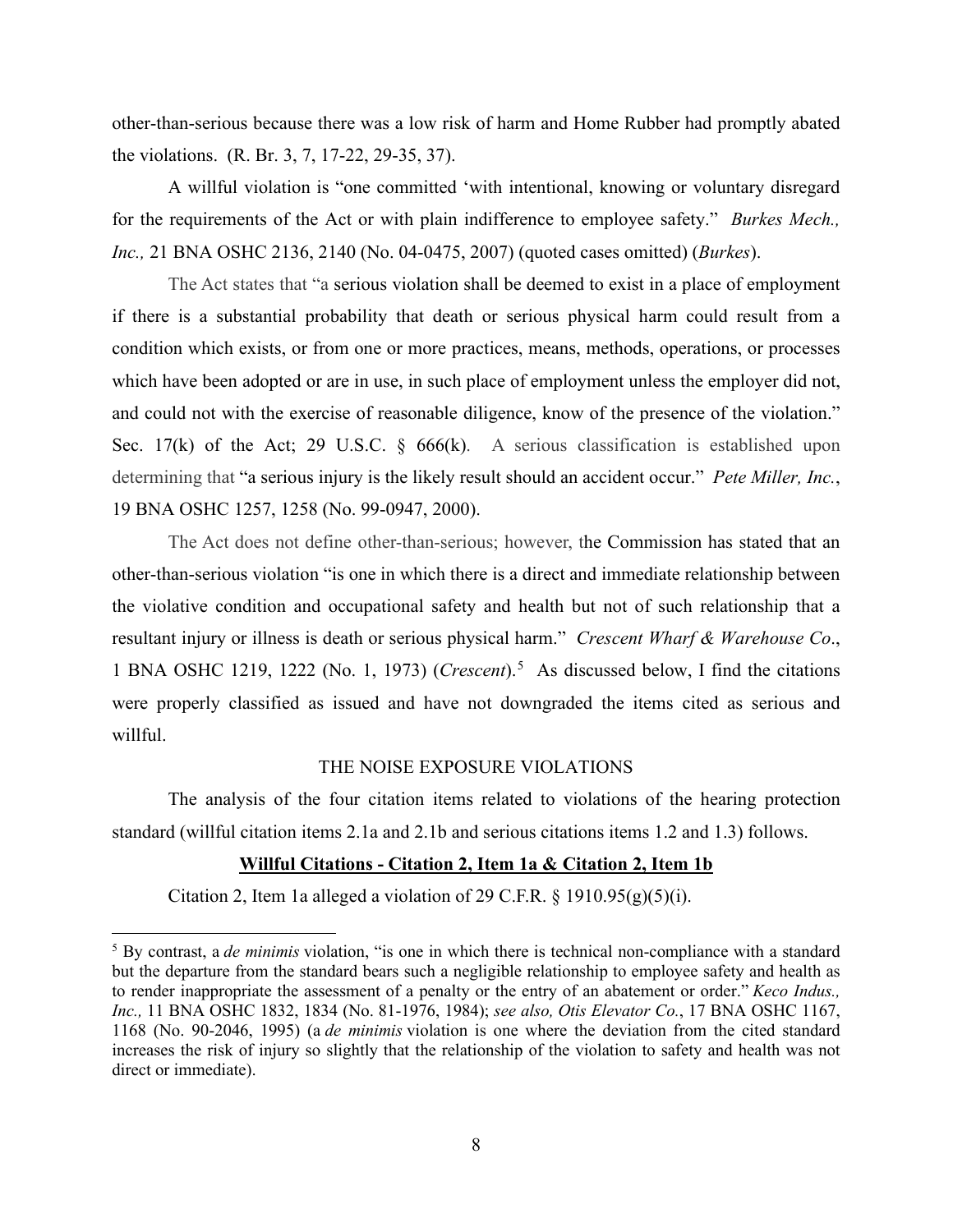### (g) *Audiometric testing program*. . ..

(5) *Baseline audiogram*. (i) Within 6 months of an employee's first exposure at or above the action level, the employer shall establish a valid baseline audiogram against which subsequent audiograms can be compared.

Citation 2, Item 1b alleged a violation of 29 C.F.R.  $\S$  1910.95(g)(6).

(g) *Audiometric testing program*. . ..

(6) *Annual audiogram*. At least annually after obtaining the baseline audiogram, the employer shall obtain a new audiogram for each employee exposed at or above an 8-hour time-weighted average of 85 decibels.

The Secretary alleges that mill operators exposed to noise above the action level<sup>[6](#page-26-0)</sup> had not received baseline audiograms within 6 months of the employee's first exposure. The Secretary further alleges that mill operators exposed to noise above the action level had not received annual audiograms. (S. Br. 4-5). Respondent contends that, at most, it was unintentionally negligent in not providing the required audiometric testing for its employees. (R. Br. 13).

For the following reasons, I find that the Secretary established violations of 29 C.F.R. §  $1910.95(g)(5)(i)$  and 29 C.F.R. § 1910.95(g)(6).

#### *The standard applied and employees were exposed.*

The June 2 audiometric monitoring showed employees who worked at the Chrome Mill and Mill Three were exposed to noise above the action level of 85 dBA. (Tr. 96; Ex. P-29, p. 3). Home Rubber was required to provide baseline and annual audiograms for employees working on the Chrome Mill and Mill Three. The cited standards apply.

The five employees that operated the two mills at Home Rubber were required to have baseline and annual audiograms. Employees were exposed to the cited hazard.

#### *The terms of the standard were violated.*

Respondent offered evidence of a few audiograms provided to mill operators in 2000 and 2002. (Tr. 100-01, 353; Ex. P-30, pp. 6-10). The safety and compliance manager initially responsible for obtaining the employees' audiograms, Mr. Zigler, had left Home Rubber in 2006. (Tr. 96, 101). The CO determined that only one of the five mill operators, the injured employee, had received a baseline audiogram. (Tr. 96-97, 100-01; Ex. P-30, pp. 3, 6-10). Neither of the

<span id="page-26-0"></span><sup>6</sup> As defined in the Appendix to the cited standard, the action level is "[a]n 8–hour time-weighted average of 85 decibels measured on the A-scale, slow response, or equivalently, a dose of fifty percent." 29 C.F.R. § 1910.95, App. I.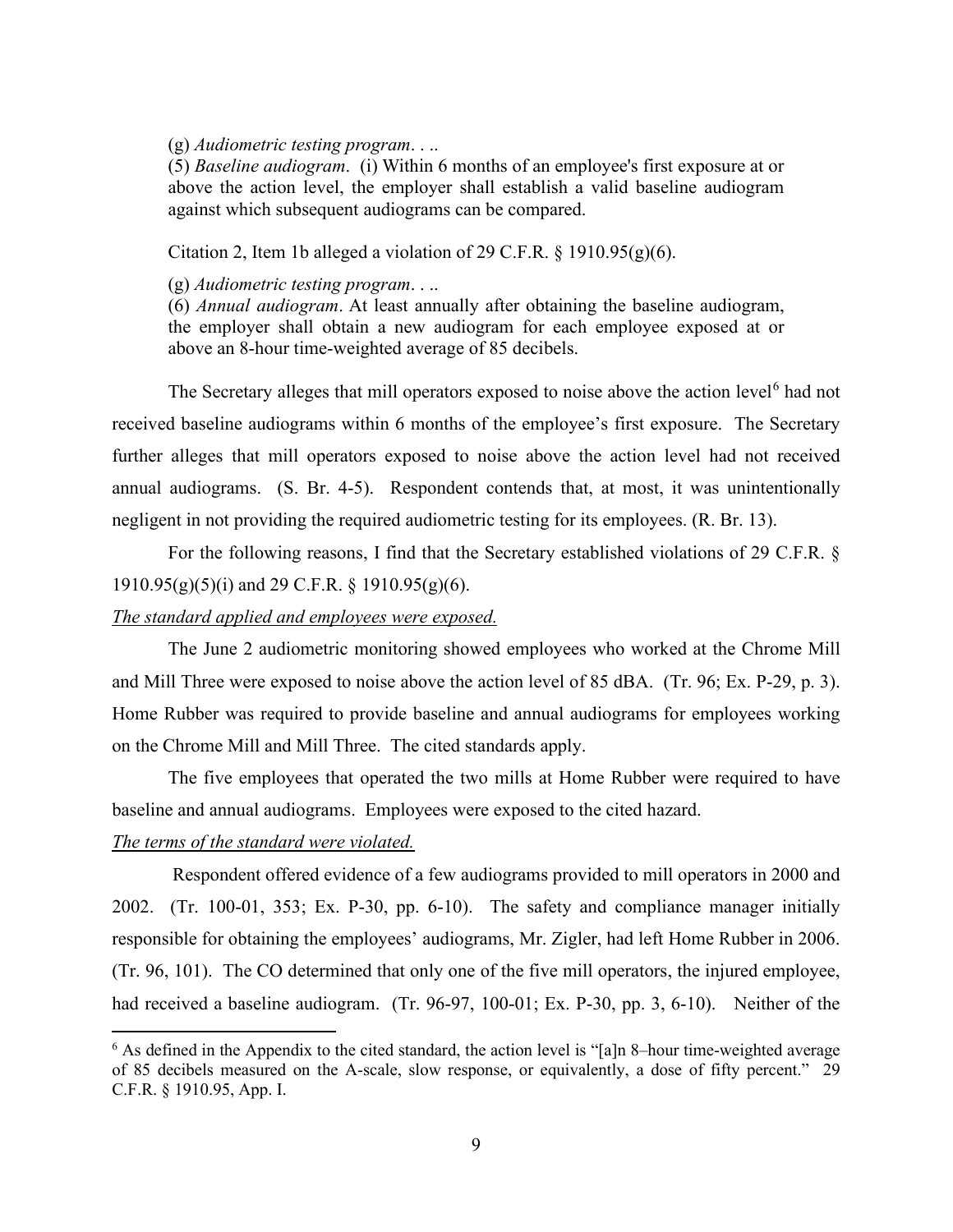two employees monitored on June 2 had received a baseline or annual audiogram. (Tr. 97, 101). One had worked for Home Rubber for about one year and the other had worked for Home Rubber for eleven years. (Ex. P-29, p. 3). Respondent does not dispute baseline and annual audiograms had not been provided to the operators of Mill Three and the Chrome Mill. (R. Br. 13).

I find Respondent did not provide baseline or annual audiograms and thus violated the cited standards.

#### *Home Rubber had knowledge of the hazard.*

The Secretary must prove "the employer knew or, with the exercise of reasonable diligence could have known of the hazardous condition." *PSP Monotech Ind.,* 22 BNA OSHC 1303, 1305 (No. 06-1201, 2008) (*PSP*) (citations omitted). Knowledge is directed to the physical conditions that constitute the violation and does not require the employer to know or understand the condition was hazardous. *Phoenix*, 17 BNA OSHC at 1079-1080.

 Home Rubber's documents demonstrate knowledge that audiometric testing was necessary. Knowledge is also demonstrated through Home Rubber's records of audiometric testing it conducted in 2000-2002. (Tr. 97, 100-01; Ex. P-30, p. 11).

The 1999 noise audit results showed that employees operating Mill Three were exposed to noise levels above the action level. (Ex. P-30, p. 12). OSHA's requirements for audiograms were provided to Respondent during the 1999 audit. (Ex. P-30, p.12). Mr. Zigler, the safety and compliance manager, received the audit report. The report remained available to company president, Mr. Balka, after Mr. Zigler's departure. (Tr. 353-54). Home Rubber's written Hearing Protection Policy was developed after the 1999 audit. (Tr. 346, 349-50, 353; Ex. P-30, pp. 6-10). The Policy stated that employees working on Mill Three would be provided baseline and annual audiometric tests. (Tr. 96, 350-52; Ex. P-30, p. 11).

Mr. Zigler's actual knowledge of the requirement for audiograms is imputed to Respondent. *See Caterpillar*, *Inc.,* 17 BNA OSHC 1731, 1732 (No. 93-373, 1996), *aff'd,* 122 F.3d 437 (7th Cir. 1997) (corporate knowledge is imputed from current and past agents). Further, Mr. Balka oversaw production and had been the owner of Home Rubber since 1996. (Tr. 340, 346). Mr. Balka knew that after the 1999 noise audit Mill Three operators were required to use ear protection. (Tr. 352-53). Mr. Balka admitted that it was likely he had reviewed the Hearing Protection Policy document when it was issued. (Tr. 351-52). Mr. Bole,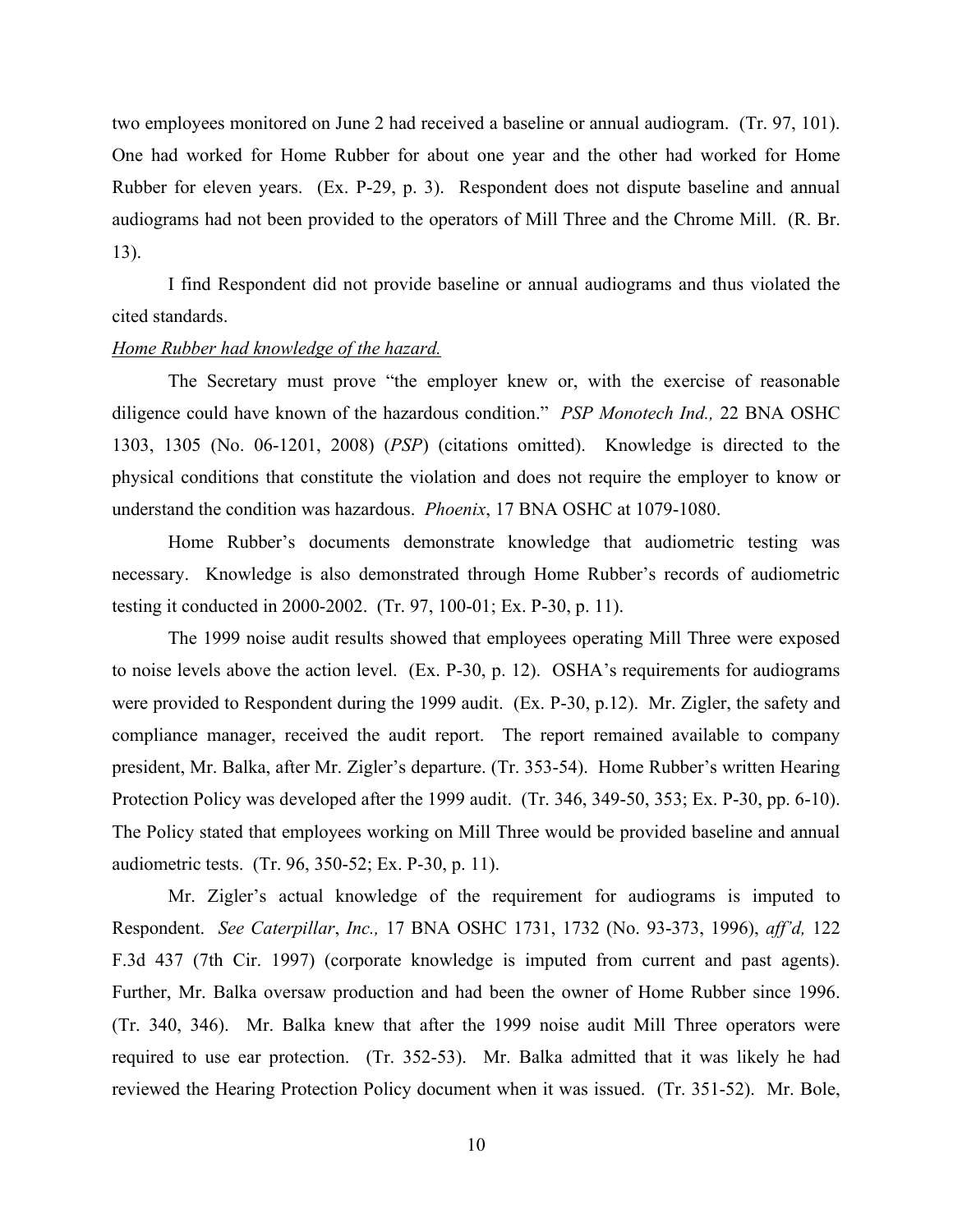plant manager, knew that a noise protection plan had been developed in the past. (Tr. 330). Both Mr. Bole and Mr. Balka told the CO that the testing had stopped when a previous manager left the company many years before. (Tr. 96). Respondent had actual knowledge audiometric testing was required for the operators of Mill Three.

Further, Respondent had constructive knowledge that audiograms were needed for the operators of the Chrome Mill. The hazardous condition was readily apparent because the Chrome Mill was so loud that it was necessary to shout when having a conversation near the machine. *See Hamilton*, 16 BNA OSHC at 1091. (An employer has constructive knowledge of conditions that are plainly visible to its supervisory personnel). Yet, Mr. Balka took no action to determine if audiograms were needed to protect the Chrome Mill's operators from hearing loss. (Tr. 355). *See PUMI*, 417 F. App'x at 63 (citing *NLLC,* 19 BNA OSHC at 1472) (constructive knowledge where employer did not make reasonably diligent actions to inspect, anticipate, or prevent hazardous condition).

I find Respondent had knowledge that audiometric testing was required for operators of Mill Three and the Chrome Mill.

### *Willful Classification*

Respondent asserts a willful classification is not merited because it was merely unintentionally negligent.<sup>[7](#page-28-0)</sup> (R. Br. 13).

A willful violation is "one committed 'with intentional, knowing or voluntary disregard for the requirements of the Act or with plain indifference to employee safety." *Burkes,* 21 BNA OSHC at 2140; *see also, Bianchi Trison Corp. v. Sec'y,* 409 F.3d 196, 208 (3d Cir. 2005) ("Although the [OSH] Act does not define the term willful, courts have unanimously held that a willful violation of the [OSH] Act constitutes an act done voluntarily with either an intentional disregard of, or plain indifference to, the [OSH] Act's requirements.").

"The Secretary must show that the employer was actually aware, at the time of the violative act, that the act was unlawful, or that it possessed a state of mind such that if it were

<span id="page-28-0"></span><sup>7</sup> Respondent relies on *Great Lakes Packaging Corp.*, 1998 WL 558896, at \*5-6 (No. 97-2030, 1998) (ALJ) (finding two violations were other-than-serious) to support its argument that the noise citations should be classified as other-than-serious. This reliance is inapt. The cited case was not the final order of the Commission and has no persuasive nor precedential value. On review, the Commission reversed the ALJ's other-than-serious classification and determined one of the citations was willful. *Great Lakes Packaging Corp*, 18 BNA OSHC 2138, 2143-44 (No. 97-2030, 2000).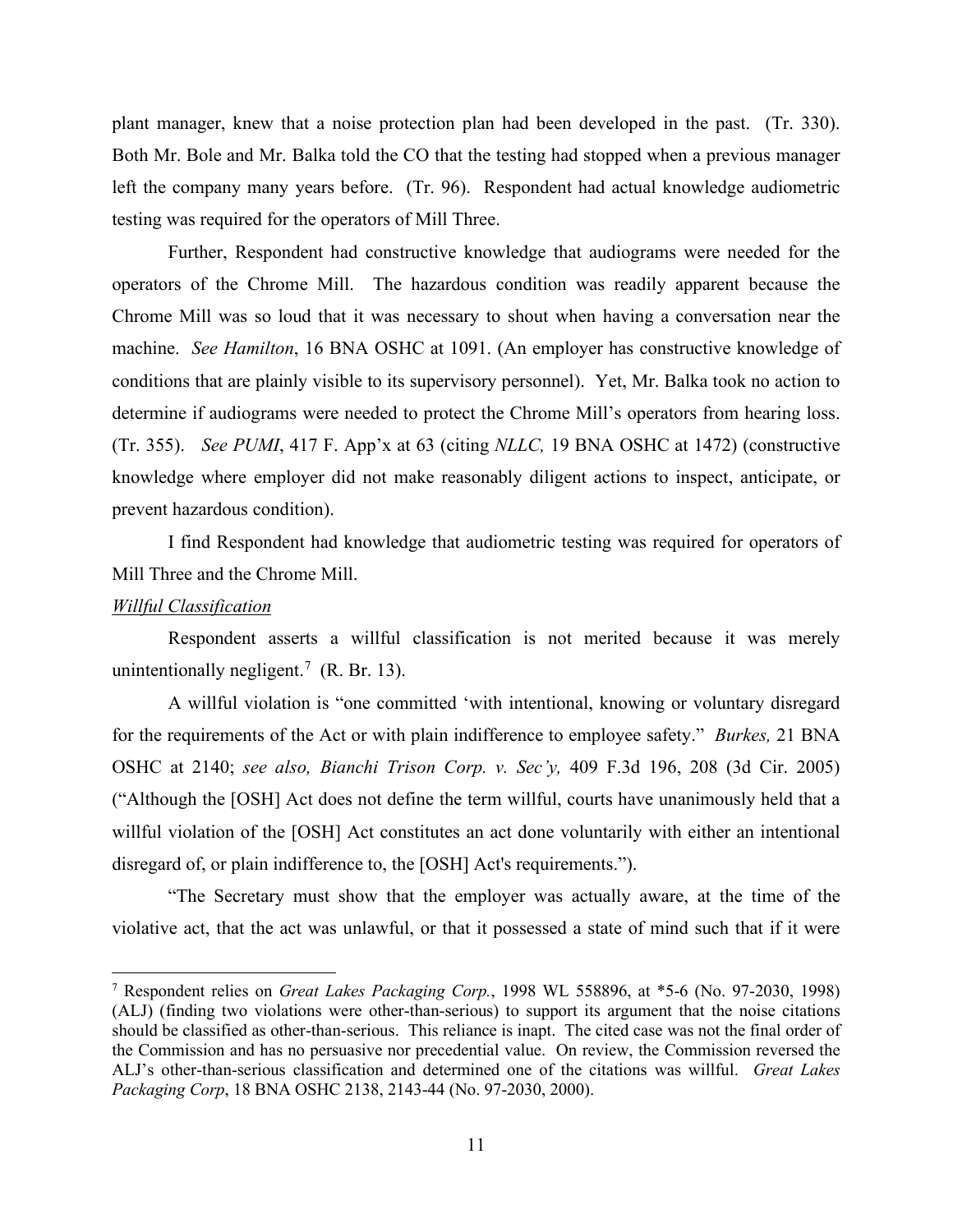informed of the standard, it would not care." *Burkes,* 21 BNA OSHC at 2140 (citations omitted). "A willful violation is differentiated by heightened awareness of the illegality of the conduct or conditions and by a state of mind of conscious disregard or plain indifference." *E. Smalis Painting Co., Inc.*, 22 BNA OSHC 1553, 1569 (No. 94-1979, 2009)

Five employees operated the mills at Respondent's facility. (Tr. 344-45). Respondent's written Hearing Protection Policy required it to conduct baseline and annual audiograms for operators working at Mill Three. (Ex. P-30, p. 11). The Policy also required the operators of Mill Three to use hearing protection. (Tr. 96, 350-52; Ex. P-30, p. 11). Records show no audiograms had been conducted since  $2002$ .<sup>[8](#page-29-0)</sup> (Ex. P-30, pp. 6-10). The CO was prompted to conduct a noise study because she had to shout to have a conversation in the production area. (Tr. 37). Both Mr. Bole and Mr. Balka knew Home Rubber had noise protection requirements. (Tr. 330, 335-54). Mr. Bole and Mr. Balka were in the rubber production area daily and could hear the noise at Mill Three. (Tr. 330, 334, 393). Despite this daily reminder, neither took action to ensure employees were receiving baseline and annual audiograms. Further, when the Chrome Mill was added to the facility in 2007 there was no attempt to determine if the noise levels were above the action level. (Tr. 355). Home Rubber knew of the requirements of the standard and chose to disregard the requirements.

Further, Mr. Balka had a heightened awareness of the need for audiograms. Home Rubber's Hearing Protection Policy was developed after the state of New Jersey conducted a noise audit of the facility and determined that Mill Three operators were exposed to noise levels that required baseline and annual audiograms to comply with OSHA standards. As the owner of Home Rubber, Mr. Balka was aware Mr. Zigler, who had initially implemented the hearing program, had left the company in 2006 and thus his safety and compliance duties would need to be assigned to someone else. Mr. Balka also knew there had been significant turn-over in the safety and compliance position since then.

 Respondent's assertion, that the violation was not willful because it was simply negligent and had no bad intent, is rejected. The Secretary is not required to prove a bad motive to support

<span id="page-29-0"></span><sup>&</sup>lt;sup>8</sup> Audiograms conducted in 2000 and 2002 for four employees were submitted for the record. (Tr. 97, 100-01; Ex. P-30, pp. 6-10). One was a baseline audiogram dated October 4, 2000 for one employee. The others were follow-up audiograms for three employees dated March 29, 2002. *Id.* No other audiogram records were presented.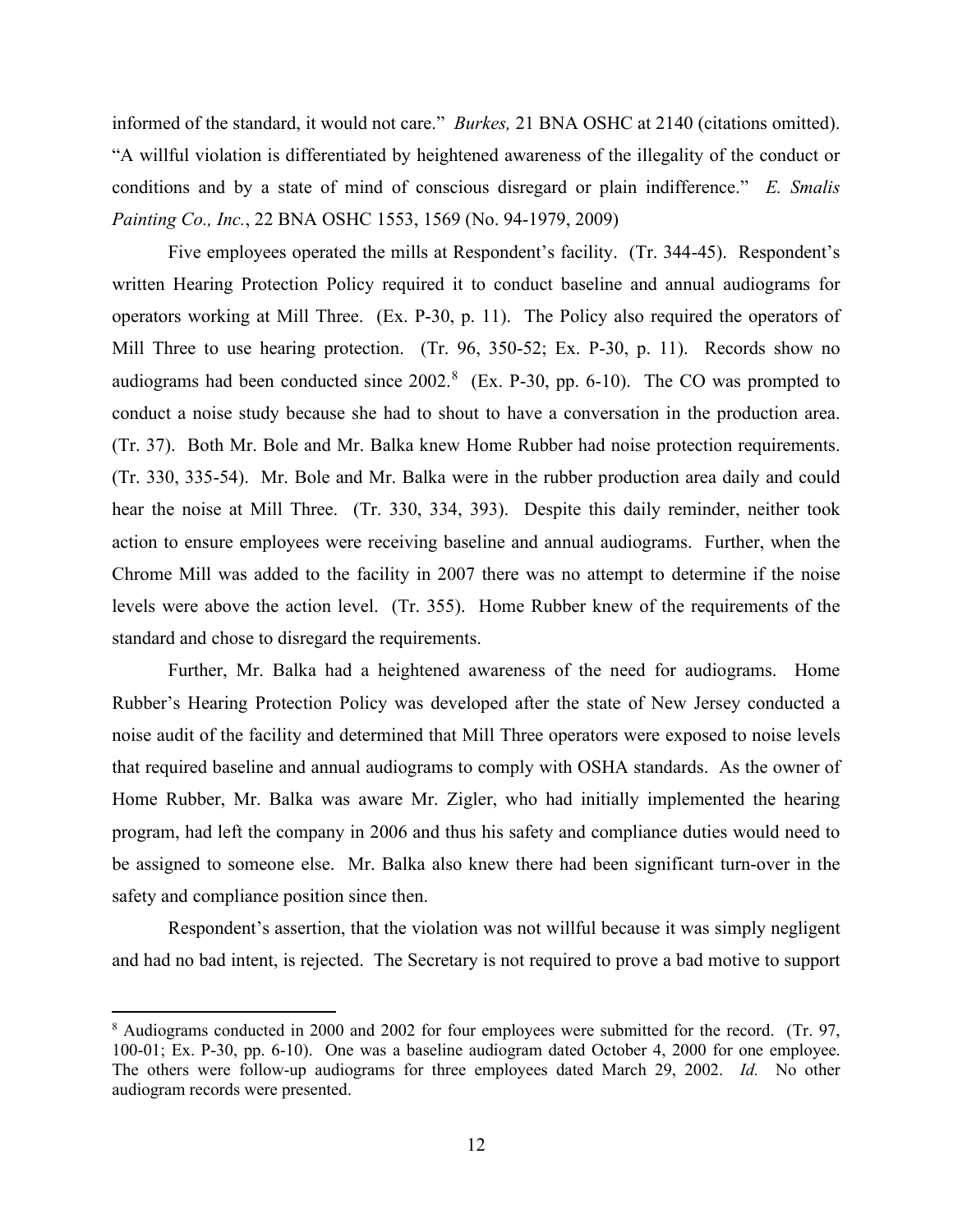a willful classification. *See Kaspar Wire Works, Inc. v. Sec'y*, 268 F.3d 1123, 1129 (D.C. Cir. 2001) (an employer's action may be willful without showing evil intent or bad motive); *see generally, Hartford Roofing Co*., 17 BNA OSHC 1361, 1363-64 (No. 92-3855, 1995) (violation was not willful where employer had implemented significant safety measures).

I find Respondent willfully violated the cited standard. Respondent learned from a 1999 audit that it needed a hearing protection program. Respondent developed a Hearing Protection Policy, with requirements for the operators of Mill Three that mirrored OSHA standards. Home Rubber ignored the requirements for baseline and annual audiograms set forth in its Hearing Protection Policy. Documents show no audiograms were conducted after 2002. As owner of the company Mr. Balka knew the person responsible for implementing the policy left the company in 2006, yet he made no effort to ensure the policy was followed thereafter. There is no evidence of an attempt to provide the required baseline and annual audiograms for employees that operated Mill Three. Respondent did not implement its hearing policy.

Further, Respondent made no effort to determine if the Chrome Mill's operators were exposed to excessive noise. To have a conversation near the Chrome Mill, the CO had to shout. (Tr. 37). Despite the noise level, and the existing hearing policy, Respondent took no action to provide audiograms to the operators of the Chrome Mill. (Tr. 342-43).

Despite the apparent noise level of the Chrome Mill, the documented noise exposure at Mill Three, and the requirements of its own hearing policy, Home Rubber did not provide audiograms for its mill operators. Respondent did not simply forget some of the required audiograms; it provided no audiograms to employees for at least ten years. Home Rubber knew of the requirements for audiograms and made no effort to comply.

I find the willful classification is supported for Citation 2, Items 1a and 1b.

### *Penalty*

The maximum penalty for a willful violation is \$124,70[9](#page-30-0).<sup>9</sup> 28 USC § 666(a), 29 C.F.R. § 1903.15(d)(1) (2016). Section 17(j) of the Act requires the Commission to give due consideration to four criteria in assessing penalties: the size of the employer's business, the gravity of the

<span id="page-30-0"></span><sup>&</sup>lt;sup>9</sup> OSHA established new penalties effective August 1, 2016 for violations occurring after November 2, 2015, pursuant to the Inflation Adjustment Act of 2015, Pub. Law 114-74 § 701, 129 Stat. 559-602 (2015). 81 Fed. Reg. 43430 (July 1, 2016). The violation in the instant case occurred after November 2, 2015 and was assessed after August 1, 2016 and on or before January 13, 2017, thus the statutory maximum of \$124,709 and statutory minimum of \$8,908 applied.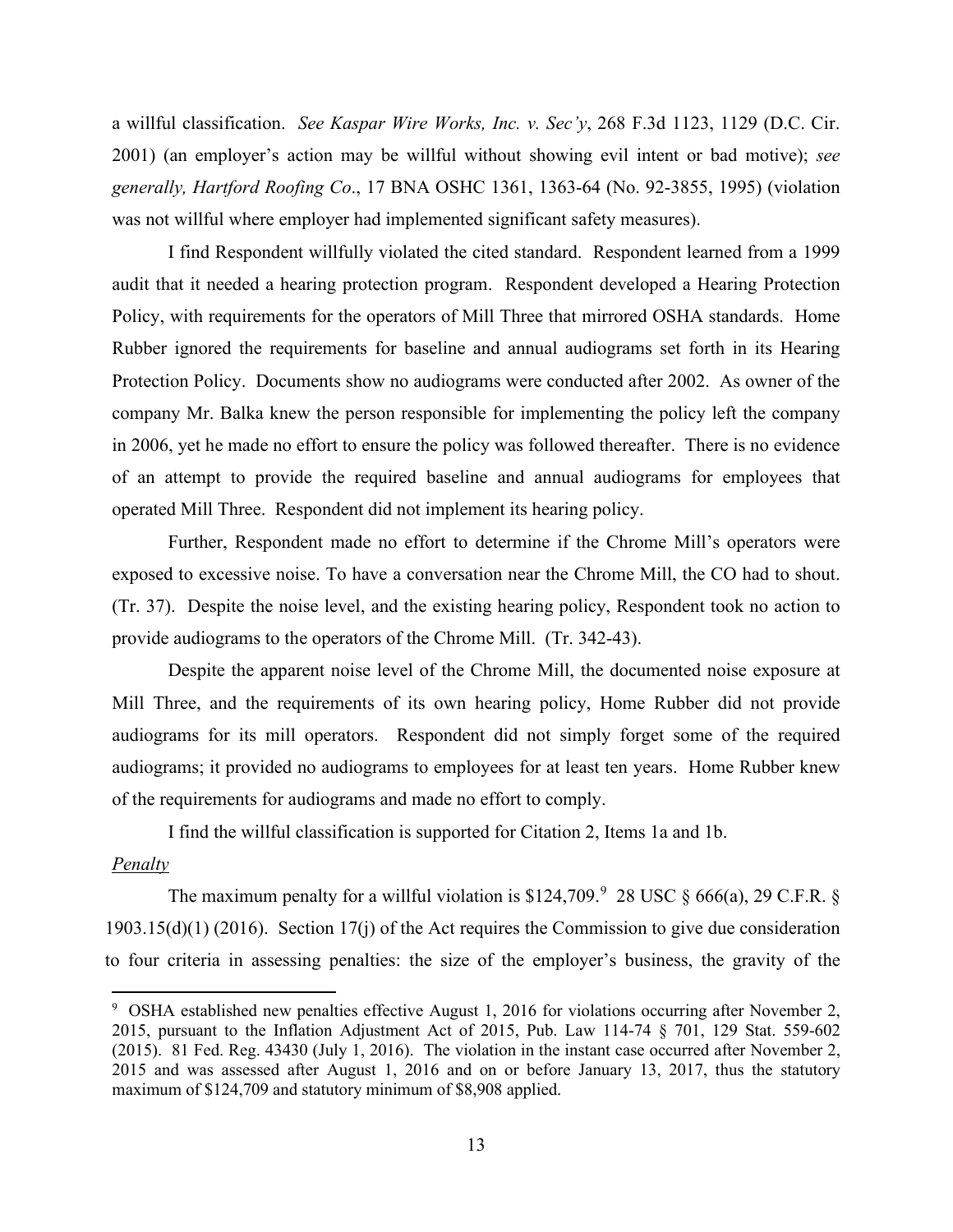violation, the employer's good faith, and the employer's prior history of violations. *Compass Envt'l, Inc.*, 23 BNA OSHC 1132, 1137 (No. 06-1036, 2010), *aff'd,* 663 F.3d 1164 (10th Cir. 2011). The gravity of the violation is generally accorded greater weight. *See J. A. Jones Constr. Co.*, 15 BNA OSHC 2201, 2214 (No. 87-2059, 1993).

The Secretary proposed a combined penalty of \$74,825 for Citation 2, Items 1a and 1b. The penalty was based on a greater gravity due to the risk of hearing loss from operating mills for a full shift, several times a week. (Tr. 38). The size adjustment of 40% reduced the penalty to \$74,825. (Ex. P-29, p. 2; Ex. P-2). I find the penalty adjustments are appropriate for these violations. I affirm the willful classification for both items and assess a combined penalty of \$74,825.

### **Citation 1, Item 2 – Alleged serious violation of 29 C.F.R. § 1910.95(d)(1)**

(d) *Monitoring*. (1) When information indicates that any employee's exposure may equal or exceed an 8-hour time-weighted average of 85 decibels, the employer shall develop and implement a monitoring program.

The Secretary alleges that Respondent did not implement a noise monitoring program for employees who were exposed to noise at an 8-hour time weighted average above 85 dBA (action level) at the Chrome Mill. (S. Br. 16). Respondent asserts the Chrome Mill was added in 2007 so it was not at the facility during the 1999 noise audit. (Tr. 342-43). Further, Respondent asserts that Mr. Balka thought the Chrome Mill would have a lesser noise level because it was smaller than Mill Three. (Tr. 355; R. Br. 12).

 For the following reasons, I find that the Secretary established a violation of 29 C.F.R.  $§1910.95(d)(1).$ 

#### *The standard applied, employees were exposed to the hazard, and the standard was violated.*

 As discussed above, June 6 audiometric monitoring demonstrated the operator of the Chrome Mill was exposed to noise above 85 dBA. Thus, a monitoring program for operators of the Chrome Mill was required. The standard applied.

The employees operating the Chrome Mill were exposed to cited hazard. Home Rubber violated the cited standard because it did not have a noise monitoring program for the operators of the Chrome Mill. Employees were exposed and the standard was violated.

*Home Rubber had knowledge of the hazard.*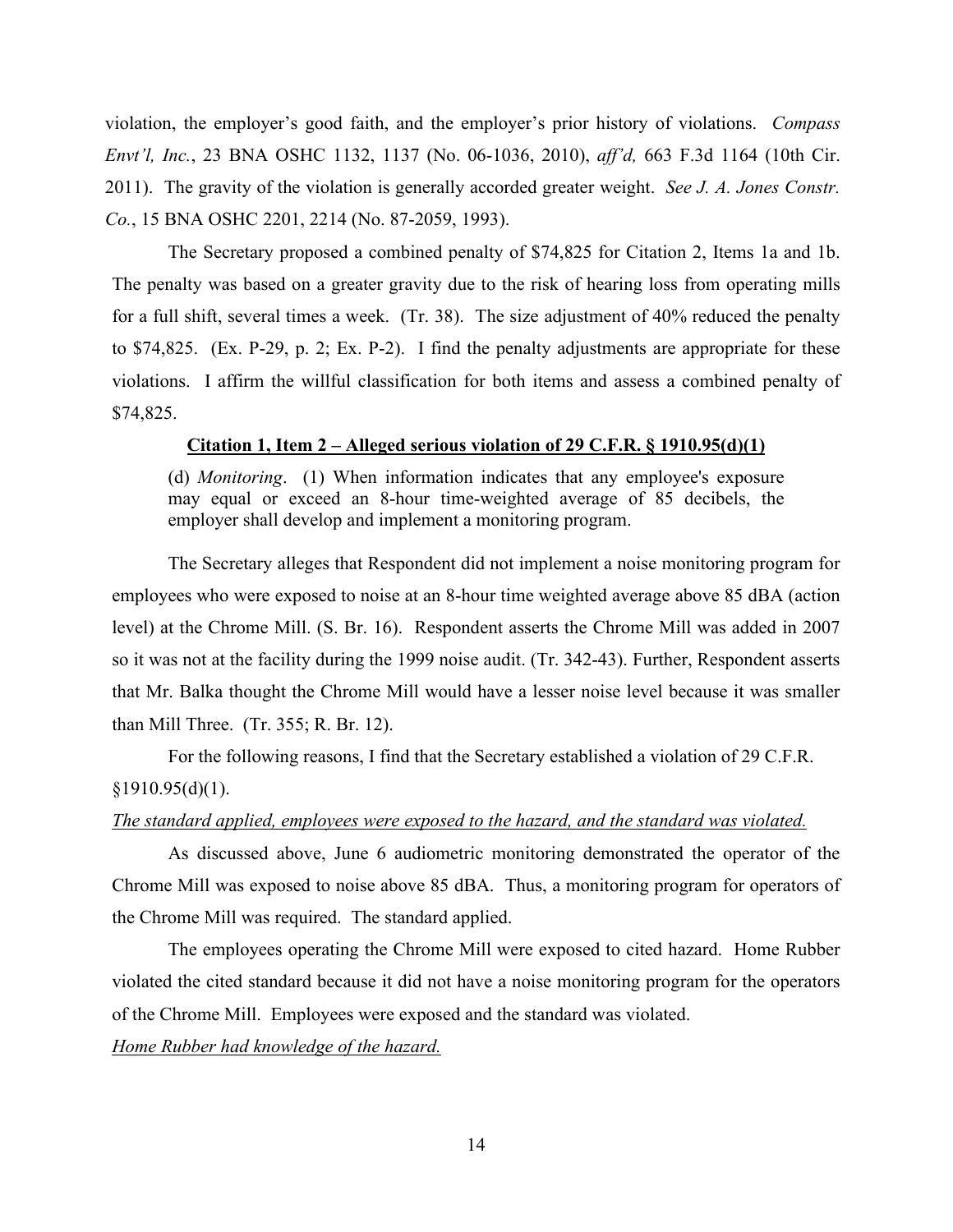Mr. Balka knew the 1999 noise audit revealed that operators of Mill Three needed hearing protection. Respondent's safety and compliance manager at the time, Mr. Zigler, received this report and his knowledge is imputed to Home Rubber. A copy of the report was in Mr. Zigler's files and available to the company president, Mr. Balka, after Mr. Zigler's departure. (Tr. 353-54). Mr. Balka also knew the Chrome Mill had not been evaluated for noise above the action level when it was added in 2007. (Tr. 342-43). Mr. Bole knew there were no hearing protection requirements for operators of the Chrome Mill. (Tr. 331-32). The loudness of the Chrome Mill was apparent because the OSHA CO had to shout to have a conversation, alerting her to the possibility the noise was above the action level. (Tr. 37). Mr. Balka and Mr. Bole were routinely in the production area so the condition was readily apparent to them. (Tr. 330, 344, 393). *See Hamilton*, 16 BNA OSHC at 1091 (an employer has constructive knowledge of conditions that are apparent to its supervisory personnel).

Home Rubber did not exercise reasonable diligence to develop and implement a noise monitoring program for the Chrome Mill. *See NLLC,* 19 BNA OSHC at 1472 (Reasonable diligence for constructive knowledge includes, among other factors, the "obligation to inspect the work area, to anticipate hazards to which employees may be exposed, and to take measures to prevent the occurrence" of hazards.)

I find Home Rubber had constructive knowledge that there was no noise monitoring program for the Chrome Mill.

### *Serious Classification and Penalty*

Under  $\S17(k)$  of the Act, a violation is serious "if there is a substantial probability that death or serious physical harm could result." 29 U.S.C. § 666(k); *see Pete Miller*, 19 BNA OSHC at 1258 (Commission precedent requires a finding that "a serious injury is the likely result should an accident occur.")

The citation was classified as serious because exposure to excessive noise levels can result in hearing loss. (Tr. 38). I agree that not implementing a monitoring plan can result in hearing damage and thus the violation is serious.[10](#page-32-0) *See generally, Crescent,* 1 BNA OSHC at 1222 (an other-than-serious violation does not result in serious physical harm or death).

<span id="page-32-0"></span> $10$  The record evidence fully supports the serious classification pled regarding Citation 1, Item 2. In his discretion, Complainant, the Secretary of Labor, has not pled, in the alternative, a willful classification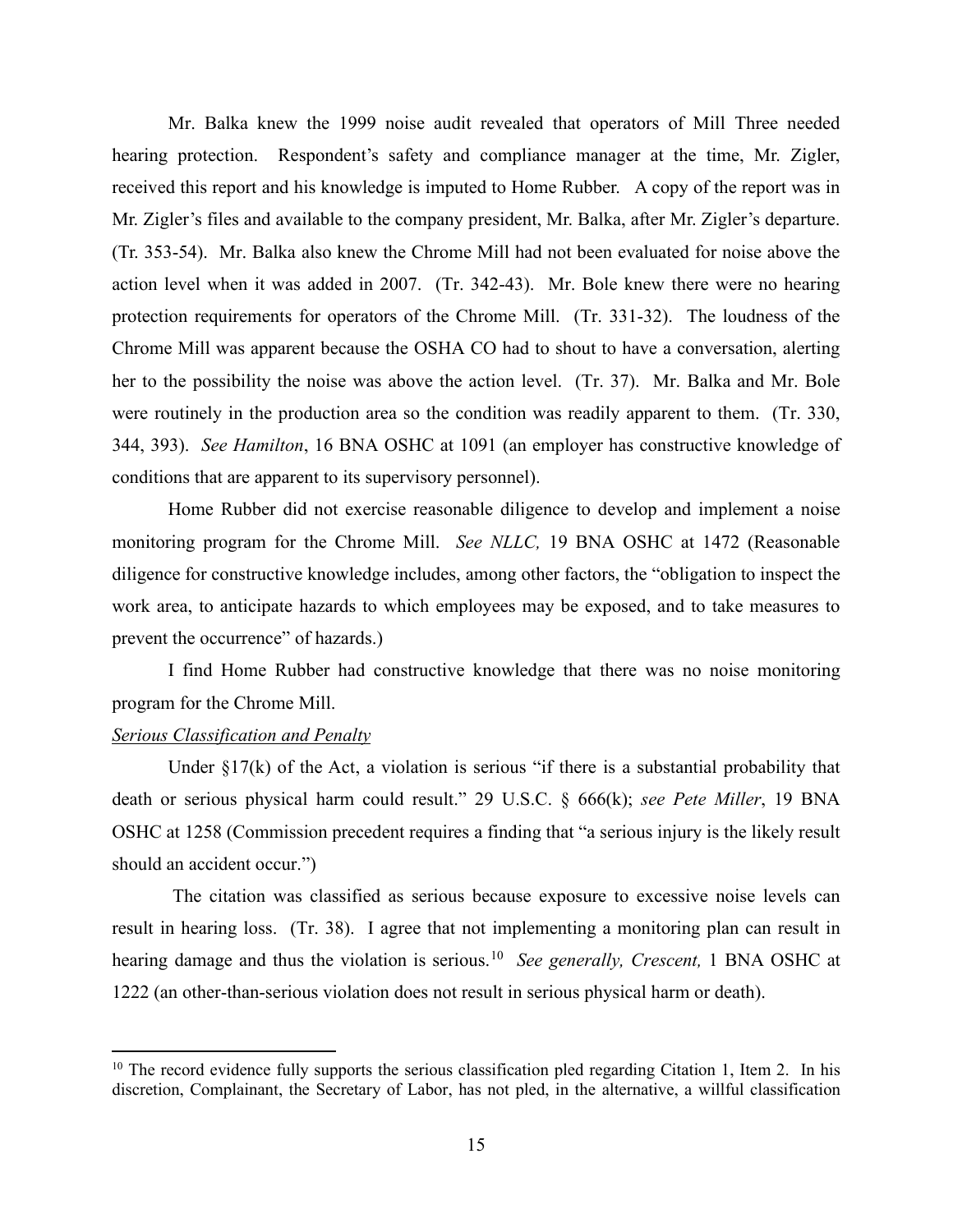The maximum penalty for a serious violation is  $$12,471$ .<sup>11</sup> 28 U.S.C.  $§$  666(b), 29 C.F.R.  $§$  1903.15(d)(3) (2016). The penalty was based on a greater gravity due to the risk of hearing loss from operating a mill for a full shift, several times a week. (Tr. 38). The size adjustment of 30% reduced the penalty to \$8,730. (Tr. 42). I find the penalty adjustments are appropriate for this violation. I affirm the serious classification and establish a penalty of \$8,730.

#### **Citation 1, Item 3 – Alleged serious violation of 29 C.F.R. § 1910.95(k)(1)**

(k) *Training program*. (1) The employer shall train each employee who is exposed to noise at or above an 8-hour time weighted average of 85 decibels in accordance with the requirements of this section. The employer shall institute a training program and ensure employee participation in the program.

The Secretary alleges that, Respondent did not institute or ensure employee participation in a training program for operators of the Chrome Mill and Mill Three. (S. Br. 17). Respondent contends it was not cited for this condition during a prior OSHA inspection and any violation should be other-than-serious. (R. Br. 16).

The lack of prior citation is not a defense to a violation of the cited standard. *S&G Packaging Co., LLC*, 19 BNA OSHC 1503, 1507 n.12 (No. 98-1107, 2001) (*S&G*) ("It is well established, however, that the Secretary's failure to cite a condition does not amount to a determination that the condition does not constitute a violation.").

For the following reasons, I find that the Secretary established a violation of the cited standard, 29 C.F.R. § 1910.95(k)(1).

### *The standard applied, employees were exposed to the hazard, and the standard was violated.*

As discussed above, June 6 audiometric monitoring demonstrated that the operators of the Chrome Mill and Mill Three were exposed to noise above 85 dBA. Any employee that operated these mills must be trained. The standard applied.

regarding Citation 1, Item 2. Accordingly, analysis of whether Respondent's violation of 29 C.F.R.  $\S1910.95(d)(1)$  also supports a willful classification is not necessary.<br><sup>11</sup> OSHA established new penalties effective August 1, 2016 for violations occurring after November 2,

<span id="page-33-0"></span><sup>2015,</sup> pursuant to the Inflation Adjustment Act of 2015, Pub. Law 114-74 § 701, 129 Stat. 559-602 (2015). 81 Fed. Reg. 43430 (July 1, 2016). The violation in the instant case occurred after November 2, 2015 and was assessed after August 1, 2016 and on or before January 13, 2017, thus the statutory maximum of \$12,471 applied. *Id.*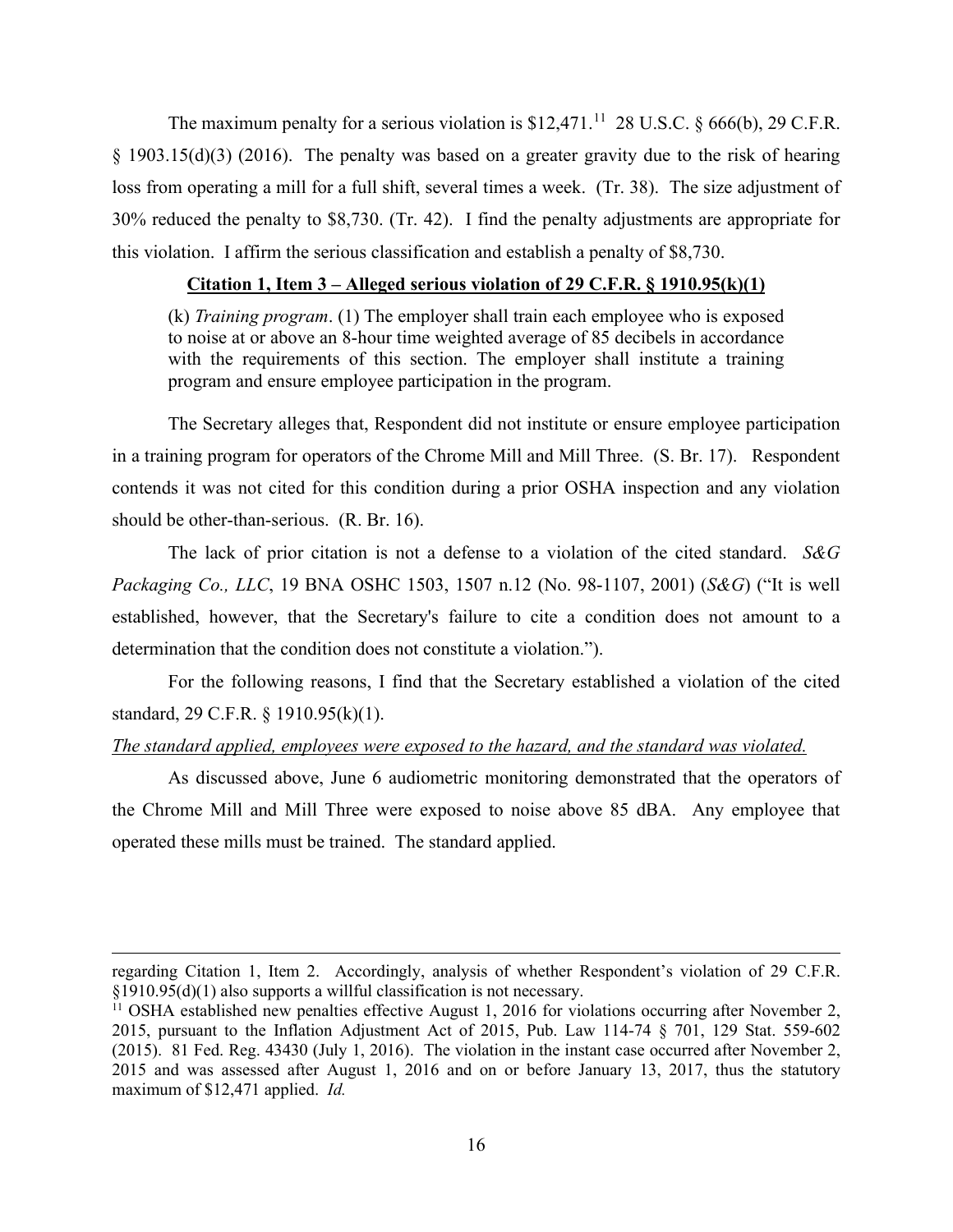Employee training had not been conducted in many years; neither Mr. Balka, Mr. Bole, nor Mr. Fisher<sup>[12](#page-34-0)</sup> had ever provided training to employees. (Tr. 45-47). Five employees were mill operators and exposed to these noise levels. (Tr. 345). Employees were exposed and the standard was violated.

#### *Home Rubber had knowledge of the hazard.*

The report from the 1999 noise audit stated that Respondent "shall institute a training program for all employees exposed to noise at or above the 8-hr TWA of 85 decibels and shall ensure employee participation in such program." (Ex. P-30, p. 13). The safety and compliance manager at the time, Mr. Zigler, received this report and his knowledge is imputed to Home Rubber. A copy of the report was in Mr. Zigler's files and available to the company president, Mr. Balka, after Mr. Zigler's departure. (Tr. 353-54). Home Rubber's own Hearing Protection Policy, which stated that "[e]ach employee working on the #3 Mill will annually receive hearing training," shows knowledge of the requirement to train the mill operators. (Ex. P-30, p. 11). *See Phoenix*, 17 BNA OSHC at 1079-1080 (employer knowledge is directed to the hazardous condition, not whether the employer knew the condition was hazardous). Further, the CO had to shout to have a conversation near the Chrome Mill, alerting her to the possibility the noise was above the action level. (Tr. 37). Mr. Balka and Mr. Bole were routinely in the production area so the condition was readily apparent to them. (Tr. 330, 344, 393).

Mr. Balka knew the position for the safety and compliance manager had significant turnover since 2006 and with reasonable diligence could have known that no training had been provided for employees in many years. The exercise of reasonable diligence for constructive knowledge includes, among other factors, the "obligation to inspect the work area, to anticipate hazards to which employees may be exposed, and to take measures to prevent the occurrence" of hazards. *NLLC,* 19 BNA OSHC at 1472. Neither Mr. Balka nor the management staff made any efforts to implement the required training.

I find Home Rubber had constructive knowledge of its lack of training for mill operators. *Serious Classification and Penalty*

Under  $\S$  17(k) of the Act, a violation is serious "if there is a substantial probability that death or serious physical harm could result from" the violative condition. 29 U.S.C. § 666(k). I

<span id="page-34-0"></span><sup>&</sup>lt;sup>12</sup> Mr. Fisher was the safety and compliance manager at the time of the OSHA inspection.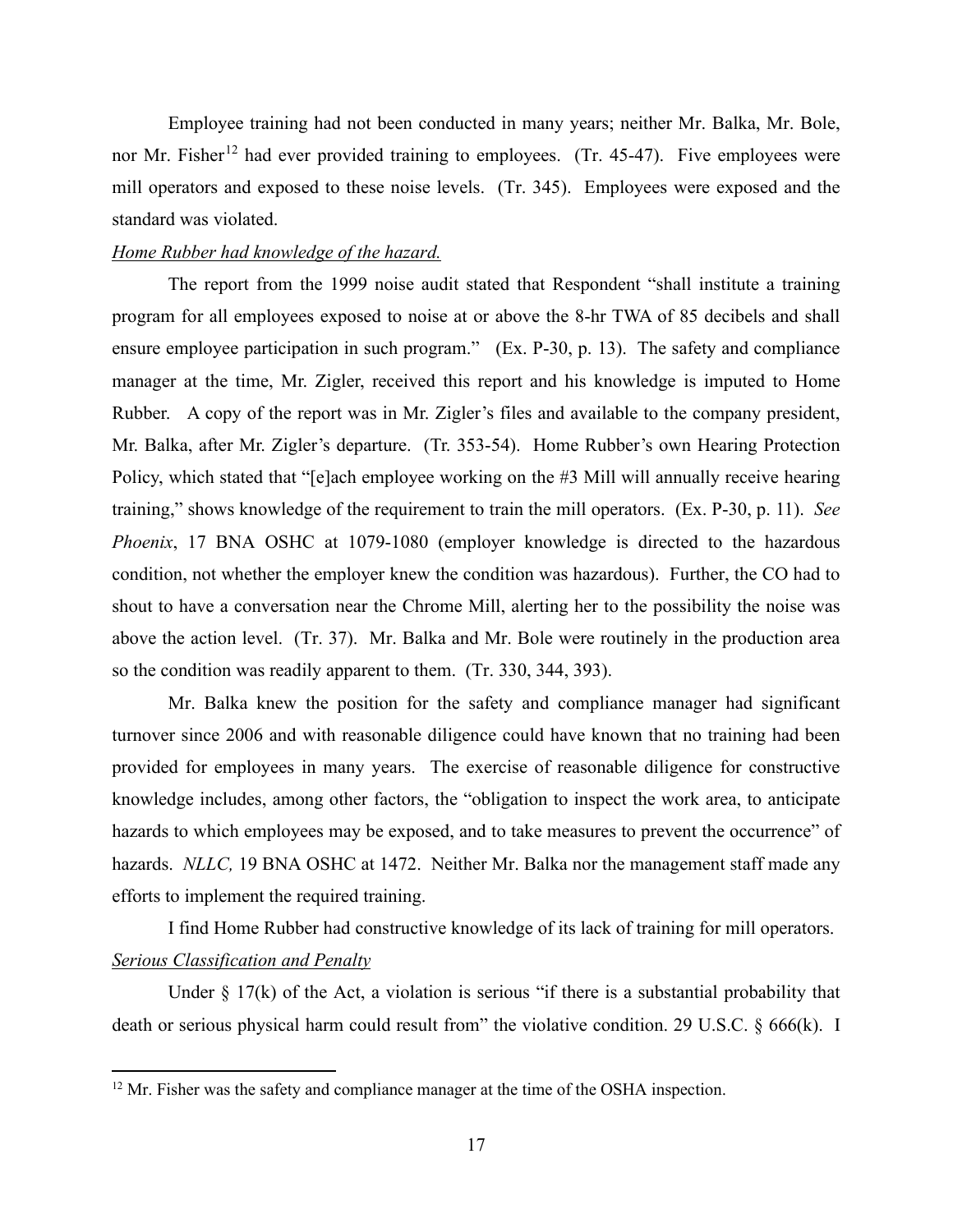find that a lack of training can lead to failure to use and improper use of hearing protection and result in permanent hearing damage; thus, the violation is serious.<sup>[13](#page-35-0)</sup>

The maximum penalty for a serious violation is \$12,471. 28 U.S.C. § 666(b), 29 C.F.R. § 1903.15(d)(3) (2016). The penalty was based on a greater gravity due to the risk of hearing loss from operating mills for a full shift, several times a week. (Tr. 38). The size adjustment of 30% reduced the maximum penalty to \$8,730. (Tr. 47). I find these penalty adjustments are appropriate for this violation. I affirm the serious classification and establish a penalty of \$8,730.

#### THE REMAINING SERIOUS CITATIONS

# **Citation 1, Item 1a – Alleged serious violation of 29 C.F.R. § 1910.22(a)(1) and Citation 1, Item 1b – Alleged serious violation of 29 C.F.R. § 1910.22(a)(2)**

(a) *Housekeeping.*[14](#page-35-1)

(1) All places of employment, passageways, storerooms, and service rooms shall be kept clean and orderly and in a sanitary condition.

(2) The floor of every workroom shall be maintained in a clean and, so far as possible, a dry condition. Where wet processes are used, drainage shall be maintained, and false floors, platforms, mats, or other dry standing places should be provided where practicable.

The Secretary alleges that, in the Mill Three area, dust was accumulated in a quantity greater than five percent on the mill, wall ledges, walls, pipes, lights, electrical equipment (item 1a) and the floor (item 1b). (S. Br. 13-14). Respondent asserts the factory was not unusually dusty or dirty and the Secretary failed to show it could cause serious injury. (R. Br. 14-15).

For the following reasons, I find that the Secretary established a violation of the cited standards, 29 C.F.R. § 1910.22(a)(1) and (a)(2).

#### *The standard applied and employees were exposed.*

Dust was produced as a part of Home Rubber's production operation. (Tr. 436-37). The Mill Three area was separated from the rest of the production areas to prevent migration of

<span id="page-35-0"></span><sup>&</sup>lt;sup>13</sup> Respondent asserted the citation should be other-than-serious because of immediate abatement. Abatement records show this condition was abated December 6, 2016, which was 6 months after the inspection and several weeks after the citation was issued in October 2016. (Ex. R-1, p. 2)

<span id="page-35-1"></span><sup>14</sup> 29 C.F.R. § 1910.22(a) was amended effective January 16, 2017. Final Rule, Walking-Working Surfaces and Personal Protective Equipment, 81 Fed. Reg. 82494, 82521 (Nov. 18, 2016) (to be codified at 29 C.F.R. pt. 1910). Here, the cited condition occurred on May 16, 2016, prior to the amendment.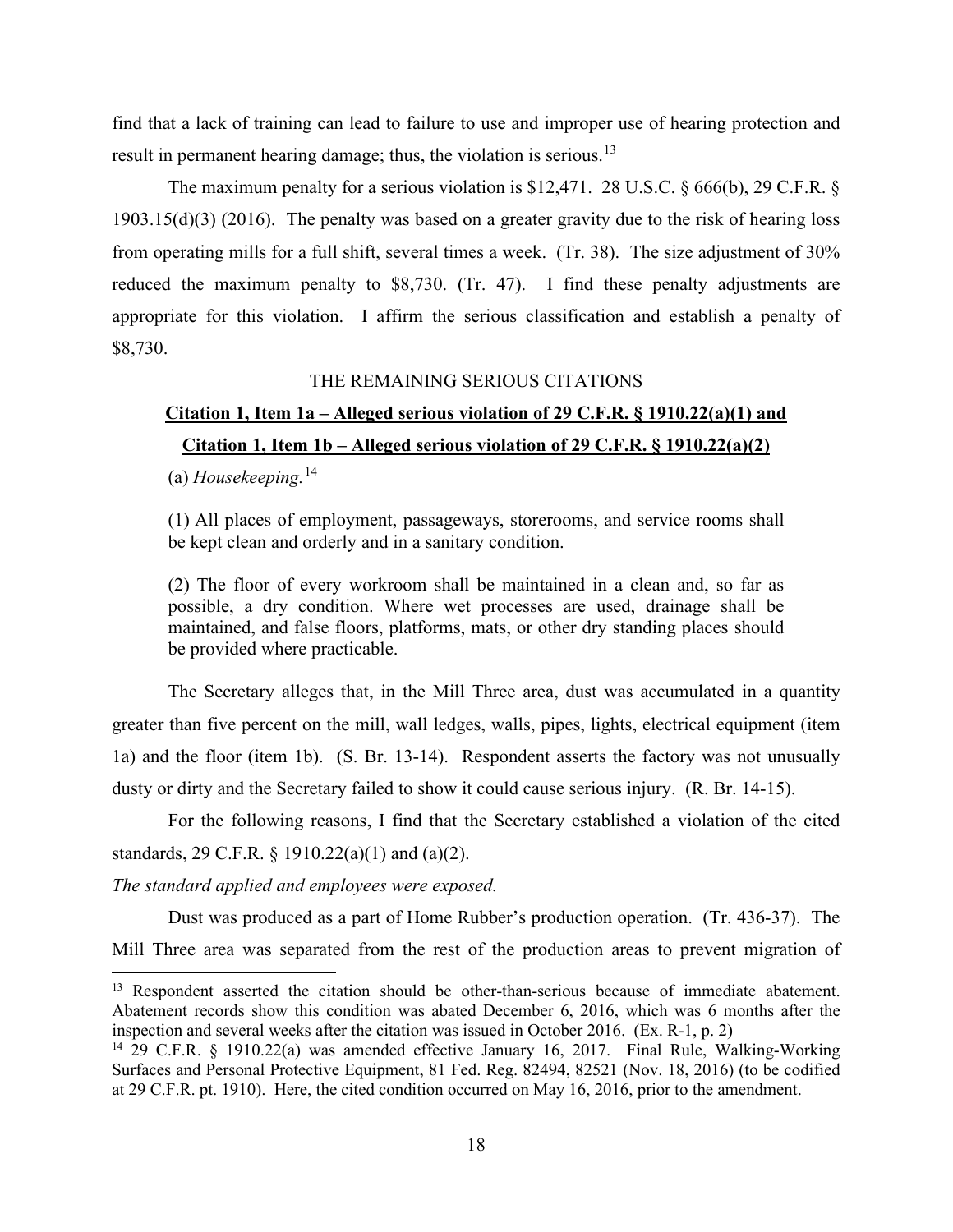carbon black dust. (Tr. 370-71). The standard applied. Employees worked in the Mill Three area; thus, exposure is established.

## *The terms of the standard were violated.*

The Secretary is not required to prove a hazard is serious to prove a violation of the cited standard; severity of the hazard is relevant to the citation's classification. *See generally, Kaspar Electroplating Corp*., 16 BNA OSHC 1517, 1523 (No. 90-2866, 1993); *see also, Pyramid Masonry Contractors,* 16 BNA OSHC 1461, 1464 (No. 91-0600, 1993) (when standard presumes a hazard exists, Secretary need only show the standard's requirements were not met). The standard requires the Mill Three area be kept in a clean condition. The Secretary has demonstrated that the Mill Three area was not kept in a clean condition.

Mill Three was separated from the rest of the facility to prevent the carbon black, used on Mill Three, from migrating to the other mills. (Tr. 370-71). A curtain of black, vertical, plastic strips separated the Mill Three area from the rest of the facility. (Tr. 142; Ex. P-6, p. 3). The strips allowed a mill operator to walk in and out of the area while preventing the carbon black from migrating outside the Mill Three area. (Tr. 370-71). The CO observed dust accumulations more than 1/32-inch thick on five percent of the surfaces of the room and floor, including the canopy above the mill, the mill equipment, wall ledges, pipes, walls, and the curtain of black plastic strips in the Mill Three area. <sup>15</sup> (Tr. 28-29, 460; Ex. P-6, pp. 1, 5-6; Ex. R-23).

A visible layer of dust can be seen on the mill equipment in photographs taken by the CO on May 16. (Ex. P-6, pp. 5-6). Photographs of an employee operating Mill Three show a buildup of dust on the walls, floor and canopy of the ventilation system, as well as the mill. (Tr. 32- 33, 36-37; Ex. P-6, p. 6; Ex. P-7, p. 9). The photographs also show the build-up of dust on the plastic curtain that separated the Mill Three area from the rest of the production area, on the walls around the Mill Three doorway, and on the floor. (Tr. 202-03; Ex. P-6; Ex. P-40, #P1040631).

<span id="page-36-0"></span><sup>&</sup>lt;sup>15</sup> The CO estimated the Mill Three area was approximately 30 by 30 feet based on information she received from Mr. Balka during the investigation. (Tr. 460). Respondent did not rebut the CO's estimate of the size of the Mill Three area.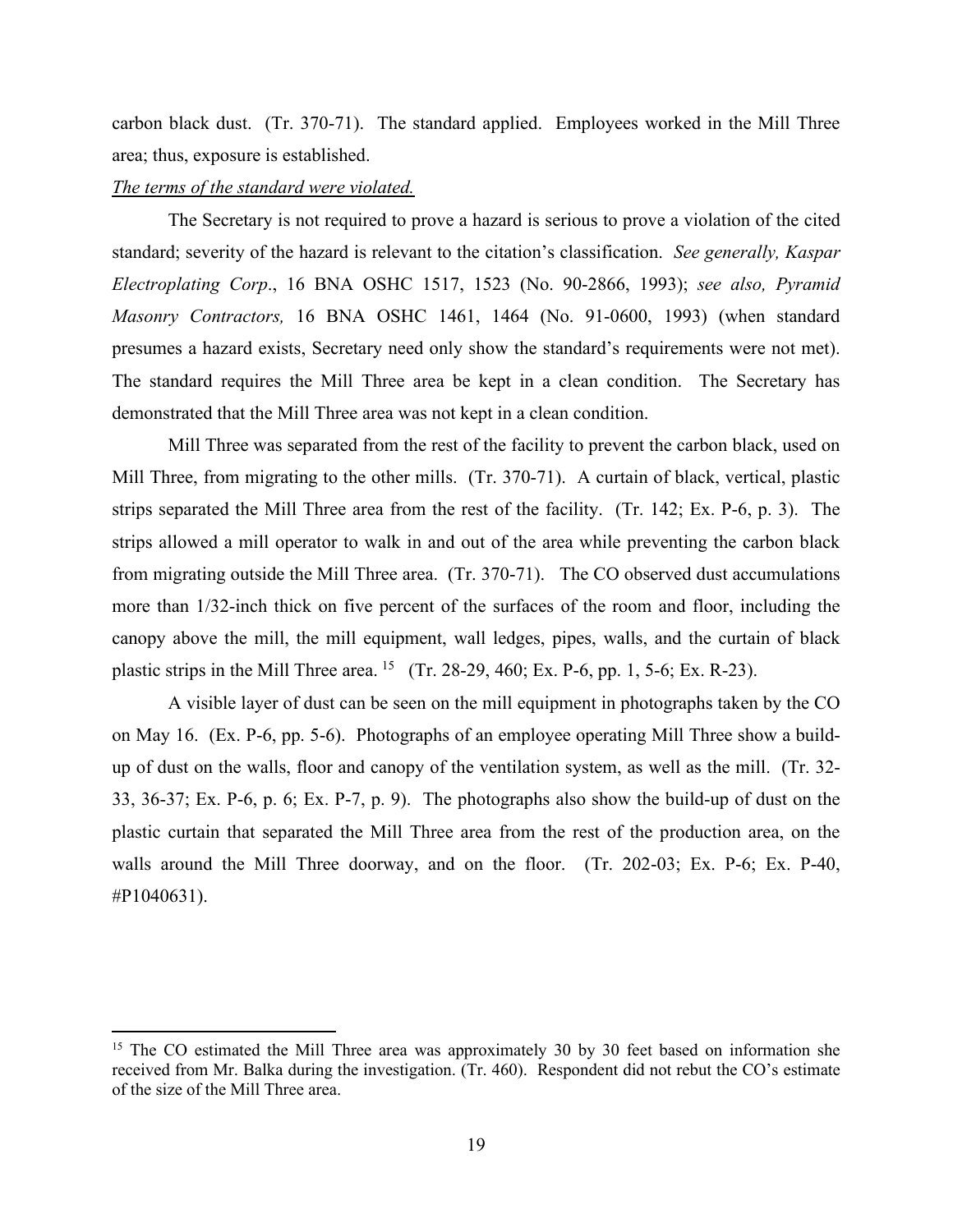The material safety data sheets show that some of the chemicals used for Respondent's rubber products had combustible or flammable properties.<sup>[16](#page-37-0)</sup> (Tr. 31, 35, 145-47). Because the safety data sheets indicated some of the chemicals used were flammable or combustible, the CO collected dust<sup>[17](#page-37-1)</sup> from the surfaces and floor in the Mill Three area for testing.<sup>[18](#page-37-2)</sup> (Tr. 145-46). The testing showed the dust had explosive properties. (Tr. 224; Ex. P-39, pp. 51, 56).

Respondent had no cleaning schedule to prevent excess dust accumulation. The plant manager, Mr. Bole, told the CO the rollers on the mills were cleaned with each product change, but the room was not routinely cleaned. (Tr. 30, 35). R.B., the maintenance manager, told the CO that he assumed the room was cleaned routinely, but did not know how. (Tr. 35). Home Rubber provided no evidence of a housekeeping schedule to minimize dust accumulation. In his testimony, Mr. Balka admitted there was dust build-up and that Home Rubber could have done more to keep the Mill Three area clean.<sup>[19](#page-37-3)</sup> (Tr. 436-37).

I find Home Rubber did not keep the Mill Three area clean, thus the standard was violated.

## *Home Rubber had knowledge of the hazard.*

The Secretary must prove "the employer knew or, with the exercise of reasonable diligence could have known of the hazardous condition." *PSP,* 22 BNA OSHC at 1305. Knowledge is directed to the physical conditions that constitutes the violation and does not require the employer to know or understand the condition was hazardous. *Phoenix*, 17 BNA OSHC at 1079-1080.

A hazardous condition that is "readily apparent" because of its location in a conspicuous, area will support a finding of constructive knowledge, especially where employees are working

<span id="page-37-0"></span><sup>&</sup>lt;sup>16</sup> The material safety data sheets for the following chemicals were entered into the record: naptha, toluene, carbon black, limestone, zinc oxide, titanium dioxide, Satintone W, silicon dioxide, Sundex, Calsol, Sunpar 2280, specialty magnesium oxide, Dixie Clay, Industrene R, sulfur, and dicumyl peroxide. (Ex. P-34, pp. 5, 24, 32, 40, 45, 55, 67, 75, 87, 100, 109, 120, 127, 132, 141, 150).

<span id="page-37-1"></span><sup>&</sup>lt;sup>17</sup> In her testimony, the CO referred to a "directive that we follow for combustible and explosive dust." (Tr. 141). Here the cited condition was not a combustible dust allegation but an allegation for excessive amount of dust on the floor and surfaces in the Mill Three area.<br><sup>18</sup>The OSHA analytical chemist that conducted the laboratory tests for the dust sample testified about the

<span id="page-37-2"></span>methods used and the results. (Tr. 221, 223).

<span id="page-37-3"></span><sup>&</sup>lt;sup>19</sup> Home Rubber argued that the accumulated amount of dust was less than five percent. (Tr. 381). However, this argument was based on the size of the entire mill production room, not the much smaller Mill Three area at issue here. (Tr. 371, 382). This argument is meritless because the Secretary only alleges excess dust accumulation in the Mill Three area.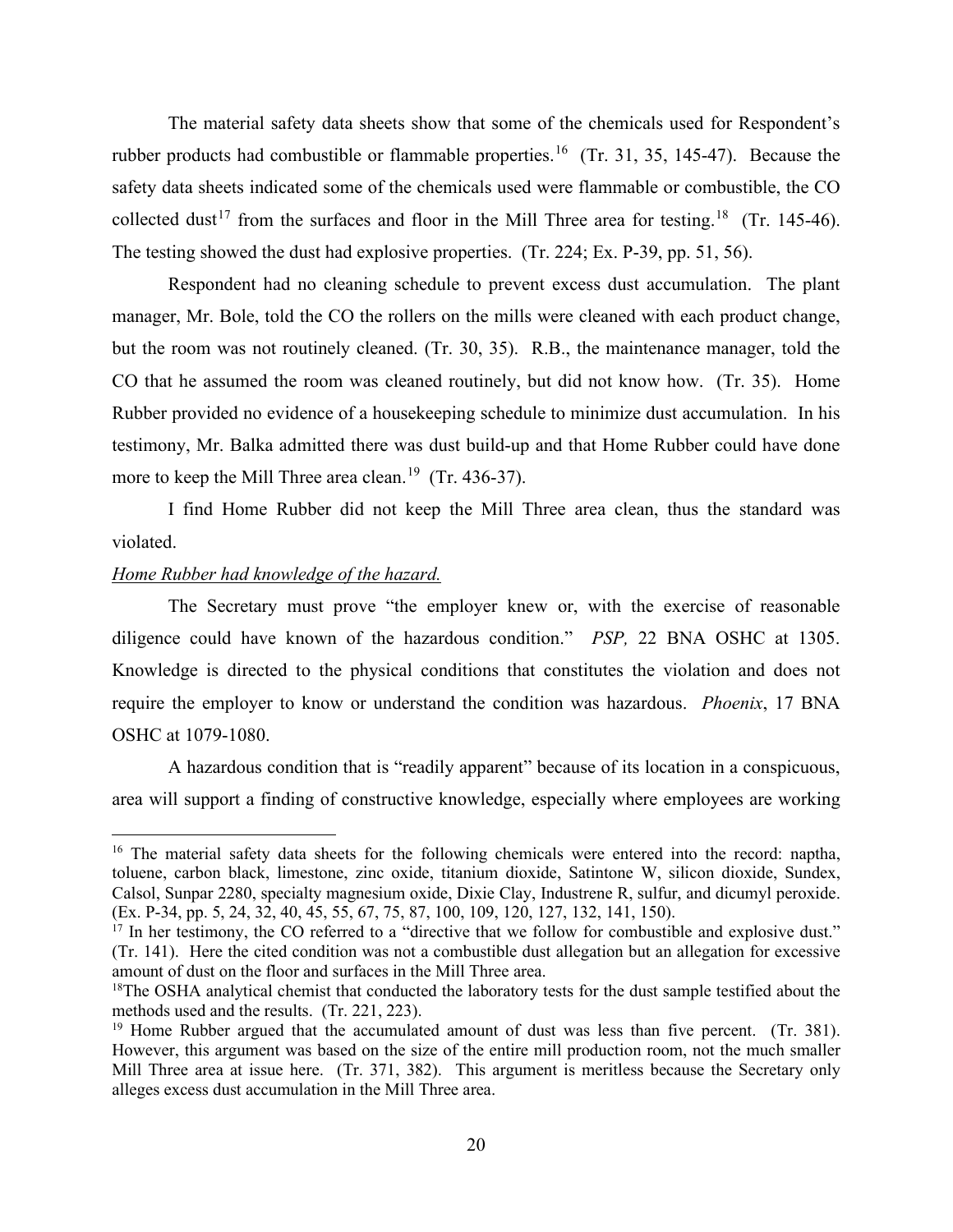in the area where the hazard is located. *See KS Energy Servs., Inc.*, 22 BNA OSHC 1261, 1267- 68 (No. 06-1416, 2008) (signage was in plain view establishing constructive knowledge); *Kokosing Constr. Co.*, 17 BNA OSHC 1869, 1871 (No. 92-2596, 1996) (presence of crews in the area warrant a finding of constructive knowledge); *A. L. Baumgartner Constr., Inc.,* 16 BNA OSHC 1995, 1998 (No. 92-1022, 1994) (constructive knowledge where a condition is "readily apparent to anyone who looked").

As shown in the photographs, the dust accumulation was visible on the walls, floor, the ventilation hood's canopy, and on the equipment. (Tr. 32-33; Ex. P-6). Home Rubber's managers were in the production area "all the time every day." (Tr. 345). The plant manager routinely travelled through the various departments. (Tr. 330). These managers would have seen and known of the excessive dust accumulation. *See Hamilton*, 16 BNA OSHC at 1091 (an employer has constructive knowledge of conditions that are apparent to its supervisory personnel). Further, Mr. Balka knew of the dust accumulation. He acknowledged that he wore "it home every day" and that more could be done to clean the area. (Tr. 436-37). Knowledge is established.

## *Serious Classification & Penalty*

As discussed below, electrical boxes and exposed electrical conduits in the Mill Three area had openings where the dust accumulated. (Tr. 88, 90). There was a significant amount of dust in the Mill Three area. (Tr. 86). The Secretary asserts that a fire in the Mill Three area could be exacerbated by the accumulated explosive dust causing third-degree burns, smoke inhalation, and death from a fire-related explosion. (Tr. 29).

Respondent asserts the violation should be classified as other-than-serious because the chance of injury was remote. (R. Br. 15). However, the likelihood of injury is not the basis for a serious classification. Under  $\S 17(k)$  of the Act, a violation is serious "if there is a substantial probability that death or serious physical harm could result from" the violative condition. 29 U.S.C. § 666(k). "This does not mean that the occurrence of an accident must be a substantially probable result of the violative condition but, rather, that a serious injury is the likely result if an accident does occur." *ConAgra Flour Milling Co.*, 15 BNA OSHC 1817, 1824 (No. 88-2572, 1992). I find that if an accident occurred that serious injury would be the likely result.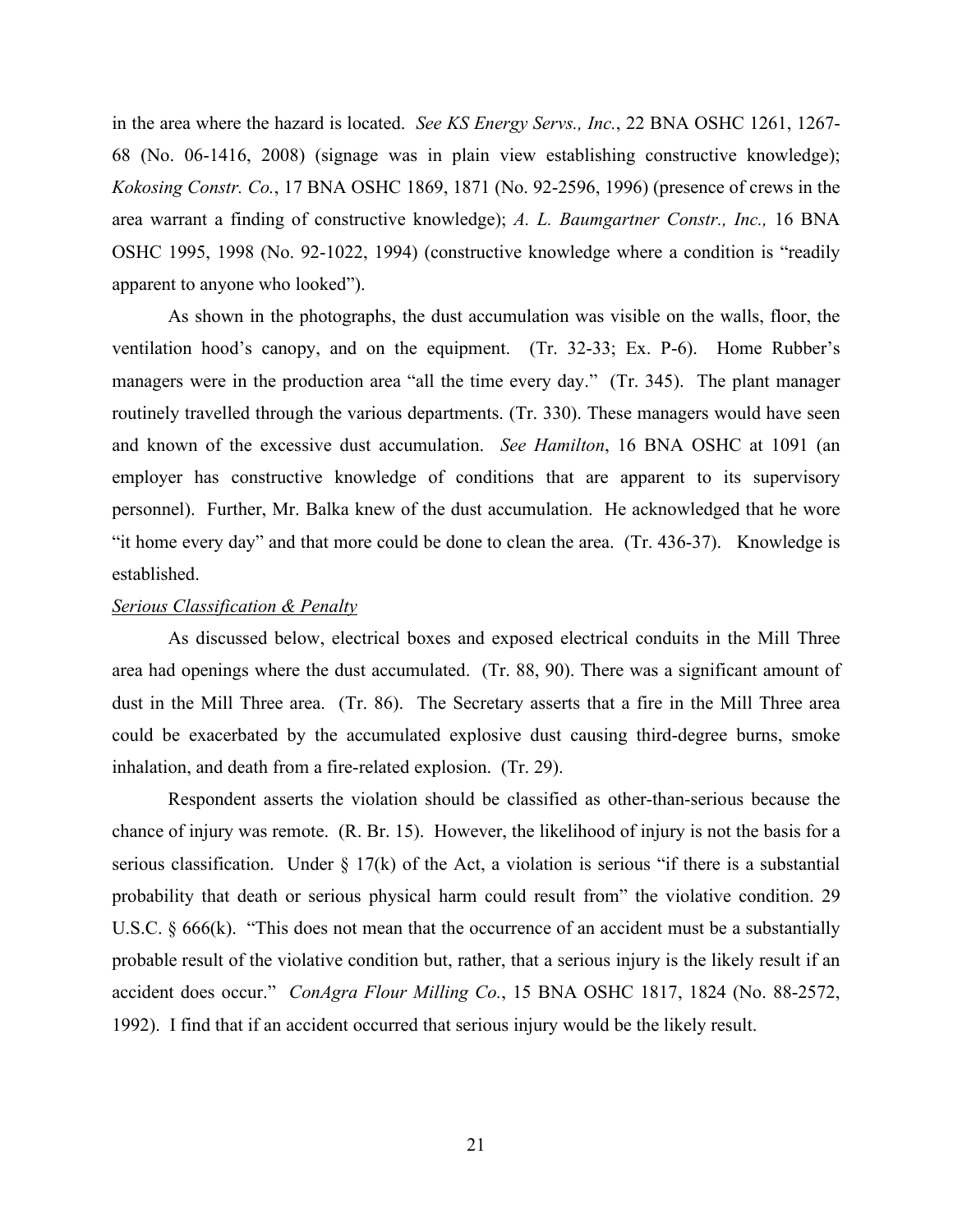Items 1a and 1b were combined for the penalty. The penalty was based on a moderate gravity due to a lesser probability rating. (Exs. P-6, P-7). The size adjustment of 30% reduced the penalty to \$6,236. *Id*. I find the penalty adjustments are appropriate for this violation.

I affirm the serious classification and combined penalty of \$6,236 for Citation 1, Items 1a and 1b.

### **Citation 1, Item 4 – Alleged serious violation of 29 C.F.R. § 1910.106(e)(6)(ii)**

(e) *Industrial plants* . . . (6) *Sources of ignition*. . . (ii) *Grounding*. Category 1 or 2 flammable liquids, or Category 3 flammable liquids with a flashpoint below 100°F (37.8°C), shall not be dispensed into containers unless the nozzle and container are electrically interconnected. Where the metallic floorplate on which the container stands while filling is electrically connected to the fill stem or where the fill stem is bonded to the container during filling operations by means of a bond wire, the provisions of this section shall be deemed to have been complied with.

The Secretary alleges the pump's nozzle was not electrically interconnected to the transfer container when Category 2 flammable liquids were transferred from 55-gallon drums. (S. Br. 18). Respondent asserts this condition was not identified as a violation during a 2012 OSHA inspection and there had never been an incident when transferring chemicals. (Tr. 385- 86). Respondent's assertions are rejected.

The lack of a prior citation or injury is not a defense to a violation of the cited standard. *S&G*, 19 BNA OSHC at 1507 n.12 ("It is well established, however, that the Secretary's failure to cite a condition does not amount to a determination that the condition does not constitute a violation."); *Peacock Eng'g, Inc*., 26 BNA OSHC 1588, 1590 (No. 11-2780, 2017) (*Peacock*) (finding absence of prior injury not dispositive since goal of the Act is to prevent the first accident).

For the following reasons, I find that the Secretary established a violation of the cited standard, 29 C.F.R. § 1910.106(e)(6)(ii).

## *The standard applied and employees were exposed.*

Toluene and naphtha, which are Class II flammable liquids, were transferred from fiftyfive-gallon drums into dispensing cans for use in the mill room and hose room. (Tr. 48; Ex. P-10, p. 2; Ex. P-40, #P1040671). The standards applied.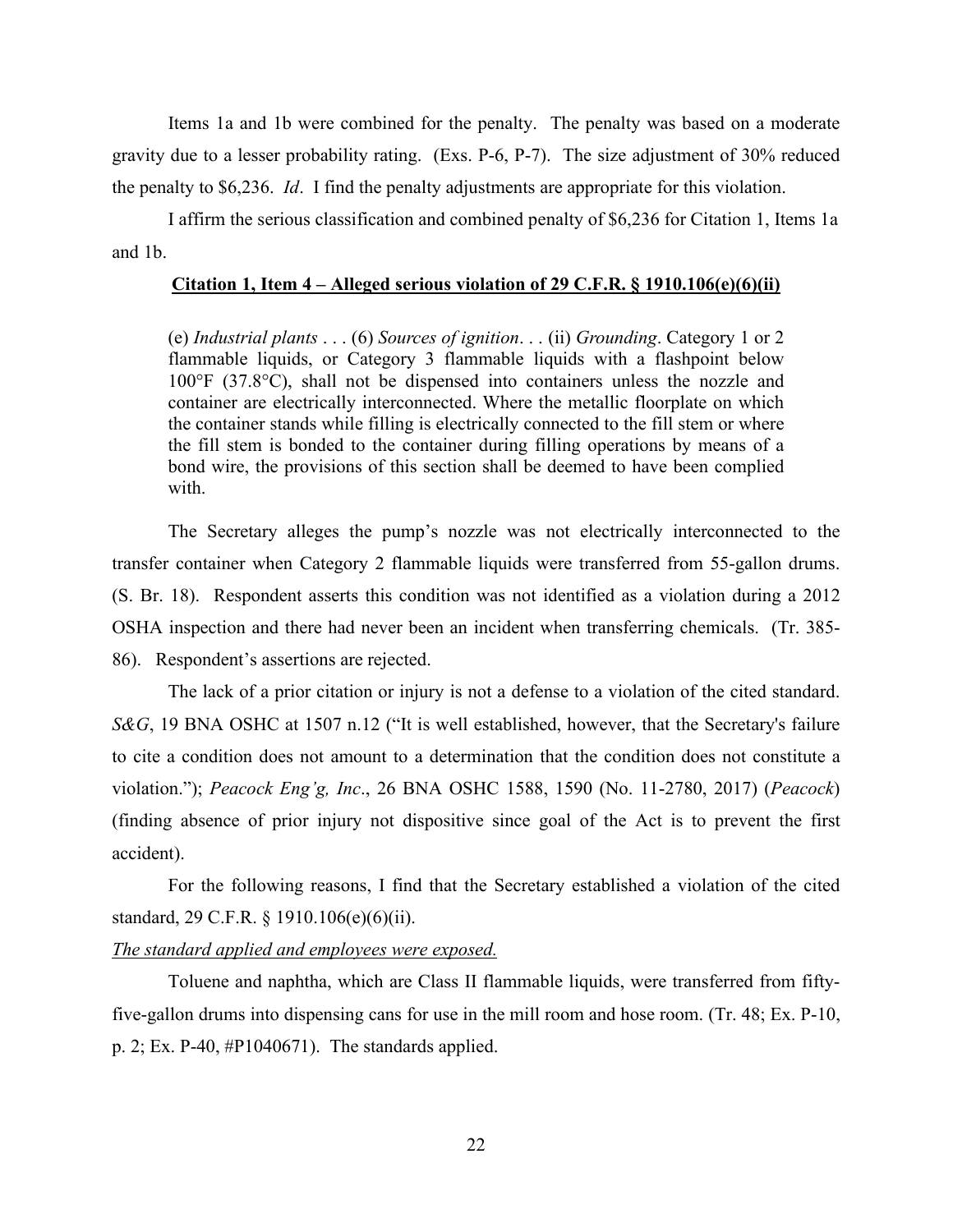R.B. and V.D. transferred the chemicals from the drums a couple of times a day. (Tr. 49; Ex. P-10, p. 2). Employee exposure is established.

## *The terms of the standard were violated.*

Fifty-five-gallon drums of toluene and naptha were stored on the exterior wall of the compounding area in a cage-like area. (Tr. 385-86). The chemicals were transferred from 55 gallon drums into smaller dispensing containers. (Ex. P-10, p. 2). A grounding wire connected a drum to the metal fencing behind the drum. (Tr. 50, 190). The nozzle on the drum's pump was not electrically connected to the transfer container as required by the standard. (Ex. P-10, p. 2). The cited standard was violated.

## *Home Rubber had knowledge of the hazard.*

The material safety data sheets (MSDS) provided by Mr. Balka described the chemicals as flammable and stated that a bonding wire was required to avoid buildup of static electricity. (Tr. 49). The MSDS were posted on the fence behind the drums. (Tr. 48). Mr. Bole, plant manager, knew these chemicals were transferred from their drums daily and R.B. knew there was no bonding wire that connected the nozzle to the dispensing container. (Tr. 49). *See Phoenix*, 17 BNA OSHC at 1079-1080 (employer knowledge is directed to the hazardous condition, not whether the employer knew the condition was hazardous).

Because the posted MSDS stated that a bonding wire was required to avoid static electricity buildup, the managers at Home Rubber could have known of the requirement with reasonable diligence. Further, the managers knew the chemicals were transferred daily without a bonding wire for electrical interconnection. Knowledge is established.

## *Serious Classification and Penalty*

The hazard was serious because of the risk of fire from a buildup of static electricity when transferring flammable liquids. (Tr. 48). The \$3,742 penalty was based on a lesser gravity and a 30% reduction for employer size. (Tr. 49-50; Ex. P-10). I find the penalty adjustments are appropriate for this violation. I affirm the serious classification and penalty of \$3,742 for Citation 1, Item 4.

## **Citation 1, Item 5 – Alleged serious violation of 29 C.F.R. § 1910.147(c)(6)(i)**

## (c) *General* . . . (6) *Periodic inspection*.

(i) The employer shall conduct a *periodic inspection of the energy control procedure at least annually* to ensure that the procedure and the requirements of this standard are being followed.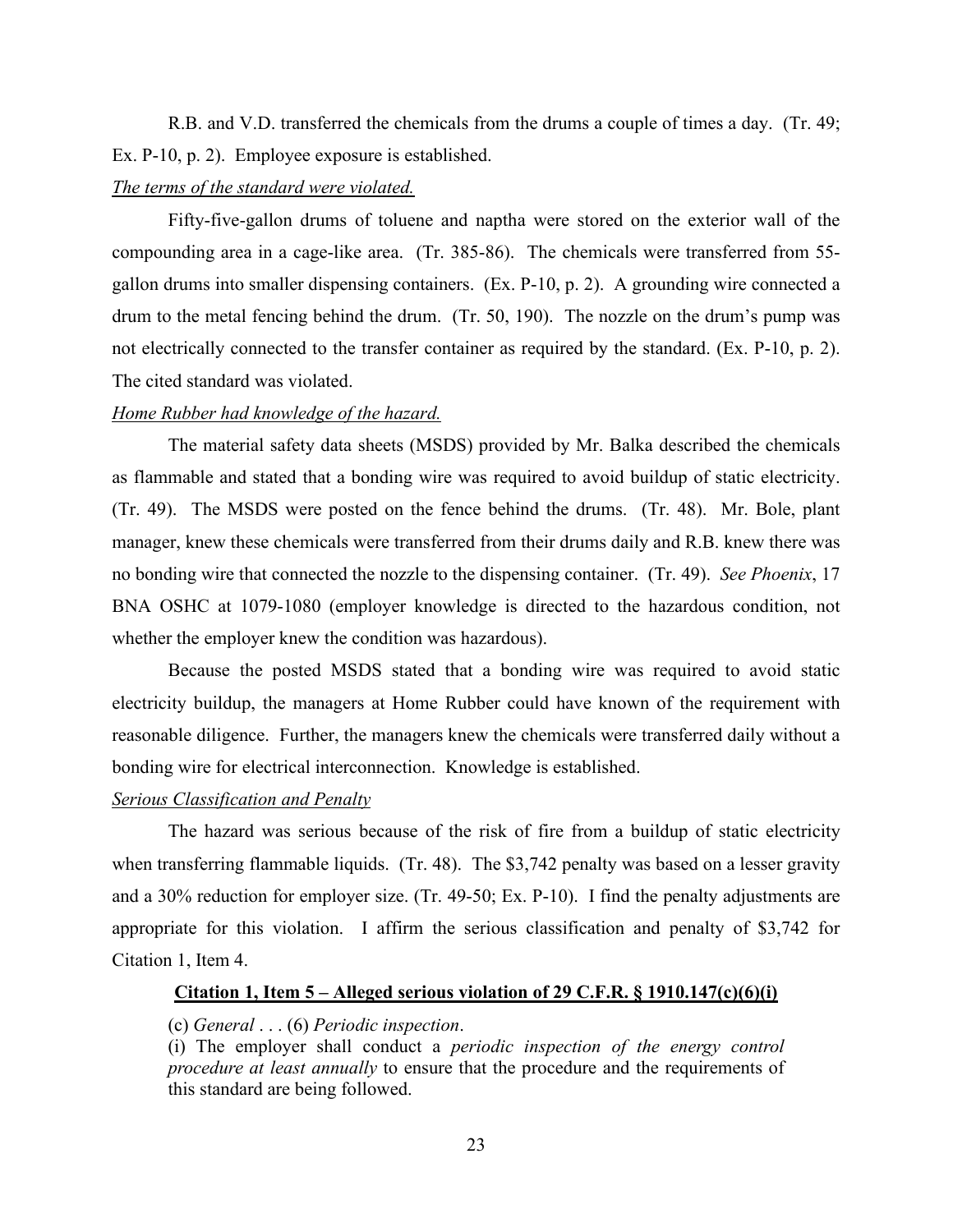(A) The periodic inspection shall be performed by an authorized employee other than the ones(s) utilizing the energy control procedure being inspected.

(B) The periodic inspection shall be conducted to correct any deviations or inadequacies identified.

(C) Where lockout is used for energy control, the periodic inspection shall include a review, between the inspector and each authorized employee, of that employee's responsibilities under the energy control procedure being inspected.

(D) Where tagout is used for energy control, the periodic inspection shall include a review, between the inspector and each authorized and affected employee, of that employee's responsibilities under the energy control procedure being inspected, and the elements set forth in paragraph  $(c)(7)(ii)$  of this section.

(emphasis added.)

The Secretary alleges that Respondent did not conduct annual inspections of energy control (lockout-tagout) procedures for the Mill department equipment serviced and maintained by employees. (S. Br. 19). Respondent asserts the Secretary did not prove that its energy control procedures were deficient. (R. Br. 17).

For the following reasons, I find that the Secretary established a violation of the cited standard, 29 C.F.R. § 1910.147(c)(6)(i).

#### *The standard applied.*

The energy control (lockout-tagout) standard applies to the "servicing and maintenance of machines and equipment in which the *unexpected* energization or start up of machines or equipment" could injure an employee. 29 C.F.R. § 1910.147(a)(1)(i) (emphasis in original); *see Dayton Tire, Bridgestone/Firestone*, 23 BNA OSHC 1247, 1250 (No. 94-1374, 2010), *aff'd in relevant part,* 671 F.3d 1249 (D.C. Cir. 2012). Maintenance department employees were constantly servicing the various equipment at Home Rubber, so lockout was a regular activity. (Tr. 52). The standard applied.

#### *Employees were exposed to the hazard.*

Maintenance employees, R.B. and V.D., repaired and serviced equipment in the Mill room. (Tr. 388, 443; Ex. P-11, p. 2). These maintenance employees used the energy control procedures and were exposed to the hazard.

#### *The terms of the standard were violated.*

Home Rubber had general and specific written energy control (lockout-tagout) procedures for its equipment. (Tr. 51, 387-88; Ex. P-13, p. 4). The lockout-tagout procedure stated that the procedure "must be followed throughout the facility. . . [i]f anyone has any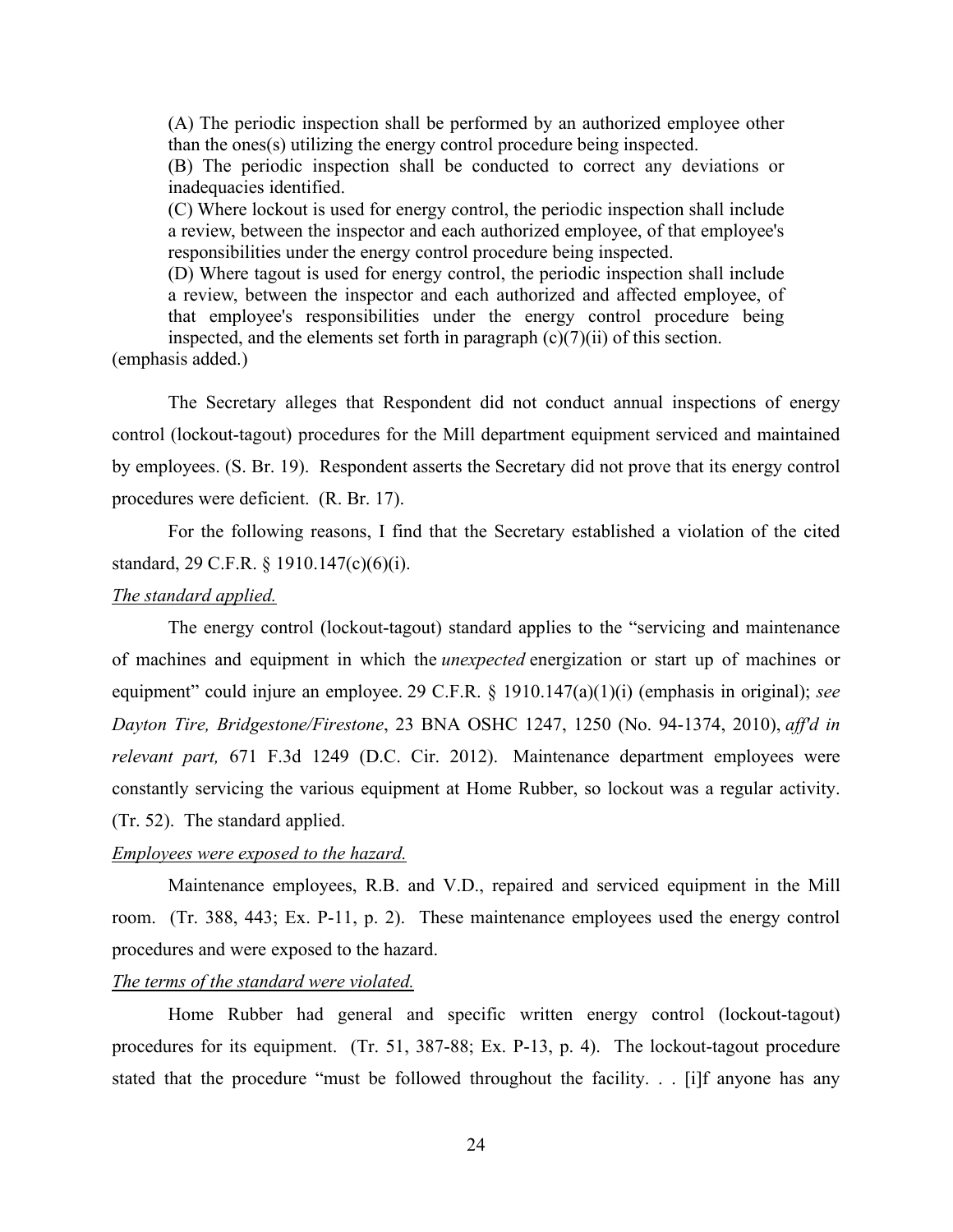questions concerning the written procedures . . . . contact the Plant Manager immediately." (Ex. P-13, p. 4). The equipment with specific procedures included, Mixing Mill  $\#1$ , Mixing Mill  $\#2$ , Mixing Mill #3, Stock Calendar, Friction Calendar, High Pressure Boiler, Hose Room Vulcanizer, Mill #4, Extruder #1, Extruder #2, and Light Work Room Vulcanizers. (Ex. P-13, pp. 4-31).

The standard requires an authorized employee, who does not utilize the lockout procedures, to inspect Home Rubber's energy control procedures at least annually. The plant manager and the two maintenance employees were the authorized employees. (Ex. P-13, p. 5). As users of the lockout procedure the maintenance employees could not inspect the procedures. Thus, as plant manager, Mr. Bole was required to conduct the inspection.

Mr. Bole stated that he had sometimes conducted a periodic inspection of the program but did not specify how often he had done so. (Tr. 333-34). Respondent presented no evidence that it conducted an annual inspection of its lockout-tagout program. Instead, Respondent argues it wasn't necessary to conduct an annual inspection because there were no deficiencies in the procedure. (R. Br. 17). Respondent's argument is rejected. The standard requires an employer to conduct an inspection of its program, at least annually, to confirm its procedures are followed.

The requirements of the cited standard were violated.

## *Home Rubber had knowledge of the hazard.*

 Home Rubber had a written general lockout procedure and written procedures for specific equipment, such as the stock calendar machine. (Ex. P-13, pp. 5-31). Home Rubber's internal lockout procedure stated that "all authorized employees will be required to demonstrate at least annually that they have the skill to perform a general lockout/tag out procedure." (Ex. P-13, p. 5).

Mr. Balka knew that maintenance employees serviced machines and used the lockouttagout procedure. (Tr. 443-44). Mr. Balka knew that he had not conducted an annual inspection of the energy control program or observed employees implementing the procedure. (Tr. 443-44). Home Rubber's written procedures were stored in the office of a prior safety and compliance manager, Mr. Zigler, and were available to Mr. Balka. (Tr. 351, 353, 426). Mr. Bole conducted lockout procedure inspections from time to time, but not annually. (Tr. 333). Mr. Balka made no effort to ensure annual inspections were conducted. (Tr. 443-44).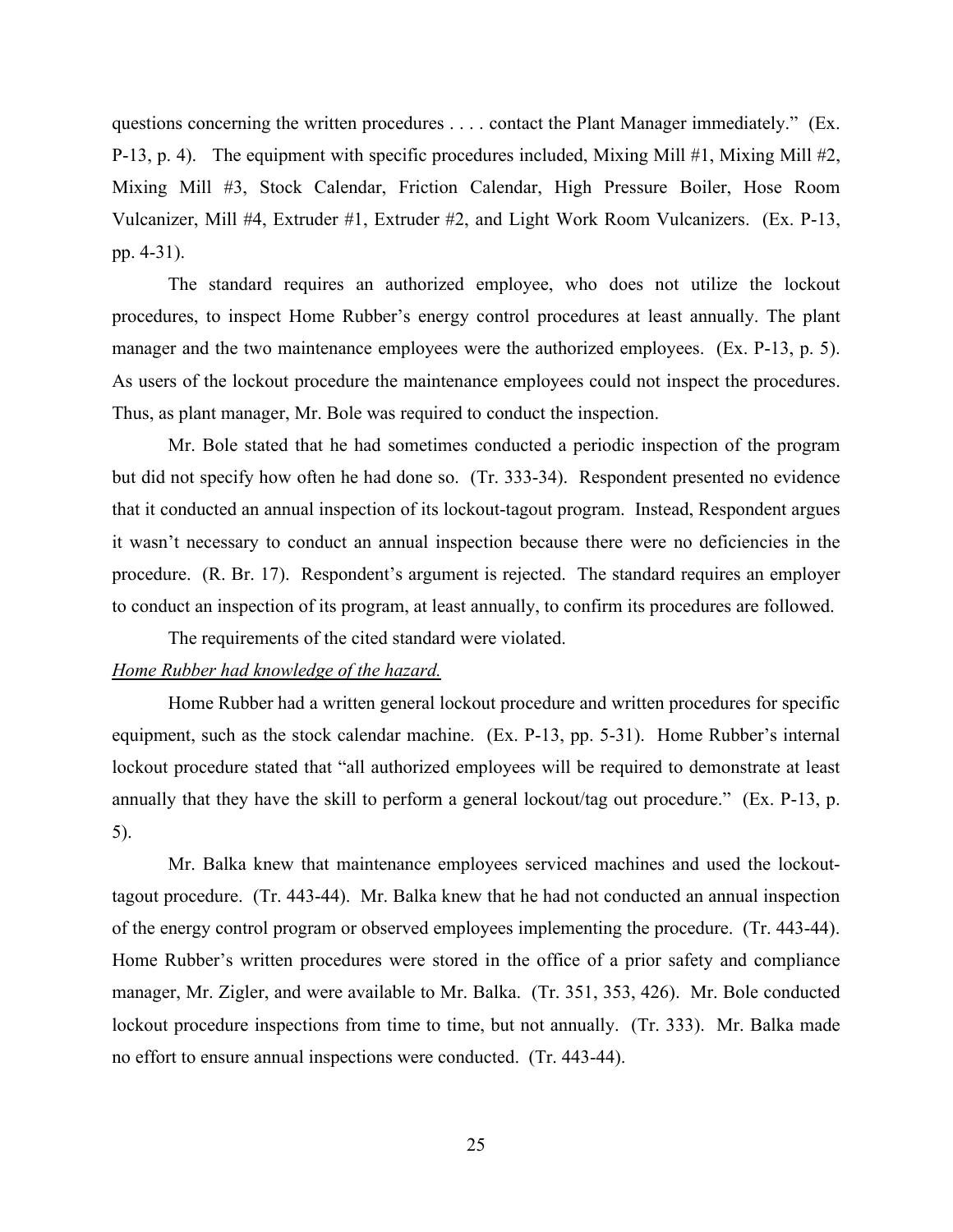Home Rubber's management did not make a reasonably diligent effort to ensure the lockout-tagout process was inspected at least annually. *See NLLC*, 19 BNA OSHC at 1472 (Reasonable diligence for constructive knowledge includes, among other factors, the "obligation to inspect the work area, to anticipate hazards to which employees may be exposed, and to take measures to prevent the occurrence" of hazards.)

 With reasonable diligence Mr. Balka could have known that annual inspections of the energy control program had not been conducted. Knowledge is established.

#### *Serious Classification and Penalty*

The citation was characterized as serious due to possible injuries that can result from an inadequate energy control (lockout-tagout) policy, including amputation and fractures. (Tr. 52). The gravity was rated as moderate because multiple machines were covered by the procedures. (Tr. 51-52). The gravity-based penalty was reduced by 30% to \$6,236 for employer size. I find these penalty adjustments are appropriate for this violation. I affirm the serious classification and penalty of \$6,236 for Citation 1, Item 5.

## **Citation 1, Item 6 – Alleged serious violation of 29 C.F.R. § 1910.147(c)(7)(i)(B)**

## (7) *Training and communication*.

(i) The employer shall provide training to ensure that the purpose and function of the energy control program are understood by employees and that the knowledge and skills required for the safe application, usage, and removal of the energy controls are acquired by employees. The training shall include the following:

(A) Each authorized employee shall receive training in the recognition of applicable hazardous energy sources, the type and magnitude of the energy available in the workplace, and the methods and means necessary for energy isolation and control.

(B) *Each affected employee* shall be instructed in the purpose and use of the energy control procedure.

(C) All other employees whose work operations are or may be in an area where energy control procedures may be utilized, shall be instructed about the procedure, and about the prohibition relating to attempts to restart or reenergize machines or equipment which are locked out or tagged out.

(emphasis added).

The Secretary alleges that Respondent did not provide training to affected employees that used equipment in the Mill department, including but not limited to, the calendar equipment. (S. Br. 22). Respondent simply asserts the mill operators were not trained because they were not affected employees. (R. Br. 18-19).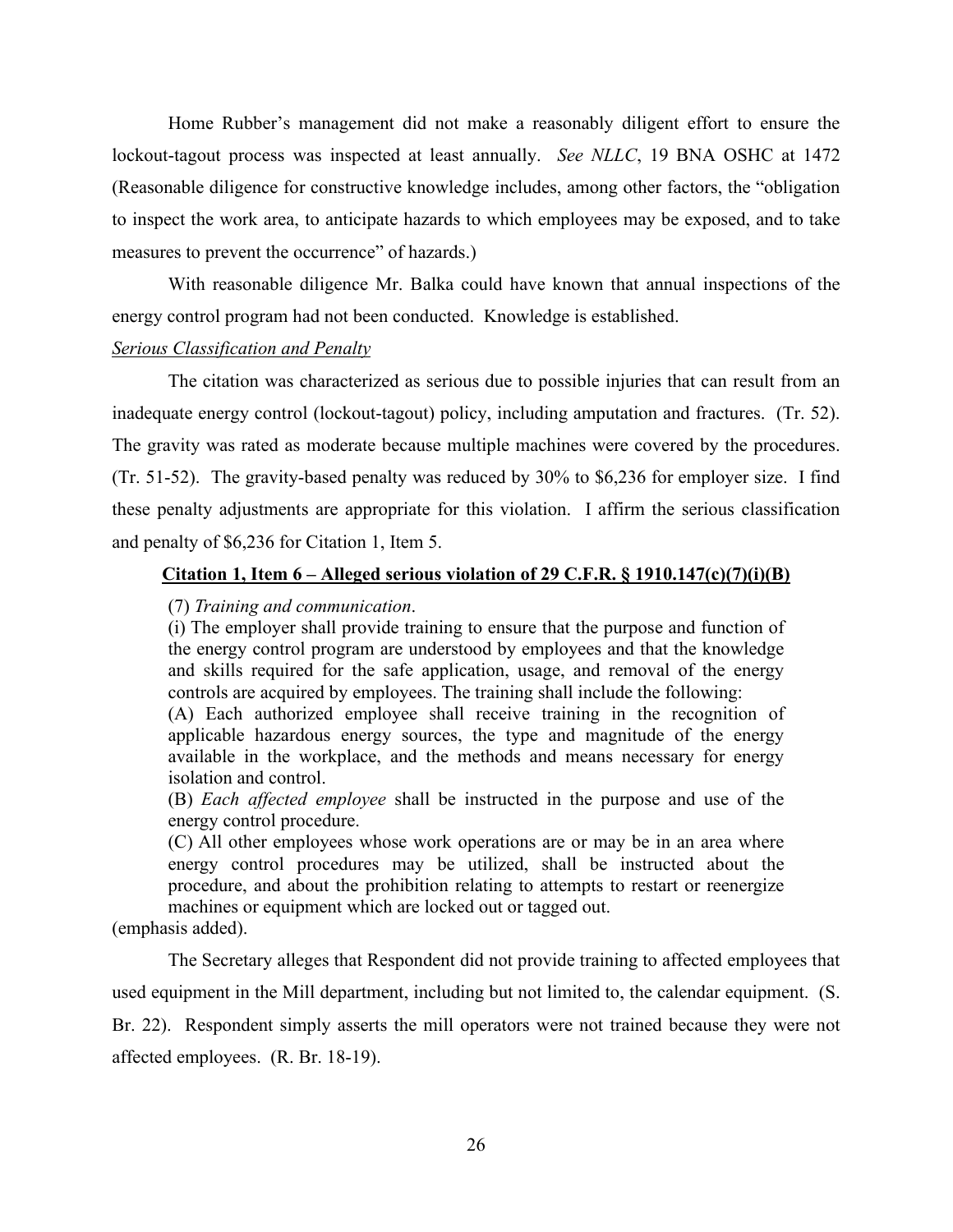For the following reasons, I find the Secretary established a violation of the cited standard, 29 C.F.R. § 1910.147(c)(7)(i)(B).

## *The standard applied.*

Home Rubber had an energy control (lockout-tagout) program in place for several machines, including Mixing Mill #1, Mixing Mill #2, Mixing Mill #3, Stock Calendar, Friction Calendar, High Pressure Boiler, Hose Room Vulcanizer, Mill #4, Extruder #1, Extruder #2, and Light Work Room Vulcanizers. (Tr. 51, 387-88; Ex. P-13, pp. 4-31). The standard applied. *The terms of the standard were violated.*

An affected employee is defined as "[a]n employee whose job requires him/her to operate or use a machine or equipment on which servicing or maintenance is being performed under lockout or tagout, or whose job requires him/her to work in an area in which such servicing or maintenance is being performed." 29 C.F.R. § 1910.147.

The standard requires training for both authorized employees and affected employees. Home Rubber only provided training to authorized employees. (Tr. 54-55; Ex. P-12, p. 3). The mill operators used the machines serviced under the lockout-tagout program; thus, a mill operator's job "requires him/her to work in areas in which servicing or maintenance is being performed." (Ex. P-13, 4). The mill operators were affected employees and must be trained on the purpose and use of the lockout-tagout procedures.

Home Rubber did not train its mill operators, who were affected employees, on the lockout-tagout program. The standard was violated.

## *Employees were exposed to the hazard.*

A calendar machine was locked out and tagged out to remove a gear for repair during the last week of May 2016. (Tr. 56-57). The mill operators were affected employees and exposed to the hazard of lack of training about the purpose and use of lockout-tagout procedures. Employee exposure is established.

#### *Home Rubber had knowledge of the hazard.*

Home Rubber's lockout-tagout procedure stated that operators were affected employees and that "all new employees, whether authorized or affected, must be trained."<sup>[20](#page-44-0)</sup> (Ex. P-13, p. 5). Mr. Bole and Mr. Balka knew the mill operators were not trained on the company's lockout-

<span id="page-44-0"></span><sup>&</sup>lt;sup>20</sup> Home Rubber's lockout-tagout procedures also uses the term "impacted employees" for its machine operators. (Ex. P-13, p. 5, 14).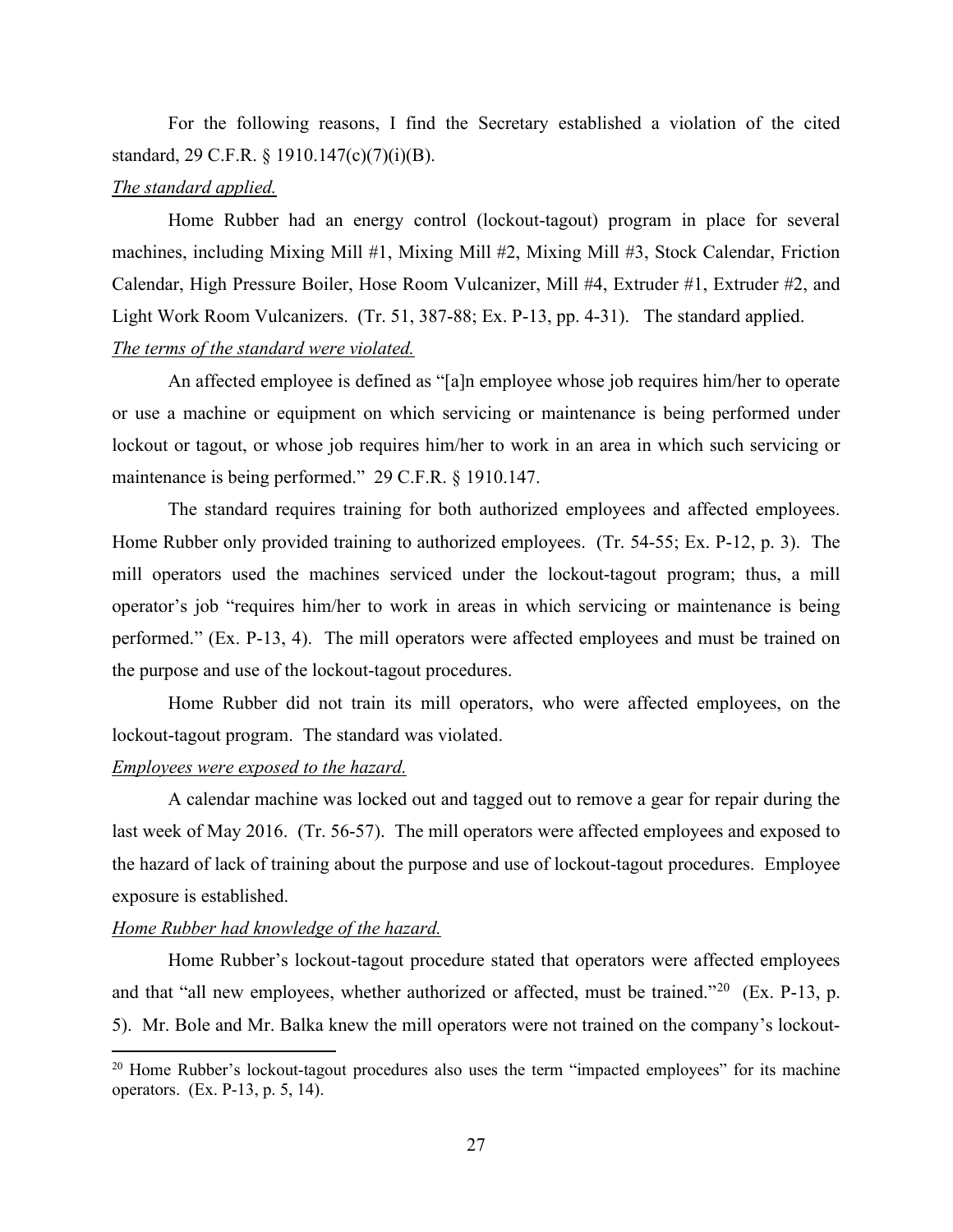tagout procedures. (Tr. 52, 54; Ex. P-12, p. 3). *See Phoenix*, 17 BNA OSHC at 1079-1080. Because Home Rubber's own policy required the training of affected employees and management knew the affected employees worked on those machines where servicing occurred, knowledge is established.

## *Serious Classification and Penalty*

.

The citation was characterized as serious due to possible injuries that can result from a lack of training on energy control procedures, including amputation and fractures. (Tr. 54). The gravity was rated as moderate due to the multiple machines serviced. (Ex. P-12). The gravitybased penalty was reduced by 30% to \$6,236 for employer size. (Tr. 55). I find these penalty adjustments are appropriate for this violation. I affirm the serious classification and penalty of \$6,236 for Citation 1, Item 6.

### **Citation 1, Item 7 – Alleged serious violation of 29 C.F.R. § 1910.147(f)(3)(ii)(D)**

(f) *Additional requirements* . . . (3) *Group lockout or tagout*. . . .

(ii) Group lockout or tagout devices shall be used in accordance with the procedures required by paragraph (c)(4) of this section including, but not necessarily limited to, the following specific requirements: . . .

(D) Each authorized employee shall affix a personal lockout or tagout device to the group lockout device, group lockbox, or comparable mechanism when he or she begins work, and shall remove those devices when he or she stops working on the machine or equipment being serviced or maintained.

The Secretary alleges that a personal lockout or tagout device was not affixed to the group lockout device before working on the calendar machine. (S. Br. 24). Respondent asserts that because there were only two maintenance employees at Home Rubber, and they always knew what the other was doing, it was unlikely there would be a problem with not applying a personal lock. (R. Br. 18-19).

For the following reasons, I find that the Secretary established a violation of the cited standard, 29 C.F.R. § 1910.147(f)(3)(ii)(D).

## *The standard applied and employees were exposed to the hazard.*

Lockout was a regular activity because machines were constantly being serviced by the maintenance department. (Tr. 56). Two maintenance employees were authorized to service the machines, R.B. and V.D. (Tr. 389-90). The standard applied.

The gear on the calendar machine was serviced by R.B. and V.D. (Tr. 55-56). Employee exposure is established.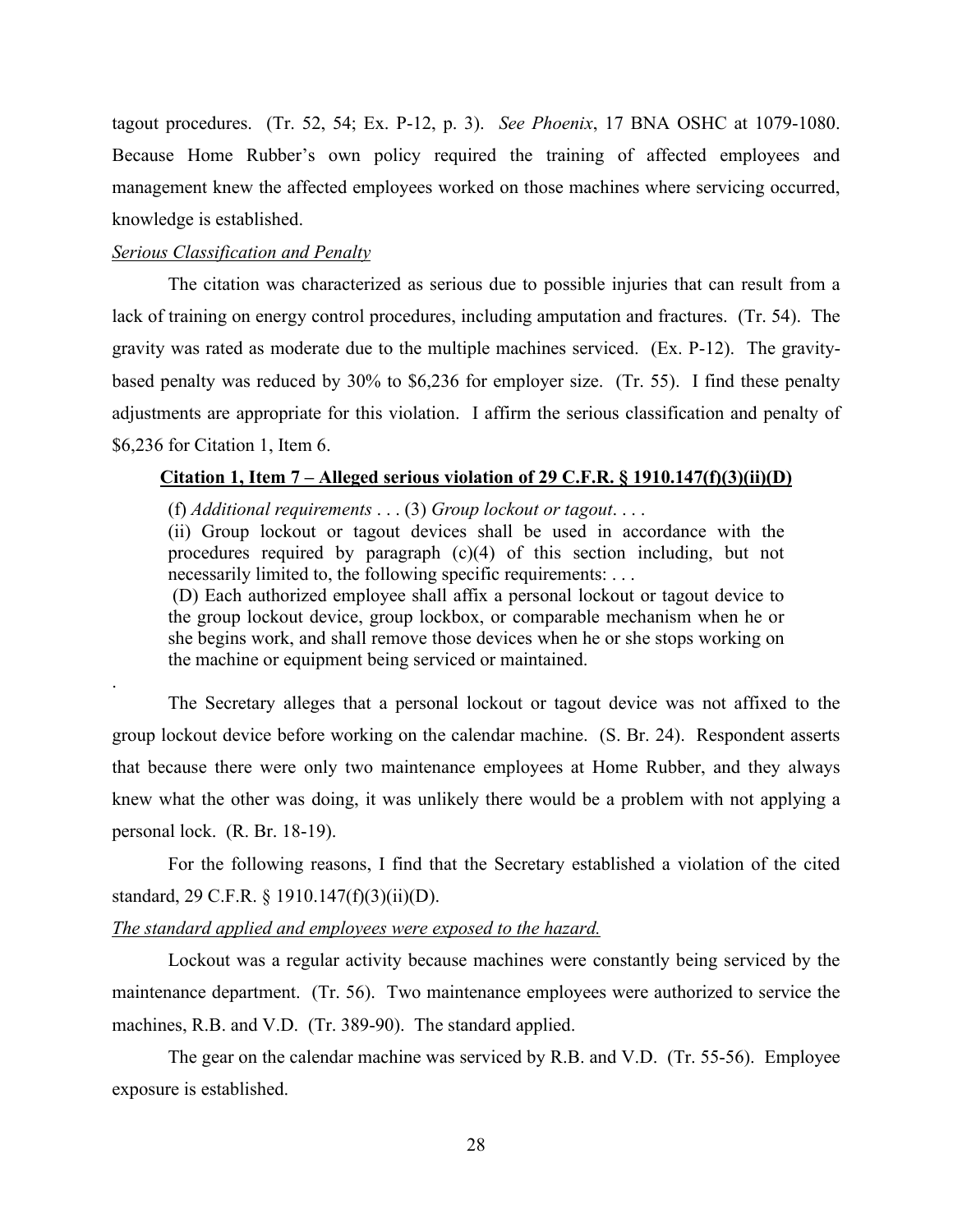## *The terms of the standard were violated.*

Where more than one employee services a piece of equipment the standard requires each individual to place his/her lock onto a group lock. "The core concept of lockout/tagout is *personal* protection, that each individual worker controls his/her own lock or tag." *Exelon Generating Corp.*, 21 BNA OSHC 1087, 1090 (No. 00-1198, 2005) (where lockout/tagout requirement for power generation standard mirrored the general industry requirement); Final Rule, Control of Hazardous Energy Sources (Lockout/Tagout), 54 Fed. Reg. 36644, 36681 (Sept. 1, 1989), *as amended at,* 55 Fed. Reg. 38677, 38683 (Sept. 20, 1990) (to be codified at 29 C.F.R. pt. 1910) ("the placement of a personal lockout or tagout device enables that employee to control his/her own protection, rather than having to depend upon another person")

 In May 2016, a repaired gear was reinstalled on a calendar machine. (Tr. 55-56). The two maintenance employees replaced the machine's gear, but only one lock was applied to the disconnect switch. (Tr. 55-56). The standard requires each authorized employee working on the machine to apply his personal lockout-tagout device. 29 C.F.R. § 1910.147(f)(3)(ii)(D).

Home Rubber violated the standard's requirements.

## *Home Rubber had knowledge of the hazard.*

Home Rubber's lockout-tagout procedure required each employee to apply a lockout device to a machine in service. (Ex. P-13, pp. 6, 9, 10, 12, 14, 16, 18, 22, 23, 25, 27, 30).

If more than 1 employee is locking out this machine or equipment then a tree lock shall be used and each employee shall follow the outlined procedure below for group lockout devices. . .. NOTE: When servicing or maintenance is to be performed by a group or crew of persons, *each employee* doing the servicing or the maintenance *must apply their own, individual lockout device* on the machine or equipment. Also, with the group lockout devices, primary responsibility for the group or crew of persons must be vested in one designated, authorized employee, who shall be responsible for coordinating the work forces and ensuring continuity of the lockout protections.

(emphasis added.) (Ex. P-13, p. 14).

 Mr. Bole told the CO that he knew there was only one lock in use and thought that was enough since the two employees worked together. (Ex. P-13, p. 3). *See Phoenix*, 17 BNA OSHC at 1079-1080 (knowledge is directed to the physical condition that constitutes the violation).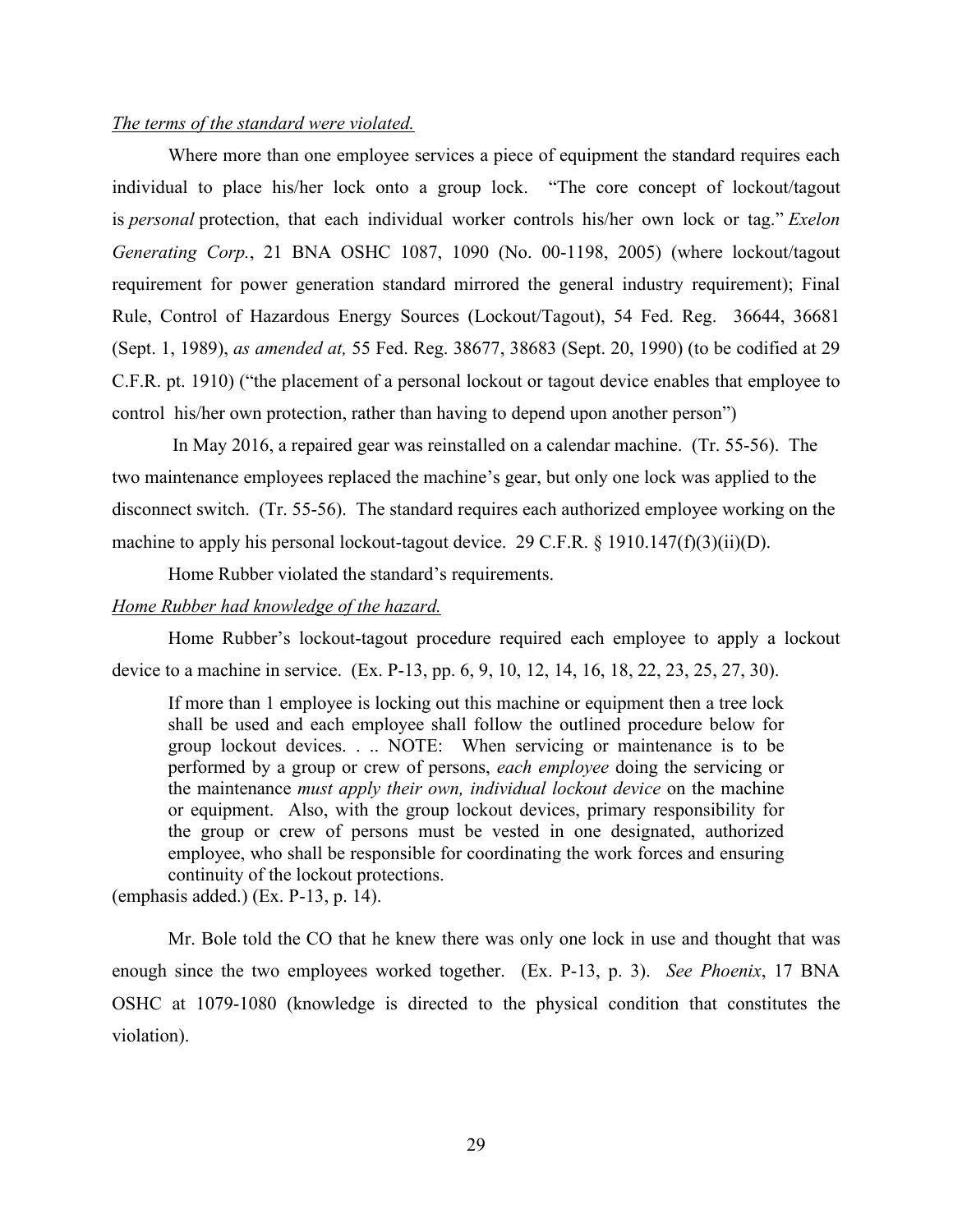Because Mr. Bole knew that each employee did not use a personal lock and Home Rubber's policy states that each employee must apply a lockout device, knowledge is established.

## *Serious Classification and Penalty*

The citation was characterized as serious due to possible injuries, including amputation and fractures, that can result if parts move while an employee is still servicing the machine. (Tr. 56-57). The gravity was rated as moderate because the machines had more than one energy source. (Tr. 57; Ex. P-13). The gravity-based penalty was reduced by 30% to \$6,236 for employer size. (Tr. 57). I find the penalty adjustments are appropriate for this violation. I affirm the serious classification and penalty of \$6,236 for Citation 1, Item 7.

## **Citation 1, Item 8 – Alleged serious violation of 29 C.F.R. § 1910.157(g)(2)**

### (g) *Training and education*.

(1) Where the employer has provided portable fire extinguishers for employee use in the workplace, the employer shall also provide an educational program to familiarize employees with the general principles of fire extinguisher use and the hazards involved with incipient stage fire fighting.

(2) The employer shall provide the education required in paragraph  $(g)(1)$  of this section upon initial employment and at least annually thereafter.

The Secretary alleges that employees were not trained on the general use of a fire extinguisher at hire and at least annually thereafter. (S. Br. 25). Respondent contends that one of its employees was a trained fire fighter and several other employees were trained on fire extinguisher use. (R. Br. 19-20).

For the following reasons, I find that the Secretary established a violation of the cited standard, 29 C.F.R. § 1910.157(g)(2).

#### *The standard applied and employees were exposed.*

Home Rubber supplied fire extinguishers for employee use throughout the facility. (Tr. 160, 391). The standard applied. Employees had used fire extinguishers when a fire occurred a few years before. (Tr. 58; Ex. P-14, p.3). Employees working at Home Rubber were exposed to the hazard of lack of training in the hazards and use of fire extinguishers. Employee exposure is established.

#### *The terms of the standard were violated.*

Respondent admits that all employees were not trained; Respondent asserts that "several" employees had been trained. (R. Br. 20). During the inspection, Mr. Balka told the CO that the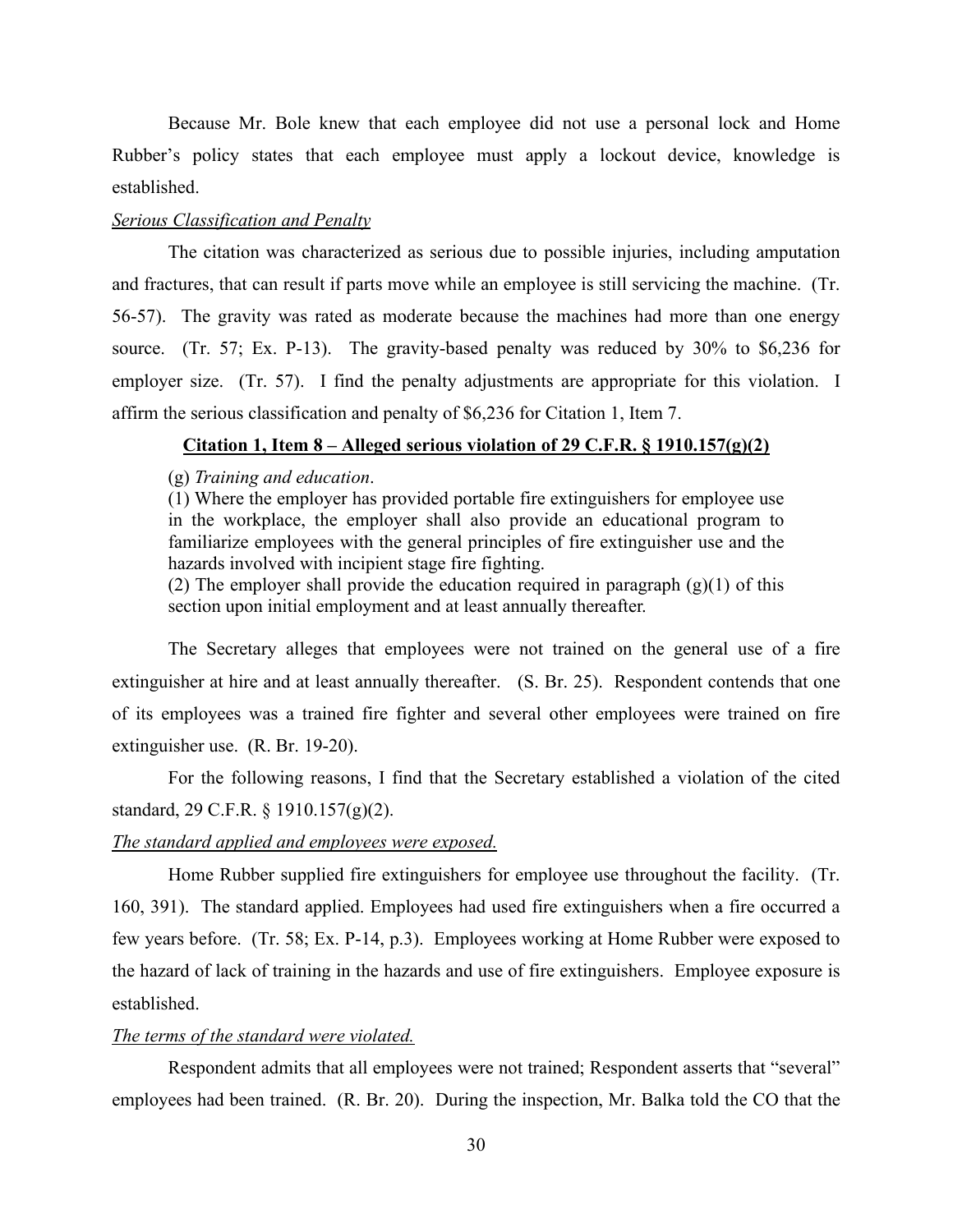Trenton Fire Dept used to provide training to employees, but he could not recall the last time training had been provided. (Tr. 59, 461). The Trenton Fire Department had not done training for at least 5 years.<sup>21</sup> (Tr. 59; Ex. P-14, p. 4).

Respondent asserts that OSHA regulations only required it to train one employee. (R. Br. 20). However, Respondent does not provide support for this assertion.<sup>[22](#page-48-1)</sup> Respondent's assertion that only certain employees must be trained is rejected. The cited standard requires Home Rubber to train all employees who could use a portable fire extinguisher.

 Respondent also asserts it trained employees through the fire extinguisher policy in its employee handbook. (R. Br. 20; Ex. P-37, p. 41). The policy consisted of a sole sentence that stated, "Do not block fire exits or fire extinguishers in the production or warehouse areas." (Ex. P-37, p. 41). This sentence in its handbook did not train an employee on the hazards and use of a fire extinguisher.

 I find Respondent did not train its employees at hire and annually thereafter as required by the standard. The standard was violated.

## *Home Rubber had knowledge of the hazard.*

Mr. Balka knew the Trenton Fire Department no longer provided training to Home Rubber's employees. (Tr. 391). *See Phoenix*, 17 BNA OSHC at 1079-1080 (knowledge is directed to the physical condition that constitutes the violation). With reasonable diligence Mr. Balka could have known that employees were not trained at hire and annually on fire extinguisher use and hazards. *See NLLC,* 19 BNA OSHC at 1472 (Reasonable diligence for constructive knowledge includes, among other factors, the "'obligation to inspect the work area, to anticipate hazards to which employees may be exposed, and to take measures to prevent the occurrence"' of hazards.). Knowledge is established.

## *Serious Classification and Penalty*

The hazard was serious because of fire-related injuries, such as burns and smoke inhalation. (Tr. 59). The \$3,742 penalty was based on a low gravity assessment and a 30%

<span id="page-48-0"></span><sup>&</sup>lt;sup>21</sup> Respondent subsequently trained all its employees in January 2017. (Ex. R-1).

<span id="page-48-1"></span><sup>&</sup>lt;sup>22</sup> I do note that a different standard, not cited here, 29 C.F.R. § 1910.158(g)(4), requires training only for employees designated to use *firefighting equipment*. That is not pertinent to the standard cited here, which requires training for all employees on *portable fire extinguishers*.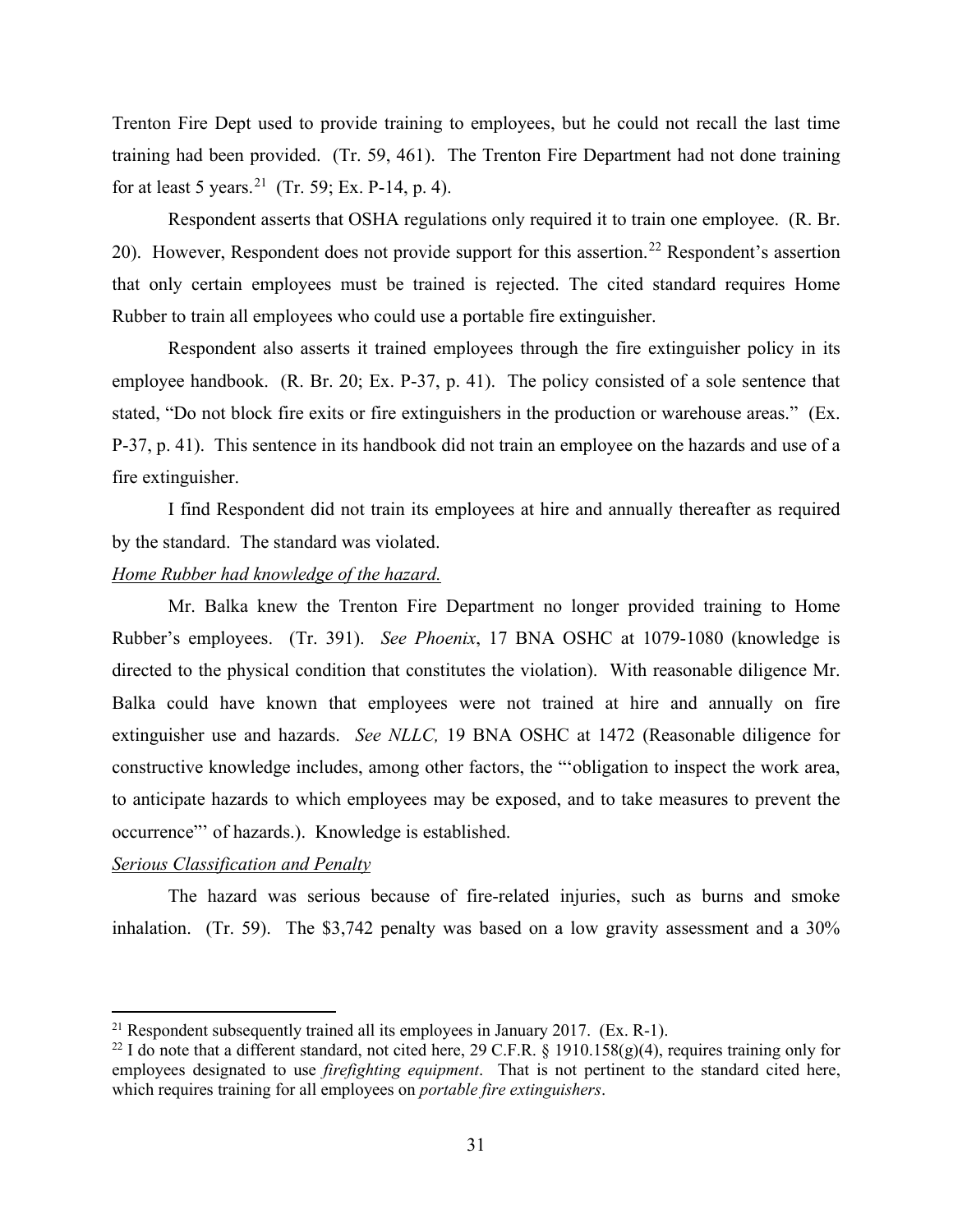reduction for employer size. (Tr. 59-60; Ex. P-14). I find the penalty adjustments are appropriate for this violation.

 Respondent asserts the violation should be classified as other-than-serious because fire extinguishers were in the facility and the severity, probability, and gravity are low. (R. Br. 19- 20). Respondent cites to *Thermal Reduction Group,* 1986 WL 53480, \*21 (No. 83-1073, 1986) (ALJ) as support that a violation of  $\S$  1910.157(g)(2) can be categorized as other-than-serious. (R. Br. 19-20). However, *Thermal* provides no rationale for the other-than-serious classification; the ALJ simply affirmed the Secretary's recommended classification. *Id*. Further, *Thermal* has no precedential value. *Elliot Constr. Corp.*, 23 BNA OSHC 2110, 2114 n. 4 (No. 07-1578, 2012) (*Elliot*) (Unreviewed administrative law judge decisions have no precedential value.). Respondent's reliance on *Thermal* is inapt.

The classification of a citation as serious is based on the severity of harm if an accident occurs. *See Mosser Constr.,* 23 BNA OSHC 1044, 1046 (No. 08-0631, 2010). Respondent's assertion that the classification should be other-than-serious is rejected. I affirm the serious classification and penalty of \$3,742 for Citation 1, Item 8.

### **Citation 1, Item 9 – Alleged serious violation of 29 C.F.R. § 1910.178(l)(4)(iii)**

(l) Operator training. . .. (4) *Refresher training and evaluation*. . .. (iii) An evaluation of each powered industrial truck operator's performance shall be conducted at least once every three years.

The Secretary alleges that Respondent had not conducted an evaluation for its powered industrial truck operators at least once every three years. (S. Br. 26).

For the following reasons, I find that the Secretary established a violation of the cited standard, 29 C.F.R. § 1910.178(l)(4)(iii).

#### *The standard applied, employees were exposed, and the terms of the standard were violated.*

 Powered industrial trucks (forklifts) were used in Home Rubber's facility to move rolls of rubber and pallets of chemicals. (Tr. 63-64; Ex. P-15). The standard applied.

 Three employees operated these forklifts. (Tr. 61-63; Ex. P-15, p.2). Documentation shows that one operator was last evaluated in  $2010<sup>23</sup>$  $2010<sup>23</sup>$  $2010<sup>23</sup>$  The other two operators had been evaluated at a previous employer, more than three years before the OSHA inspection. (Tr. 61-

<span id="page-49-0"></span><sup>&</sup>lt;sup>23</sup> Home Rubber had documentation for a forklift evaluation conducted by the safety and compliance manager, Michael Strasser, in June 2010. (Ex. P-33, p. 3).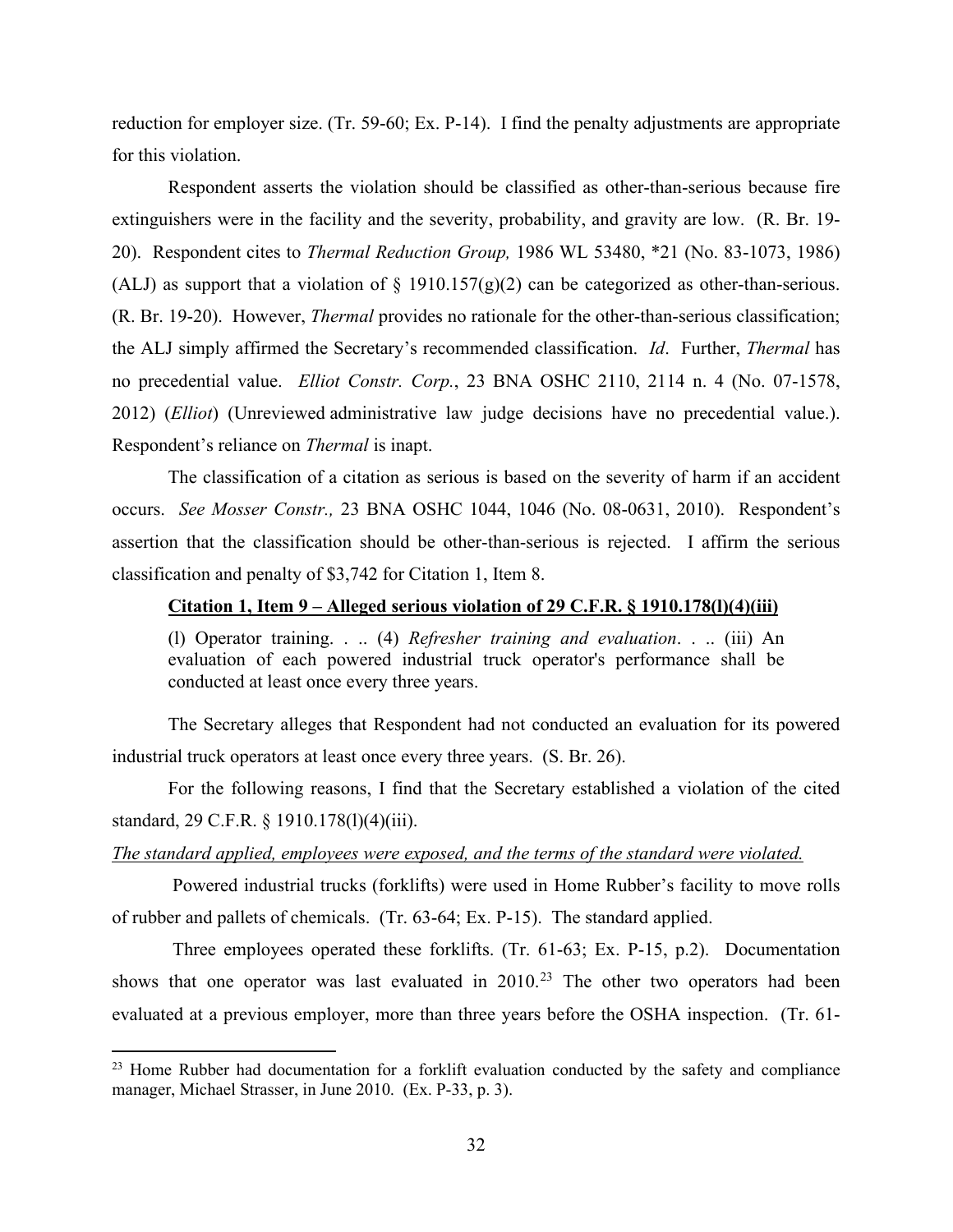62, 64, 163, 217; Ex. P-15, p. 2; Ex. P-33, p. 3). Tim Fisher, safety and compliance manager at the time of the inspection, evaluated new hires during the two years that he worked at Home Rubber but had not re-evaluated any existing employees. (Tr. 62, 461). The cited standard was violated and employees were exposed.

### *Home Rubber had knowledge of the hazard.*

Home Rubber did not evaluate a forklift operator's performance at least once every three years. Mr. Fisher knew that he had not re-evaluated any employee hired by Home Rubber before he became the safety and compliance manager.<sup>24</sup> (Tr. 62). As a manager, his knowledge is imputed to Home Rubber. *See AEDC*, 23 BNA OSHC at 2095*.* Home Rubber's documentation showed that a forklift operator, Mr. Lopez, had not been evaluated since 2010. (Tr. 217; Ex. P-33, p. 3). With reasonable diligence Mr. Balka could have known that forklift operators were not being evaluated every three years. *See NLLC,* 19 BNA OSHC at 1472 (Reasonable diligence for constructive knowledge includes, among other factors, the "obligation to inspect the work area, to anticipate hazards to which employees may be exposed, and to take measures to prevent the occurrence" of hazards.). Knowledge is established.

## *Serious Classification and Penalty*

The hazard was classified as serious because injuries such as broken bones and lacerations can occur when a forklift is not operated properly. (Tr. 62). The \$4,988 penalty was based on a moderate gravity assessment and a 30% reduction for employer size. (Tr. 62-63; Ex. P-15). I find the penalty adjustments are appropriate for this violation.

 Respondent asserts the violation is other-than-serious because Home Rubber believed there was low likelihood of injury because the forklifts were operated in a limited area. (R. Br. 22). This assertion is rejected. The classification of a citation as serious is not based on the likelihood of occurrence, but instead is related to the severity of harm when an accident occurs. *See Mosser,* 23 BNA OSHC at 1046. I affirm the serious classification and penalty of \$4,988 for Citation 1, Item 9.

## **Citation 1, Item 10 – Alleged serious violation of 29 C.F.R. § 1910.212(a)(1)**

(a) *Machine guarding*. (1) *Types of guarding*. One or more methods of machine guarding shall be provided to protect the operator and other employees in the

<span id="page-50-0"></span> $24$  Tim Fisher became the safety and compliance manager about two years before the inspection. (Tr. 347, 353).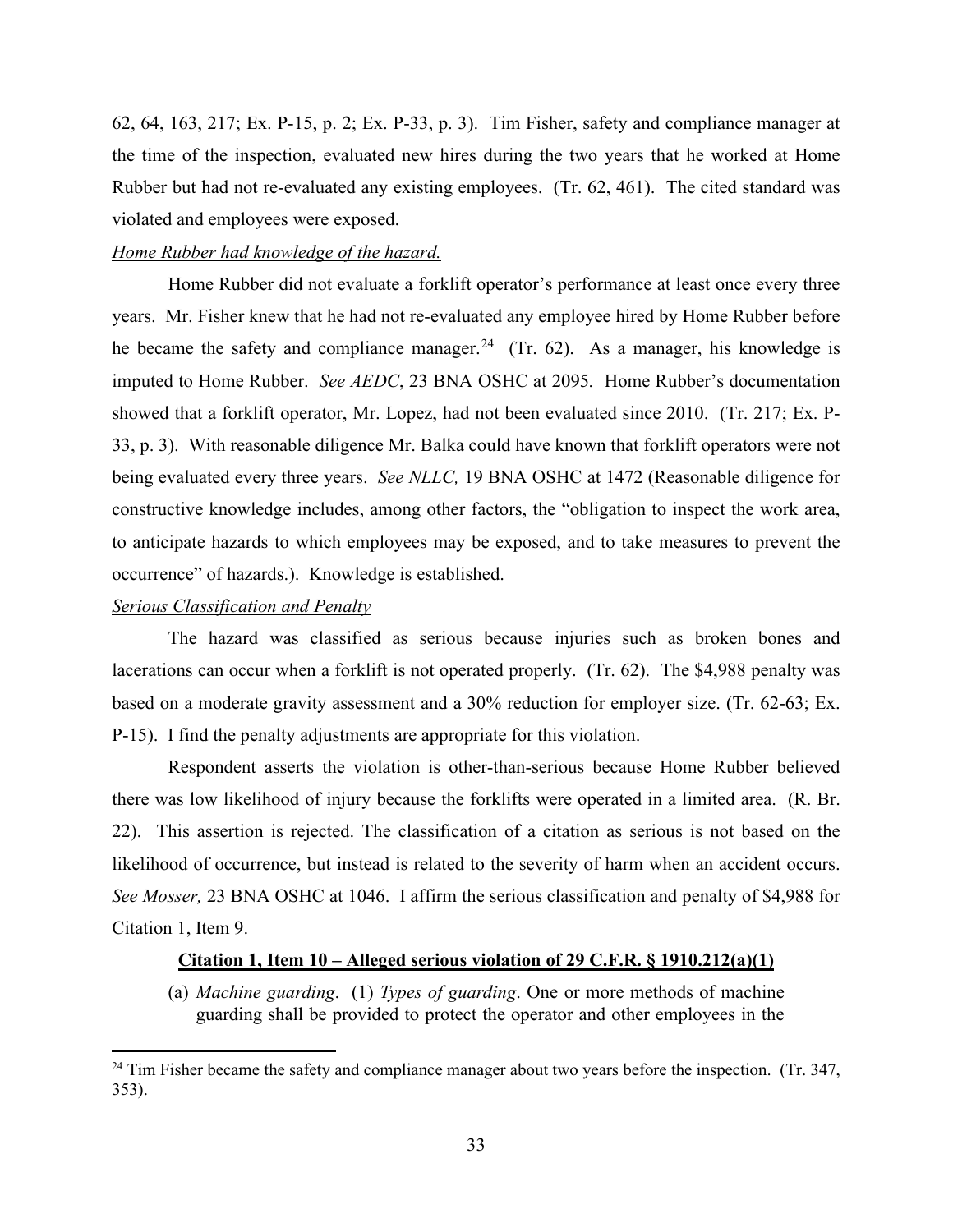machine area from hazards such as those created by point of operation, ingoing nip points, rotating parts, flying chips and sparks. Examples of guarding methods are—barrier guards, two-hand tripping devices, electronic safety devices, etc.

The Secretary alleges that employees were exposed to an unguarded rotating arm on the Kobe Mill. (S. Br. 27). Respondent asserts the rotating arm could only be accessed if an employee intentionally placed his hand there. (R. Br. 22).

For the following reasons, I find that the Secretary established a violation of the cited standard, 29 C.F.R. § 1910.212(a)(1).

#### *The standard applied.*

The Kobe Mill had a rotating shaft that extended from the left side of its gear box. The standard applied.

## *Employees were exposed to the hazard and the standard was violated.*

To establish exposure under the cited standard, the Secretary "must show that it is reasonably predictable either by operational necessity or otherwise (including inadvertence), that employees have been, are, or will be in the zone of danger." *Fabricated Metal Prods.,* 18 BNA OSHC 1072, 1074 (No. 93-1853, 1997) (*Fabricated*). The zone of danger is "that area surrounding the violative condition that presents the danger to employees [that] the standard is intended to prevent." *S&G*, 19 BNA OSHC at 1507*; see Delek Refining, Ltd.*, 25 BNA OSHC 1365, 1374 (No. 08-1386, 2015), *aff'd in relevant part,* 845 F.3d 170 (5th Cir. 2016) (Secretary must show how close an employee is to the zone of danger, "either as their work required or through inadvertence"). The Commission has long held the definition of the hazard depends on how the machine functions and how it is operated. *Fabricated,* 18 BNA OSHC at 1074.

There is no dispute the rotating shaft was not guarded. The dispute is whether the unguarded rotating shaft exposed an employee to injury. The Secretary asserts that employees could get their clothing caught on the rotating shaft when filling the oil pot next to the rotating shaft. (Tr. 65). I agree.

 The Kobe Mill consisted of a series of horizontally interconnected components, such as the motor and gearbox, that rested on an I-beam platform a few inches above the floor. (Tr. 394- 96). The Kobe Mill's first module was a metal box that contained the mill's motor. The next module in line, and to the left of the motor, was the gearbox that contained the mill's main gears. (Tr. 394, 403-04).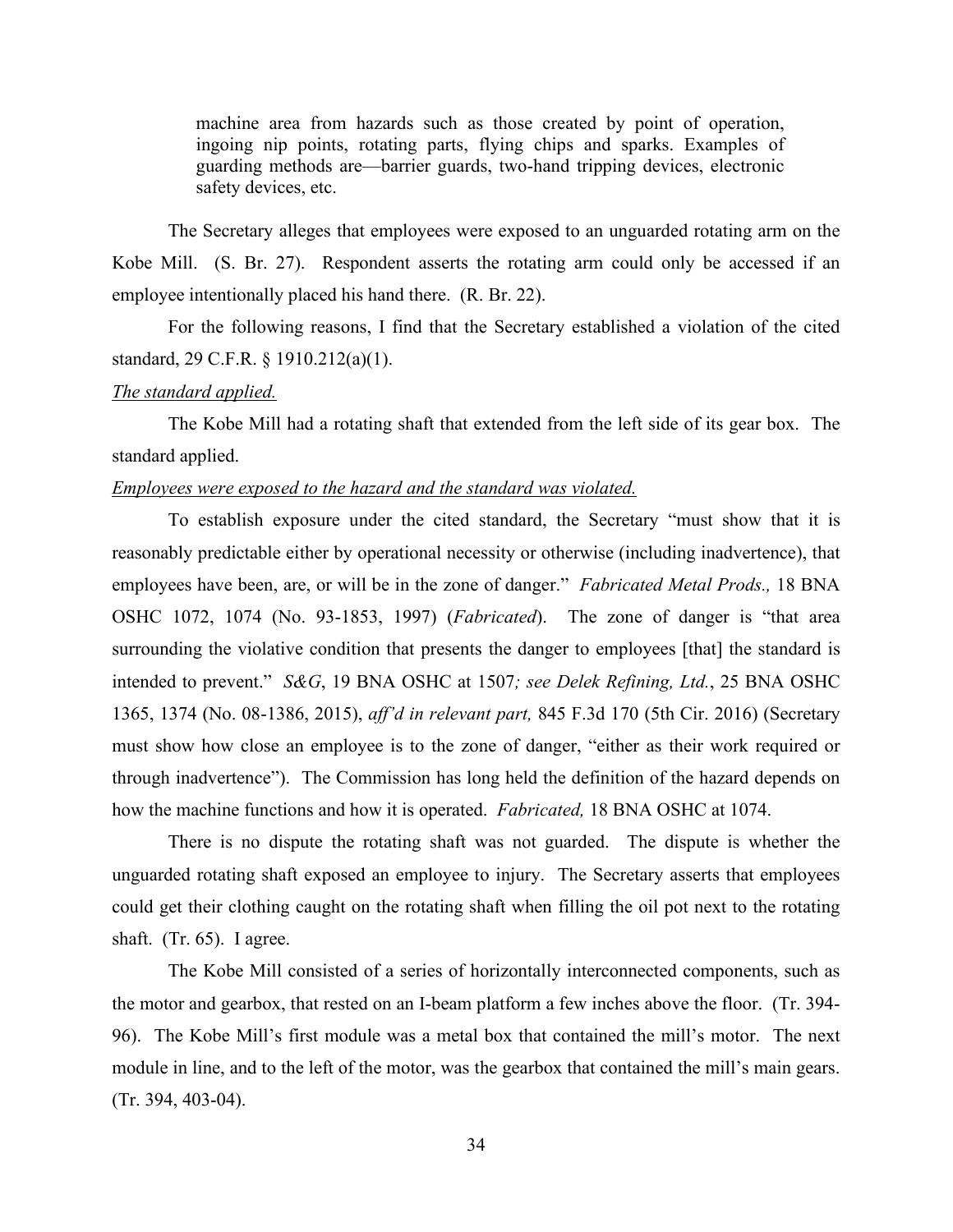The rotating shaft that is the subject of this citation item was to the left of gearbox. The oil pot was a tall plastic cylinder next to the rotating shaft. (Tr. 67, 394, 403-04; Ex. P-40, #1040681). The horizontal distance from the gearbox to the oil pot was 6-1/2 inches. (Tr. 406).

I find that an employee's clothing could get caught on the rotating shaft when adding oil. Oil was added to the oil pot while the machine was operating. (Tr. 66). A photograph and video taken by the CO shows the machine's operator, his back to the camera, standing on the Kobe Mill's raised platform facing the oil pot cylinder directly in front of him. (Tr. 67; Ex. P-40, Video #12; Ex. P-40, #1040681). The photographs and video show the employee's body was very close to the rotating shaft. (Ex. P-16, pp. 3, 5; Ex. P-40, Video #12; Ex. P-40, #1040681). The heels of his boots were on the edge of the raised I-beam platform. *Id.* His right hand rested on the gearbox to his right, as he faced the oil pot. (Ex. P-40, #1040681). The oil pot and rotating shaft were about 15 inches from the outer edge of the platform. (Tr. 398). The rotating shaft, slightly behind and a few inches to the right of the oil pot, was at about the level of the employee's upper leg.<sup>[25](#page-52-0)</sup> *Id.* In other words, the employee was standing *within* the 15-inch space between the rotating shaft and platform's edge. This puts the employee's body close enough to make inadvertent contact with the rotating shaft.

Respondent's assertion that the shaft was too far away for contact is not credible based on the actual location of the Kobe Mill operator in the video. I find that while filling the oil pot cylinder, an employee could inadvertently contact the rotating shaft. Guarding would prevent contact.

The standard was violated and an employee was exposed to the hazard.

#### *Home Rubber had knowledge of the hazard*

While the CO was taking a video of the Kobe Mill in operation, the operator stepped onto the platform next to the oil pot cylinder and rotating shaft. (Ex. P-40, Video #12, Photo #1040681). The Kobe Mill's configuration was open and in plain view. Home Rubber's managers were in the production area "all the time every day." (Tr. 345). The plant manager, Mr. Bole, stated that he routinely travelled through the various departments. (Tr. 330). *See Hamilton*, 16 BNA OSHC at 1091 (an employer has constructive knowledge of conditions

<span id="page-52-0"></span> $25$  A close-up photograph, without an employee, also showed the rotating shaft close to the oil pot. (Ex. P-16, pp. 3, 5).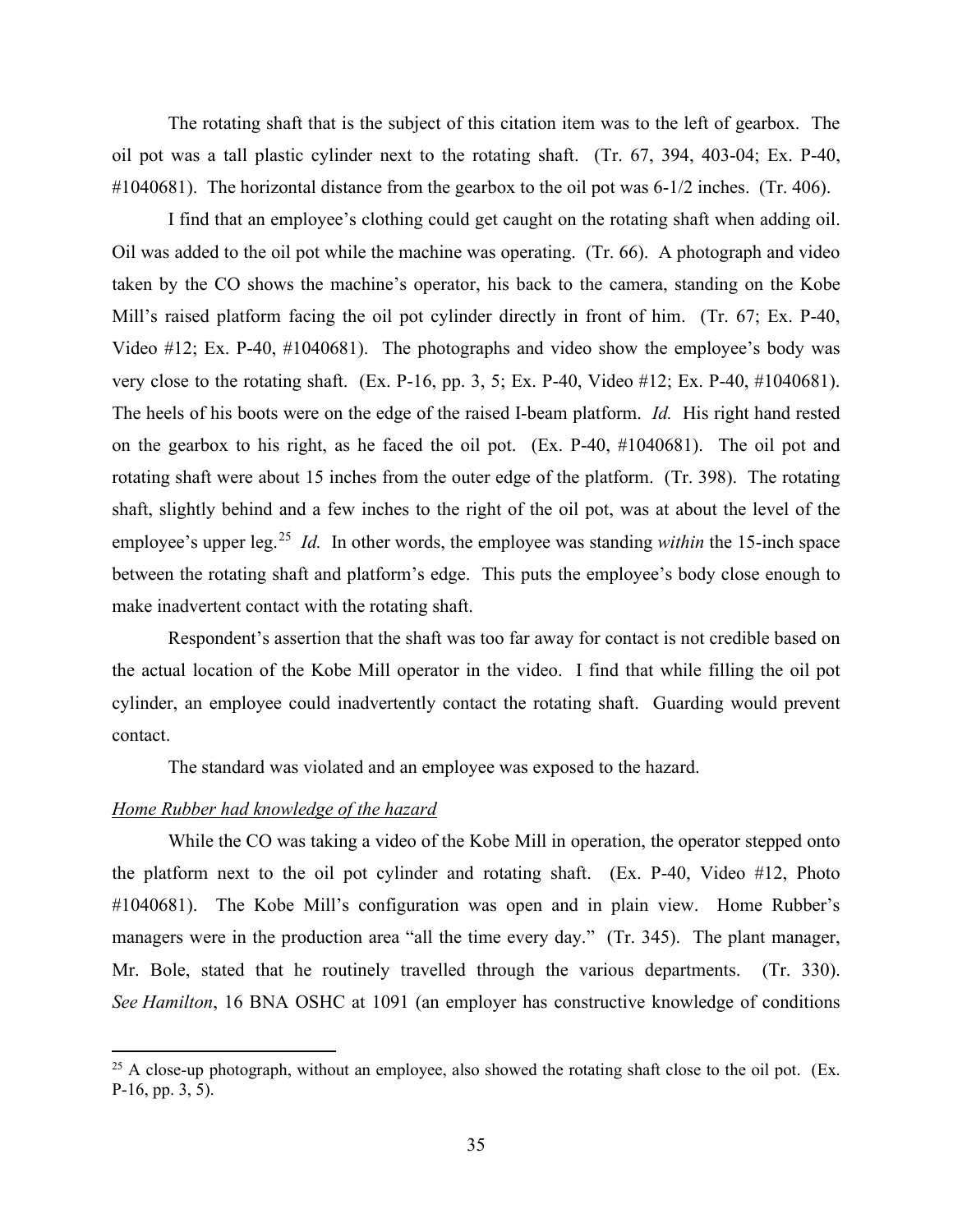that are plainly visible to its supervisory personnel). Because the hazardous condition was in plain view, knowledge is established.

## *Serious Classification and Penalty*

The citation was characterized as serious<sup>[26](#page-53-0)</sup> due to possible injuries, such as lacerations and broken bones, if an employee was pulled into the machine's rotating parts. (Tr. 65). The gravity was rated as moderate and the penalty was reduced by 30% to \$4,988 for employer size. (Tr. 66; Ex. P-16). I find these penalty adjustments are appropriate for this violation. I affirm the serious classification and penalty of \$4,988 for Citation 1, Item 10.

## **Citation 1, Item 11 – Alleged serious violation of 29 C.F.R. § 1910.212(a)(3)(ii)**

### (a) *Machine guarding*—

(3) *Point of operation guarding*.

(i) Point of operation is the area on a machine where work is actually performed upon the material being processed.

(ii) The point of operation of machines whose operation exposes an employee to injury, shall be guarded. The guarding device shall be in conformity with any appropriate standards therefor, or, in the absence of applicable specific standards, shall be so designed and constructed as to prevent the operator from having any part of his body in the danger zone during the operating cycle.

The Secretary alleges that ingoing nip points were not guarded at the point of operation on the Chrome Mill, the Kobe Mill, Mill One, and Mill Three. (S. Br. 29). Respondent contends that guarding was infeasible. (R. Br. 28).

For the following reasons, I find that the Secretary established a violation of the cited standard, 29 C.F.R. § 1910.212(a)(3)(ii).

## *The standard applied and employees were exposed to the hazard.*

Each mill had a point of operation where the mill operator performed work on the rubber being processed. The standard applied.

Working at the ingoing nips points was a routine step in processing the rubber on all four mills. An employee operating the Chrome Mill was injured when his left hand was pulled into the ingoing nip point while he was manipulating the rubber product. Exposure is established.

## *Home Rubber had knowledge of the hazard*

<span id="page-53-0"></span> $26$  The classification of a citation as serious is not based on the likelihood of occurrence, but instead is related to the severity of harm when an accident occurs. *See Mosser,* 23 BNA OSHC at 1046.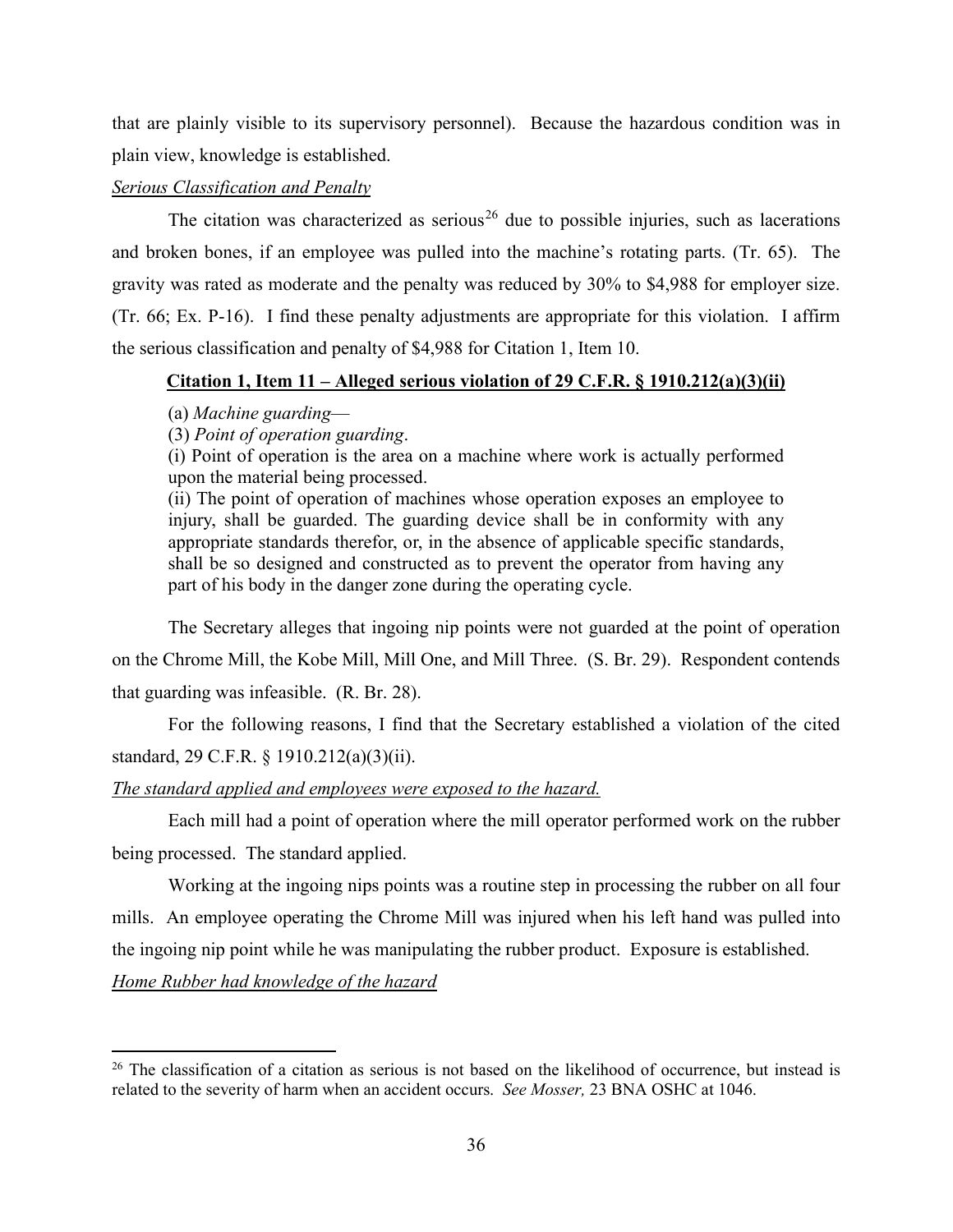The mills were large and in plain view. Operators worked near each mill's ingoing nip points to make the rubber products. Home Rubber's managers were in the production area "all the time every day." (Tr. 345). Mr. Bole routinely travelled through the various departments. (Tr. 330). Managers would have seen operators working at a mill's ingoing nip points.

Because the machines were in plain view and management knew that employees were routinely near the ingoing nip points when working on the rubber product, knowledge of the hazard is established. *See Hamilton*, 16 BNA OSHC at 1091 (an employer has constructive knowledge of conditions that are apparent to its supervisory personnel).

## *The terms of the standard were violated.*

To produce a 1-inch thick sheet of thoroughly mixed rubber compound, an operator began by placing a block of natural rubber into the mill's ingoing nip point.<sup>[27](#page-54-0)</sup> (Tr. 410, 418-19). After placed into the nip, the rubber block went around the rollers and "just like chewing gum" the rubber started to soften until it warmed up enough to bond around the roller and smooth out. (Tr. 411). When that happened, the operator added ingredients, including chemicals, binders, and oils, to the rubber. (Tr. 411-12). The ingredients were in pellet, powder, or oil form. (Tr. 418). Chemicals added to the rubber included carbon black, sulfur, and Industrene R. (Tr. 147; Ex. P-7).

A mill operator poured the additives into the rubber at the ingoing nip point of the rollers. (Tr. 410, 412, 418). Some of the added ingredients mixed into the rubber and some fell into a pan beneath the rollers. (Tr. 418). During the first 10-15 minutes of the mixing process, the mill operator scooped up the ingredients that fell through the rollers and added them back into the rubber compound at the ingoing nip point. (Tr. 418-19). The rubber and additives were continuously fed back through the rollers to create a final, compounded product. (Tr. 416).

When processing the rubber, the operator folded the rubber back into itself to achieve a final well-mixed 1-inch sheet of rubber compound. (Tr. 412, 416, 419). The operator cut the rubber sheet just below the center-point of the roller, where he had leverage in front of his chest. He then held the rubber against the roller to build a mound of banked rubber at the rollers' nip point. (Tr. 413). The banked rubber compound could be up to 16 inches high. (Tr. 415). The

<span id="page-54-0"></span> $27$  The operator adds half of the 75-pound block of the natural rubber into the in-running nip area of the machine's rollers at a time. (Tr. 410, 415).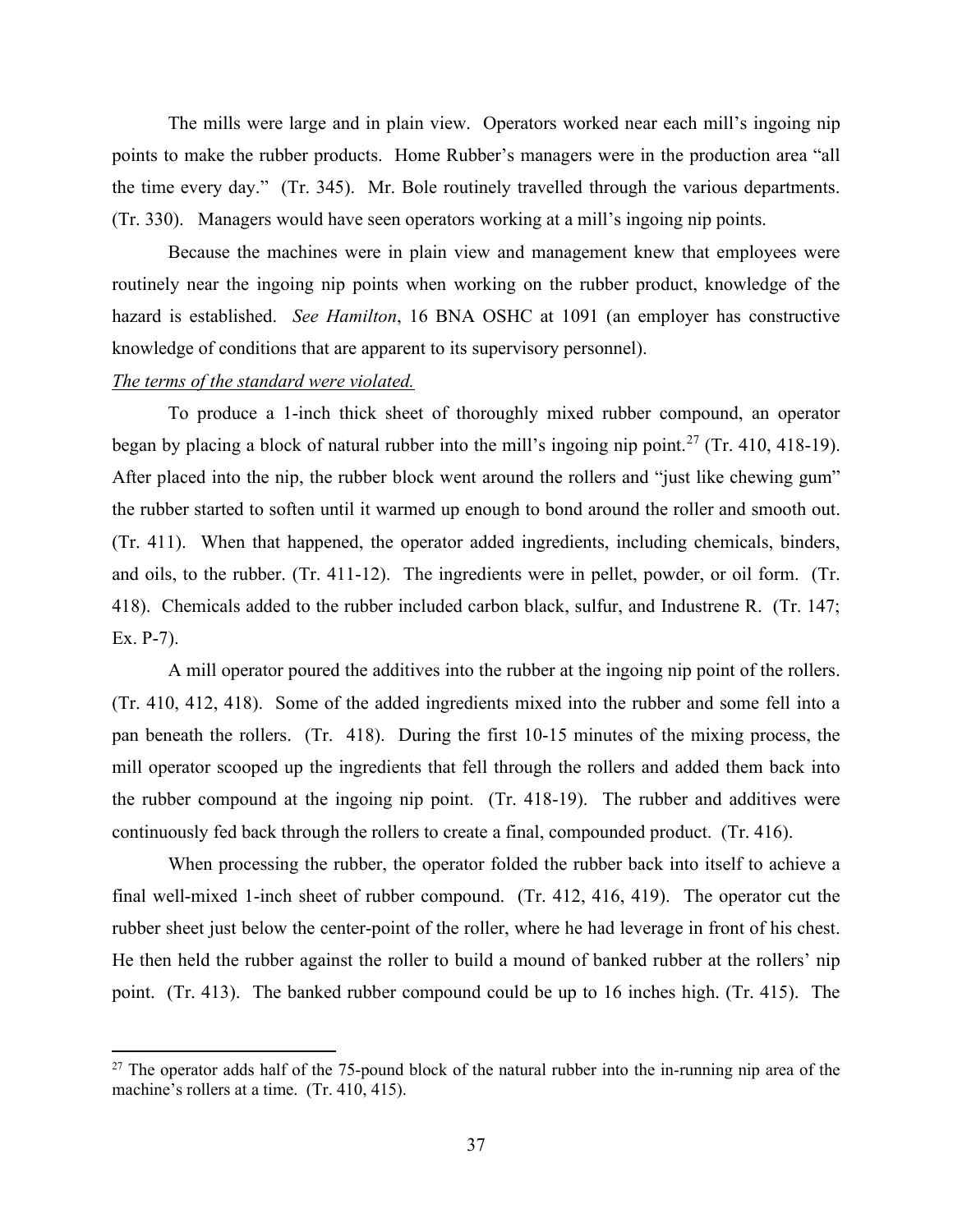operator built the rubber compound into a loose, round cylinder that allowed the machine to carry the rubber sheet back up to the bank so that was pulled in again. (Tr. 416).

The manufacturing process required an operator to work near the mill's ingoing nip points. The point of operation (ingoing nip point) on the Chrome Mill was not guarded. Instead, the Chrome Mill had a brake cord 61 inches above the ground, at an employee's head or shoulder height. (Tr. 70-71, 168, 194; Ex. P-17, pp. 5, 7). When pulled, the brake cord stopped and reversed the machine's roller. (Tr. 194-95). However, it did not prevent an operator from contacting the nip point as he fed the rubber into the machine. (Tr. 68).

Mill One had an overhead brake cord (trip wire) as well. There was no guard at Mill One's point of operation. (Tr. 68, 72; Ex. P-17, p. 8). The Kobe Mill had a non-adjustable safety bar near the bottom of the mill that stopped the mill when contacted. (Tr. 68-69, 167). The bar might have prevented a shorter employee from reaching the nip point; however, a taller operator could reach into the machine while feeding the rubber into the nip point. There was no guard at the Kobe Mill's point of operation. (Tr. 69-71; Ex. P-17, p. 6). Mill Three's nip point area was also unguarded. (Tr. 68; Ex. P-17, p. 1).

There is no dispute the four machines did not have guards to prevent an employee placing his hands into the ingoing nip points. The Secretary proved the points of operation on the four mills were not guarded and the standard was violated. However, Home Rubber asserts that it was infeasible to guard the point of operation for the four mills because the operators had to work near the ingoing nip points to process the rubber.

## *Infeasibility Defense*

To succeed in an infeasibility defense the Respondent must show that: (1) literal compliance with the terms of the cited standard was infeasible; and (2) an alternative protective measure was used or there was no feasible alternative measure. *Otis Elevator Co.,* 24 BNA OSHC 1081, 1087 (No. 09-1278, 2013), *aff'd*, 762 F.3d 116 (D.C. Cir. 2014). Infeasibility can be either economic or technological. *V.I.P. Structures, Inc.*[, 16 BNA OSHC 1873, 1874 \(No. 91-](https://1.next.westlaw.com/Link/Document/FullText?findType=Y&serNum=1994530633&pubNum=0003227&originatingDoc=Ifb080455e58e11e39488c8f438320c70&refType=CA&fi=co_pp_sp_3227_1874&originationContext=document&transitionType=DocumentItem&contextData=(sc.Folder*cid.a971af3be8534acea686b684d93cbf65*oc.Search)#co_pp_sp_3227_1874) [1167,](https://1.next.westlaw.com/Link/Document/FullText?findType=Y&serNum=1994530633&pubNum=0003227&originatingDoc=Ifb080455e58e11e39488c8f438320c70&refType=CA&fi=co_pp_sp_3227_1874&originationContext=document&transitionType=DocumentItem&contextData=(sc.Folder*cid.a971af3be8534acea686b684d93cbf65*oc.Search)#co_pp_sp_3227_1874) 1994). Respondent bears the burden of proof for this defense. *See Briones Util. Co.*, 26 BNA OSHC 1218, 1220 (No. 10-1372, 2016).

To succeed with an economic infeasibility defense the employer must show that the cost of compliance would have adversely affected the company's existence. *Gregory & Cook, Inc.,* 17 BNA OSHC 1189, 1191 (No. 92-1891, 1995) (*Gregory*). Home Rubber made no argument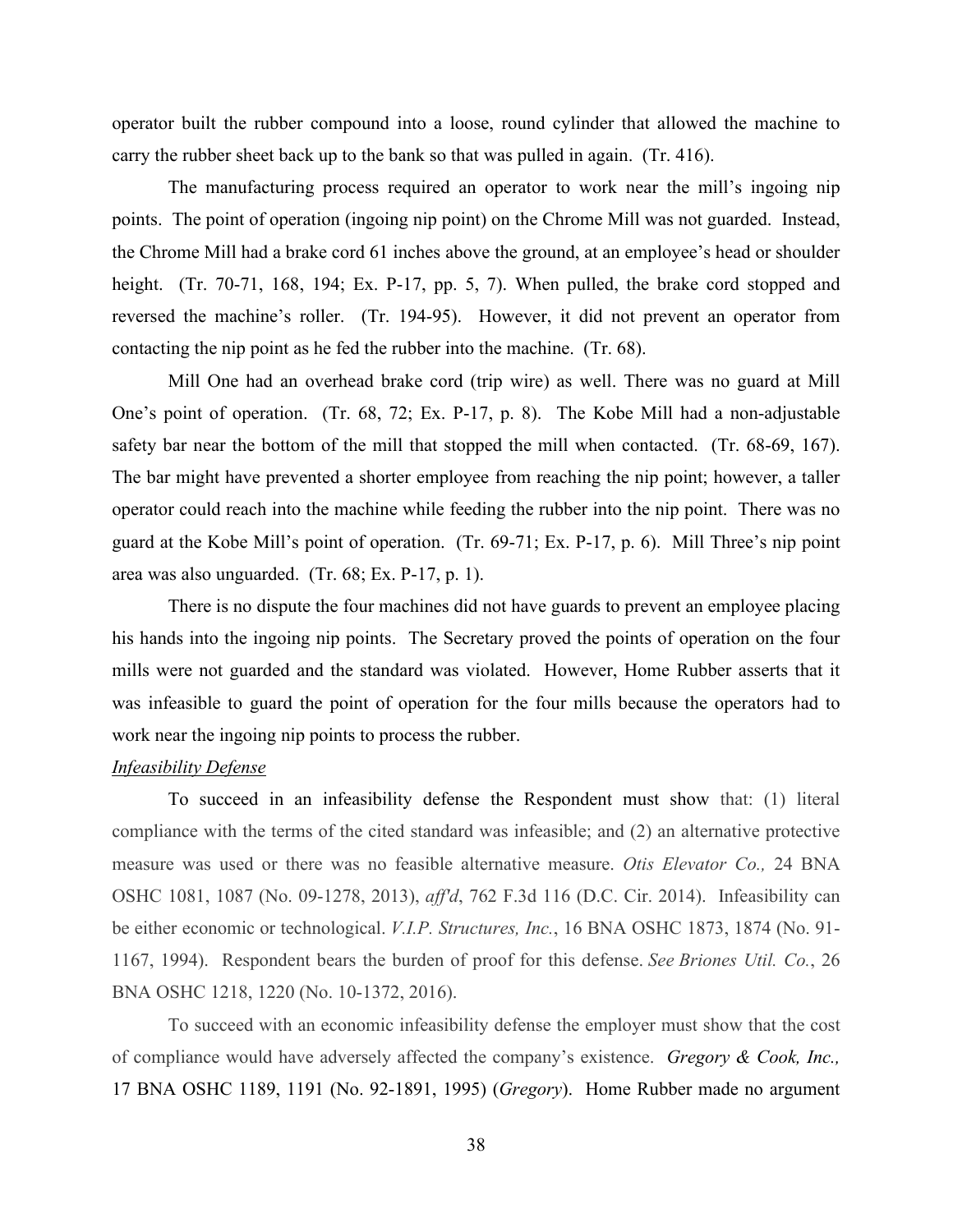and presented no evidence of the costs of compliance or the effect on the company's finances. This leaves a defense based solely on technological infeasibility.

First, Respondent must demonstrate that literal compliance was infeasible. Respondent asserts that a physical guard cannot be placed between the ingoing nip point and the operator's hands because of its manufacturing method. The processing of the rubber compound requires its operators to manipulate the rubber and additives near the nip point and the banking of rubber during mixing prevents the use of a barrier near the nip point. (Tr. 418-19). A fixed guarding approach cannot be used because it blocks an operator's access to the materials that fall between the rollers, which must be scooped up and put back into the rubber being mixed. (Tr. 418-19; Ex. P-38, p. 18). Further, it would block the operator from getting to the bottom of the roller to cut off the rubber and feed it back into the nip. (Tr. 419).

Respondent established that a simple barrier guard could not be used. However, guarding is not limited to a physical barrier. As set forth in 29 C.F.R. § 1910.212(a)(1), "guarding methods are—barrier guards, two-hand tripping devices, electronic safety devices, etc." Respondent has not demonstrated that it was infeasible to utilize non-barrier guarding methods.

The Secretary's expert, Dr. Howard,  $28$  gave examples of other possible means to guard a machine. He suggested a conveyor system, raising the height of the mill, and using an e-stop safety mat. (Tr. 309, 314; Ex. P-38). Mr. Balka explained why Home Rubber had not tried these methods. (Tr. 417-423).

Mr. Balka explained that a conveyor system would not work at Home Rubber, because a conveyor system high enough to allow for their rubber banking method, would require the ventilation hood be raised up four to five feet above the mill. (Tr. 421-22). At that distance, the ventilation hood would not be effective at keeping chemicals and other materials from escaping the area. (Tr. 421-22).

 Mr. Balka also stated that raising the mill's height 12-24 inches would not work. (Tr. 416-422). An operator needed leverage to cut through the 1-inch rubber sheet on the roller; raising the mill would place the operator in a difficult and less safe position to make the cut. (Tr.

<span id="page-56-0"></span><sup>28</sup> Dr. William Howard was Secretary's expert on the issue of machine guarding. (Tr. 298-326). Dr. Howard visited Home Rubber's facility and watched two of the mills operate for about 10 minutes each. (Tr. 317). He was an expert in machine design and guarding; however, he had no experience or knowledge of the specific type of rubber processing done at Home Rubber. (Tr. 305-06, 457-58).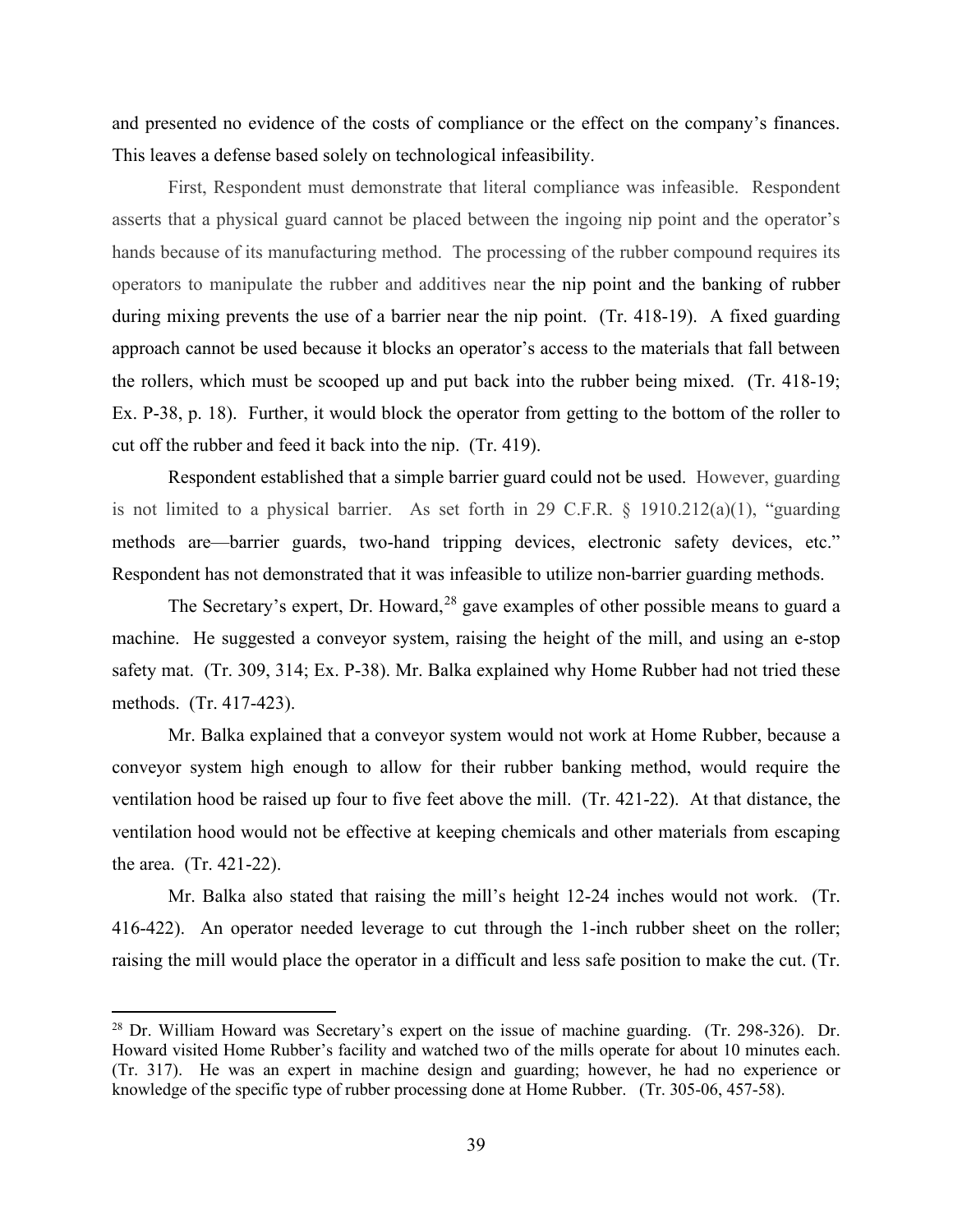416, 422). Further, it would be more difficult for the operator to feed the rubber back into the mill's nip point and the operator would not be able to see the ingredients that are mixed into the batch at the nip point. (Tr. 422).

Mr. Balka explained that the use of an e-stop safety mat device<sup>[29](#page-57-0)</sup> floor mat would be unusable because a mill operator had to get close to the rollers to cut the rubber and to scoop up the material that fell below. (Tr. 421-23).

Respondent provided no evidence that it had attempted or explored possible guarding methods beyond a barrier guard. Mr. Balka admitted Home Rubber had not implemented any guarding or similar methods on the mills since the inspection. (Tr. 444-45).

The burden for this affirmative defense lies with Respondent. Respondent must demonstrate that it was infeasible to utilize any guarding method, not just physical barrier guards. The definition of guarding methods includes "two-hand tripping devices [and] electronic safety devices." Respondent did not determine whether a two-hand tripping device or electronic safety device could be used to prevent contact at the point of operation. The Commission expects "employers to exercise some creativity in seeking to achieve compliance." *Gregory*, 17 BNA OSHC at 1191. Respondent did not establish that all types of guarding methods would not work on Home Rubber's mills. Thus, Respondent did not establish that literal compliance with the standard was infeasible.

Secondly, if literal compliance is not feasible, Respondent must show that it used an alternative measure or that no feasible measure was available, to support its infeasibility defense. Respondent had not explored all non-guarding options available that could prevent an employee from contact with the ingoing nip points on its mills. (Tr. 424-25, 444-45).

Mr. Balka stated that he had not observed other local rubber manufacturers using the guarding methods suggested by Dr. Howard. $30$  (Tr. 424-25). This argument is rejected. Respondent cannot shift its burden for this affirmative defense to the Secretary with a claim that the Secretary's expert did not propose an acceptable guarding method. *Pitt-Des Moines, Inc.*, 16 BNA OSHC 1429, 1433 (No. 90-1349, 1993) (employer's burden to show infeasibility as an

<span id="page-57-0"></span> $^{29}$  A safety mat device is "a device consisting of a sensing surface and control, which detects the presence of a person on its surface." (Ex. P-38, p. 20).

<span id="page-57-1"></span> $30$  "Section 1910.212(a)(1) is specific in its requirements. Accordingly, a reference to industry custom and practice is unnecessary." *Ladish Co*., 10 BNA OSHC 1235, 1238 (No. 78-1384, 1981)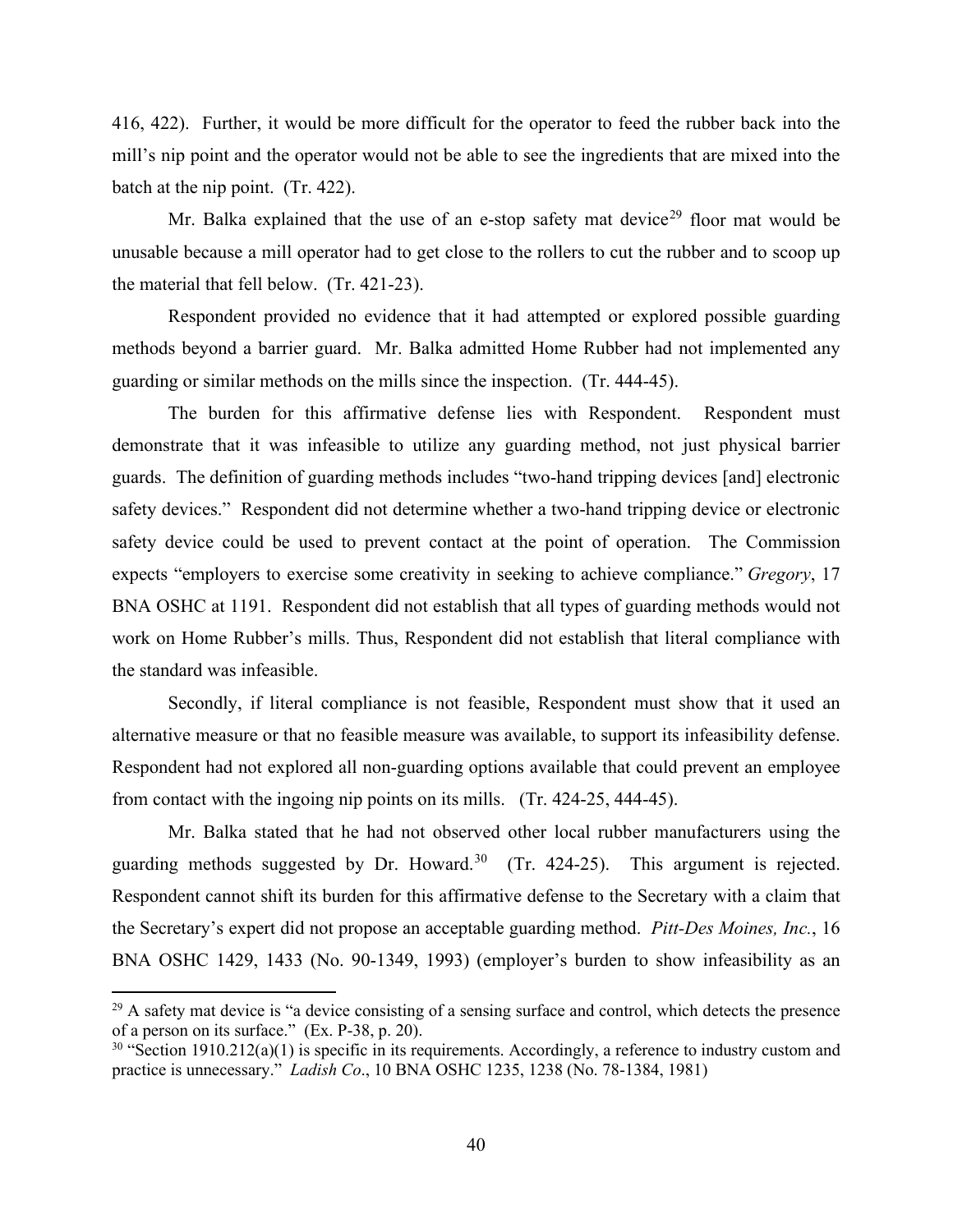affirmative defense, not the Secretary's burden to show feasibility). Further, an employer "cannot generally avoid abatement by relying on industry custom and practice alone." *Seibel Modern Mfg. & Welding Corp.*, 15 BNA OSHC 1218, 1227 (No. 88-821, 1991); *see, Consolidated Aluminum Corp.*, 9 BNA OSHC 1144, 1158 (No. 77-1091, 1980) (defense failed where employer had not considered possible methods of preventing employees from contacting the ingoing nip points). This is especially so here, where Respondent made no effort to explore creative methods for guarding nor explored alternative means of protection.

Respondent's infeasibility defense fails because it did not demonstrate that literal compliance was infeasible, that an alternative protective measure was used or there was no feasible alternative measure available.

I find the Secretary has proved his prima facie case and affirm the citation item.

### *Serious Classification and Penalty*

The violation was classified as serious due to injuries that can occur if an employee is drawn into the ingoing nip points, including lacerations, broken bones, and amputation. (Tr. 69). Here, an employee's hand was drawn into the nip point of the Chrome Mill resulting in amputation of four fingers. (Tr. 69).

The gravity was rated as high and the maximum penalty was reduced by 30% for employer size to \$8,730. (Tr. 70). I find the penalty adjustments are appropriate for this violation. I affirm the serious classification and penalty of \$8,730 for Citation 1, Item 11.

## **Citation 1, Item 12 – Alleged serious violation of 29 C.F.R. § 1910.215(b)(9)**

#### (b) *Guarding of abrasive wheel machinery*—

(9) *Exposure adjustment*. Safety guards of the types described in subparagraphs (3) and (4) of this paragraph, where the operator stands in front of the opening, shall be constructed so that the peripheral protecting member can be adjusted to the constantly decreasing diameter of the wheel. The maximum angular exposure above the horizontal plane of the wheel spindle as specified in paragraphs (b)(3) and (4) of this section shall never be exceeded, and *the distance between the wheel periphery and the adjustable tongue or the end of the peripheral member at the top shall never exceed one-fourth inch*.

(emphasis added.)

The Secretary alleges that distances greater than one-fourth inch between the grinding wheel and the periphery existed because tongue guards were missing on both sides of a doublesided bench grinder. (S. Br. 31). Respondent states that it abated the condition by making the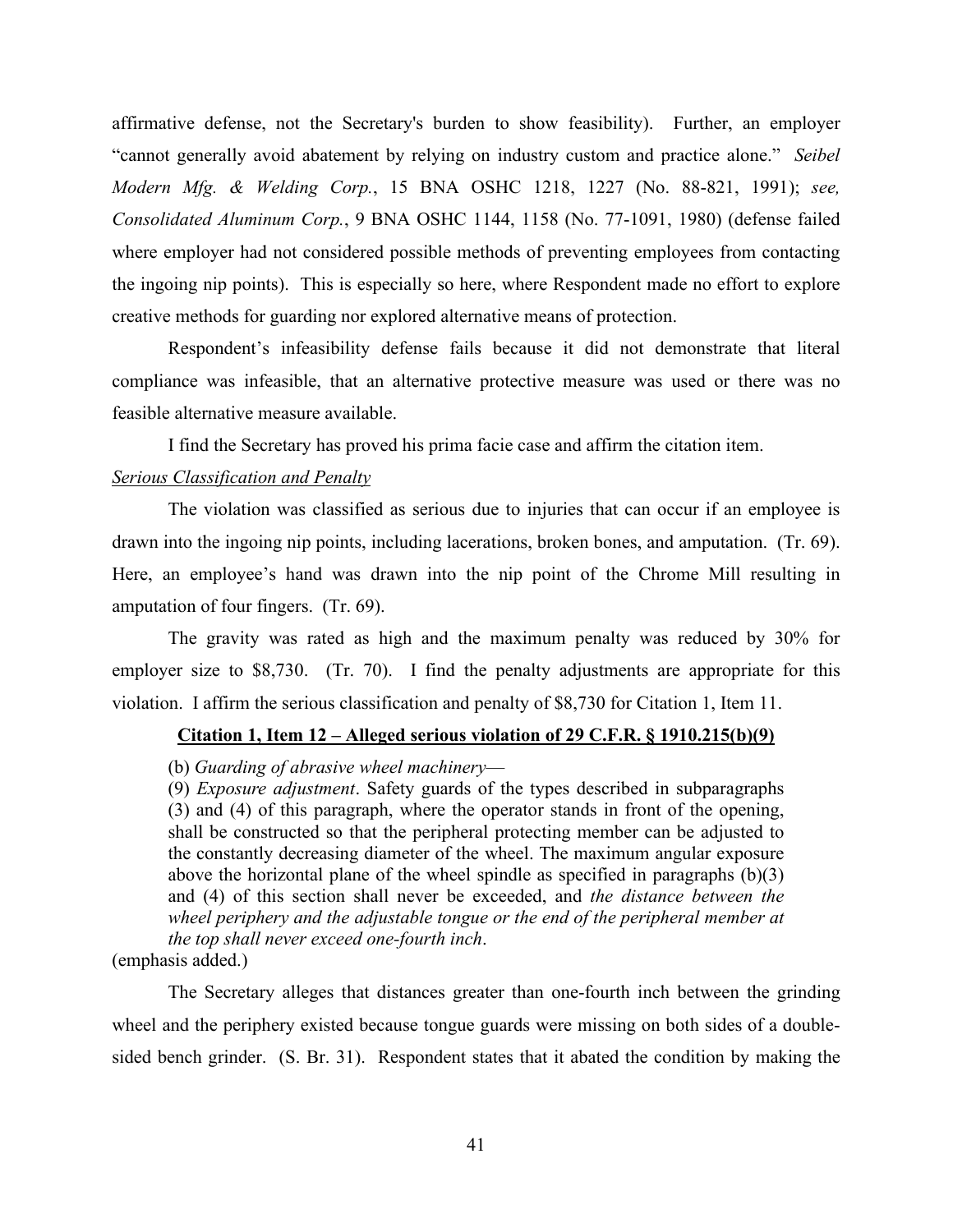needed adjustments and the condition was added to Home Rubber's weekly inspection checklist. (R. Br. 29)

For the following reasons, I find that the Secretary established a violation of the cited standard, 29 C.F.R. § 1910.215(b)(9).

#### *The standard applied and employees were exposed.*

Employees sharpened their rubber-cutting knives on the double-sided bench grinder. (Tr. 74; Ex. P-18, p. 4). The standard applied and employees were exposed. *The terms of the standard were violated.*

The double-sided bench grinder was not adjusted to no more than one-quarter of an inch between the periphery and the grinding wheel. (Tr. 72-73). The CO measured the openings between the grinding wheel and the periphery on each side of the bench grinder. One side had a gap of one-half inch and the other a gap of three-fourths inch. (Tr. 74-75; Ex. P-18, pp. 5-6). Respondent does not refute the grinder was not compliant with the cited standard, but simply asserts it has fixed the problem. (R. Br. 29; Ex. R-1).

I find the standard was violated because the distance between the grinding wheel and the periphery exceeded one-fourth of an inch.

#### *Home Rubber had knowledge of the hazard.*

Home Rubber's managers were in the production area daily. (Tr. 345). The grinder was in plain view. *See Hamilton*, 16 BNA OSHC at 1091 (an employer has constructive knowledge of conditions that are plainly visible to its supervisory personnel). Because the hazard was in plain view and managers could have known of the condition with reasonable diligence, knowledge is established. *See NLLC,* 19 BNA OSHC at 1472 (Reasonable diligence for constructive knowledge includes, among other factors, the "obligation to inspect the work area, to anticipate hazards to which employees may be exposed, and to take measures to prevent the occurrence" of hazards.).

#### *Serious Classification and Penalty*

The classification of a citation as serious is not based on the likelihood of occurrence, but instead is related to the severity of harm when an accident occurs. *See Mosser,* 23 BNA OSHC at 1046. The citation was characterized as serious due to possible injuries, such as lacerations and amputations from a gap exceeding one-fourth inch. (Tr. 73). Respondent's assertion that the classification should be other-than-serious is rejected. The gravity was rated as medium-lesser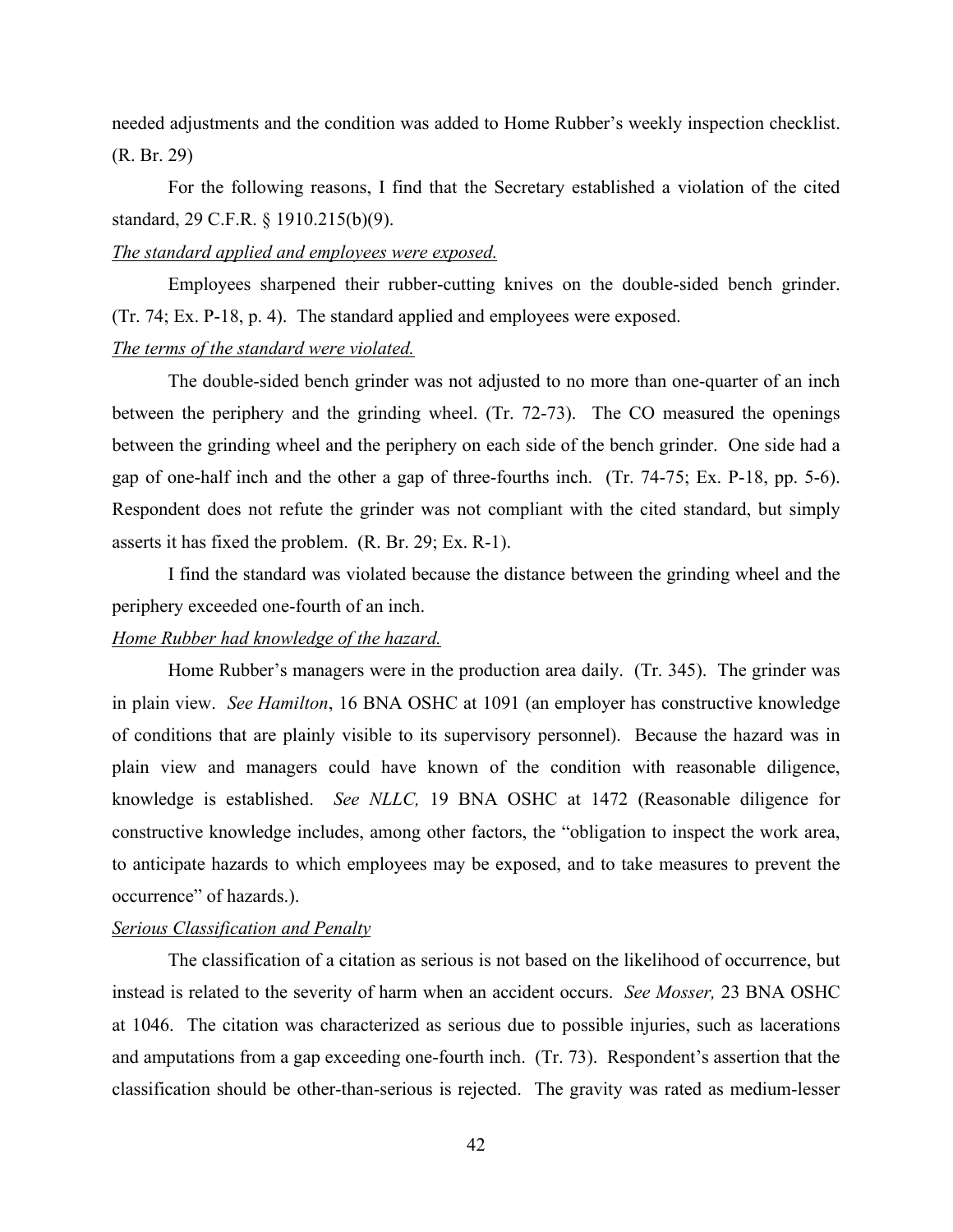and reduced for employer size by 30% to \$4,988. (Tr. 73.). I find these penalty adjustments are appropriate for this violation.

I affirm the serious classification and penalty of \$4,988 for Citation 1, Item 12.

## **Citation 1, Item 13 – Alleged serious violation of 29 C.F.R. § 1910.219(i)(2)**

(i) *Collars and couplings*—

(2) *Couplings.* Shaft couplings shall be so constructed as to present no hazard from bolts, nuts, setscrews, or revolving surfaces. Bolts, nuts, and setscrews will, however, be permitted where they are covered with safety sleeves or where they are used parallel with the shafting and are countersunk or else do not extend beyond the flange of the coupling.

The Secretary alleges that a rotating shaft on the Kobe Mill had unguarded bolts that extended beyond the flange coupling. (S. Br. 32). Respondent contends that no one working near the machine could get clothing caught on the bolts and there had been no history of injuries related to these bolts. (Tr. 397).

The lack of prior injury is not a defense to a violation of the cited standard. *Peacock*, 26 OSHC at 1590 (finding absence of prior injury not dispositive since goal of the Act is to prevent the first accident).

For the following reasons, I find that the Secretary established a violation of the cited standard.

## *The standard applied.*

 Bolts that protruded from a coupling on the Kobe Mill's spinning shaft were not covered with a safety sleeve. The standard applied.

## *Employees were exposed to the hazard and the terms of the standard were violated.*

There was no dispute the bolts extended from the shaft's coupling and were not sleeved. The dispute lies in whether an employee would predictably contact these bolts during machine operation.

The Commission has long held the definition of the hazard depends on how the machine functions and how it is operated. *Fabricated,* 18 BNA OSHC at 1074. To establish exposure under the cited standard, "the Secretary must show that it is reasonably predictable either by operational necessity or otherwise (including inadvertence), that employees have been, are, or will be in the zone of danger." *Id*. The zone of danger is "that area surrounding the violative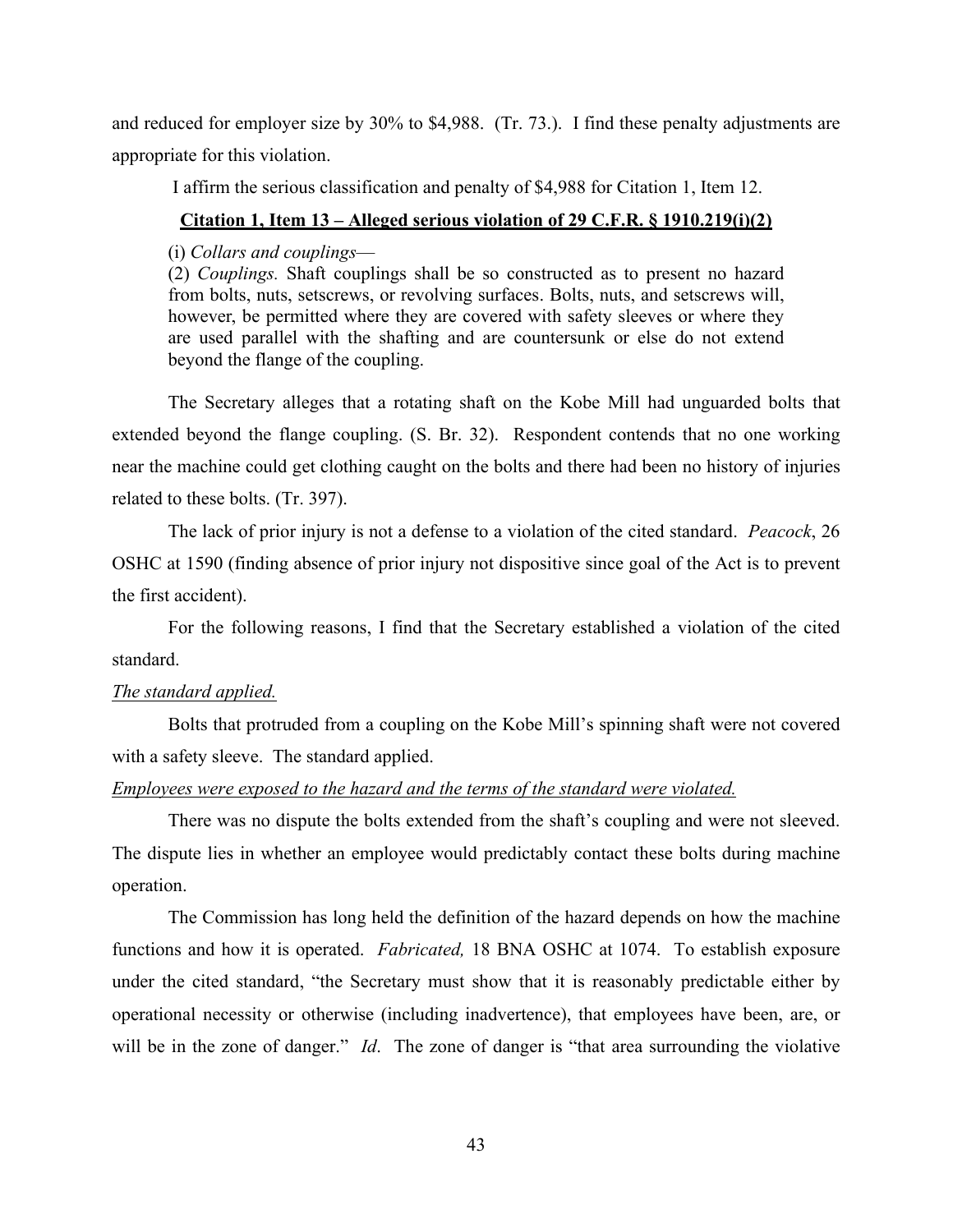condition that presents the danger to employees [that] the standard is intended to prevent." *S&G*, 19 BNA OSHC at 1507.

As discussed above, the Kobe Mill was a series of interconnected modules resting on an I-beam platform. (Tr. 394-397). A horizontal shaft between the mill's motor and the gear box had a flange coupling with bolts that protruded one inch. (Tr. 397, 77; Ex. P-19, p. 5).The shaft rotated at 1700 rpm during the mill's operation. (Tr. 76; Ex. P-19, p. 1). The coupling with the protruding bolts was about eight inches to the right of the gearbox. (Tr. 397). The shaft was about 15 inches from the front edge of the raised platform the Kobe Mill rested on. (Tr. 398). Employees walked along the front edge of the mill's platform during operation. (Tr. 399; Ex. R-23, #P1040677).

I find an employee could inadvertently contact these bolts because employees worked in close proximity to the rotating shaft. The gears powering the Kobe Mill's rollers were constantly bathed in oil during operations. (Tr. 400-03). A bucket used to add oil into the gear box as the oil level dissipated was placed on the floor directly in front of the coupling's bolts.<sup>[31](#page-61-0)</sup> (Tr. 399, 400-03; Ex. R-23, #P1040677). Employees walked past the rotating shaft during the mill's operation, as illustrated in the video taken by the CO. (Tr. 76, 197-98; Ex. P-40, video #12). The video shows the employee was at least as close as 15 inches when he walked by the spinning bolts on the coupling. Further, the bucket placed directly in front of the coupling demonstrated an employee was near the rotating shaft when oil was added during the mill's operation. There was no barrier or structure to prevent an employee from placing a hand on the shaft or from standing on the platform directly in front of the spinning shaft.

The standard was violated because the bolts that extended past the flange of the coupling were not covered with a safety sleeve. Further, employees were exposed to the bolts on the rotating shaft while the Kobe Mill operated.

#### *Home Rubber had knowledge of the hazard.*

 The Kobe Mill was a large machine and in plain view. As the CO was recording a video of the machine in operation, the operator walked along the front edge of the Kobe Mill. (Ex. P-40, Video #12). Mr. Balka stated that Home Rubber's managers were in the production area "all the time every day." (Tr. 345).

<span id="page-61-0"></span> $31$  The photograph also shows a large drum of oil nearby. (Ex. P-19, p. 4).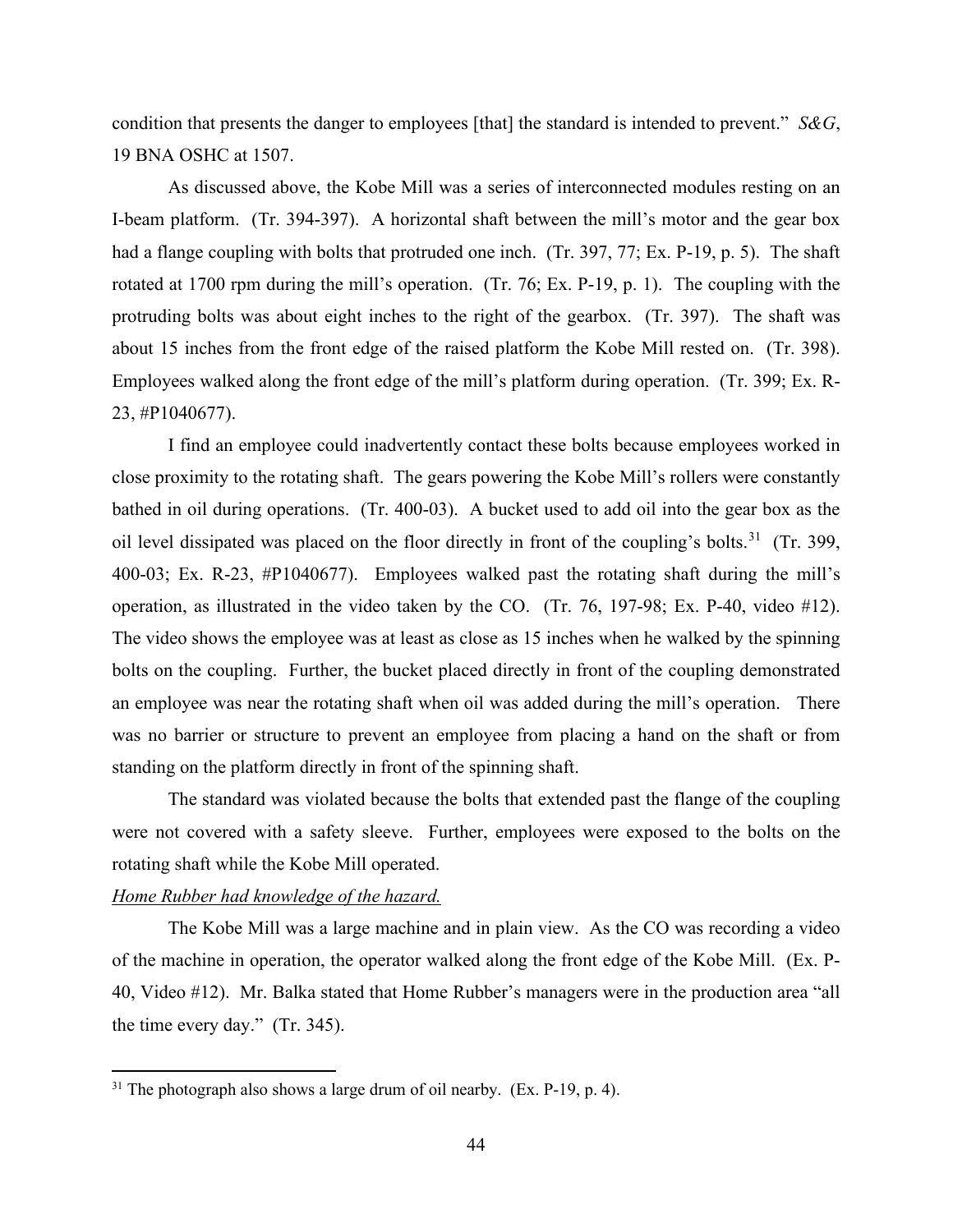Because the spinning shaft was in plain view and management knew that employees worked in the area, knowledge of the hazard is established. *See Hamilton*, 16 BNA OSHC at 1091 (an employer has knowledge of conditions that are plainly visible to its supervisory personnel).

## *Serious Classification and Penalty*

The citation was characterized as serious<sup>32</sup> due to possible injuries, such as broken bones, if clothing was caught and an employee was pulled into the machine's rotating parts. (Tr. 76). The gravity was rated as moderate and the penalty was reduced by 30% to \$4,988 for employer size. (Tr. 77; Ex. P-19). I find these penalty adjustments are appropriate for this violation. I affirm the serious classification and penalty of \$4,988 for Citation 1, Item 13.

## **Citation 1, Item 14 – Alleged serious violation of 29 C.F.R. § 1910.242(b)**

(b) *Compressed air used for cleaning*. Compressed air shall not be used for cleaning purposes except where reduced to less than 30 p.s.i. and then only with effective chip guarding and personal protective equipment.

The Secretary alleges that employees used compressed air above 30 p.s.i. to clean clothing without the use of effective chip guarding and personal protective equipment. (S. Br. 34). Respondent contends that it was unaware employees used the compressed air to clean clothing and the serious classification is excessive. (R. Br. 31).

For the following reasons, I find that the Secretary established a violation of the cited standard.

#### *The standard applied, its terms were violated, and employees were exposed.*

 The CO observed an employee using compressed air to clean off his clothing. (Tr. 79- 80). Employees told the CO they used the air to clean off the mills and to clean dust from their clothes. (Tr. 79). Photographs taken by the CO show the setting was above 90 p.s.i. (Tr. 79-81; Ex. P-20, pp. 4-5).

The standard was violated, employees were exposed, and the standard applied.

## *Home Rubber had knowledge of the hazard.*

An employer has constructive knowledge of conditions that are plainly visible to its supervisory personnel. *See Hamilton*, 16 BNA OSHC at 1091.

<span id="page-62-0"></span><sup>&</sup>lt;sup>32</sup> The classification of a citation as serious is not based on the likelihood of occurrence, but instead is related to the severity of harm when an accident occurs. *See Mosser,* 23 BNA OSHC at 1046.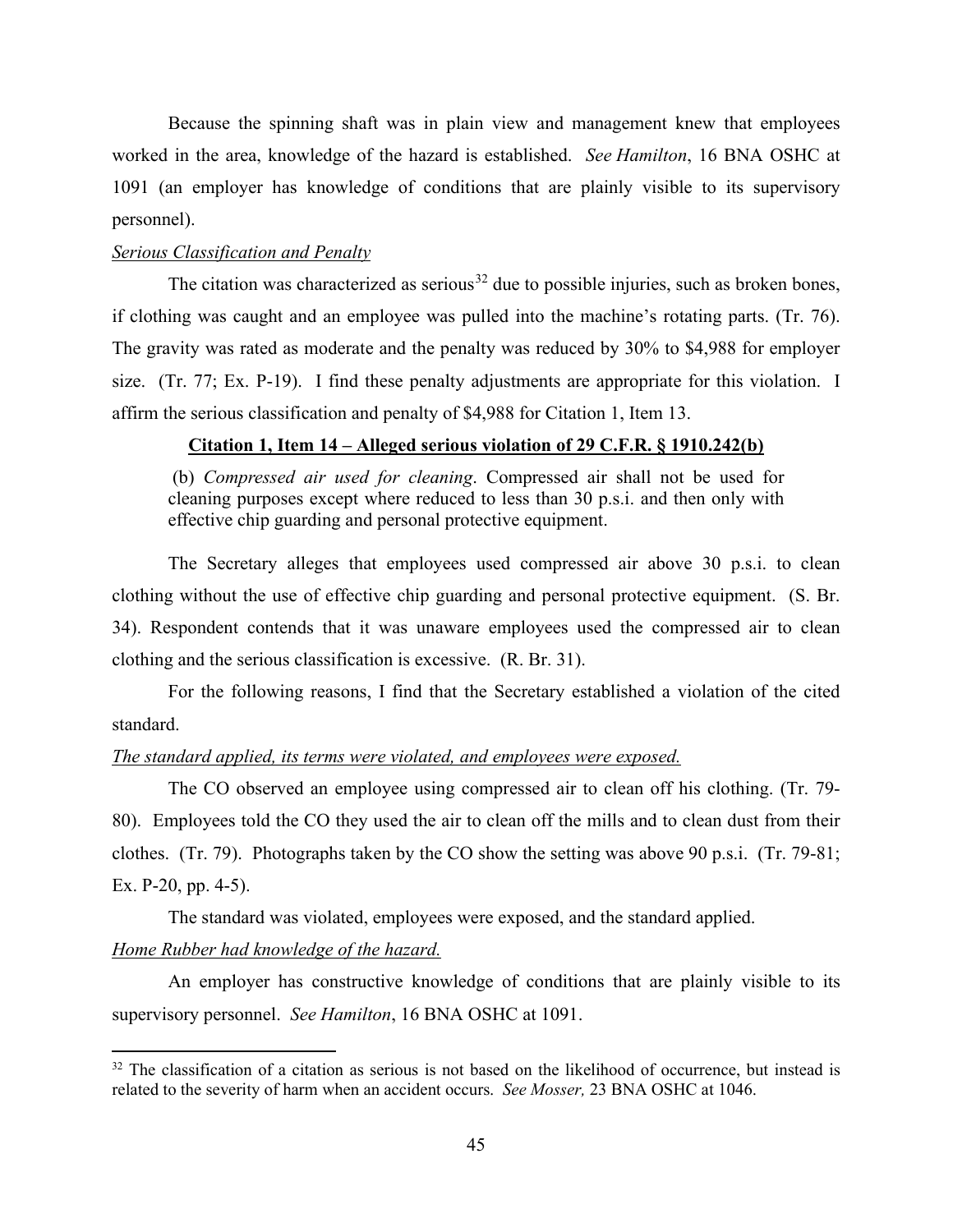Employees used the compressed air in plain view, as witnessed by the CO. (Tr. 79). Home Rubber management employees were in the production area every day; Mr. Bole, plant manager, and R.B., maintenance manager, walked the plant throughout the week looking for safety hazards. (Tr. 79-80, 330, 345). Additionally, text on the face of the compressed air device stated that a setting above 30 p.s.i. was a federal violation. (Ex. P-20, p. 5). Knowledge is established.

### *Serious Classification and Penalty*

The classification of a citation as serious is not based on the likelihood of occurrence, but instead is related to the severity of harm when an accident occurs. *See Mosser,* 23 BNA OSHC at 1046. The citation was classified as serious due to possible injuries of particles blown into the eye and embolism if the nozzle deadheaded against skin. (Tr. 78-79). Respondent's argument the classification should be other-than serious is rejected. The gravity was rated as low and the penalty was reduced for employer size by 30% to \$3,741. (Ex. P-20). I find these penalty adjustments are appropriate for this violation. I affirm the serious classification and penalty of \$3,741 for Citation 1, Item 14.

## **Citation 1, Items 15a, 15b, 15c, and 15d**

These four alleged serious violations of the electrical standard were grouped together for a proposed penalty of \$3,742. The four violations are for improperly installed equipment, broken equipment, a missing receptacle cover and an unclosed opening on a receptacle in the Mill Three area.

With respect to Item 15a, Respondent contends the violation should be classified as other-than-serious because the hazard was remedied during the inspection. For Items 15b, 15c, and 15d, Respondent contends these items are impermissibly duplicative because they arise from the same factual scenario. (R. Br. 31-33).

As discussed separately below, the Secretary proved applicability, exposure and a violation of each cited standard. The four citations are combined for discussion of knowledge.

## *Citation 1, Item 15a, 29 C.F.R. § 1910.303(b)(2) applied, was violated, and employees were exposed.*

(b) *Examination, installation, and use of equipment*. . .. (2) *Installation and use*. Listed or labeled equipment shall be installed and used in accordance with any instructions included in the listing or labeling.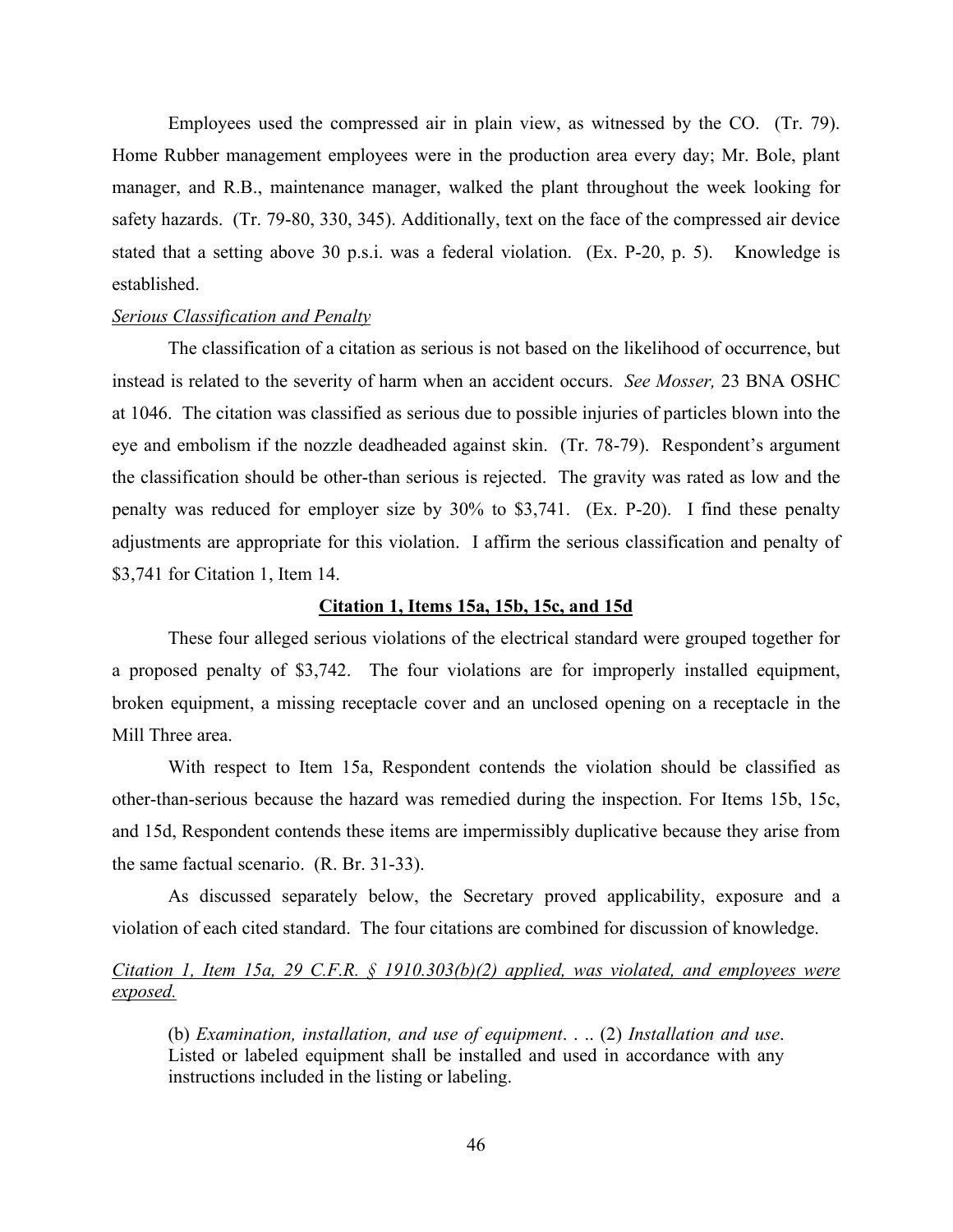The CO observed and photographed a 2x4 receptacle box near Mill Three that was designed to be mounted to the wall. Instead of being mounted to the wall, it was suspended by an electrical cord that ran over a door frame and was used to power two fans. (Tr. 82-83; Ex. P-21, p.4). The standard applied. The unmounted receptacle box was not installed as designed; thus, the standard was violated. Employees worked in and around the Mill Three area. Exposure is established.

## *Citation 1, Item 15b, 29 C.F.R. § 1910.303(b)(7)(iv) applied, was violated, and employees were exposed.*

(iv) There shall be no damaged parts that may adversely affect safe operation or mechanical strength of the equipment, such as parts that are broken, bent, cut, or deteriorated by corrosion, chemical action, or overheating.

The CO observed and photographed a junction box in the Mill Three area with a broken conduit line. (Tr. 84, 86; Ex. P-22, p. 4). The standard applied. Respondent does not dispute the line was broken. The conduit line was damaged; thus, the standard was violated. Employees worked in and around the Mill Three area. Exposure is established.

## *Citation 1, Item 15c, 29 C.F.R. § 1910.305(b)(1)(ii) applied, was violated, and employees were exposed.*

(b) *Cabinets, boxes, and fittings* (1) *Conductors entering boxes, cabinets, or fittings*. . .. (ii) Unused openings in cabinets, boxes, and fittings shall be effectively closed.

The CO observed and photographed an unmounted 2x4-inch metal receptacle box near the Mill Three area that had an opening at the top. (Tr. 86; Ex. P-23, p. 4 #30). The standard applied. The opening allowed dust to get inside causing a fire hazard from dust buildup. (Tr. 86). Respondent does not dispute there was an unclosed opening in the receptacle box. The box's opening was not closed; thus, the standard was violated. Employees worked in and around Mill Three area. Exposure is established.

## *Citation 1, Item 15d, 29 C.F.R. § 1910.305(b)(2)(i) applied, was violated, and employees were exposed.*

(b) (2) *Covers and canopies*. (i) All pull boxes, junction boxes, and fittings shall be provided with covers identified for the purpose. If metal covers are used, they shall be grounded. In completed installations, each outlet box shall have a cover, faceplate, or fixture canopy. Covers of outlet boxes having holes through which flexible cord pendants pass shall be provided with bushings designed for the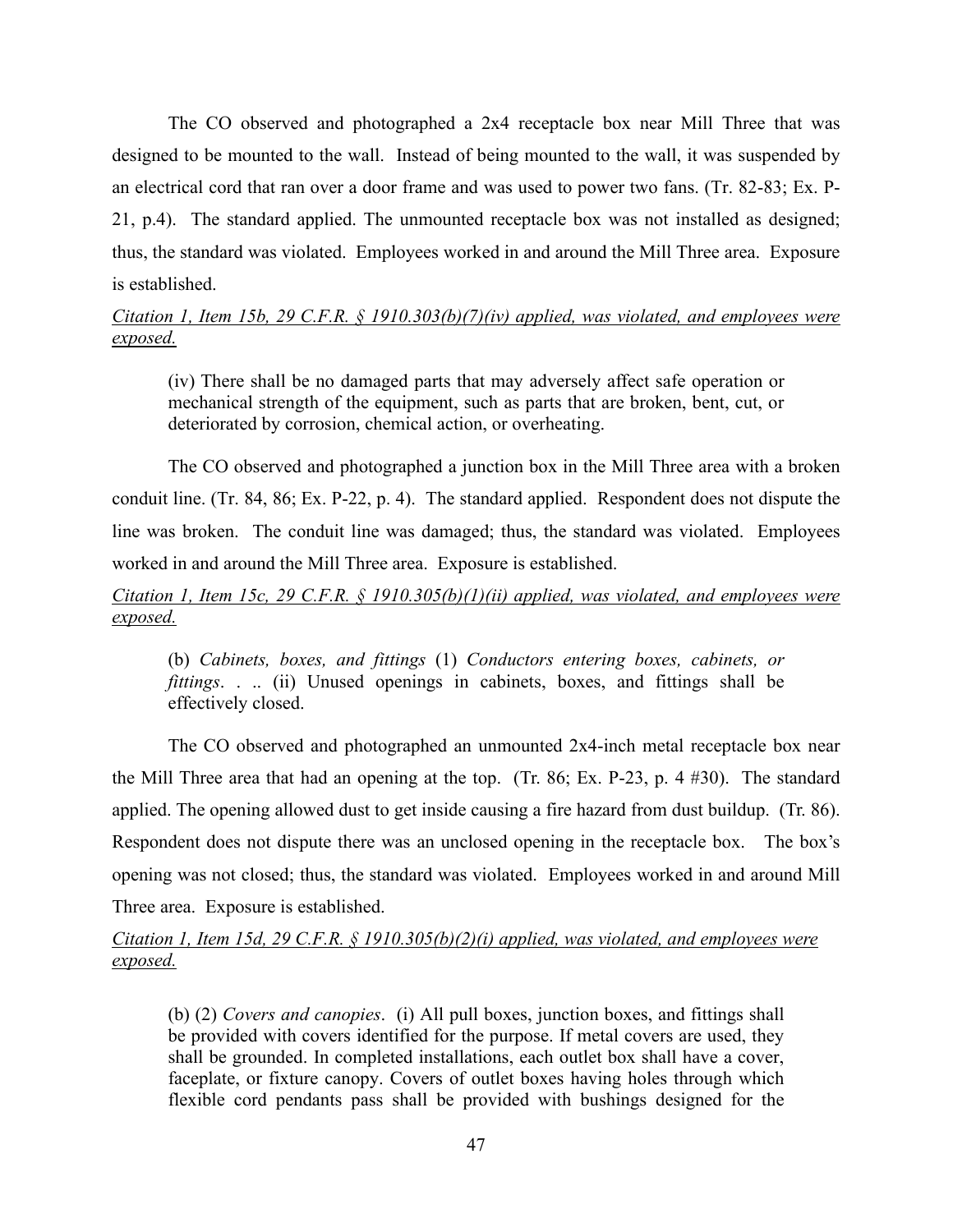purpose or shall have smooth, well-rounded surfaces on which the cords may bear.

The CO observed and photographed a wall-mounted 2x4 inch metal receptacle box, used to power the unmounted receptacle, that did not have a cover. (Tr. 88; Ex. P-23, p. 4 #29). The Respondent does not dispute the cover was missing. The wall-mounted receptacle box's cover was missing; thus, the standard was violated. Employees worked in and around the Mill Three area. Exposure is established.

#### *Items 15a, 15b, 15c, and 15d are not duplicative.*

The Commission may find a citation duplicative where the "standards cited require the same abatement measures, or where abatement of one citation item will necessarily result in the abatement of the other item as well." *Rawson Contractors, Inc.,* 20 BNA OSHC1078, 1082 n.5 (No. 99-0018, 2003) citing *Flint Eng'g. & Constr. Co.*, 15 BNA OSHC 2052, 2056-57 (No. 90- 2873, 1992).

Here, each item requires a separate abatement measure. Respondent's assertion that the items are duplicative is rejected.

## *Knowledge for Citation 1, Items 15a, 15b, 15c, and 15d.*

The unmounted, hanging receptacle box in items 15a and 15c was in plain view just outside the Mill Three production area. (Tr. 82; Ex. P-21, pp. 4-5). The broken conduit line of item 15b was in plain view near Mill Three. (Tr. 84, 86; Ex. P-22, p. 4 #30). The wall-mounted receptacle box of item 15d was also in plain view in the Mill Three area. (Ex. P-23, p. 4 #29).

All violative conditions were in plain view. Home Rubber management employees were in the production area every day and the plant manager and maintenance manager walked the plant throughout the week looking for safety hazards. (Tr. 79-80, 330, 345). An employer has constructive knowledge of conditions that are plainly visible to its supervisory personnel. *See Hamilton*, 16 BNA OSHC at 1091. Knowledge is established.

## *Serious classification and penalty for Citation 1, Items 15a, 15b, 15c, and 15d.*

The classification of a citation as serious is related to the severity of harm when an accident occurs, not the likelihood of occurrence. *See Mosser,* 23 BNA OSHC at 1046. The citation items were classified as serious due to possible injuries from electrical shock and burns. (Tr. 82, 84-86, 88). For item 15a, wires can become loose inside an unmounted receptacle box and electrify the box. (Tr. 82). For item 15b, the conduit to the junction box was broken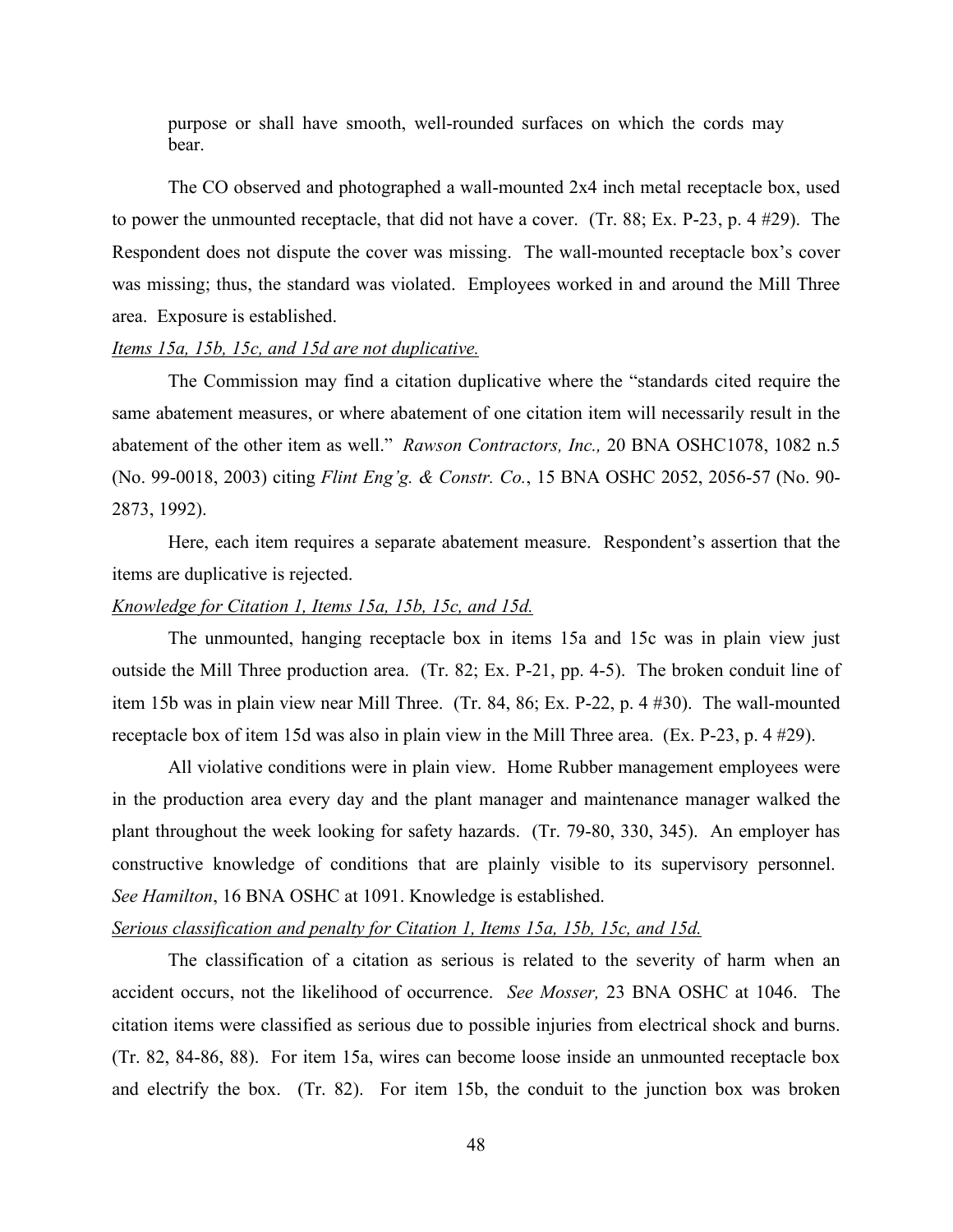exposing the conductors inside. (Tr. 84-85). For time 15c, the opening on the top of the unmounted 2x4 receptacle box allowed dust to accumulate inside creating a fire hazard. (Tr. 86). For item 15d, the mounted receptacle box had a missing cover allowing employee contact with the wires inside the box. (Tr. 88). Respondent's argument the classification should be otherthan-serious is rejected.

The gravity was rated as low and the penalty was reduced for employer size by 30% to \$3,742. (Ex. P-21, Ex. P-22, Ex. P-23, Ex. P-24). I find these penalty adjustments are appropriate for these violations.<sup>33</sup> I affirm the serious classification and the grouped penalty of \$3,742 for Citation 1, Items 15a, 15b, 15c, and 15d.

## **Citation 1, Item 16 – Alleged serious violation of 29 C.F.R. § 1910.305(g)(2)(iii)**

(g) *Flexible cords and cables* . . . (2) *Identification, splices, and terminations.* . .. (iii) Flexible cords and cables shall be connected to devices and fittings so that strain relief is provided that will prevent pull from being directly transmitted to joints or terminal screws.

The Secretary alleges that flexible cords in the Mill department had torn strain relief in three instances: a control panel for the slitter machine, an extension cord to a pedestal fan in Mill Three area, and an electrical safety bar near the Kobe warm-up mill. (S. Br. 37).

For the following reasons, I find the Secretary established a violation of the cited standard, 29 C.F.R. § 1910.305(g)(2)(iii).

## *The standard applied, its terms were violated, and employees were exposed.*

The CO observed and photographed the three flexible cords used to power a pedestal fan in the Mill room, a safety bar on the Kobe Mill, and the control panel of a slitter machine. (Tr. 89-91; Ex. P-25, pp. 5-7). The control panel to the slitter machine's cord had torn strain relief.<sup>[34](#page-66-1)</sup> (Tr. 89; Ex. P-25, p. 7). The extension cord to a pedestal fan used to cool rubber in the Mill Three area had torn strain relief at both ends. (Tr. 89; Ex. P-25, p. 7). And, the flexible cord that powered a safety bar on the Kobe Mill had torn strain relief. (Tr. 89-90; Ex. P-25, pp. 5, 6).

<span id="page-66-0"></span><sup>&</sup>lt;sup>33</sup> Respondent asserted the penalty amounts were excessive and cited two unreviewed ALJ decisions as support for this assertion. Because these decisions have no precedential value, Respondent's argument is rejected. *See Elliot*, 23 BNA OSHC at 2114 n.4 (Unreviewed administrative law judge decisions have no precedential value.).

<span id="page-66-1"></span> $34$  This was repaired during the CO's inspection. (Tr. 89).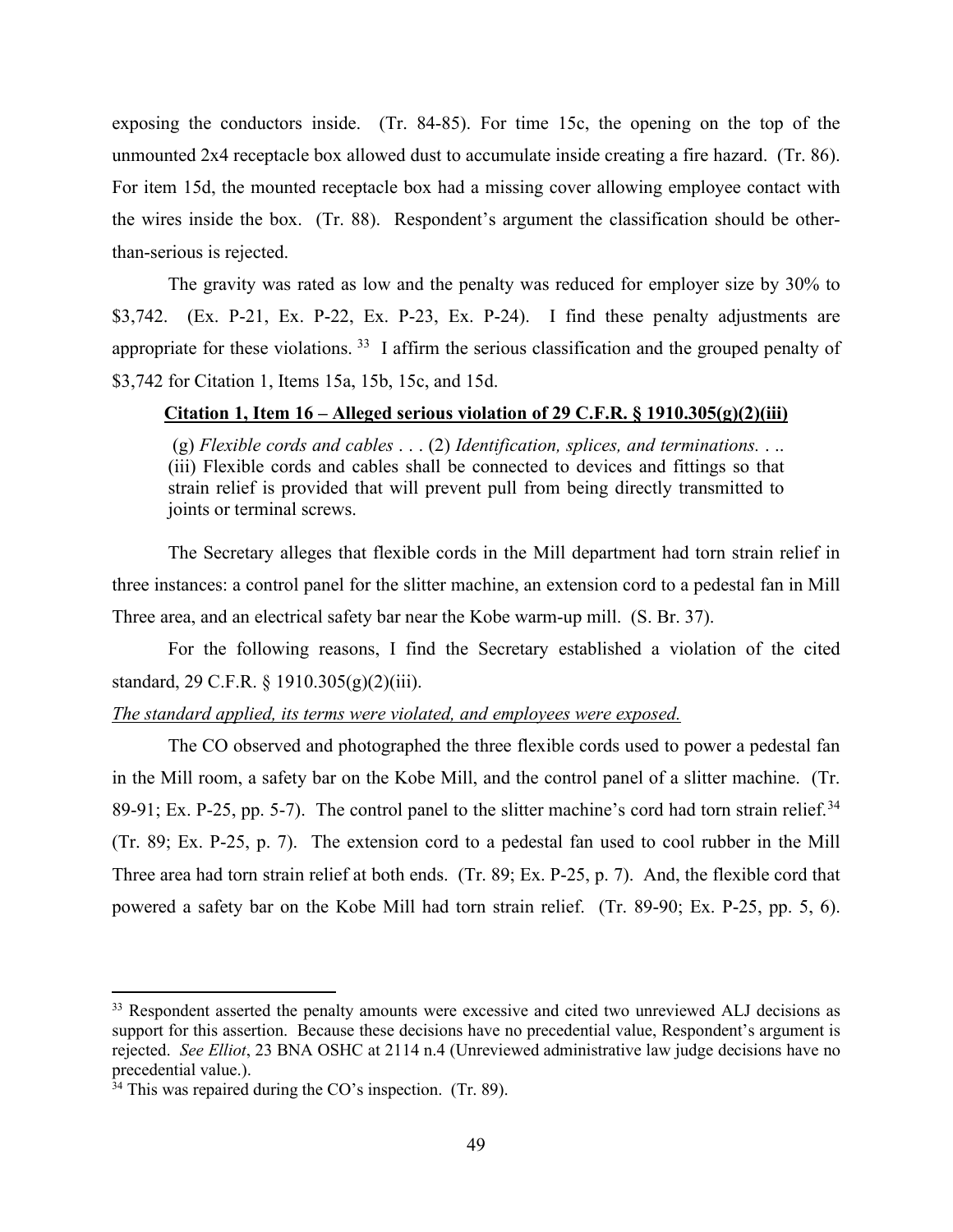Employees worked in these areas several times a week or daily. (Tr. 38, 89, 344). I find the standard's requirements were violated, employees were exposed, and the standard applied.

## *Home Rubber had knowledge of the hazard.*

Photographs show the damaged strain relief was in plain view. (Tr. 90-91, Ex. P-25, pp. 5-7). Home Rubber management employees were in the production area every day and Mr. Bole, plant manager, and R.B., maintenance manager, walked the plant throughout the week looking for safety hazards. (Tr. 79-80, 90, 330, 345). An employer has constructive knowledge of conditions that are plainly visible to its supervisory personnel. *See Hamilton*, 16 BNA OSHC at 1091. Knowledge is established.

## *Serious Classification and Penalty*

Respondent contends that the violation should be classified as other-than-serious. (R. Br. 34). The classification of a citation as serious is related to the severity of harm when an accident occurs, not the likelihood of occurrence. *See Mosser,* 23 BNA OSHC at 1046. Respondent's argument the classification should be other-than-serious is rejected.

The citation was classified as serious because when the strain relief is torn, conductor wires are exposed and can become damaged, which can result in fire and related injuries, such as, burns. (Tr. 90). The gravity was rated as low and a 30% size reduction was applied for a penalty of \$3,742. (Tr. 90). I find these penalty adjustments are appropriate for this violation. I affirm the serious classification and penalty of \$3,742 for Citation 1, Item 16.

## **Citation 1, Items 17a & 17b**

Citation 1, Item 17a alleged a serious violation of 29 C.F.R.  $\S$  1910.1030(c)(1)(i):

*Bloodborne pathogens*. . .. (c) *Exposure control*--(1) *Exposure Control Plan*. (i) Each employer having an employee(s) with occupational exposure<sup>[35](#page-67-0)</sup> as defined by paragraph (b) of this section shall establish a written Exposure Control Plan designed to eliminate or minimize employee exposure.

Citation 1, Item 17b alleged a serious violation of 29 C.F.R.  $\S$  1910.1030(g)(2)(i):

*Bloodborne pathogens*. . .. (g) *Communication of hazards to employees* . . . (2) *Information and Training*. (i) The employer shall train each employee with

<span id="page-67-0"></span><sup>35</sup> *Occupational Exposure* means "reasonably anticipated skin, eye, mucous membrane, or parenteral contact with blood or other potentially infectious materials that may result from the performance of an employee's duties." 29 C.F.R. § 1910.1030(b).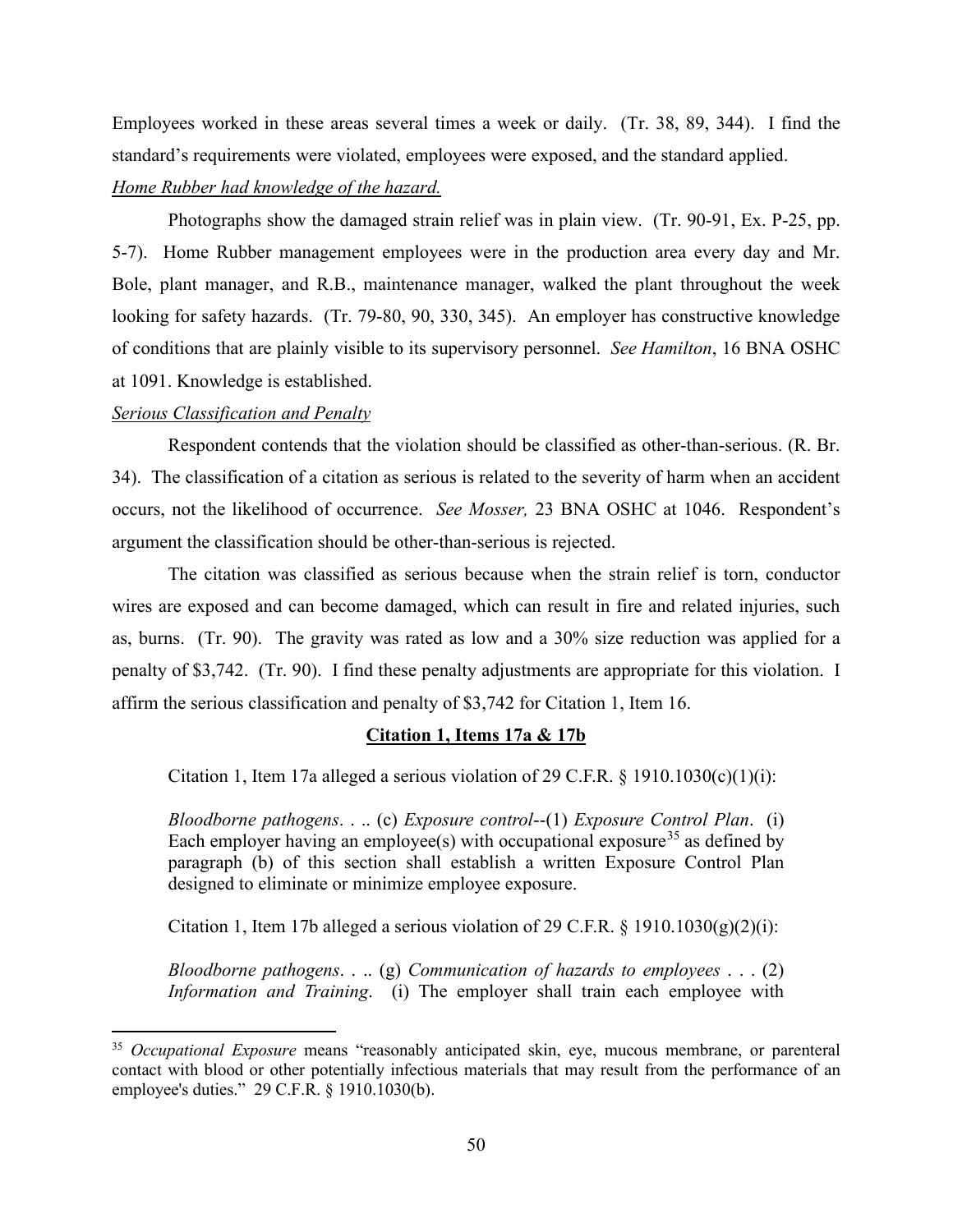occupational exposure in accordance with the requirements of this section. Such training must be provided at no cost to the employee and during working hours. The employer shall institute a training program and ensure employee participation in the program.

With respect to Item 17a, the Secretary alleges that Respondent did not develop and implement a written bloodborne pathogen Exposure Control Plan for employees that were expected to cleanup blood or bodily fluids. With respect to Item 17b, the Secretary alleges that Respondent did not provide a bloodborne pathogen training program for employees that were expected to cleanup blood or bodily fluids. (S. Br. 38, 40).

For the following reasons, I find that the Secretary established a violation of the cited standards, 29 C.F.R. § 1910.1030(c)(1)(i) and § 1910.1030(g)(2)(i).

### *The standards applied and the standards were violated.*

Because employees used knives to cut rubber there was always a possibility an employee could be cut. (Tr. 312, 416). Maintenance employees were expected to clean up blood in the plant. (Tr. 91-92, 312). The standard applied.

The employees tasked with cleaning up the blood told the CO that Home Rubber had not provided training.<sup>36</sup> (Tr. 93). Mr. Balka thought there had been training, but there was no record of training in the office of the original safety and compliance manager, Mr. Zigler. (Tr. 426). Home Rubber had not provided bloodborne pathogen training.

Mr. Balka thought Home Rubber had a written policy; instead, he found it was merely a pamphlet from the National Safety Council. (Tr. 92, 425-26; Ex. R-15). Respondent admits it did not have a written Exposure Control Plan for bloodborne pathogens. (R. Br. 35).

<span id="page-68-0"></span><sup>&</sup>lt;sup>36</sup> Mr. Balka believed that the maintenance manager, R.B., had received training outside of Home Rubber due to his work as a volunteer fireman. (Tr. 430). Nonetheless, this does not relieve Home Rubber's duty under the cited standard to provide an Exposure Control Plan and training. *See Gary Concrete Prod., Inc.*, 15 BNA OSHC 1051, 1055 (No. 86-1087, 1991) (employer cannot rely on employee's judgment, work experience or non-specific training); *A.P. O'Horo Co*., 14 BNA OSHC 2004, 2010 (No. 85-369, 1991) (improper for the employer to rely entirely on the prior experience of its crew in lieu of providing specific trenching instruction tailored to the job at hand).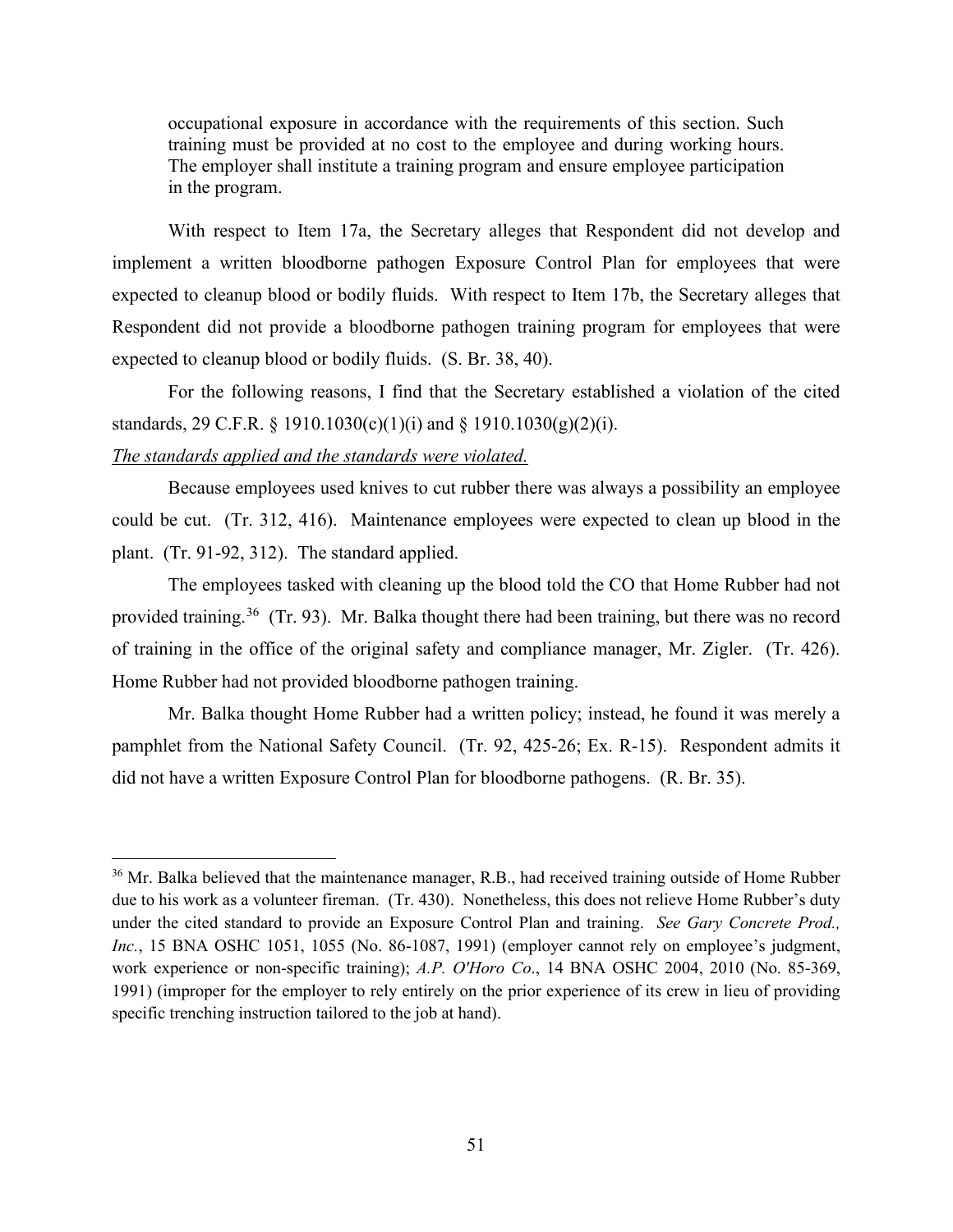Home Rubber violated the standard's requirements because it did not establish a written Exposure Control Plan and did not provide training to the employees assigned to clean up blood.

## *Employees were exposed to the hazard.*

Maintenance employees were responsible for cleaning up blood at Home Rubber. (Tr. 92). On May 6, 2016, two maintenance employees cleaned up the blood after a mill operator's hand was caught in the Chrome Mill. (Tr. 92). Employee exposure is established.

## *Home Rubber had knowledge of the hazard.*

Mr. Balka knew that knives were used to cut the rubber so there was a risk of blood from cuts. (Tr. 312, 416). Both Mr. Balka and Mr. Bole, plant manager, expected the maintenance employees to clean up the blood. (Tr. 335, 368, 427-28). Mr. Balka was nearby immediately after the accident and knew that R.B. and V.D. cleaned up the blood. (Tr. 427-28). Mr. Balka knew a bloodborne pathogen policy and training were needed but did not ensure the policy and training were developed and implemented. (Tr. 426). *See Phoenix*, 17 BNA OSHC at 1079- 1080 (knowledge is directed to the physical condition that constitutes the violation). Knowledge is established.

## *Serious Classification and Penalty*

 Respondent contends the violations should be classified as other-than-serious because management mistakenly believed it had a written bloodborne pathogen policy and training program. (R. Br. 34-35). The classification of a citation as serious is not based on the likelihood of occurrence, but instead is related to the severity of harm when an accident occurs. *See Mosser*, 23 BNA OSHC at 1046. The citation items were classified as serious because of the potential of exposure to pathogens in the blood, such as Hepatitis B. (Tr. 92). Respondent's argument the classification should be other-than serious is rejected.

The gravity was rated as moderate and the penalty was adjusted 30% for the employer's size resulting in a grouped penalty of \$6,236 for the two items. (Ex. P-26, p. 1). I find these penalty adjustments are appropriate for these violations. I affirm the serious classification and grouped penalty of \$6,236 for Citation 1, Item 17a and Item 17b.

## **Citation 1, Item 18 – Alleged serious violation of 29 C.F.R. § 1910.1030(f)(2)(i)**

(2) *Hepatitis B Vaccination*. (i) Hepatitis B vaccination shall be made available after the employee has received the training required in paragraph  $(g)(2)(vii)(I)$ and within 10 working days of initial assignment to all employees who have occupational exposure unless the employee has previously received the complete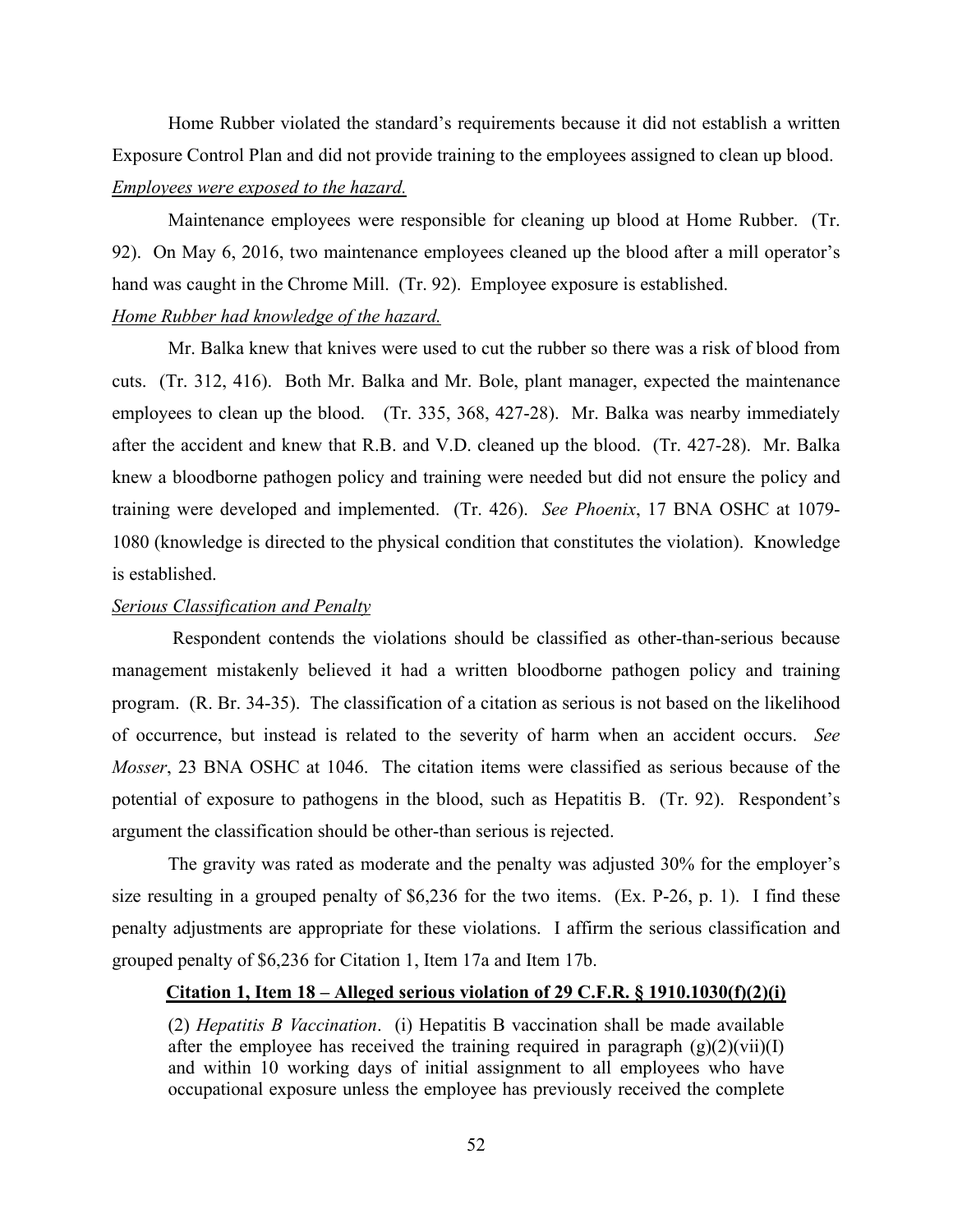hepatitis B vaccination series, antibody testing has revealed that the employee is immune, or the vaccine is contraindicated for medical reasons.

The Secretary alleges that upon initial assignment to the Mill department Respondent did not provide the Hepatitis B vaccination for employees that were expected to cleanup blood and bodily fluids. (S. Br. 41). Respondent contends that the one of the employees had already received the vaccine and the other employee declined. (R. Br. 36-37).

For the following reasons, I find that the Secretary established a violation of the cited standard, 29 C.F.R. § 1910.1030(f)(2)(i).

#### *The standard applied and employees were exposed.*

Maintenance department employees working in the Mill department were expected to clean up blood and bodily fluids, thus Home Rubber was required to offer the Hepatitis B vaccine within 10 days of assignment. (Tr. 94). The standard applied.

On May 6, 2016, maintenance employees cleaned up the blood after an accident in the Chrome Mill area. (Tr. 92-93). Employee exposure is established.

## *The standard was violated.*

During the inspection, the maintenance employee, V.D., told the CO he had not received a Hepatitis B vaccination. (Tr. 94-95, 182-83). Mr. Balka testified that just after the accident, he did not know if the vaccine was offered to V.D. (Tr. 335). Maintenance manager R.B. had received the Hepatitis B vaccination before working at Home Rubber. (Tr. 430).

As a part of its abatement documentation, Home Rubber submitted a waiver from V.D. that stated the Hepatitis B vaccine had been offered and he declined the vaccination. (Ex. R-1, p. 16). The waiver was dated January 9, 2017. *Id.* Home Rubber was required to offer the vaccine to a maintenance employee within 10 days of initial assignment. Even if May 6, 2016, was considered the initial day of assignment, a waiver dated January 9, 2017 was not within ten days of that assignment. The standard's requirements were violated.

## *Home Rubber had knowledge of the hazard.*

Mr. Balka knew that maintenance employees cleaned up the blood after the accident. (Tr. 427-28). *See Phoenix*, 17 BNA OSHC at 1079-1080 (knowledge is directed to the physical condition that constitutes the violation). Mr. Balka did not know whether the Hepatitis B vaccine had been offered to employees. (Tr. 335). Knowledge is established because with reasonable diligence Mr. Balka would have known the vaccine was not offered to maintenance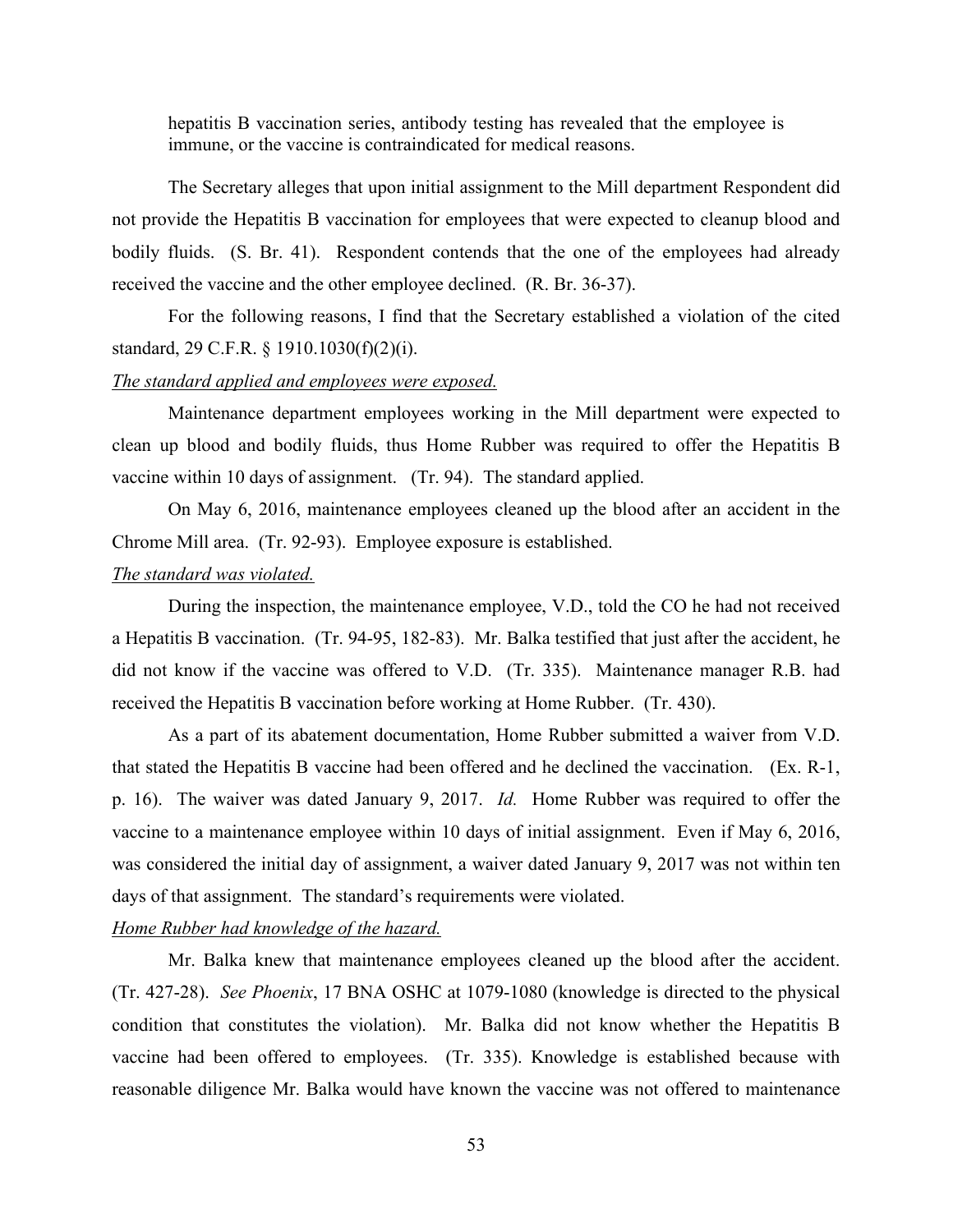employees within 10 days of assignment to the maintenance department. *See NLLC,* 19 BNA OSHC at 1472 (Reasonable diligence for constructive knowledge includes, among other factors, the "obligation to . . . take measures to prevent the occurrence" of hazards.)

## *Serious Classification and Penalty*

The citation was classified as serious because of potential exposure to bloodborne pathogens, such as Hepatitis B. (Tr. 95). The classification of a citation as serious is not based on the likelihood of occurrence, but instead is related to the severity of harm when an accident occurs. *See Mosser*, 23 BNA OSHC at 1046. Respondent's argument the classification should be other-than-serious is rejected. The gravity was rated as moderate and adjusted 30% for employer size to \$6,236. (Tr. 95; Ex. P-28, p. 1). These penalty adjustments are appropriate for this violation.

The serious classification and penalty of \$6,236 for Citation 1, Item 18 is affirmed.

## OTHER-THAN-SERIOUS CITATIONS

### **Citation 3, Item 1 – Alleged other-than-serious violation of 29 C.F.R. § 1904.39(a)(2)**

(a) *Basic requirement*. . .. (2) Within twenty-four (24) hours after the inpatient hospitalization of one or more employees or an employee's amputation or an employee's loss of an eye, as a result of a work-related incident, you must report the in-patient hospitalization, amputation, or loss of an eye to OSHA.

The Secretary alleges that Respondent did not report the work-related in-patient hospitalization and amputation that occurred on May 6, 2016. (S. Br. 42). Respondent contends the accident and hospitalization were reported on the next business day, Monday, May 9, 2016. (R. Br. 37).

# *The standard applied, employees were exposed, the standard was violated, and knowledge is established.*

 Employers are required to notify OSHA within 24 hours of an inpatient hospitalization related to a work injury. There is no dispute that Respondent did not notify OSHA within 24 hours of the in-patient hospitalization of the mill operator. The injury occurred at approximately 11:15 a.m. on May 6 and the employee was hospitalized that afternoon. (Tr. 429; Ex. P-31, p. 2). Employee exposure and applicability are established.

Home Rubber notified OSHA on May 9, three days after the accident. (Tr. 102, 429). Because the accident occurred on Friday, Mr. Balka thought he could report the next business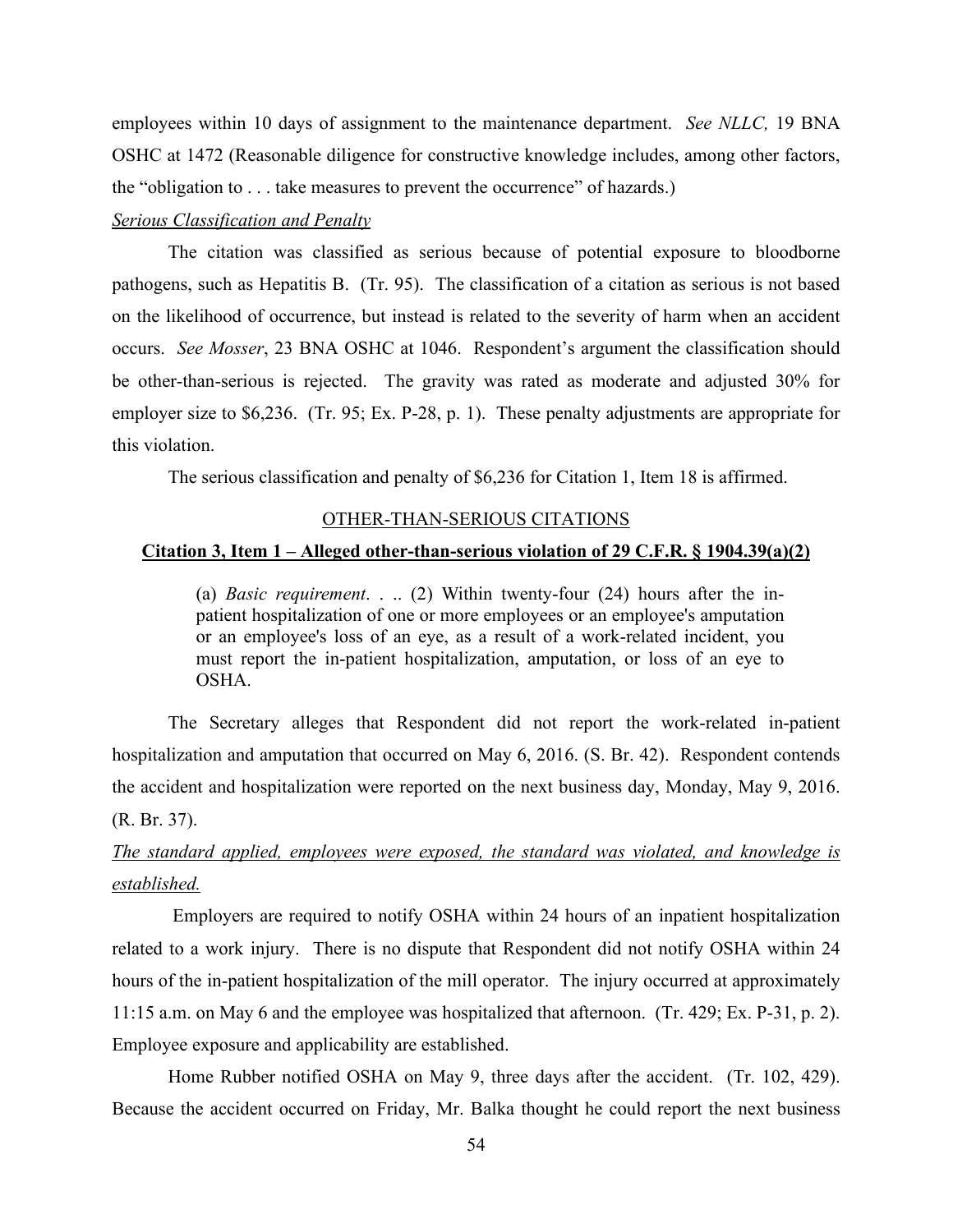day, Monday, May 9. (Tr. 430). Nonetheless, the standard's 24-hour requirement is clear. (Tr. 429). A violation of the standard occurred because Respondent did not notify OSHA of the hospitalization within 24 hours.

Mr. Balka was at the mill when the employee was injured and knew the employee was admitted to the hospital on Friday, May 6. Knowledge is established.

### *Other-than-serious Classification and Penalty*

The citation was classified as other-than-serious because it was a reporting violation and the cited hazard would not likely lead to death or serious injury. (Tr. 103); *See generally, Super Excavators, Inc.*, 15 BNA OSHC 1313, 1317 (No. 89-2253, 1991) (lack of MSDS would not result in serious injury); *see also, Crescent*, 1 BNA OSHC at 1222. The maximum penalty for an other-than-serious violation is \$12,471.[37](#page-72-0) 

Citation 3, Item 1 was grouped with Item 2 and Item 3 for a \$3,500 proposed penalty. (S. Br. 42-43). The other-than-serious classification for Citation 3, Item 1 is affirmed and the grouped penalty of \$3,500 is assessed.

### **Citation 3, Item 2 – Alleged other-than-serious violation of 29 C.F.R. § 1910.134(k)(6)**

(k) *Training and information*. . .. (6) The basic advisory information on respirators, as presented in appendix D of this section, shall be provided by the employer in any written or oral format, to employees who wear respirators when such use is not required by this section or by the employer.

# *The standard applied, employees were exposed, the standard was violated, and knowledge is established.*

 The standard applied because Home Rubber supplied N95 respirators (dust mask) for voluntary use by its employees. (Tr. 104). Employees working in the mill were not given the necessary information from appendix D about the use of the respirators. (Tr. 104). The standard was violated and employees were exposed. Mr. Bole and Mr. Balka knew the respirators were provided for employee use. (Tr. 105). Knowledge is established.

<span id="page-72-0"></span><sup>&</sup>lt;sup>37</sup> OSHA established new penalties effective August 1, 2016 for violations occurring after November 2, 2015, pursuant to the Inflation Adjustment Act of 2015, Pub. Law 114-74 § 701, 129 Stat. 559-602 (2015). 81 Fed. Reg. 43430 (July 1, 2016). The violation in the instant case occurred after November 2, 2015 and was assessed after August 1, 2016 and on or before January 13, 2017, thus the statutory maximum of \$12,471 applied. *Id.*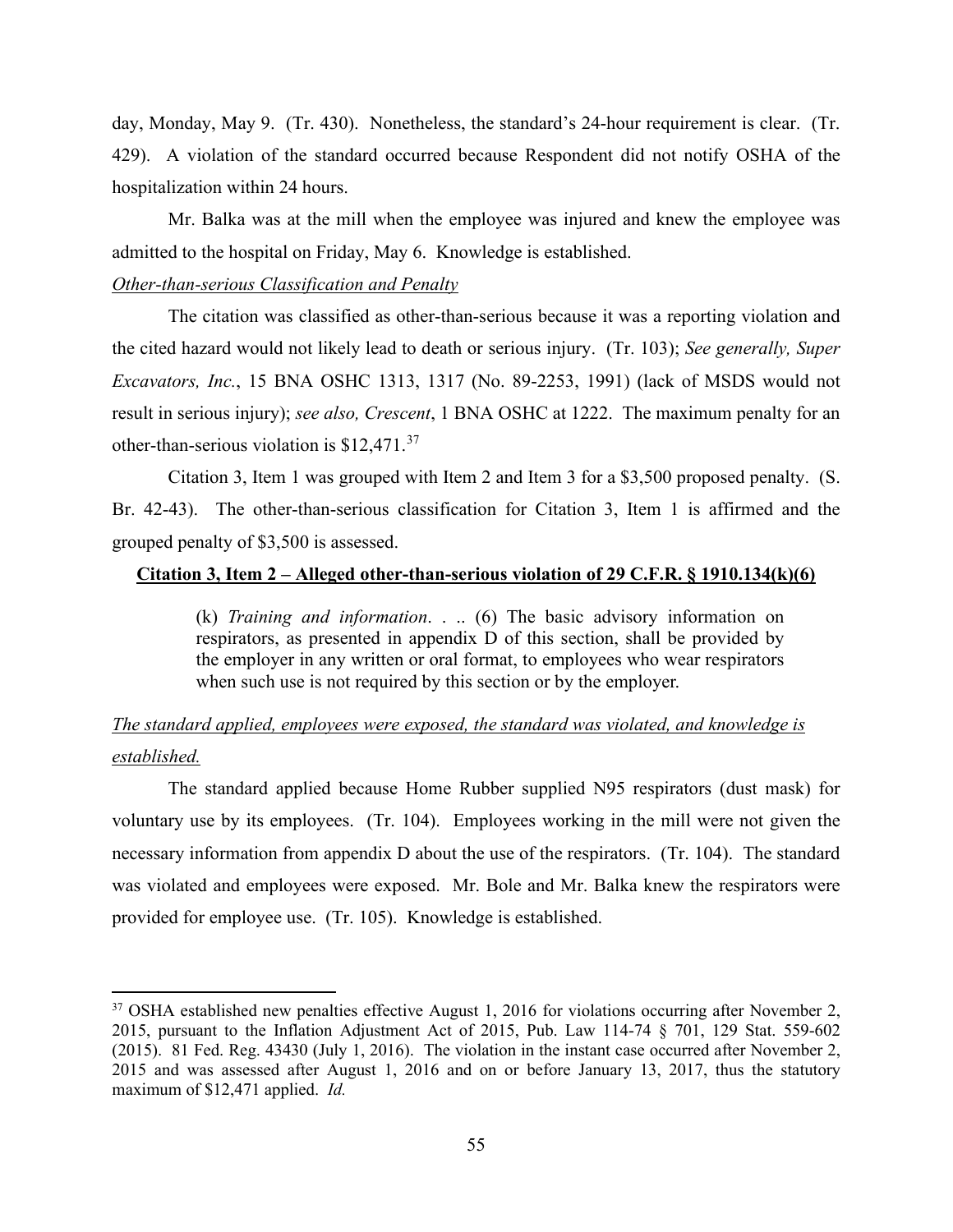The Secretary classified the cited hazard as other-than-serious. (Tr. 104-05). The penalty was grouped with Citation 3, Item 1. The other-than-serious classification for Citation 3, Item 2 is affirmed and the grouped penalty is assessed.

#### **Citation 3, Item 3 – Alleged other-than-serious violation of 29 C.F.R. § 1910.178(l)(6)**

(l) . . . (6) *Certification*. The employer shall certify that each operator has been trained and evaluated as required by this paragraph (l). The certification shall include the name of the operator, the date of the training, the date of the evaluation, and the identity of the person(s) performing the training or evaluation.

# *The standard applied, employees were exposed, the standard was violated, and knowledge established.*

The standard applied and employees were exposed because employees operated forklifts at Home Rubber. (Tr. 63-64, 393). The standard was violated when the safety and compliance manager, Mr. Fisher, did not document the certification for a new employee as required by the cited standard. (Tr. 105). Mr. Fisher knew that he had not documented the required information. As the safety and compliance manager, his knowledge is imputed to Home Rubber. *See AEDC*, 23 BNA OSHC at 2095. (Knowledge is imputed through an employer's supervisory employees.) Knowledge is established.

 The Secretary classified the cited hazard as other-than-serious. (Tr. 106). The penalty was grouped with Citation 3, Item 1. The other-than-serious classification for Citation 3, Item 3 is affirmed and the grouped penalty assessed.

#### **Citation 3, Item 4 – Alleged other-than-serious violation of 29 C.F.R. § 1910.1200(e)(1)**

(e) *Written hazard communication program*. (1) Employers shall develop, implement, and maintain at each workplace, a written hazard communication program which at least describes how the criteria specified in paragraphs (f), (g), and (h) of this section for labels and other forms of warning, safety data sheets, and employee information and training will be met, and which also includes the following: (i) A list of the hazardous chemicals known to be present using a product identifier that is referenced on the appropriate safety data sheet (the list may be compiled for the workplace as a whole or for individual work areas); and, (ii) The methods the employer will use to inform employees of the hazards of non-routine tasks (for example, the cleaning of reactor vessels), and the hazards associated with chemicals contained in unlabeled pipes in their work areas.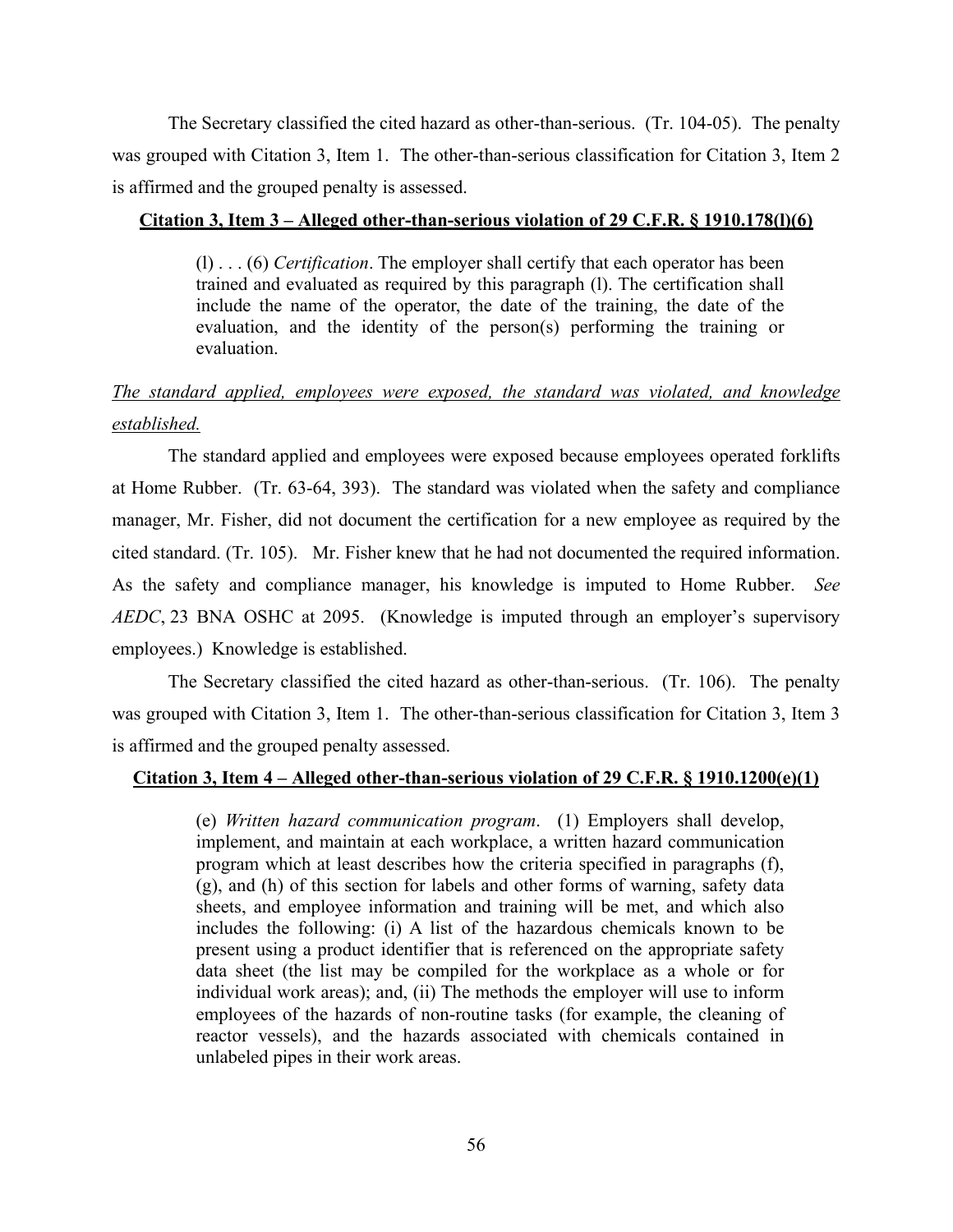# *The standard applied, employees were exposed, the standard was violated, and knowledge is established.*

The standard applied because Home Rubber used hazardous chemicals in its rubber production. Mr. Balka provided the material safety data sheets for several chemicals used, including naptha, toluene, carbon black, sulfur, and Industrene R. (Tr. 107; Ex. P-34, pp. 5, 24, 32, 132, 143). There was no written hazard communication plan for the employees that used the chemicals in their work areas. (Tr. 107). Thus, the standard was violated and employees were exposed. The material safety data sheets showed the hazards of the chemicals used. (Tr. 107- 08). Mr. Balka knew the chemicals were used daily and Home Rubber had no written program. (Tr. 107-08). Knowledge is established.

 The Secretary proposed a zero penalty and classified the cited hazard as other-than serious because it was a violation for lack of documentation. (Tr. 107). The other-than-serious classification for Citation 3, Item 4 is affirmed and zero penalty assessed.

#### **Citation 3, Item 5 – Alleged other-than-serious violation of 29 C.F.R. § 1910.1200(h)(3)(iv)**

(h) *Employee information and training*. . . (3) *Training.* Employee training shall include at least: . . . (iv) The details of the hazard communication program developed by the employer, including an explanation of the labels received on shipped containers and the workplace labeling system used by their employer; the safety data sheet, including the order of information and how employees can obtain and use the appropriate hazard information.

# *The standard applied, employees were exposed, the standard was violated, and knowledge is established.*

The standard applied because employees used chemicals in rubber production. Employees were not trained on OSHA's newly adopted global harmonization system, which would have provided information to employees about symbols on the safety data sheets and how to read a safety data sheet. (Tr. 109). The employees had received prior hazard communication training, but not on the new requirements of the standards. (Tr. 110). Employees were exposed and the standard was violated. Mr. Fisher, safety and compliance manager, knew the employees had not been trained. (Tr. 110). Knowledge is established.

The Secretary proposed a zero penalty and classified the cited hazard as other-than serious. (Tr. 109). The other-than-serious classification for Citation 3, Item 5 is affirmed and zero penalty assessed.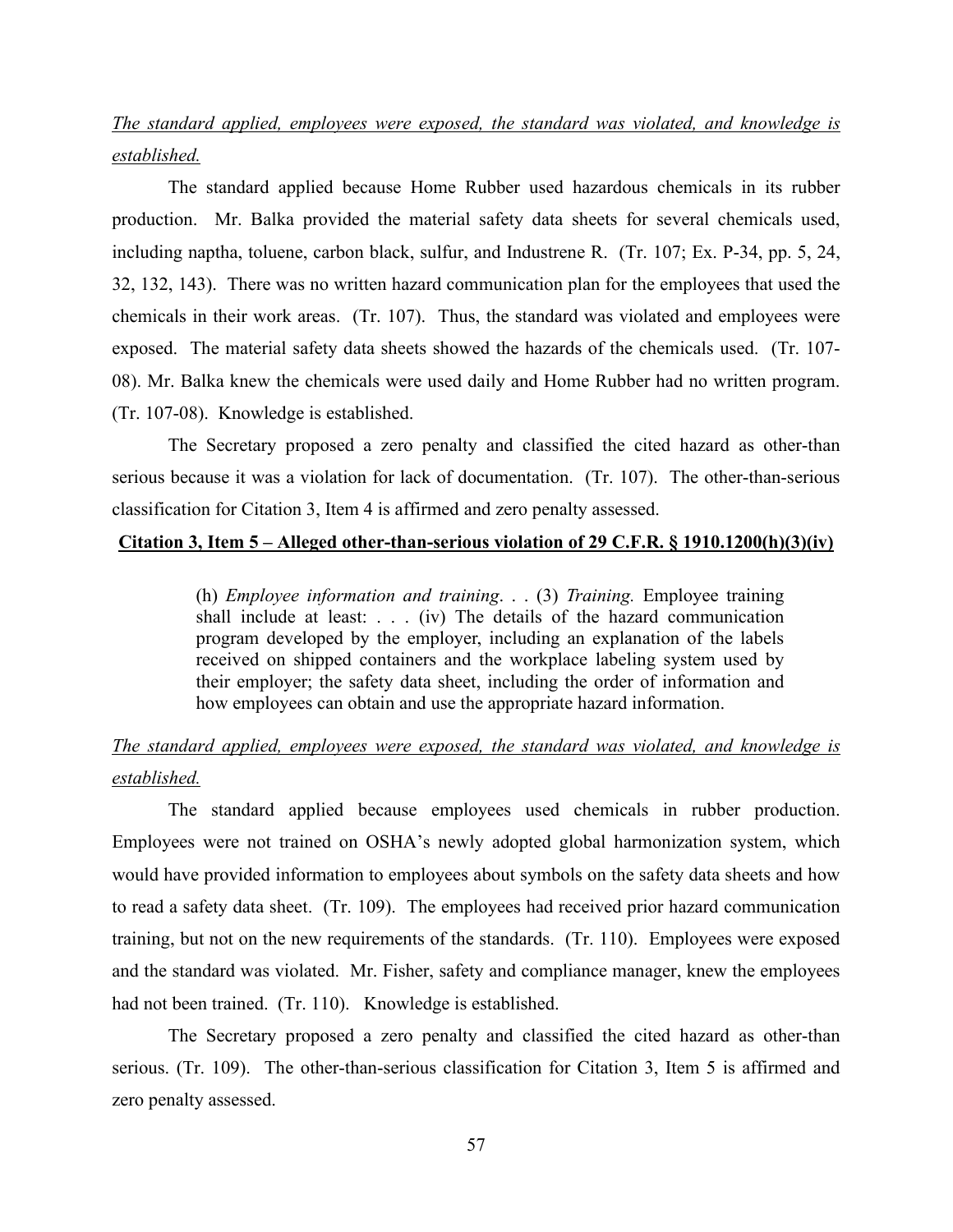#### In Summary

- 1. Home Rubber willfully violated the requirements to provide audiometric testing for employees operating Mill Three.
- 2. Home Rubber did not prove that it was infeasible to guard the ingoing nip points on the Chrome Mill, Kobe Mill, Mill Three, and Mill One.
- 3. The willful and serious violations were properly classified.
- 4. The Secretary proved his prima facie case for all thirty alleged violations.

### Findings Of Fact And Conclusions Of Law

All findings of fact and conclusions of law relevant and necessary to a determination of the contested issues have been made in this decision. *See* Fed. R. Civ. P. 52(a). All proposed findings of fact and conclusions of law inconsistent with this decision are denied.

### ORDER

 Based upon the foregoing Findings of Fact and Conclusions of Law, it is ORDERED that:

- 1. Citation 1, Item 1a, alleging a serious violation of 29 C.F.R. § 1910.22(a)(1) and Citation 1, Item 1b, alleging a serious violation of 29 C.F.R. § 1910.22(a)(2), are AFFIRMED, and a grouped penalty of \$6,236 is assessed.
- 2. Citation 1, Item 2, alleging a serious violation of 29 C.F.R. § 1910.95(d)(1), is AFFIRMED, and a penalty of \$8,730 is assessed.
- 3. Citation 1, Item 3, alleging a serious violation of 29 C.F.R. § 1910.95(k)(1), is AFFIRMED, and a penalty of \$8,730 is assessed.
- 4. Citation 1, Item 4, alleging a serious violation of 29 C.F.R. § 1910.106(e)(6)(ii), is AFFIRMED, and a penalty of \$3,742 is assessed.
- 5. Citation 1, Item 5, alleging a serious violation of 29 C.F.R. § 1910.147(c)(6)(i), is AFFIRMED, and a penalty of \$6,236 is assessed.
- 6. Citation 1, Item 6, alleging a serious violation of 29 C.F.R. § 1910.147(c)(7)(i)(B), is AFFIRMED, and a penalty of \$6,236 is assessed.
- 7. Citation 1, Item 7, alleging a serious violation of 29 C.F.R. § 1910.147(f)(3)(ii)(D), is AFFIRMED, and a penalty of \$6,236 is assessed.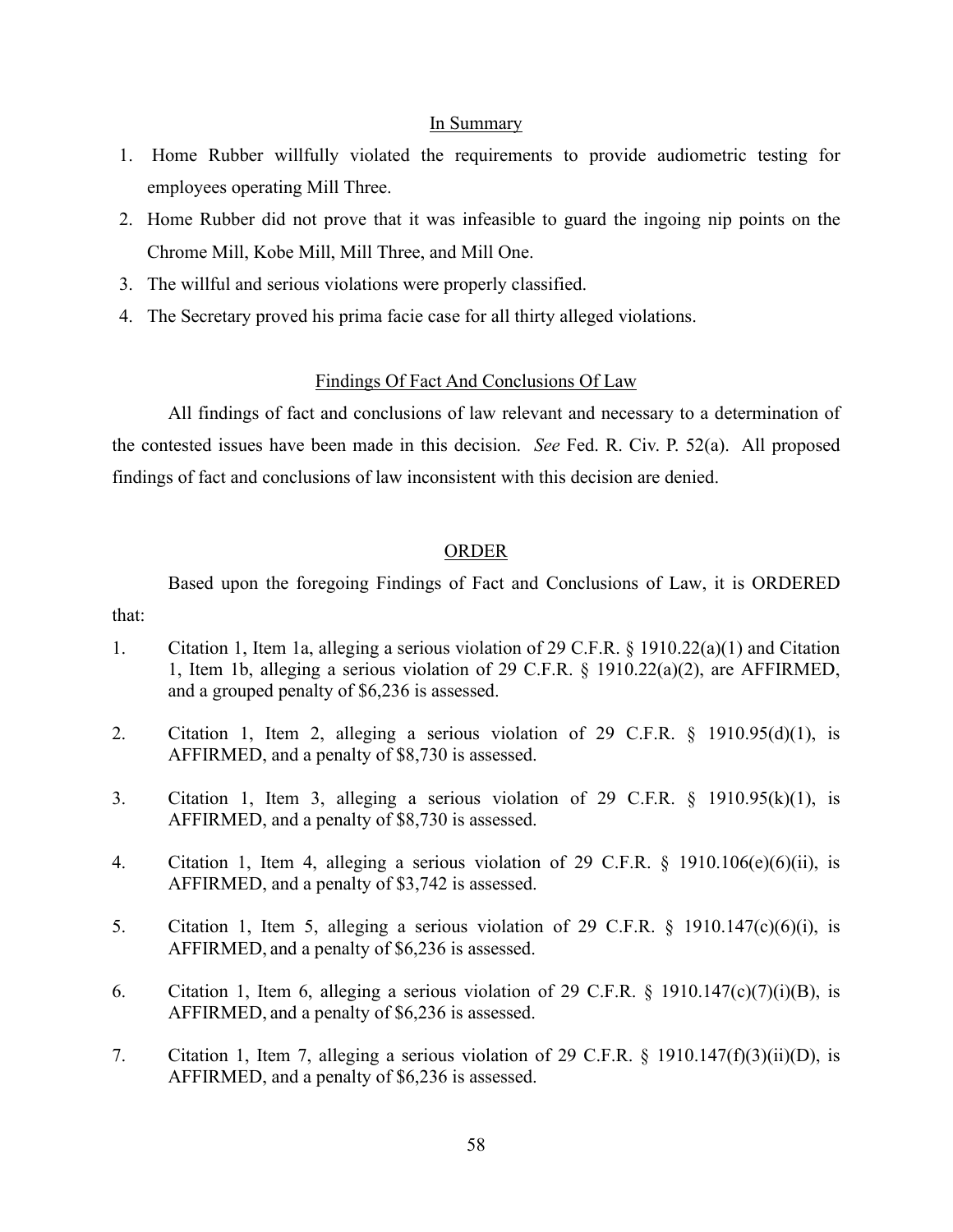- 8. Citation 1, Item 8, alleging a serious violation of 29 C.F.R. § 1910.157(g)(2), is AFFIRMED, and a penalty of \$3,742 is assessed.
- 9. Citation 1, Item 9, alleging a serious violation of 29 C.F.R. § 1910.178(l)(4)(iii), is AFFIRMED, and a penalty of \$4,988 is assessed.
- 10. Citation 1, Item 10, alleging a serious violation of 29 C.F.R. § 1910.212(a)(1), is AFFIRMED, and a penalty of \$4,988 is assessed.
- 11. Citation 1, Item 11, alleging a serious violation of 29 C.F.R. § 1910.212(a)(3)(ii), is AFFIRMED, and a penalty of \$8,730 is assessed.
- 12. Citation 1, Item 12, alleging a serious violation of 29 C.F.R. § 1910.215(b)(9), is AFFIRMED, and a penalty of \$4,988 is assessed.
- 13. Citation 1, Item 13, alleging a serious violation of 29 C.F.R. § 1910.219(i)(2), is AFFIRMED, and a penalty of \$4,988 is assessed.
- 14. Citation 1, Item 14, alleging a serious violation of 29 C.F.R. § 1910.242(b) is AFFIRMED, and a penalty of \$3,741 is assessed.
- 15. Citation 1, Item 15a, alleging a serious violation of 29 C.F.R. § 1910.303(b)(2), and Citation 1, Item 15b alleging a serious violation of 29 C.F.R.  $\S$  1910.303(b)(7)(iv), Citation 1, Item 15c alleging a serious violation of 29 C.F.R. § 1910.305(b)(1)(ii), and Citation 1, Item 15d alleging a serious violation of 29 C.F.R. § 1910.305(b)(2)(i) are AFFIRMED, and a grouped penalty of \$3,742 is assessed.
- 16. Citation 1, Item 16, alleging a serious violation of 29 C.F.R.  $\S$  1910.305(g)(2)(iii) is AFFIRMED, and a penalty of \$3,742 is assessed.
- 17. Citation 1, Item 17a, alleging a serious violation of 29 C.F.R. § 1910.1030(c)(1)(i), and a serious violation Citation 1, Item 17b, 29 C.F.R. § 1910.1030(g)(2)(i) are AFFIRMED, and a grouped penalty of \$6,236 is assessed.
- 18. Citation 1, Item 18, alleging a serious violation of 29 C.F.R. § 1910.1030(f)(2)(i) is AFFIRMED, and a penalty of \$6,236 is assessed.
- 19. Citation 2, Item 1a, alleging a willful violation of 29 C.F.R. § 1910.95(g)(5)(i), and Citation 2, Item 1b, alleging a willful violation of 29 C.F.R.  $\S$  1910.95(g)(6), are AFFIRMED, and a grouped penalty of \$74,825 is assessed.
- 20. Citation 3, Item 1, alleging an other-than-serious violation of 29 C.F.R. § 1904.39(a)(2) is AFFIRMED, and a grouped penalty of \$3,500 is assessed for Citation 3, Items 1, 2 and 3.
- 21. Citation 3, Item 2, alleging an other-than-serious violation of 29 C.F.R. § 1910.134(k)(6) is AFFIRMED and the penalty is grouped with Citation 3, Item 1.